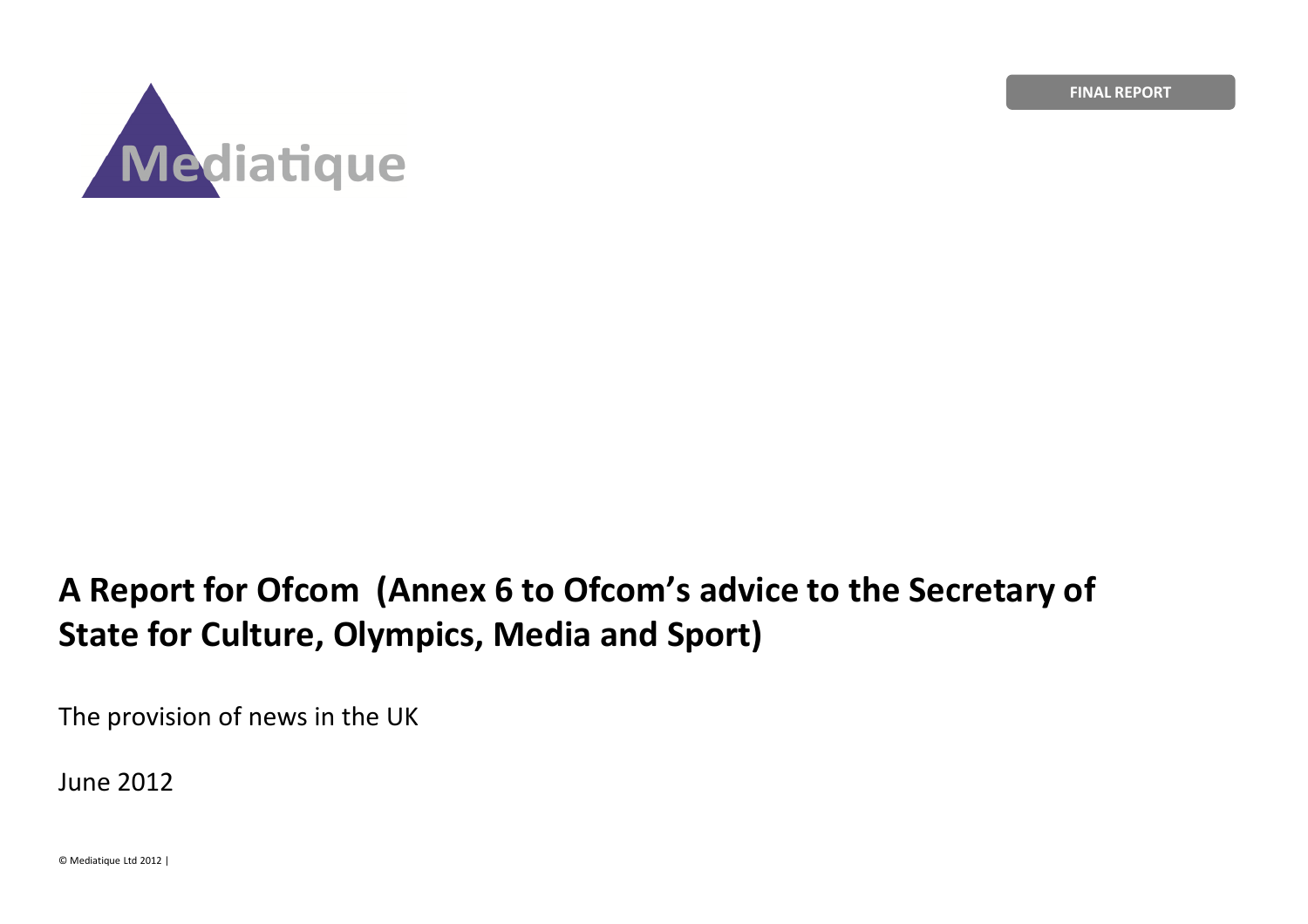

This report has been produced for the Office of Communications ("Ofcom") by Mediatique Limited, and Mediatique's responsibilities are to Ofcom and no other party. The sources used by Mediatique in the compilation of this report are believed to be accurate but Mediatique takes no responsibility for the accuracy of information derived from third-party sources. Data are those available as of the date this report was first delivered to Ofcom (April 2012). Mediatique has not undertaken legal or technical due diligence of any kind. The information contained in this document is subject to change without notice, its accuracy is not guaranteed, it may be incomplete or condensed and it may not contain all material information. Neither Mediatique, nor any of its directors, officers, or employees accepts liability from any loss arising from the use hereof or makes any representations as to its accuracy and completeness. This document may not be reproduced without the consent of Mediatique. Under its arrangement with Mediatique, Ofcom is permitted to submit this report to the Department for Culture, Media and Sport and to the Leveson Inquiry, and to publish it on its website and through other means of distribution, provided this disclaimer is incorporated. For the avoidance of doubt, Mediatique is solely responsible for the views expressed in this report, which should not be construed to represent the views of the Ofcom or any other party.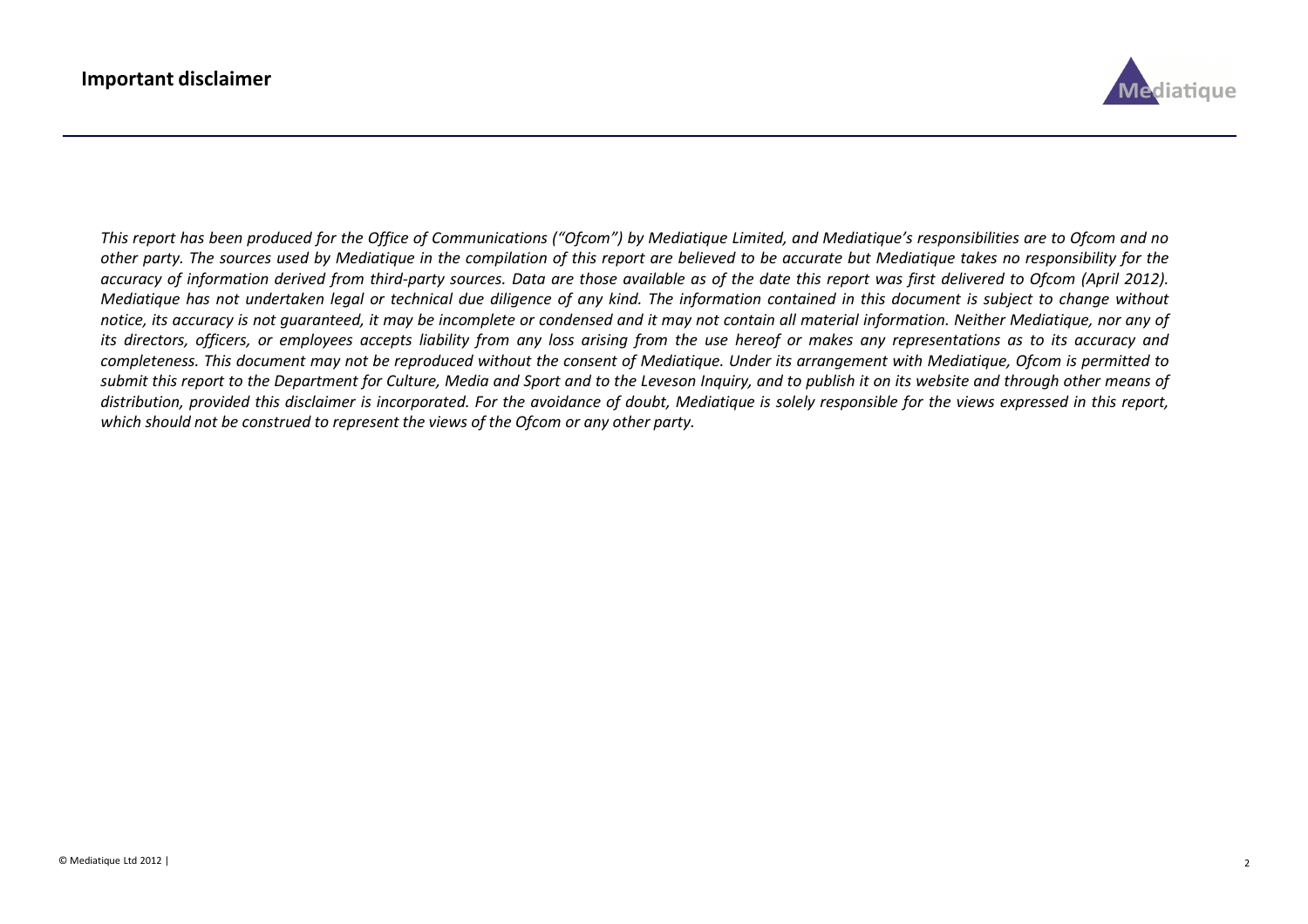

1. Executive summary

- 2. News provision in the UK today
- 3. The future for news in the UK
- 4. Conclusions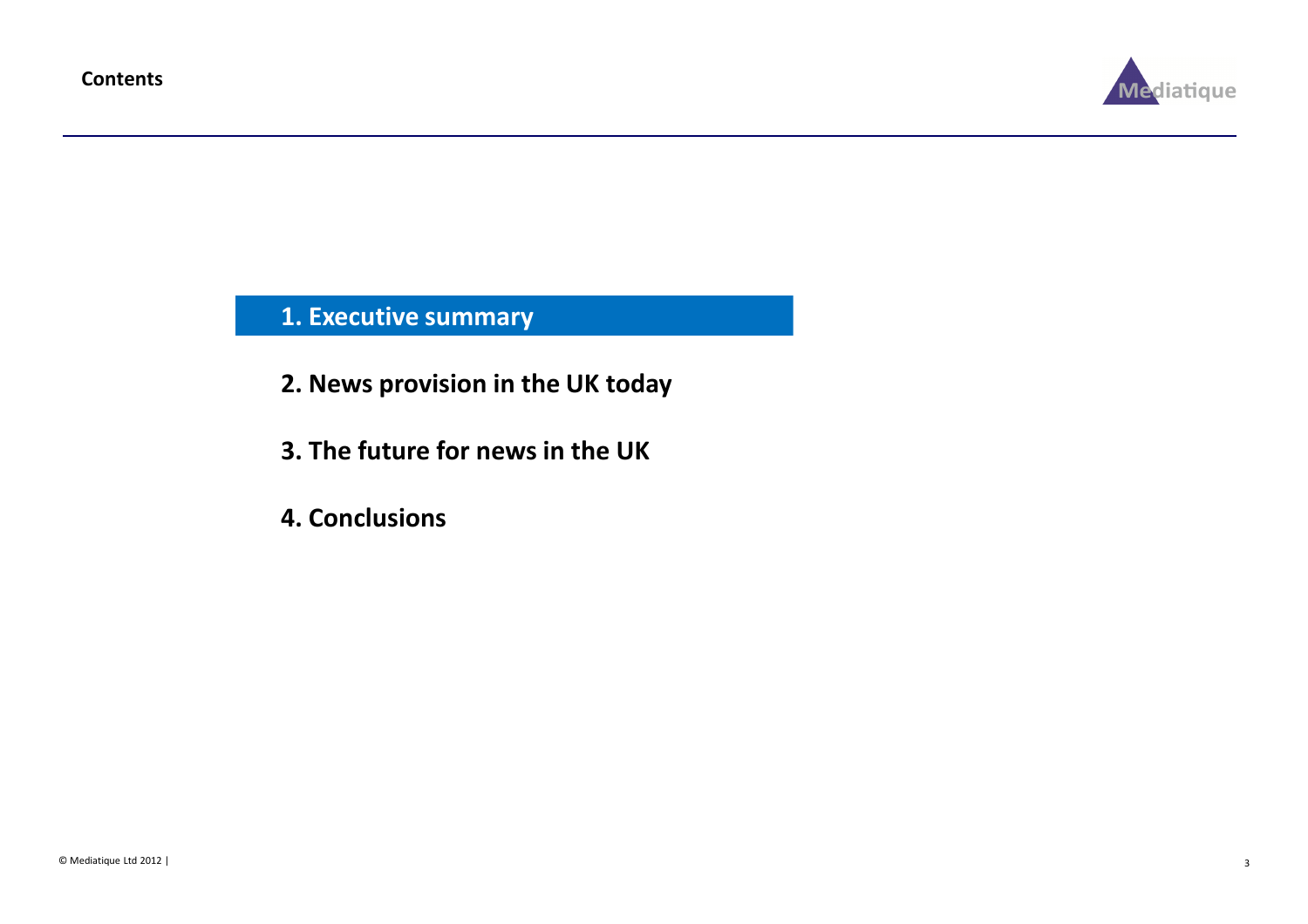

- Mediatique has been asked by Ofcom to consider the market for the provision of news in the UK, with specific attention to the dynamics that characterise the three main routes to market – broadcast (TV and radio), print and online/convergent media (the latter including delivery to connected devices such as smartphones and tablets)
- Ofcom is intending to use our analysis to inform a report that will be delivered to the Secretary of State and Lord Justice Leveson
- We are specifically addressing provision of news and key dynamics within each of the markets identified, and are specifically not seeking to measure news delivery across the whole of the market on an equivalent or comparative basis; nor are we considering how news influences or conditions public opinion, and how this may vary depending on the source (e.g., broadcast versus newspapers); for the avoidance of doubt, no policy recommendations are being made or should be inferred
- We have categorised the UK news provision industry according to the logical groupings around the type of service that is produced (see bottom right)
- **Note on methodology**: we are focusing on news, as opposed to current affairs; print excludes magazines; we are not comparing levels of engagement between services; and we focus on the costs of service creation, allocating distribution costs only for a service that is 'pure news' (e.g., Sky News or a newspaper) not a TV channel that carries news (e.g., BBC1); we have excluded non-UK news channels (low audience/low contribution to UK news provision)
- Sources include publicly available data (e.g., RAJAR, ABC), data sourced via Ofcom by arrangement with, e.g., BARB and NRS, plus a range of primary research interviews undertaken on a confidential basis

#### Key questions analysed in this report



How might the market for news provision change over time?

#### TV $\sim$   $\sim$   $\sim$   $\sim$   $\sim$   $\sim$  TV bulletins, news channels – delivered on broadcast networks or IPTV Radio bulletins and news-oriented channels (BBC Radio Five Live, LBC) National and regional newspapers News applications or websites – provided by TV, print or dedicated web/app playersPrintRadioWeb/apps

#### Categorisation used – where the service is designed to be consumed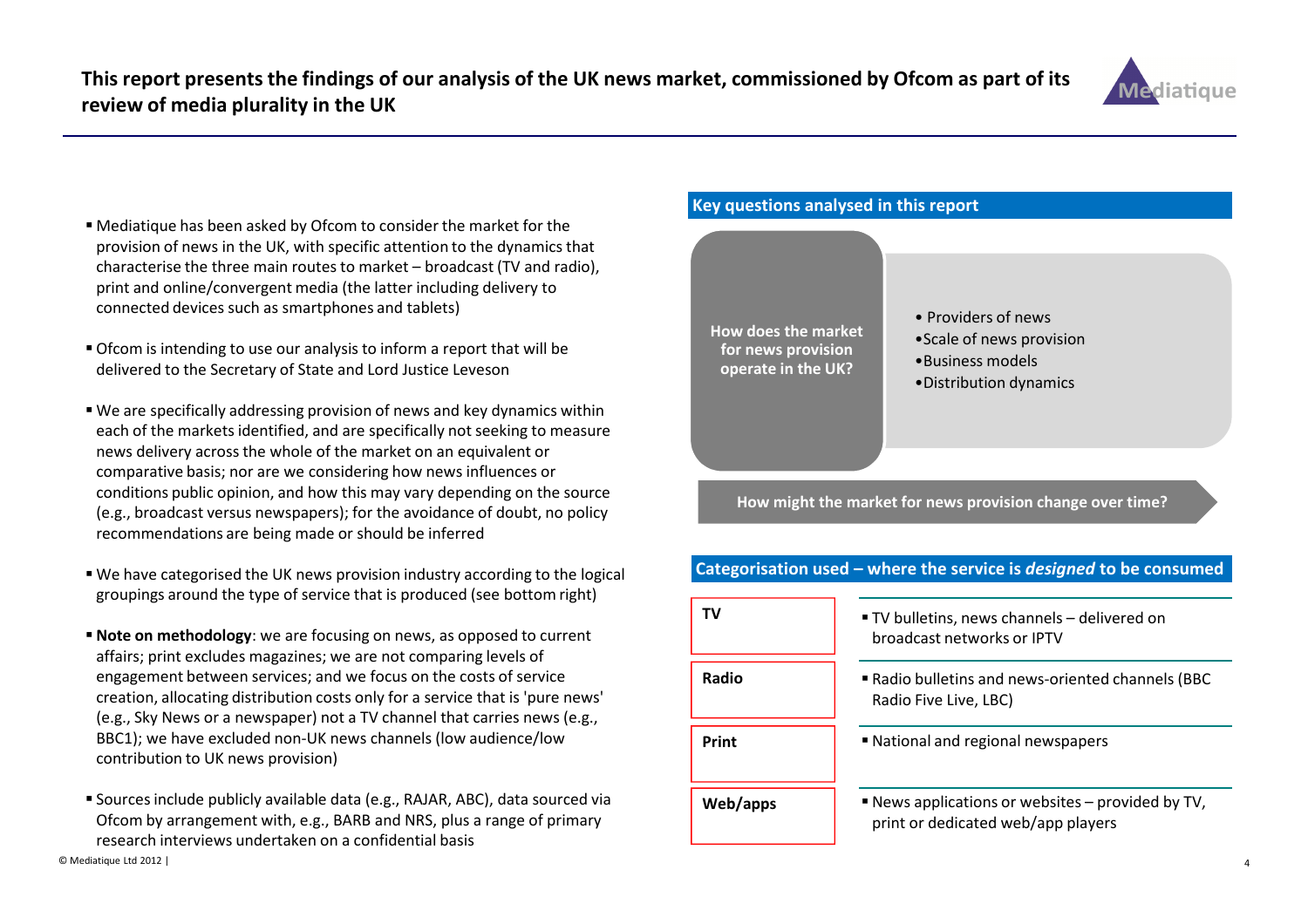

- The news market in the UK is varied and extensive, involving scores of private-sector companies, both domestic and international, and the public broadcaster the BBC
- TV broadcast news is delivered principally by the BBC (including network, regional services and the 24-hour news channel), ITN (supplying ITV, Channel 4 and, since February 2012, Channel 5), ITV licensees (for regional news) and BSkyB (the latter via its 24-hour rolling news channel); there are a number of other news channels distributed on satellite and cable (attracting low viewing )
- News on radio is principally delivered via services of the BBC, both nationally and in the regions and nations, with commercial radio stations supplying relatively little news outside short bulletins and traffic, weather, local sport
- Print news is made up of national, regional and local press, with c20 titles nationally and 1,100 regionally
- Web/app news is delivered by services created and delivered by broadcasters and print media companies, along with key portals owned by search engine companies and a number of news aggregators; these are increasingly available on connected TVs, tablets and smartphones
- Other sources of news include blog sites, Twitter and social media (usergenerated and links to other sources), alongside news magazines (the latter excluded from our analysis); we have not attempted to categorise social media feeds
- $\blacksquare$  In terms of the volume of news available, the UK is well served, particular in relation to the amount of 'free' (at the point of consumption) news via IP networks and free-to-view TV

#### Involvement in news provision by player type



\*Sky supplies international and national news feeds to IRN, the sole supplier of wholesale news to commercial radio

\*\*Non-regional news and London Tonight supplied by ITN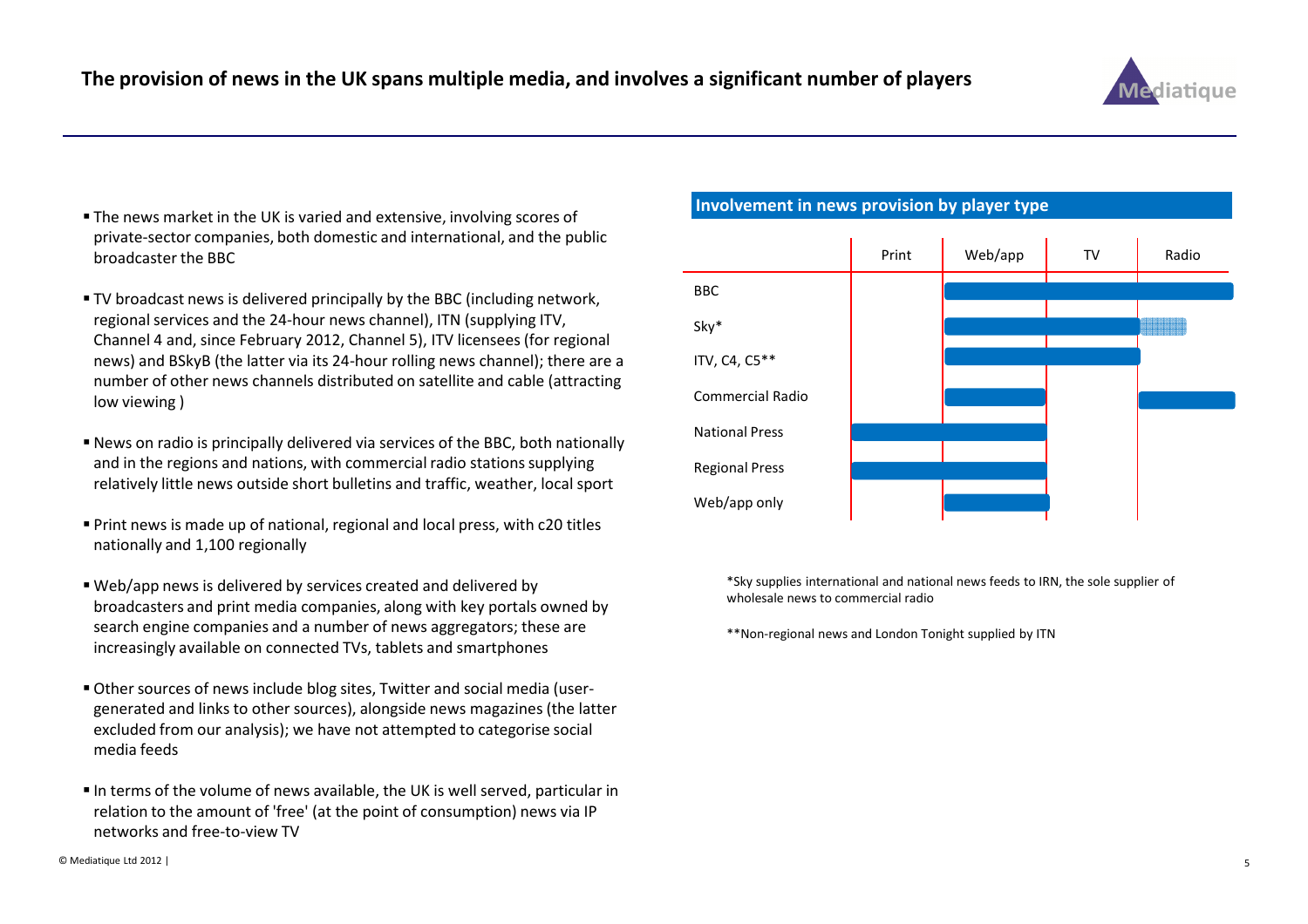



- $\blacksquare$  The chief revenues from which the budgets for news provision are met currently include those generated by TV, radio and press operators
- $\blacksquare$  The business models of these players include subscription, advertising, circulation and the TV licence fee
- $\blacksquare$  New models have emerged in the convergent media space, including online advertising, online subscription/paid-for apps
- $\blacksquare$  These revenue streams total £23bn; figures in table add up to more than 100% due to rounding

### Total funds spent on news by news providers in the UK (2011)



- $\blacksquare$  News providers in the UK spend approximately 9% of these relevant revenues on news – totalling £2bn in 2011
- $\blacksquare$  This include all costs of providing news services, including distribution for news-only services (e.g., BBC News Channel, newspapers)
- Note that the editorial budgets of newspapers include all editorial costs, including for 'non-news' content such as crosswords, listings, etc.

Source: AA/Warc, Internet Advertising Bureau, Ofcom, Mediatique analysis, interviews We have allocated the BBC licence fee across TV (£2.7bn), radio (£680m) and online (£200m) and discounted BBC Worldwide; we have also excluded non-retail pay TV revenues generated by Virgin, Sky, BT, etc. (e.g., broadband, telephony, commercial premises, home shopping, betting) and non-core press revenues, including B2B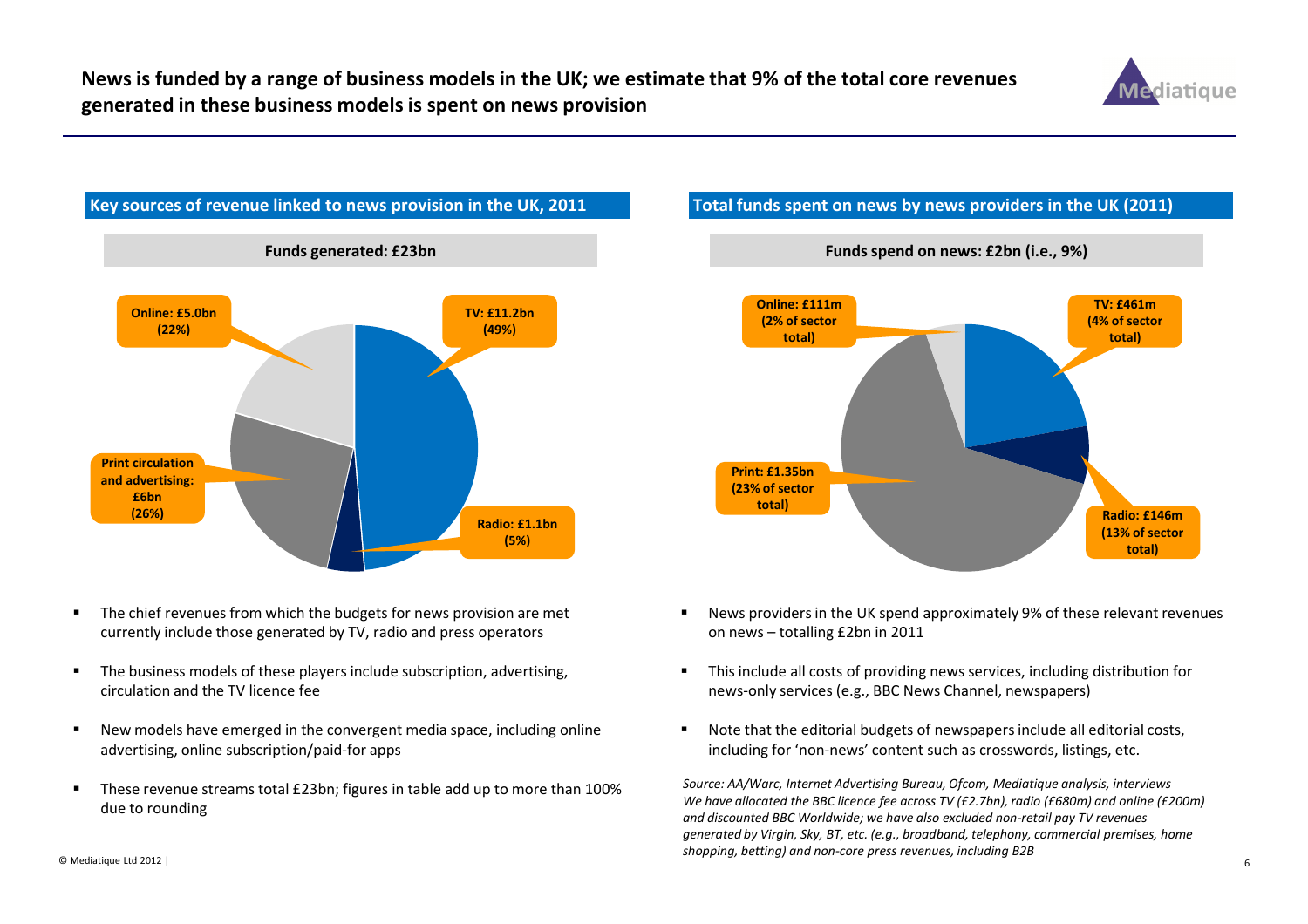

- The majority (65%) of spending on news in the UK is accounted for by the print sector, with the national press spending c£875m and the regional press c£470m
- $\blacksquare$  Keeping in mind the differences in the way we calculate figures across the sectors, expenditure on TV news is the next biggest category, £461m or 22% of the total, of which the BBC contributes c65%; radio news constitutes just 7% of spending and online 5% (the BBC represents more than 80% of radio news expenditure)
- In terms of market share in each category, the BBC leads in TV, radio and online, with News Corporation generating the highest share of both revenues and readership across the print media; on its own, the BBC represents 21% of all expenditure on news provision
- Under the Delivering Quality First restructuring programme, the total BBC budget is forecast to be reduced by c15% to c£360m, with a further 500 jobs cut (140 of which were announced in March 2012); note that in this report, all BBC figures are pre-DQF

Notes (specific data references are provided in the main report):

\*National Readership Survey: includes News of the World 2010 data as a proxy for launch of Sun on Sunday; regional readership data unreliable - using revenues, Johnston Press and Newsquest have a c14% share each and Trinity Mirror has a c13% share\*\*UKOM/Nielsen

\*\*\*Based on BARB categories

 \*\*\*\*RAJAR does not categorise by news; these are total listening shares and by definition the BBC share of news will be underweighted

#### Spend on news provision by player type (2011)

|                                      | Print  | Web/app     | TV    | Radio | <b>Total</b> |
|--------------------------------------|--------|-------------|-------|-------|--------------|
| <b>BBC</b>                           |        | 21          | 293   | 119   | 433          |
| Sky                                  |        | 4           | 51    |       | 55           |
| ITV, C4, C5                          |        | $\mathbf 1$ | 117   |       | 118          |
| <b>Commercial Radio</b>              |        |             |       | 27    | 27           |
| <b>National Press</b>                | 875    | 45          |       |       | 920          |
| <b>Regional Press</b>                | 470    | 20          |       |       | 490          |
| Web/app only                         |        | 20          |       |       | 20           |
| <b>Total</b>                         | 1,345  | 111         | 461   | 146   | 2,063        |
| <b>Front-line</b><br>editorial posts | 19,000 | 600         | 3,400 | 1,700 | 23,800       |

| Market share by key player (2011) |                          |                         |                            |  |  |
|-----------------------------------|--------------------------|-------------------------|----------------------------|--|--|
| Print*<br>(% readership)          | Web/app**<br>(% minutes) | $TV$ ***<br>(% viewing) | Radio****<br>(% listening) |  |  |
| News 37%                          | <b>BBC 42%</b>           | <b>BBC 73%</b>          | <b>BBC 55%</b>             |  |  |
| <b>DMGT 18%</b>                   | <b>DMGT 20%</b>          | <b>ITV 17%</b>          | Global 16%                 |  |  |
| TM 14%                            | News 7.5%                | Sky 6%                  | Bauer 11%                  |  |  |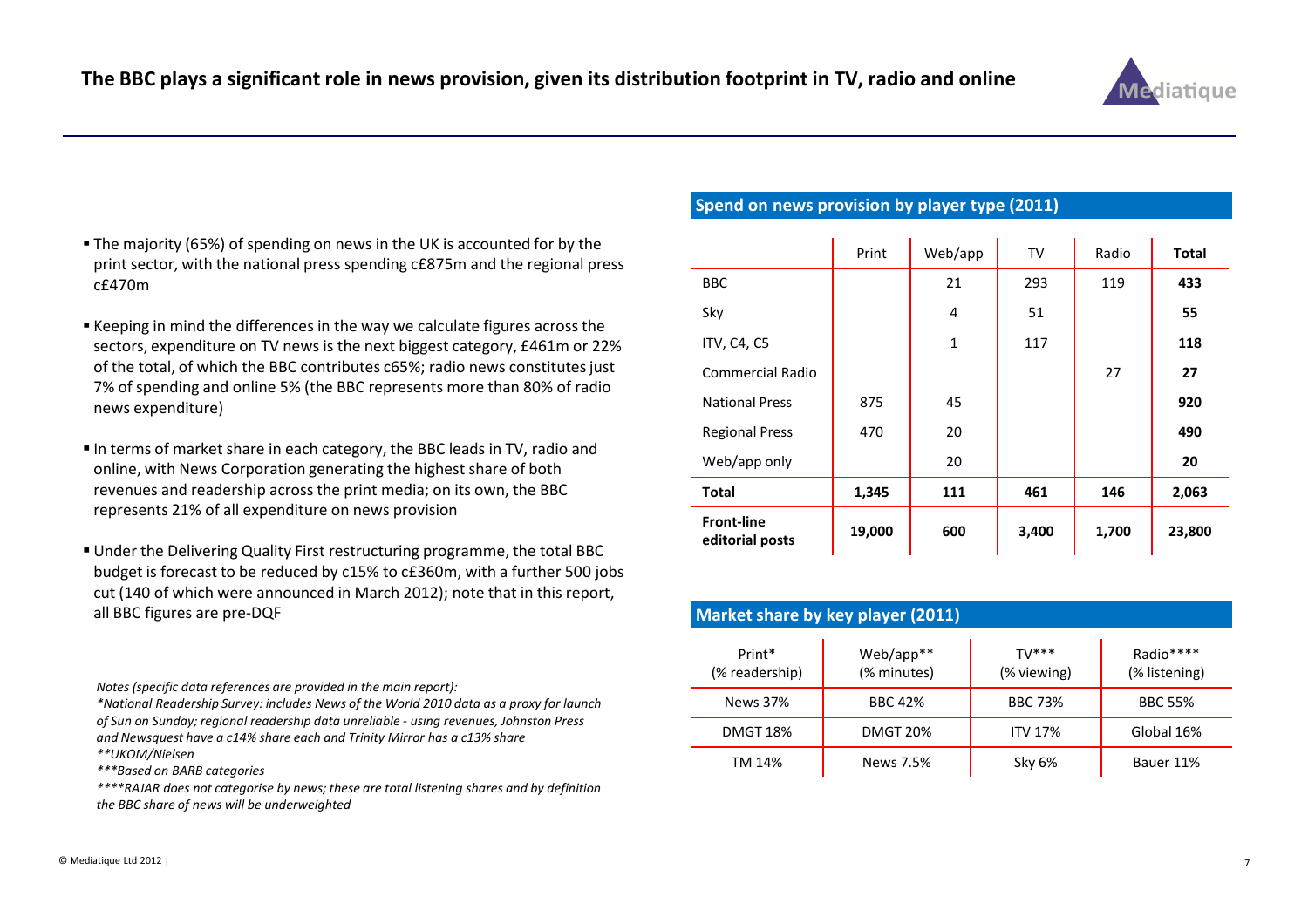

- TV news the leading media for the delivery of news by hours of consumption – is provided by five main broadcasters in the UK (BBC,  $ITV^*$ , C4, C5 and Sky) plus international news channels that include the UK within their target market (Al Jazeera English, Euronews, CNN International)
- The news services broadcast on ITV, Channel 4 and Channel 5 (except ITV regional news programmes other than London Tonight) are all produced by ITN (owned 40% by ITV); each is produced by dedicated teams with a high level of editorial independence (prior to 2012, Sky was the wholesale provider of TV news for Channel 5)
- This analysis focuses on the UK-focused news providers; the international news channels have a very low aggregate share and do not appreciably contribute to the creation of editorial in the UK
- Collectively, UK's TV news providers spend £460m (or 3% of their total revenues) providing their news services (we do not count the general costs of network delivery such as spectrum charges in this number, except where the relevant service is wholly news oriented – for instance Sky News, BBC News Channel, but not ITV1 or BBC1)
- The BBC is the largest single investor in TV news production, representing c65% of the total; Sky and the BBC operate centralised newsgathering operations that are leveraged for all news services they produce (websites and apps, TV and radio broadcast)
- Sky's share of TV news consumption has increased with the growth in multichannel homes, while the commercial PSBs' share has declined – but again in line with multi-channel penetration
- TV news services in the UK employ approximately 3,400 skilled staff

#### Television market dynamics

- The high cost of TV newsgathering means TV news providers increasingly share newsgathering operations where possible (e.g., the BBC with TV, radio and 'online' and regional/national co-operation and ITN both domestically with a common hub available to C4, ITV and C5 teams and through international joint venturing)
- As news consumers become more sophisticated, TV news providers are increasingly focusing on specialisation and on providing services beyond traditional TV – such as via apps on smartphones or tablets; these extensions rely crucially on the core investments in broadcast news
- As TV news providers increase their convergent media presence, they are evolving their services to incorporate more in-depth, text-based data and analysis, bringing them into greater competition with stand-alone online news aggregators and providers and with newspaper online extensions (whose core text-based services are increasingly being augmented with video, including raw footage and UGC)



- Regulatory compact prescribing commitment to news by commercial PSBs may come under scrutiny in next licensing round
- Audiences particularly younger demographics moving to web/app environment, requiring business model reform and creating new competitive pressures

\*'ITV' in this report relates to the licences owned by ITV plc, STV and UTV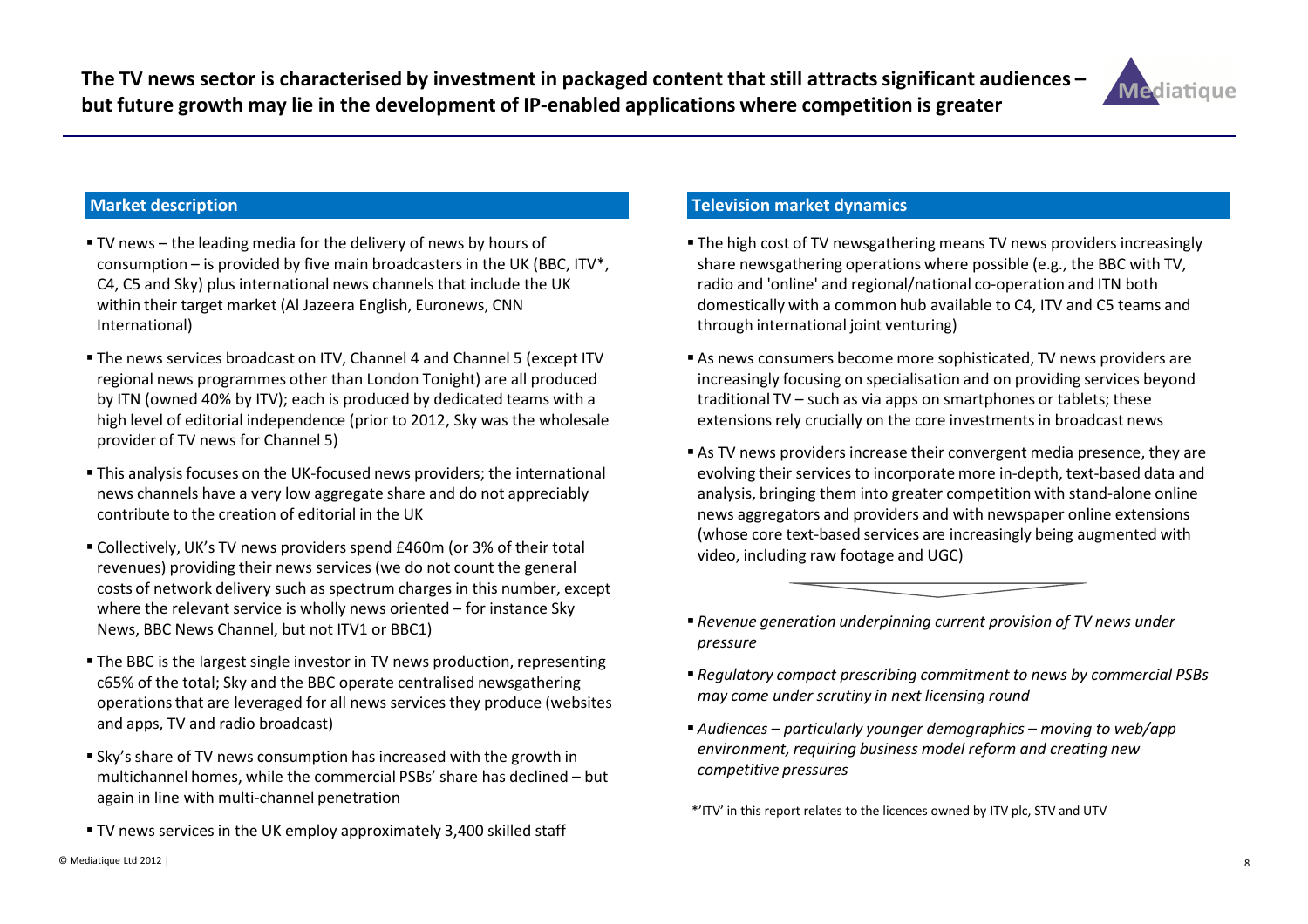

- Radio news (other than on the BBC) is largely driven by bulletins and headline services, and tends to be of short duration and dependent for national/international coverage on agency supply
- The market leaders in UK radio are the BBC and two commercial groups – Bauer and Global; Global's LBC is a news and speech format station carried in London and on DAB and on TV platforms
- The BBC spends c£680m a year on its radio services, of which the bulk goes to the national network services; the total revenues of the commercial radio sector were c£435m in 2011
- Commercial radio is dominated by music formats around which news plays only a minor role – largely headlines and short bulletins; while local news is produced to incorporate into these bulletins, the volumes are light
- There are approximately 1,700 journalists working in the radio sector in the UK – the majority of whom are employed by the BBC
- The BBC spends approximately £120m on radio news across the UK, including significant budgets for individual shows broadcast on its flagship national stations
- The commercial sector spends only c£27m on radio news incorporating both national and local stations; national and international news is provided by IRN, which in turn is supplied by Sky News
- News accounts for 13% of total radio revenues in the UK the majority of which is accounted for by the BBC

#### Radio market dynamics

- There is little reason to believe that the provision of news on commercial and public radio will change dramatically in the coming years; the BBC's commitments are likely to remain as they are now, and commercial radio is unlikely to move beyond headlines (outside TalkSport and LBC) – note that TalkSport announced in March 2012 that it would concentrate its entire schedule on sport
- $\blacksquare$  Indeed the commercial sector's commitment to news could be further reduced in the event that the analogue signals are switched off via radio digital switchover, and current local provision undertakings – secured by analogue licences – are abandoned



- $\blacksquare$  Status quo likely to continue with commercial commitment to news likely to remain limited (and even reduced from current levels)
- The significant role played by the BBC in local/regional radio news is never likely to be challenged by any commercial service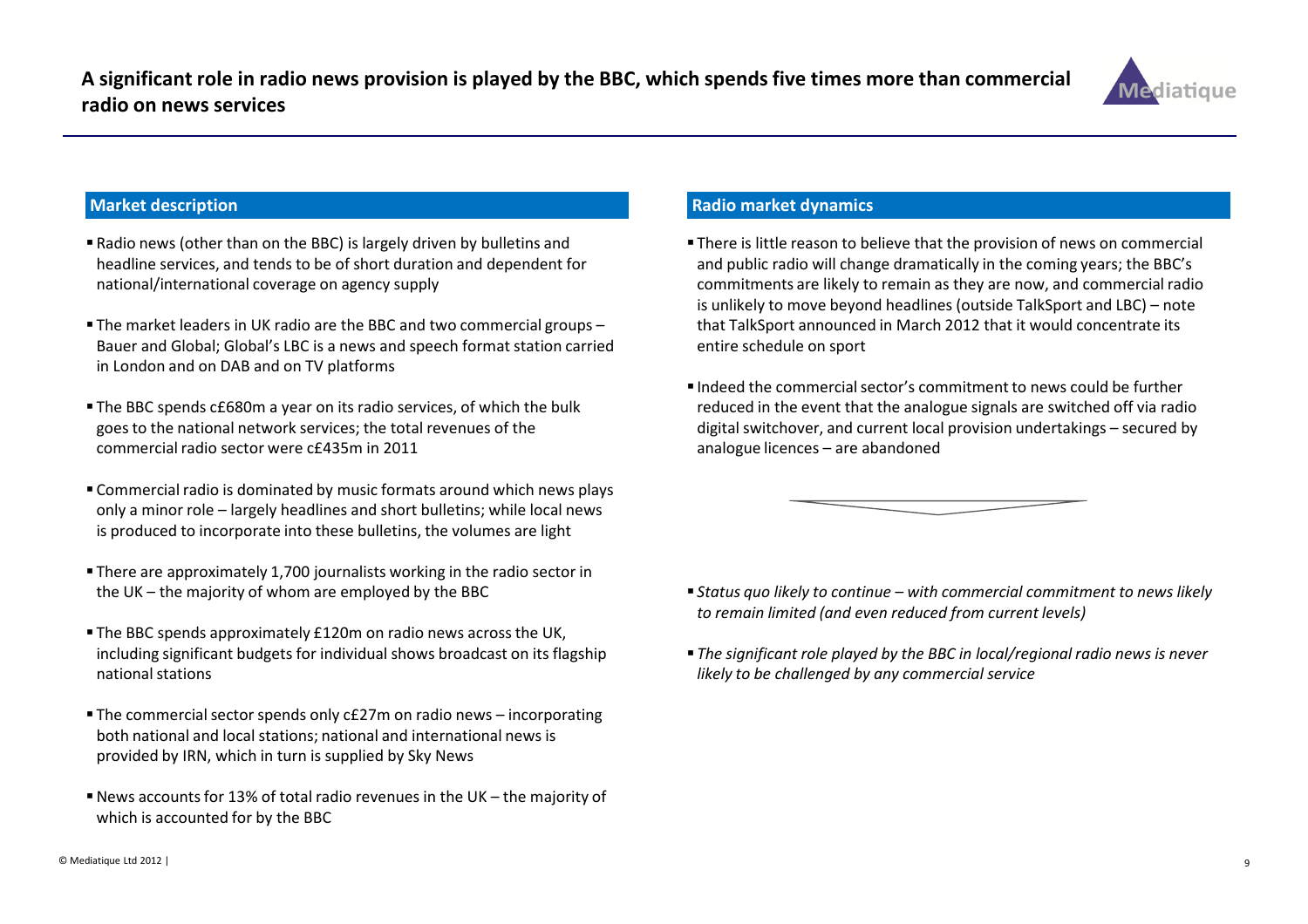

- Despite undergoing a period of dramatic change, the print news sector remains primarily wedded to physical distribution of newspapers via established wholesale and retail delivery, and remains dependent on advertising and circulation revenues
- The sector is split into national and regional segments there are four pure national newspaper groups, three straddling national and regional markets, and around 20 regional press groups
- Circulation has fallen dramatically in recent years, with advertising declining by even more; In 2011, newspaper groups generated c£6bn in aggregate from circulation and advertising, for a decline in nominal terms of c£2bn over the past five years
- As a result of these changes, print media operators have sought to extend their revenue models across both B2B and B2C propositions
- They have sought to reduce editorial costs, which are significant in this sector, particularly for national broadsheet operators which spend a greater proposition of their revenues on editorial than other players
- High printing costs have been addressed through consolidation, pagination and format changes, new investment to increase efficiency and outsourcing/contract printing
- Despite the structural challenges, the print sector is still profitable in the aggregate, although this masks a range of market positions

#### Print market dynamics

- The rate of decline in newspapers appears steep, but viability for the industry depends most on evolving consumer behaviour and whether consumers will retain sufficient demand for the physical product – particularly younger demographics for whom newspaper readership is less habitual
- Print groups have sought to establish new customer bases 'following eyeballs' – through web and application-based services, but revenues generated here have not so far been commensurate with lost print revenues
- $\blacksquare$  Print may continue its decline, posing a threat to the high level of investment in journalism made by newspaper publishers
- Consolidation may ameliorate the situation but it is likely that the base of salaried print journalists will decline in coming years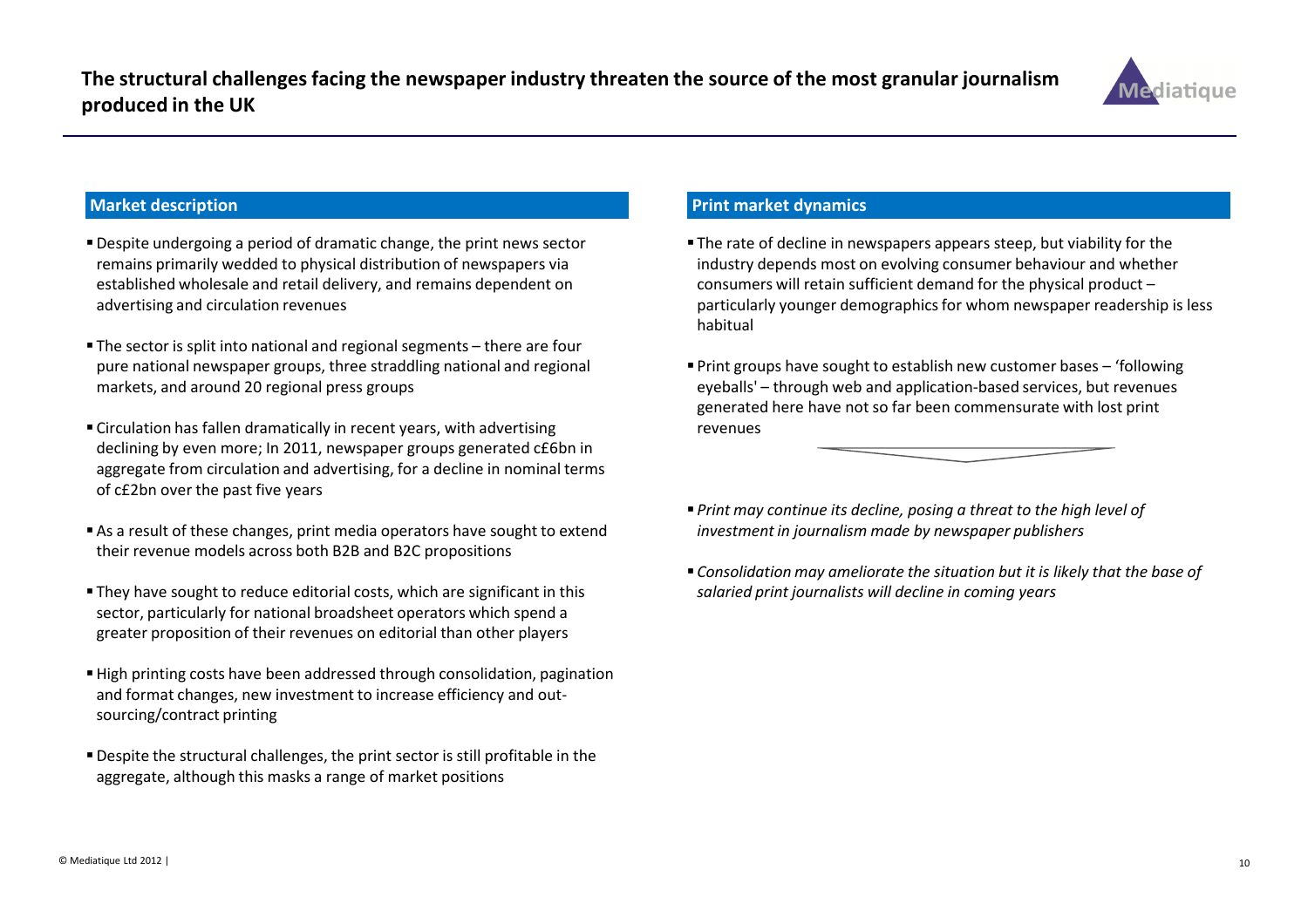

- Consumption of news on websites and via apps has grown dramatically in recent years, driven by faster networks and proliferation of consumption devices such as smartphones and tablets
- News provision on websites and via applications is effectively tri-partite in structure – broadcaster services, newspaper services and services provided by 'stand-alone' players, including the leading search and aggregation companies
- Online consumption of news is nevertheless still delivered principally by traditional news providers such as broadcasters and newspapers – even if search engines drive some of the traffic to these extensions
- The majority of news sites are accessed on a free basis, and advertising has become the primary commercial model for general news
- But the funding model for online news is challenging, as 'online' advertising revenues – a large and growing category – largely accrue elsewhere
- Operators have experimented with pay models, but evidence suggests that these models can only gain real traction in the case of specialist news; charging for apps (conferring mobility and inter-operability advantages) is being widely trialled but results are inconclusive
- The provision of online news is largely funded by legacy players, even though business models remain subject to pressure from new entry

#### News websites and applications – market dynamics

- Many in the news provision industry believe that the future consumption of news will be largely via websites and applications on multiple devices. This is based on the personal nature of how news is consumed: within an application or website, the user can skim or engage in a chosen level of detail and analysis, and do so when and where desired
- As the printed newspaper declines in popularity, and news consumption online grows, the revenues are not necessarily finding their way to those funding content, thus posing a serious question about how the granular journalism found in the print sector will be funded if all or substantially all news provision activity ends up via websites and applications



- Major questions remain over whether a viable financial model will develop for web- and application-based news services – essential for print legacy groups looking for migration to a new model, but not for TV players that do not necessarily expect profit
- Web-only sites that 'harvest' news from other sources are likely to remain, but the question of whether these attract more revenues, disproportionately, than the 'source' sites will determine whether they have an impact on the viability of those players that invest in newsgathering and journalism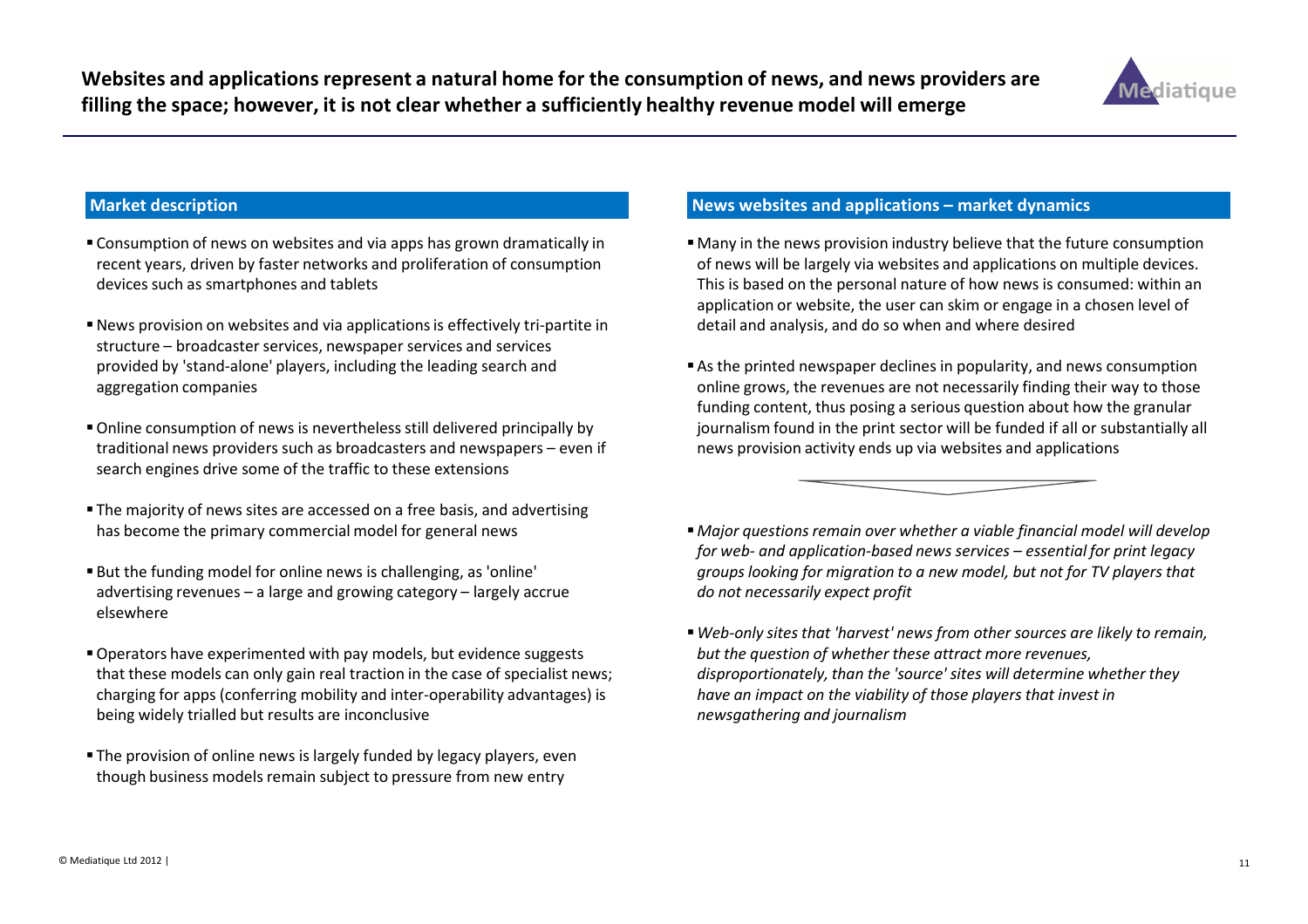

- Our analysis of the UK news market gives rise to the identification of four main driver areas for how the market will develop in the coming years (these are described on the right)
- A combination of outcomes for each of these drivers determine the scenarios that may prevail in the UK in the next few years
- We have developed three resulting scenarios that capture a range of possible outcomes for news provision in the UK:
	- –'Evolution', effectively a natural, slow development from today's status quo
	- –'TV triumphs', in which the print model fails and web/apps do not deliver a viable business model
	- –'Convergent media triumphs', in which a viable business model is found
- Overleaf, we summarise each in turn
- In all scenarios, we assume that the BBC model and services continue roughly as now

#### Drivers of change in the UK news provision ecology

| <b>Network</b><br>capability | Speed and capacity of delivery networks - mobile or<br>fixed - and the extent to which barriers to entry<br>associated with networks are reduced<br>■ Outcomes: either networks deliver audio-visual<br>content seamlessly or hold back development due to<br><i>insufficient capacity</i> |
|------------------------------|--------------------------------------------------------------------------------------------------------------------------------------------------------------------------------------------------------------------------------------------------------------------------------------------|
| Consumer<br>adoption         | Adoption of new technologies, modes of<br>consumption, perhaps driven by coming of age of the<br>digital cohort<br>" Outcomes: consumers change news consumption<br>habits rapidly, or remain wedded to current paradigms                                                                  |
| Consumer<br>payment          | • Propensity to pay for consumption of news<br>Outcomes: either consumers adapt to payment for<br>web/app-delivered news content (sufficient to<br>represent viable standalone model) or online=free<br>paradigm remains                                                                   |
| Cohort<br>strategies         | <b>Strategies by players that hasten or hold back</b><br>development - bundling, mergers, cost-cutting etc.<br>" Outcomes: either players adapt and develop, or<br>remain wedded to existing strategies                                                                                    |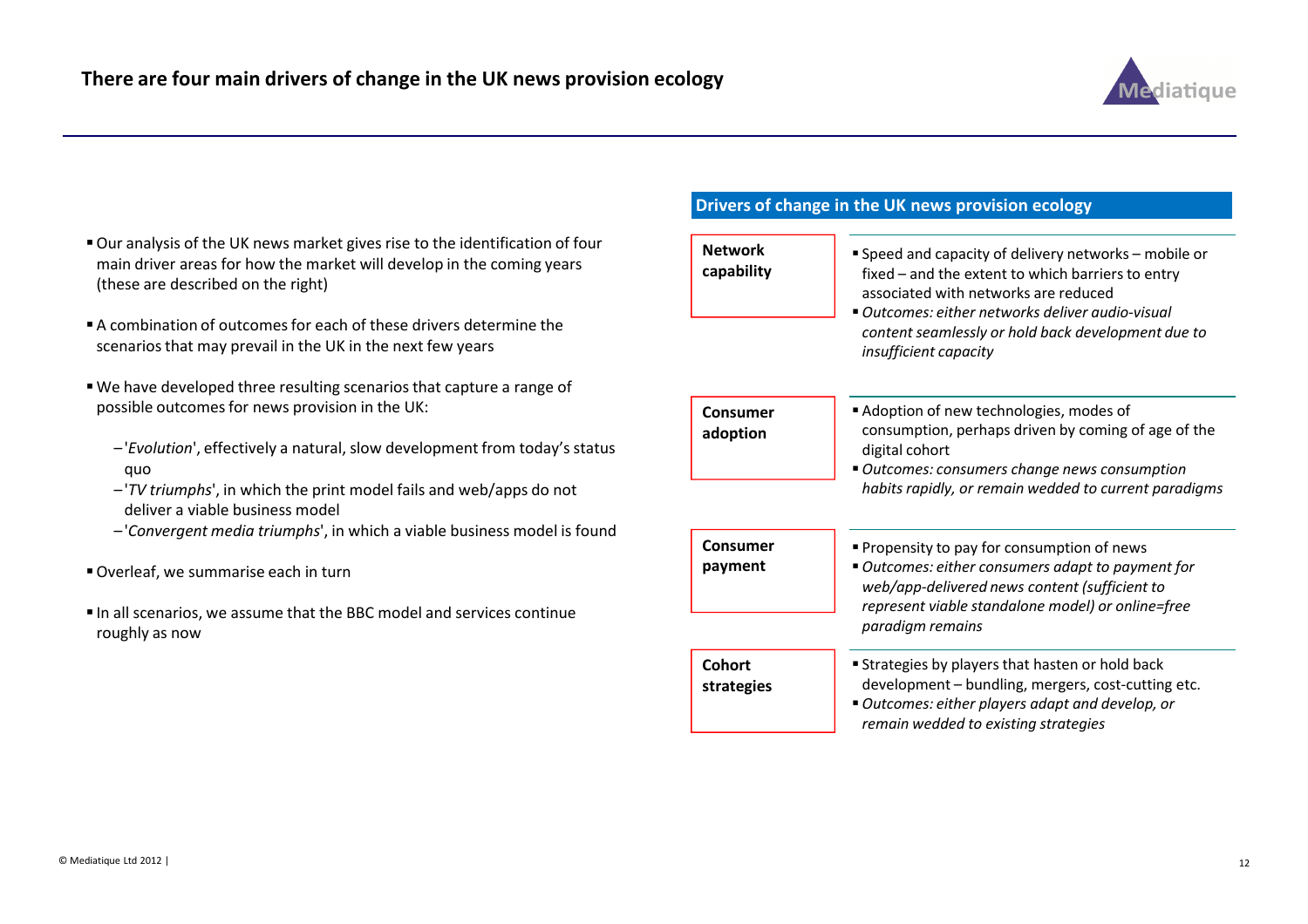

#### Future scenarios for the provision of news in the UK

| 'Evolution'                    | . Print revenues decline as consumers/ad revs shift to web/apps, but cost cutting allows<br>print model to survive<br>. TV benefits from falling costs of news provision; more hubbing, shared costs; ITV<br>secures lower but still decent level of news investment; Sky remains a key player<br>• Web/apps continue to provide an ad-funded model (with some payment models);<br>advertising metrics and pay for premium content improve; online/convergent space<br>becomes more video rich but still recognisably similar to current characteristics                                                                                                                                                                                                                                                                                                                                                                  | ■ Print continues to decline but is still a force in<br>news provision and a contributor to plurality<br>(although business failures and further radical<br>restructuring likely); TV news sustainable if still<br>under threat of technological/consumer<br>behavioural and revenue model shifts |
|--------------------------------|---------------------------------------------------------------------------------------------------------------------------------------------------------------------------------------------------------------------------------------------------------------------------------------------------------------------------------------------------------------------------------------------------------------------------------------------------------------------------------------------------------------------------------------------------------------------------------------------------------------------------------------------------------------------------------------------------------------------------------------------------------------------------------------------------------------------------------------------------------------------------------------------------------------------------|---------------------------------------------------------------------------------------------------------------------------------------------------------------------------------------------------------------------------------------------------------------------------------------------------|
| 'TV triumphs'                  | • Print reaches tipping point at which print model no longer sustainable. Guardian's<br>model of 'Digital First' wins, but maybe not with the text-bound legacy products intact<br>• TV attracts specialist journalists formerly in print, with the best communicators<br>providing depth to TV and TV-linked convergent coverage; network improvements<br>vastly reduce the costs of A/V distribution, both in the supply chain of ENG and to the<br>end user on his or her chosen device; the mainstay bulletin remains a key<br>appointment to view, and rolling news flourishes on multiple platforms<br>• Online favours A/V skills set, and strong links to broadcast brands create barriers to<br>new entrants and editorial challenges to match A/V-rooted journalism with cheap<br>aggregation on the previous model; brand strengths and relentless cross-promotion<br>favour key TV brands on multiple devices | Plurality may be challenged but broadcast<br>model of news (with impartiality, fairness<br>standards) protected                                                                                                                                                                                   |
| 'Convergent<br>media triumphs' | • Print model dies; physical distribution of paper product untenable - and diaspora of<br>skilled journalists migrates online<br>. TV news on the broadcast model becomes redundant as immediacy of convergent<br>delivery provides anytime anywhere news on demand (Sky ceases quality broadcast<br>news service, ITV reduces news to a bare minimum and BBC is only remaining legacy<br>full-service player in TV news)<br>. Web/apps dominate distribution model; advertising moves online and premia develop<br>around one-to-one marketing and consumer purchases; the BBC aggressively targets<br>convergent media, trumpeting standards, credibility and internal plurality - but<br>cannot abandon its TV heartland                                                                                                                                                                                               | " Commercial news provision moves into largely<br>unregulated online arena; cacophony of views<br>but awkward challenges on impartiality, the<br>lines between commerce and news                                                                                                                  |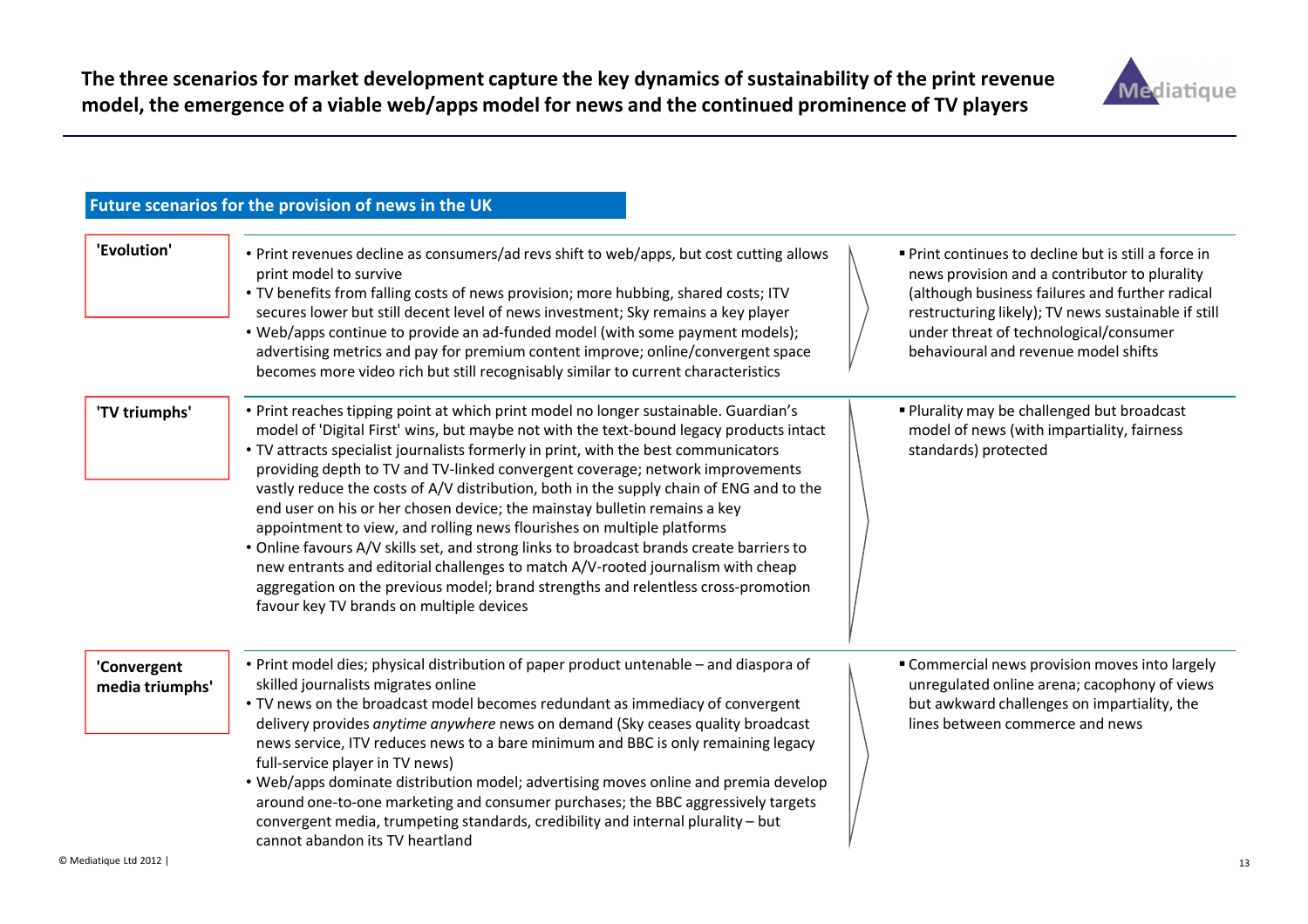

| Current news is extensive,<br>varied and accessible                                 | • The news market in the UK is varied and extensive, involving scores of private-sector companies, both domestic and international, and the<br>public broadcaster the BBC<br>• News provision currently spans a wide range of distribution media, including TV, radio, print and nascent online media (incorporating<br>websites and mobile/tablet apps)                                                                                                                                                                                                                                                                                                                                                                                                                                   |
|-------------------------------------------------------------------------------------|--------------------------------------------------------------------------------------------------------------------------------------------------------------------------------------------------------------------------------------------------------------------------------------------------------------------------------------------------------------------------------------------------------------------------------------------------------------------------------------------------------------------------------------------------------------------------------------------------------------------------------------------------------------------------------------------------------------------------------------------------------------------------------------------|
| Revenue models are under<br>pressure                                                | • TV and radio advertising revenues remain under structural pressure and core print revenues are sharply down. Only online advertising and<br>pay TV are growing and their contribution to creating news is small. The precarious nature of TV and newspaper models places sustainability<br>of current levels of news provision at risk                                                                                                                                                                                                                                                                                                                                                                                                                                                   |
| Digital has yet to provide a<br>solution                                            | • Digital has yet to provide a solution: audiences are promiscuous and resist pay models, notably as online aggregators and TV news providers<br>further condition consumers to a free model                                                                                                                                                                                                                                                                                                                                                                                                                                                                                                                                                                                               |
| Newspaper economics are<br>under the greatest pressure                              | • Newspaper publishers have been cutting operating costs, but they will struggle to regain/maintain profitability without further cost cutting<br>and restructuring - with clear impact on the extent and granularity of print journalism, which is so crucial to the ecology<br>• Newspapers' ability to charge for content online and via apps is constrained by consumer resistance, availability of substitutable content,<br>and the commitment of broadcasters (including the BBC) to provide re-purposed content without seeking incremental profit<br>• Further changes in dynamics are likely with network improvements and as tablet/smartphone use rises; traditional print journalism, if<br>dependent in the future on high costs of distribution, will be further threatened |
| <b>Regional press and TV</b><br>particularly at risk                                | • The regional press is particularly at risk, although TV news may be more resistant, owing to the BBC role, and the appeal of A/V material in a<br>convergent media space that places greater emphasis on video-rich services where broadcasters have skill advantages<br>• However, only by regulation are local and regional broadcast news likely to be sustained at current levels                                                                                                                                                                                                                                                                                                                                                                                                    |
| There are implications for<br>plurality                                             | • The trends toward fewer newspapers, fewer print journalists, greater reliance on freelancers and agency feeds and a growing role for<br>online/mobile apps to deliver news content could have potentially serious implications for plurality                                                                                                                                                                                                                                                                                                                                                                                                                                                                                                                                             |
| The immediate future is<br>significant disruptionand<br>heavier reliance on the BBC | • Over time, skilled journalists are likely to transition away from print and demand for news is likely to lead to the creation of new business<br>models to fill any vacuum created by the failure of legacy models<br>• But until these new models become clear the immediate future is likely to be one of disruption, and a news ecology even more heavily<br>reliant on the BBC; it will be a crucial source of balance in any transition, making its own commitments to quality journalism more important<br>in the context of operating with a frozen licence fee and additional, new claims on its resources                                                                                                                                                                       |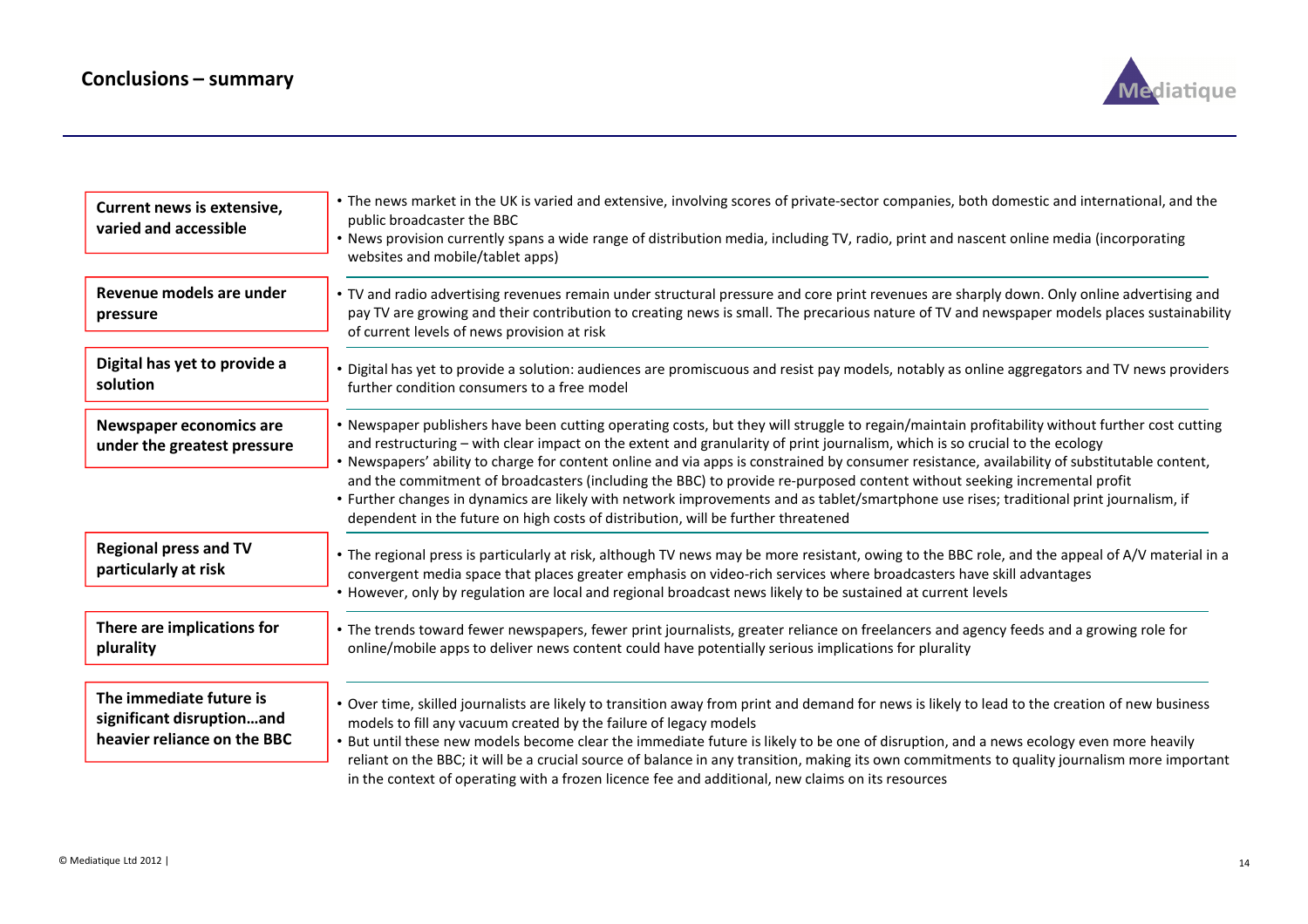

1. Executive summary

2. News provision in the UK today

- 3. The future for news in the UK
- 4. Conclusions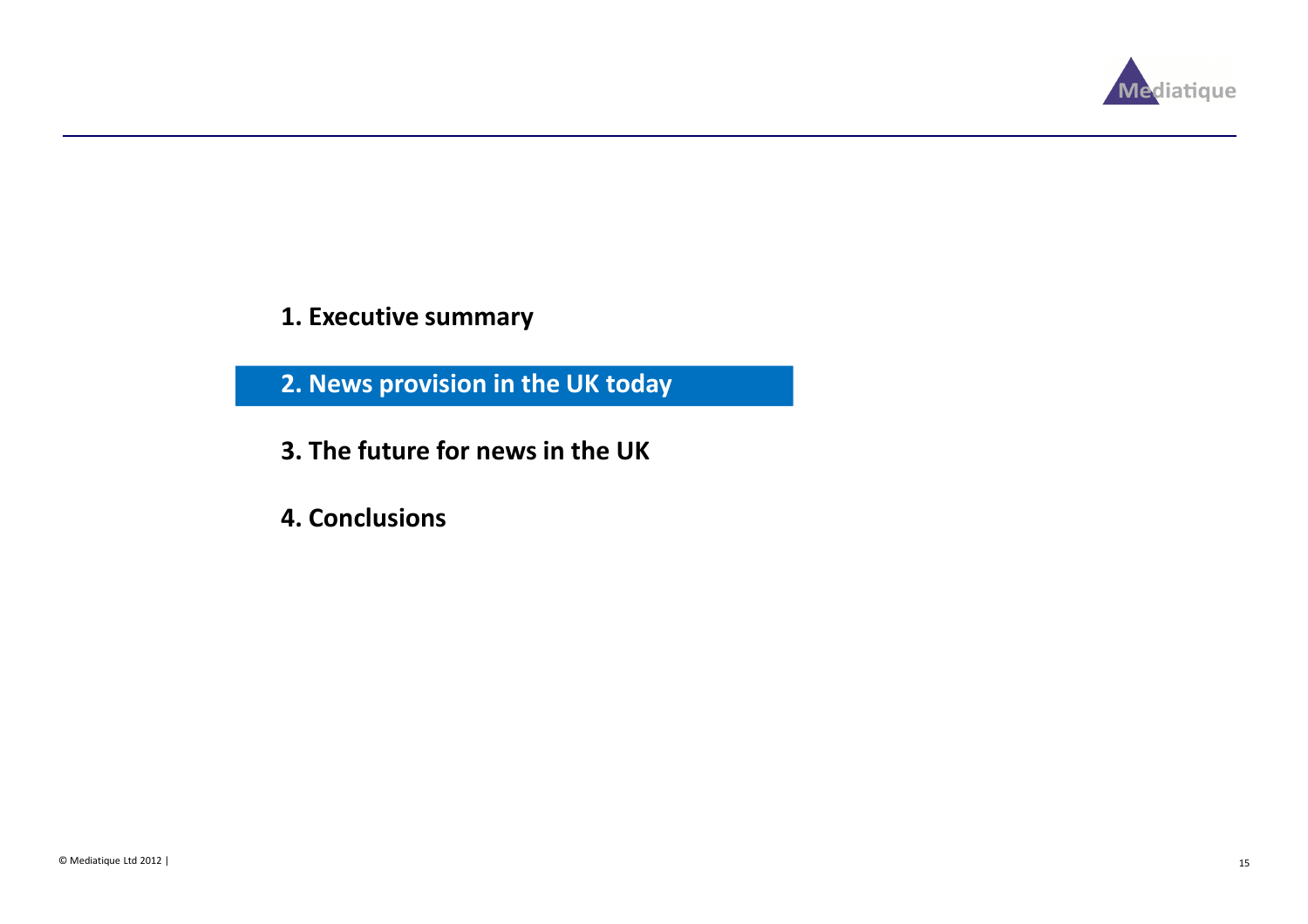

- Mediatique has been asked by Ofcom to consider the market for the provision of news in the UK, with specific attention to the dynamics that characterise the three main routes to market – broadcast (TV and radio), print and online/convergent media (the latter to include delivery to connected devices such as smartphones and tablets)
- Ofcom is intending to use our analysis to inform a report that will be delivered to the Secretary of State and Lord Justice Leveson
- We are specifically addressing provision of news and key dynamics within each of the markets identified, and are specifically not seeking to measure news delivery across the whole of the market on an equivalent or comparative basis; nor are we considering how news influences or conditions public opinion, and how this may vary depending on the source (e.g., broadcast versus newspapers)
- For the avoidance of doubt, no policy recommendations are being made in the course of this report, nor should any be inferred

#### Key questions analysed in this report



How might the market for news provision change over time?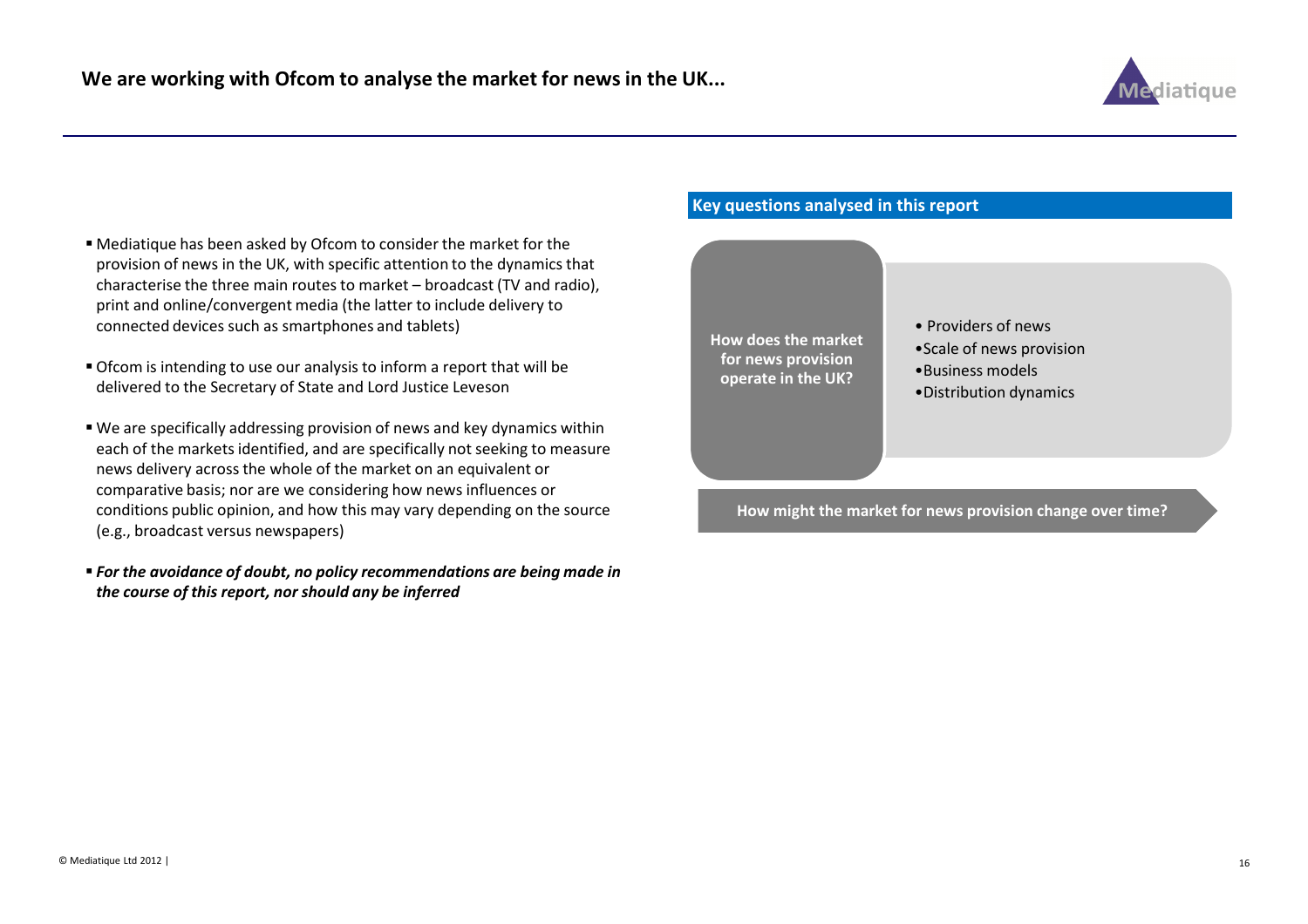

#### A note on methodology and definitions

- We are focussing exclusively on 'news' as opposed to 'current affairs' and we have defined 'print' as excluding news magazines (e.g., Time, the Economist) or political titles (the Spectator, Private Eye). This reflects two principal reasons: magazines represent a small share of the total 'news' output in the print segment; and consumer surveys suggest few use such magazines as a main means of accessing news
- While we have identified the market shares of key players (via usage/listening/viewing statistics and via revenues generated, where appropriate), there is no attempt to compare levels of engagement between and among media (for example, minutes spent with online sites compared to minutes watched of broadcast news)
- We have sought to isolate expenditure on journalism (content creation and production) as distinct from distribution, sales, marketing and overheads, and in cases where news is delivered as part of a broader service (a bulletin on a TV channel, for example), we do not attempt to allocate a share of underlying distribution and overhead costs to the news element
- The editorial budgets of newspapers cover the provision of a range of content not strictly in the category of 'news' including lifestyle coverage (e.g., health, beauty, travel), listings, crosswords, etc. While it is possible to assign a proportion of editorial expenditure to these content categories, such an exercise is either very granular (and beyond our scope) or relatively arbitrary. We have elected throughout to consider all the costs or producing a newspaper's content as being 'news provision' consistent with our observation that the purchase of a newspaper – like tuning to an all-news channel – is to gain access to the news aggregated there (even if some of the content is not strictly 'news')
- This caveat should be kept in mind throughout the sections where we compare overall news budgets across different routes to market
- We have largely disregarded international revenues for the purposes of establishing key revenues underpinning news provision except in cases where those revenues make a material contribution to the funding of news provision in the UK (e.g., the FT's US and other international revenues)

#### A note on sources

- In the course of our work, we have made extensive use of publicly available information (e.g., Audit Bureau of Circulation, RAJAR, AA/Warc, Companies House, annual reports of various stakeholder companies), supplemented by data supplied via Ofcom (through arrangements with, e.g., BARB, National Readership Survey, UKCOM/Nielsen)
- We have also been informed by submissions made by various companies and individuals to Ofcom's public consultation on media plurality, and on previous work done (or commissioned) by Ofcom, the Parliamentary Select Committee, the House of Lords, and other relevant official sources
- We have also conducted a range of confidential interviews with market participants across each of the relevant media; where company-specific data is provided, this is either from published sources or used by permission of the companies involved (this includes detailed information from the BBC)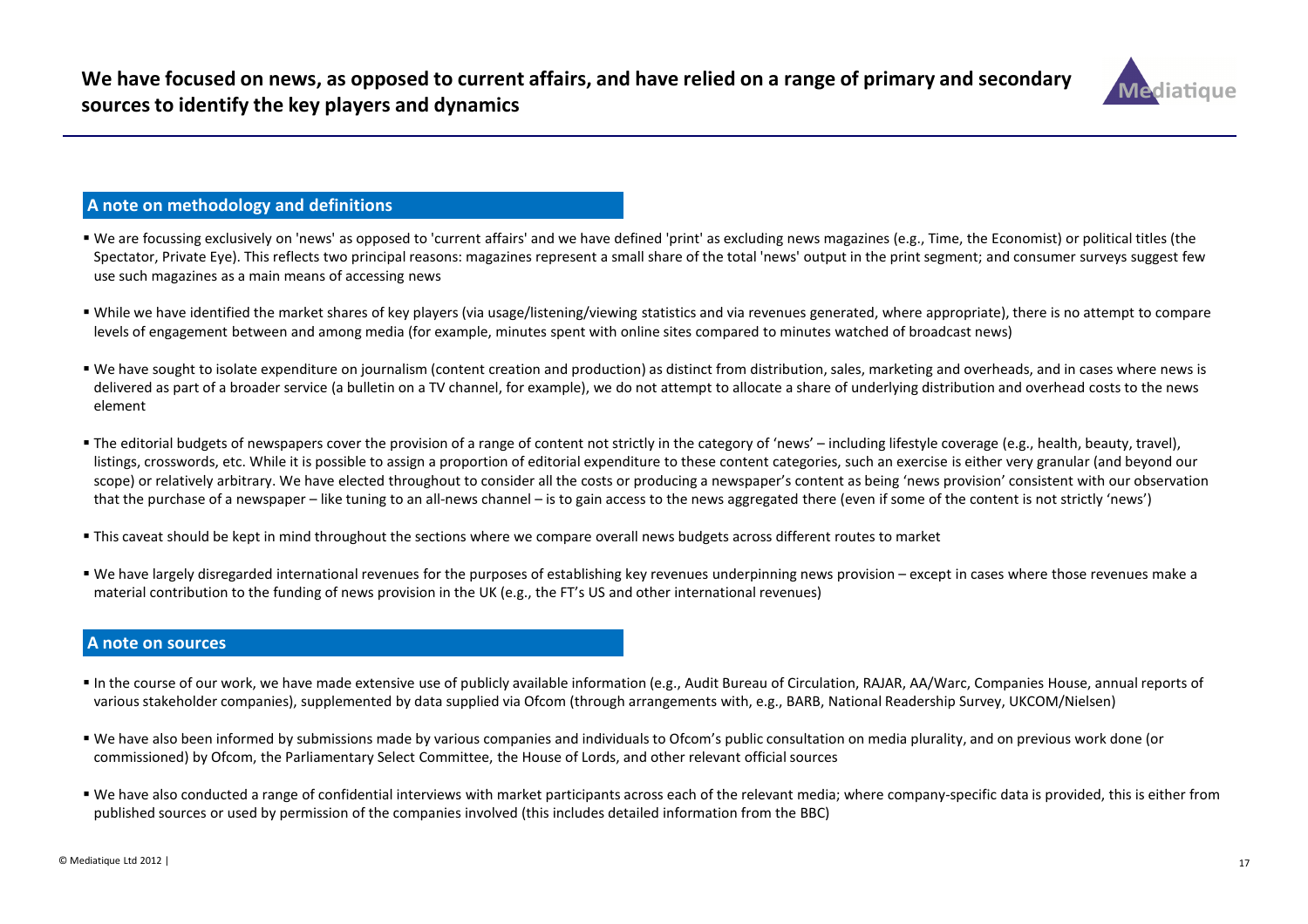

#### News service categorisation rationale

- We have categorised the UK news provision industry according to the logical groupings around the type of service that is produced
- This is clear for print: the publishers of the UK's newspapers are engaged in a unique set of journalistic and production activities involved in creating newspapers and we describe and analyse these as a group in the 'print' section of this report
- Likewise, we have defined both TV and radio news services by their core news provision activity and their chief means of distribution (broadcast)
	- $\blacksquare$  It is important to note that TV and radio services are of course available on other media – streamed or downloaded to PCs, smartphones and tablets via wireless or fixed networks
- Many traditional players are also engaged in providing news services designed for consumption on PCs, connected TVs, smartphones and tablets, and – alongside standalone providers of news services for these devices – these news provision activities are discussed in the 'Web/apps' section of our document

#### Categorisation used – where the service is designed to be consumed

| TV       | . This includes those services made primarily for<br>consumption on the television - news bulletins plus<br>rolling news channels<br>• These services may also be delivered on other<br>devices, such as PCs, smartphones and tablets, and<br>are transmitted via a variety of networks - mobile,<br>WiFi and fixed broadband, DTT, satellite, cable etc. |
|----------|-----------------------------------------------------------------------------------------------------------------------------------------------------------------------------------------------------------------------------------------------------------------------------------------------------------------------------------------------------------|
| Radio    | All news services made for use within radio<br>broadcast<br>" Clearly, again, these services can be delivered to<br>other devices and via other networks                                                                                                                                                                                                  |
|          |                                                                                                                                                                                                                                                                                                                                                           |
| Print    | • The creation of newspapers<br>Newspaper publishers have extensive web/app<br>services                                                                                                                                                                                                                                                                   |
| Web/apps | <b>Services that are designed specifically for</b><br>consumption on IP-enabled devices - PCs,<br>connected TVs, smartphones, tablets<br>. These services are made either by print news                                                                                                                                                                   |
|          | providers, TV news providers or by dedicated<br>providers (generally aggregators, e.g. Google News)<br>who make news services specifically (and only) for                                                                                                                                                                                                 |

these devices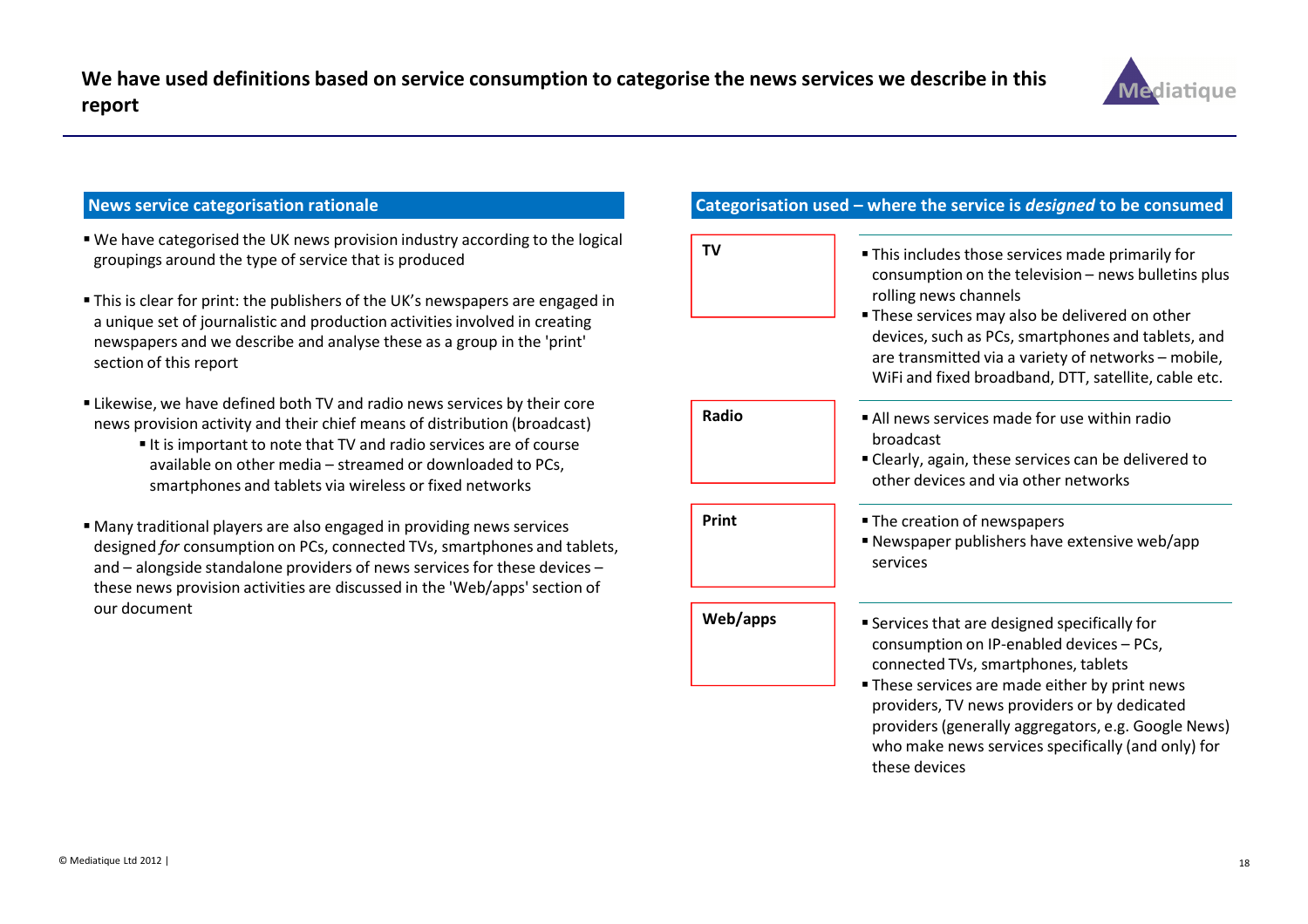

## 2. News provision in the UK

| <b>Overview</b> |
|-----------------|
| TV              |
| <b>Radio</b>    |
| Print           |
| Web/apps        |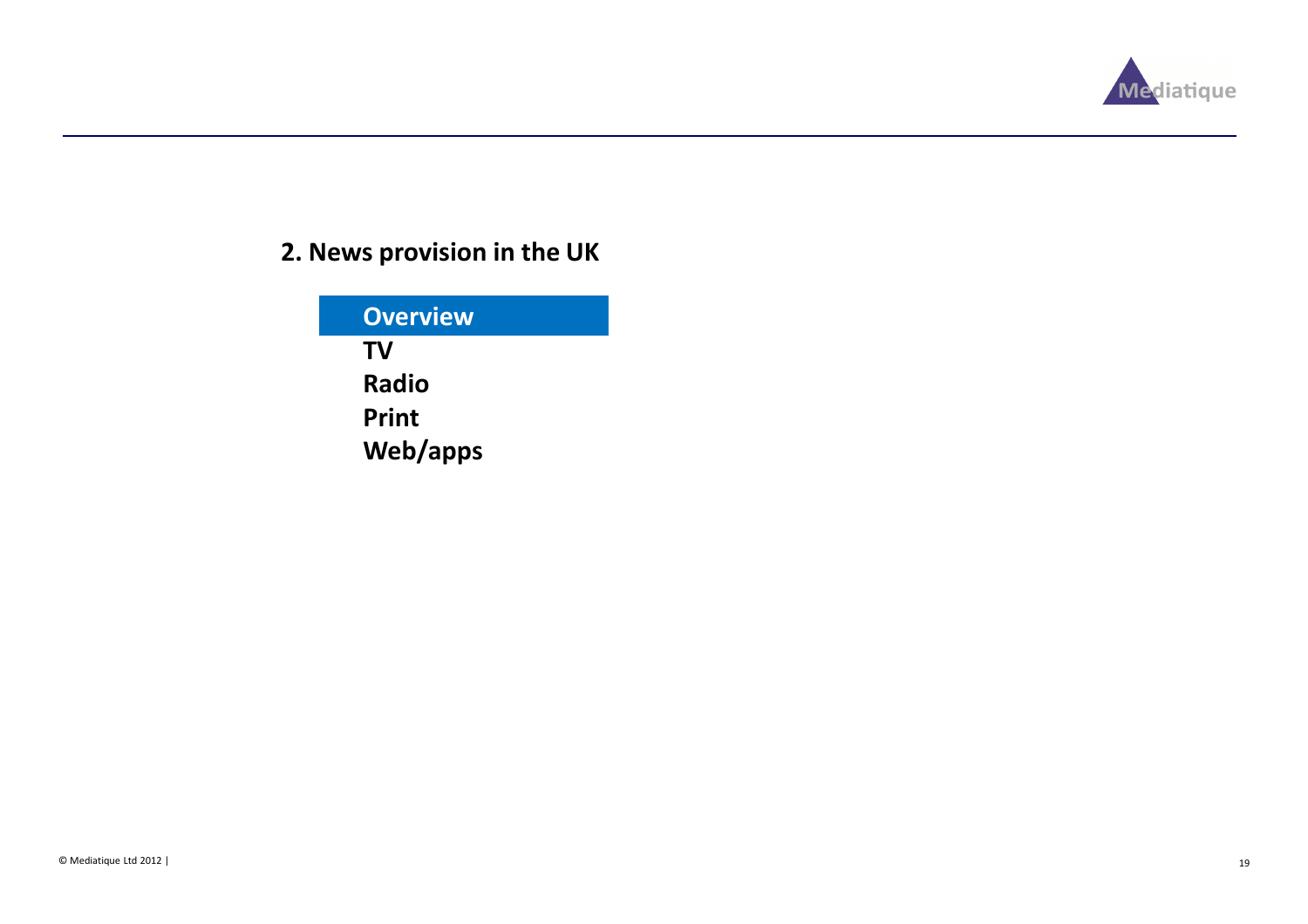

- The news market in the UK is varied and extensive, involving scores of private-sector companies, both domestic and international, and the public broadcaster the BBC
- TV broadcast news is delivered principally by the BBC (including network, regional services and the 24-hour news channel), ITN (supplying ITV, Channel 4 and, since February 2012, Channel 5), ITV licensees (for regional news) and BSkyB (the latter via its 24-hour rolling news channel); there are a number of other news channels distributed on satellite and cable (attracting low viewing )
- News on radio is principally delivered via services of the BBC, both nationally and in the regions and nations, with commercial radio stations supplying relatively little news outside short bulletins and traffic, weather, local sport
- Print news is made up of national, regional and local press, with c20 titles nationally and 1,100 regionally
- Web/app news is delivered by services created and delivered by broadcasters and print media companies, along with key portals owned by search engine companies and a number of news aggregators; these are increasingly available on connected TVs, tablets and smartphones
- Other sources of news include blog sites, Twitter and social media (usergenerated and links to other sources), alongside news magazines (the latter excluded from our analysis); we have not attempted to categorise social media feeds
- $\blacksquare$  In terms of the volume of news available, the UK is well served, particular in relation to the amount of 'free' (at the point of consumption) news via IP networks and free-to-view TV

Involvement in news provision by player type



\*Sky supplies international and national news feeds to IRN, the sole supplier of wholesale news to commercial radio

\*\*Non-regional news and London Tonight supplied by ITN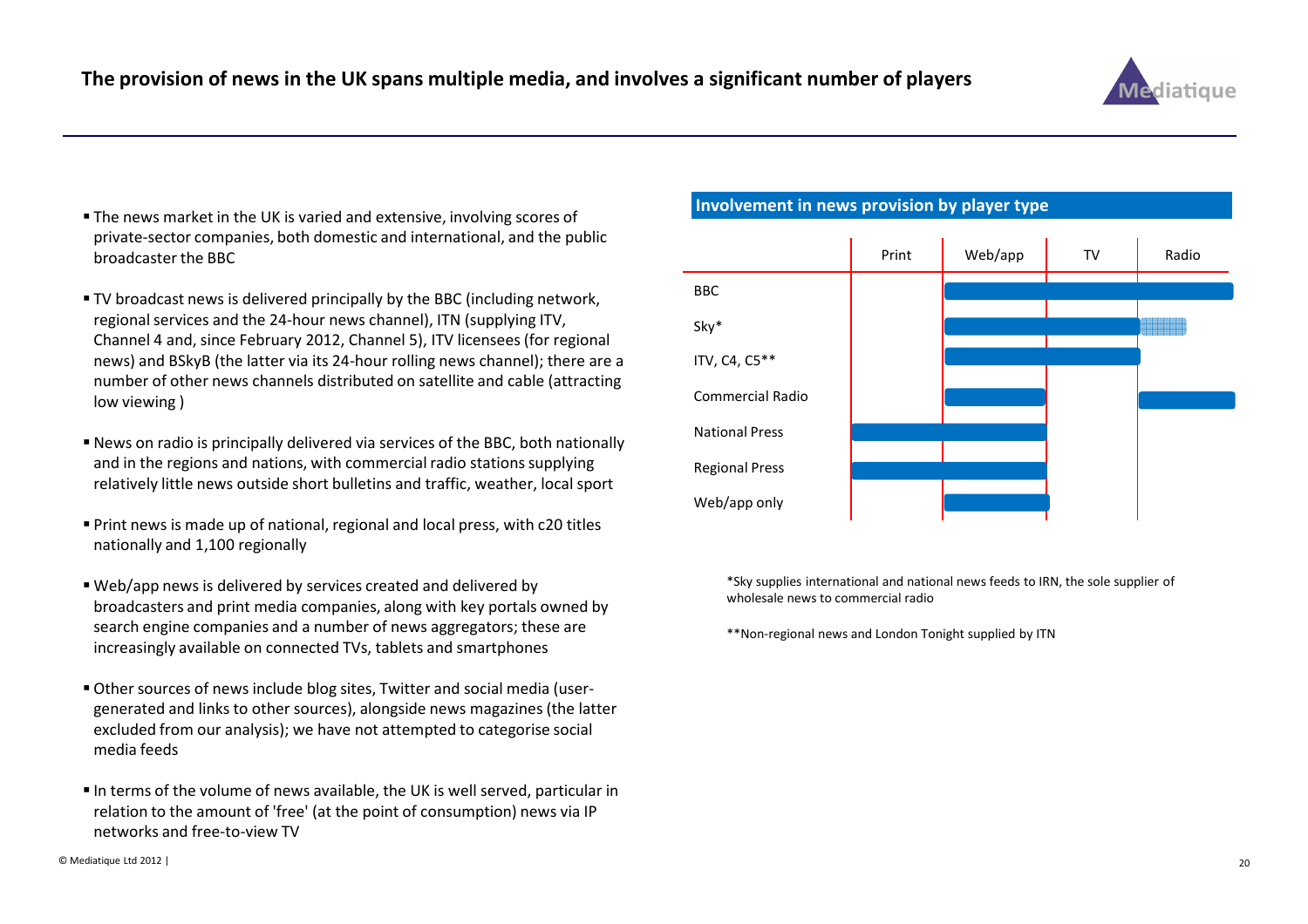

#### News provision industry structure

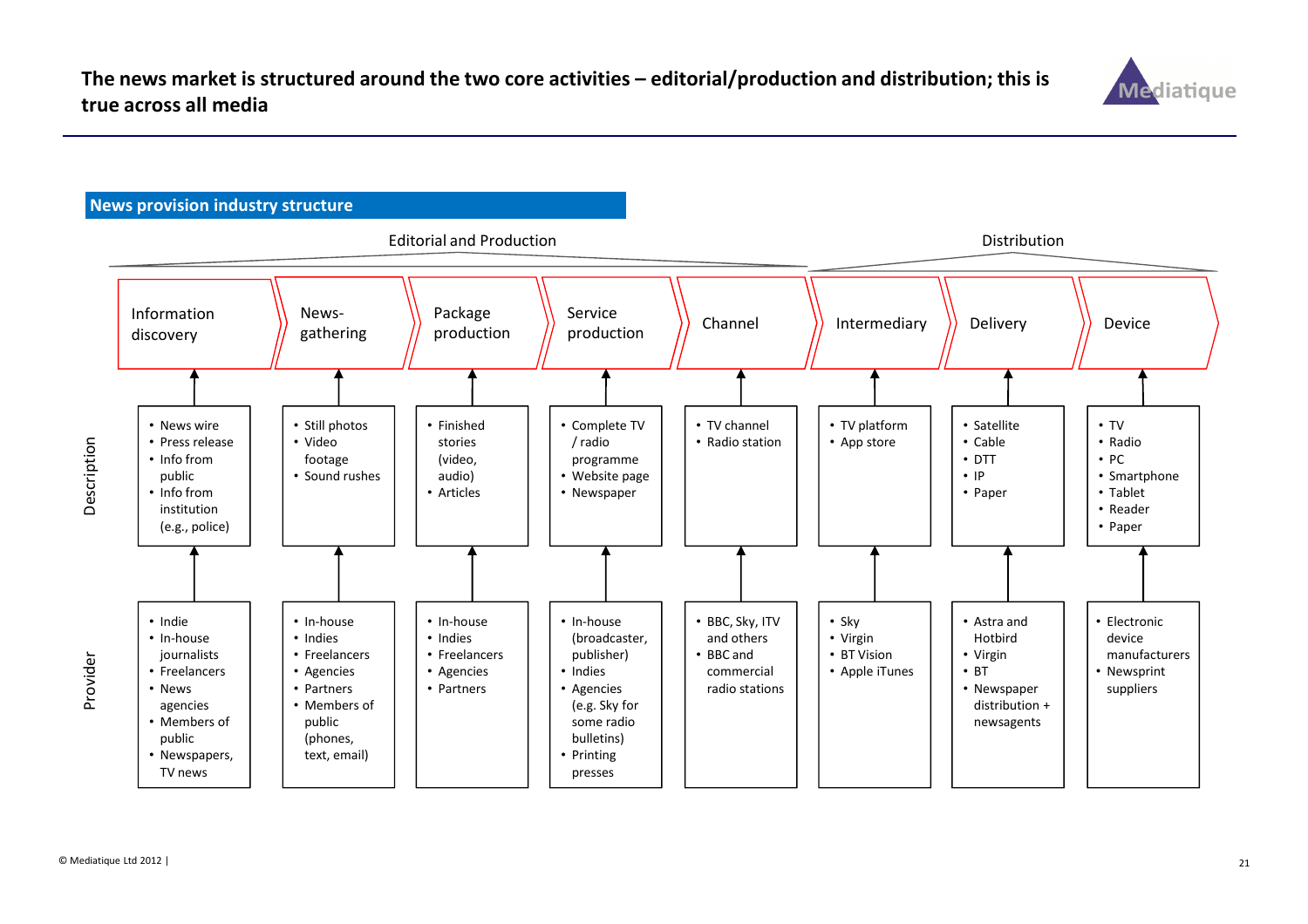



- $\blacksquare$  The chief revenues from which the budgets for news provision are met currently include those generated by TV, radio and press operators
- $\blacksquare$  The business models of these players include subscription, advertising, circulation and the TV licence fee
- $\blacksquare$  New models have emerged in the convergent media space, including online advertising, online subscription/paid-for apps
- $\blacksquare$  These revenue streams total £23bn; figures in table add up to more than 100% due to rounding

### Total funds spent on news by news providers in the UK (2011)



- $\blacksquare$  News providers in the UK spend approximately 9% of these relevant revenues on news – totalling £2bn in 2011
- $\blacksquare$  This include all costs of providing news services, including distribution for news-only services (e.g., BBC News Channel, newspapers)
- Note that the editorial budgets of newspapers include all editorial costs, including for 'non-news' content such as crosswords, listings, etc.

Source: AA/Warc, Internet Advertising Bureau, Ofcom, Mediatique analysis, interviews We have allocated the BBC licence fee across TV (£2.7bn), radio (£680m) and online (£200m) and discounted BBC Worldwide; we have also excluded non-retail pay TV revenues generated by Virgin, Sky, BT, etc. (e.g., broadband, telephony, commercial premises, home shopping, betting) and non-core press revenues, including B2B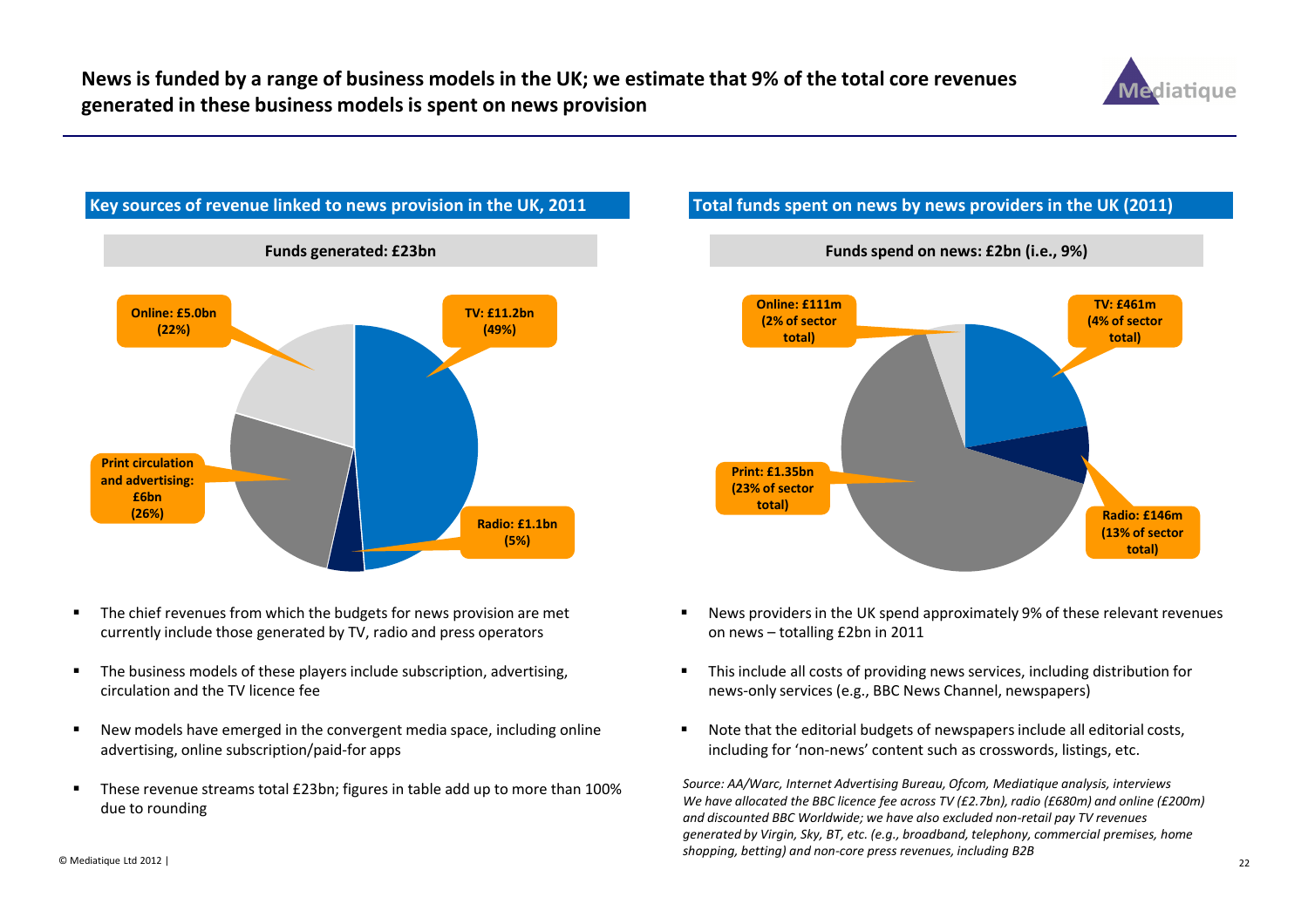

- The majority (65%) of spending on news in the UK is accounted for by the print sector, with the national press spending c£875m and the regional press c£470m
- $\blacksquare$  Keeping in mind the differences in the way we calculate figures across the sectors, expenditure on TV news is the next biggest category, £461m or 22% of the total, of which the BBC contributes c65%; radio news constitutes just 7% of spending and online 5% (the BBC represents more than 80% of radio news expenditure)
- In terms of market share in each category, the BBC leads in TV, radio and online, with News Corporation generating the highest share of both revenues and readership across the print media; on its own, the BBC represents 21% of all expenditure on news provision
- Under the Delivering Quality First restructuring programme, the total BBC budget is forecast to be reduced by c15% to c£360m, with a further 500 jobs cut (140 of which were announced in March 2012); note that in this report, all BBC figures are pre-DQF

Notes (specific data references are provided in the main report):

\*National Readership Survey: includes News of the World 2010 data as a proxy for launch of Sun on Sunday; regional readership data unreliable - using revenues, Johnston Press and Newsquest have a c14% share each and Trinity Mirror has a c13% share\*\*UKOM/Nielsen

 \*\*\*Based on BARB categories; ITN share is 8% if ITV national, C4 and C5 are aggregated \*\*\*\*RAJAR does not categorise by news; these are total listening shares and by definition the BBC share of news will be underweighted

#### Spend on news provision by player type (2011)

|                                      | Print  | Web/app     | TV    | Radio | <b>Total</b> |
|--------------------------------------|--------|-------------|-------|-------|--------------|
| <b>BBC</b>                           |        | 21          | 293   | 119   | 433          |
| Sky                                  |        | 4           | 51    |       | 55           |
| ITV, C4, C5                          |        | $\mathbf 1$ | 117   |       | 118          |
| <b>Commercial Radio</b>              |        |             |       | 27    | 27           |
| <b>National Press</b>                | 875    | 45          |       |       | 920          |
| <b>Regional Press</b>                | 470    | 20          |       |       | 490          |
| Web/app only                         |        | 20          |       |       | 20           |
| <b>Total</b>                         | 1,345  | 111         | 461   | 146   | 2,063        |
| <b>Front-line</b><br>editorial posts | 19,000 | 600         | 3,400 | 1,700 | 23,800       |

| Market share by key player (2011) |                          |                         |                            |  |  |
|-----------------------------------|--------------------------|-------------------------|----------------------------|--|--|
| Print*<br>(% readership)          | Web/app**<br>(% minutes) | $TV$ ***<br>(% viewing) | Radio****<br>(% listening) |  |  |
| News 37%                          | <b>BBC 42%</b>           | <b>BBC 73%</b>          | <b>BBC 55%</b>             |  |  |
| <b>DMGT 18%</b>                   | <b>DMGT 20%</b>          | <b>ITV 17%</b>          | Global 16%                 |  |  |
| TM 14%                            | News 7.5%                | Sky 6%                  | Bauer 11%                  |  |  |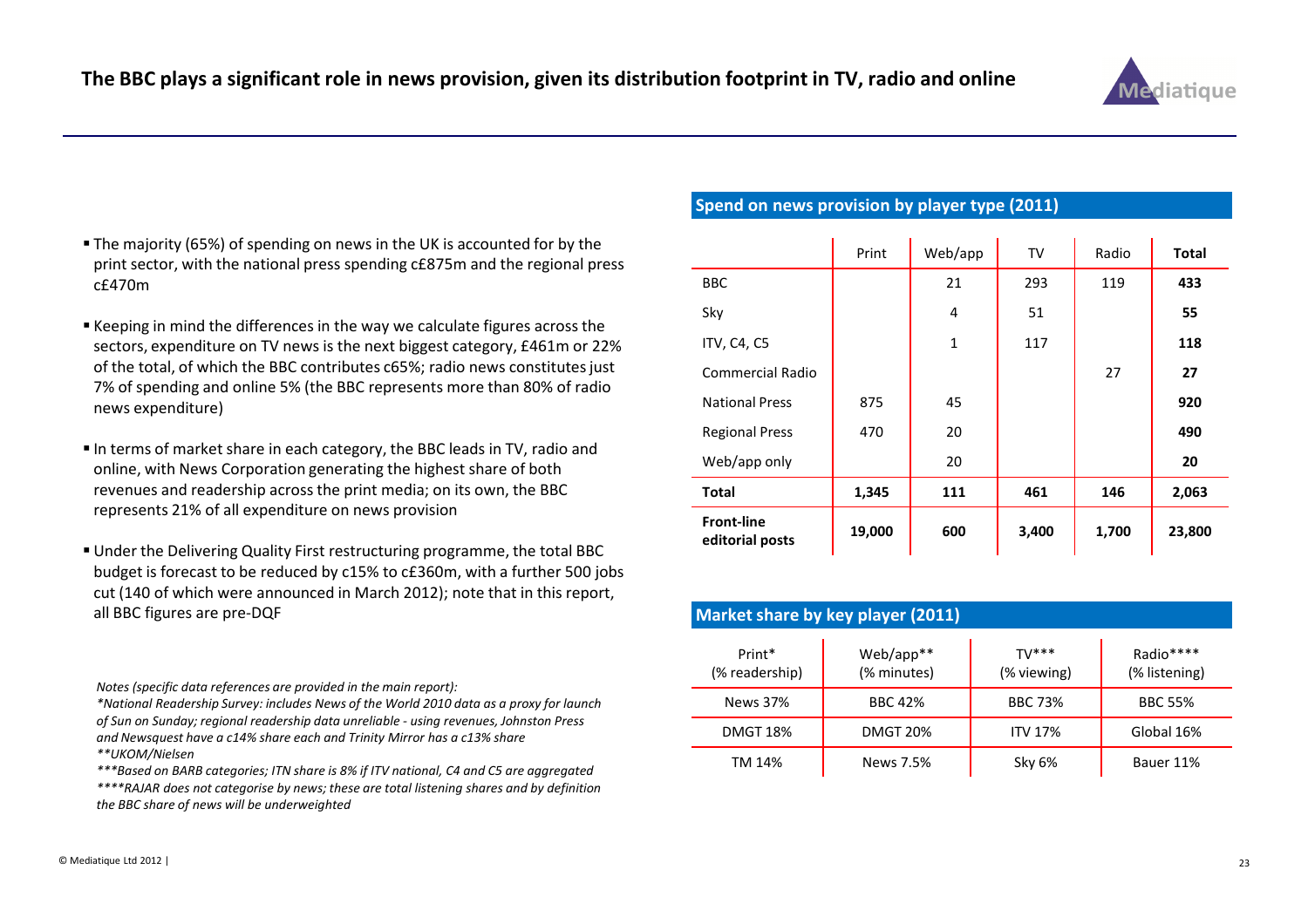

| News provision activity in Scotland, Wales and Northern Ireland                                                                                                                                                                                                                                                                                                                                                                                                                                                                                                                                                                                                                                                                                                                                                                                                                                                                                                                                                                                                                                                                                                                                                                                                                                                                                                                                                               |
|-------------------------------------------------------------------------------------------------------------------------------------------------------------------------------------------------------------------------------------------------------------------------------------------------------------------------------------------------------------------------------------------------------------------------------------------------------------------------------------------------------------------------------------------------------------------------------------------------------------------------------------------------------------------------------------------------------------------------------------------------------------------------------------------------------------------------------------------------------------------------------------------------------------------------------------------------------------------------------------------------------------------------------------------------------------------------------------------------------------------------------------------------------------------------------------------------------------------------------------------------------------------------------------------------------------------------------------------------------------------------------------------------------------------------------|
| Television: the BBC produces a flagship news programme as part of its news opt outs on BBC1 (Reporting Scotland) and a Scottish edition of Newsnight on<br>BBC2 (these are included in the totals provided for BBC News later in this report); BBC Alba broadcasts news in Gaelic, An Là; STV produces three regional<br>formats for its regional news, STV at 6 - from Glasgow, Edinburgh and Aberdeen, with a further sub opt-out for Dundee/Tayside - as well as a discussion<br>programme, Scotland Tonight, after the national News at 10 (during which there are regional opt-outs for news); also morning, lunchtime and weekend<br>editions; STV also operates more than 20 'ultra local' websites<br>Radio: The BBC has two Scottish services - BBC Radio Scotland and Radio Nan Gàidheal (spending c£5m on bespoke news output); the commercial radio<br>leader is Bauer Media, which owns Radio Clyde and Radio Forth, while Global operates the Capital brand and GMG operates Real Radio Scotland<br>Newspapers: Major national titles editionalise in Scotland (e.g., Scottish Sun, Scottish Express, Scottish Mail), competing with titles such as the Dundee<br>Courier, Aberdeen P&J (both DC Thomson), the Scotsman (owned by Johnston Press) and the Herald and the Evening News (owned by Newsquest); there<br>are c100 regional and local titles in Scotland (where Johnston Press is the market leader) |
| Television: BBC Wales/BBC Cymru and ITV Wales provide regional TV services during the opt-out periods (ITV's regional investment in news, covered later<br>in this report, covers the budget in Wales)<br>S4C broadcasts the Newyddion news programme produced by the BBC and funded through the licence fee (from 2013, S4C public funding will be via the<br>licence fee and a £7m grant from central Government)<br>Radio: BBC Radio Wales and Radio Cymru together have a news budget of c£5m; commercial radio includes all the major brands with a particular presence<br>of Capital (the re-branded Red Dragon) and Real Wales (part of Guardian Media Group); locally owned Town and Country Broadcasting has 7 licences<br>Newspapers: there are c50 newspapers with significant Welsh circulation (including titles based in border regions serving English towns as well)<br>Key titles include Daily Post (North Wales), Western Mail, South Wales Echo and the nine titles under the Celtic group (all owned by Trinity Mirror); South<br>Wales Argus (Newsquest), Wrexham Leader (North Wales Newspapers)                                                                                                                                                                                                                                                                                                       |
| Television: BBC supplies regional news services via BBC1 while UTV, the Channel 3 licensee, broadcasts UTV Live during the regional news slot at 6pm<br>weekdays and at 10:30pm following News at 10<br>Radio: the BBC operates two services in Northern Ireland - Radio Ulster and Radio Foyle (news budget c£2.5m); commercial radio includes Cool FM and<br>Downtown Radio (both Bauer Media) and U105 (owned by UTV)<br>Newspapers: Three key Belfast-based newspapers, the News Letter (Johnston Press), the Belfast Telegraph (Independent News and Media) and the Irish<br>News (independently owned); in addition, there are c20 regional/local titles (e.g. The Derry Journal and the Portadown Times, both owned by market<br>leader Johnston Press)                                                                                                                                                                                                                                                                                                                                                                                                                                                                                                                                                                                                                                                                |
|                                                                                                                                                                                                                                                                                                                                                                                                                                                                                                                                                                                                                                                                                                                                                                                                                                                                                                                                                                                                                                                                                                                                                                                                                                                                                                                                                                                                                               |

### web/apps); as a result, the key services in the regions and nations are treated at the aggregate level<br>■ Similarly, given the role of large players in the regional press and commercial radio, which have significant positi respective business in the nations and regions are captured in our sectoral analyses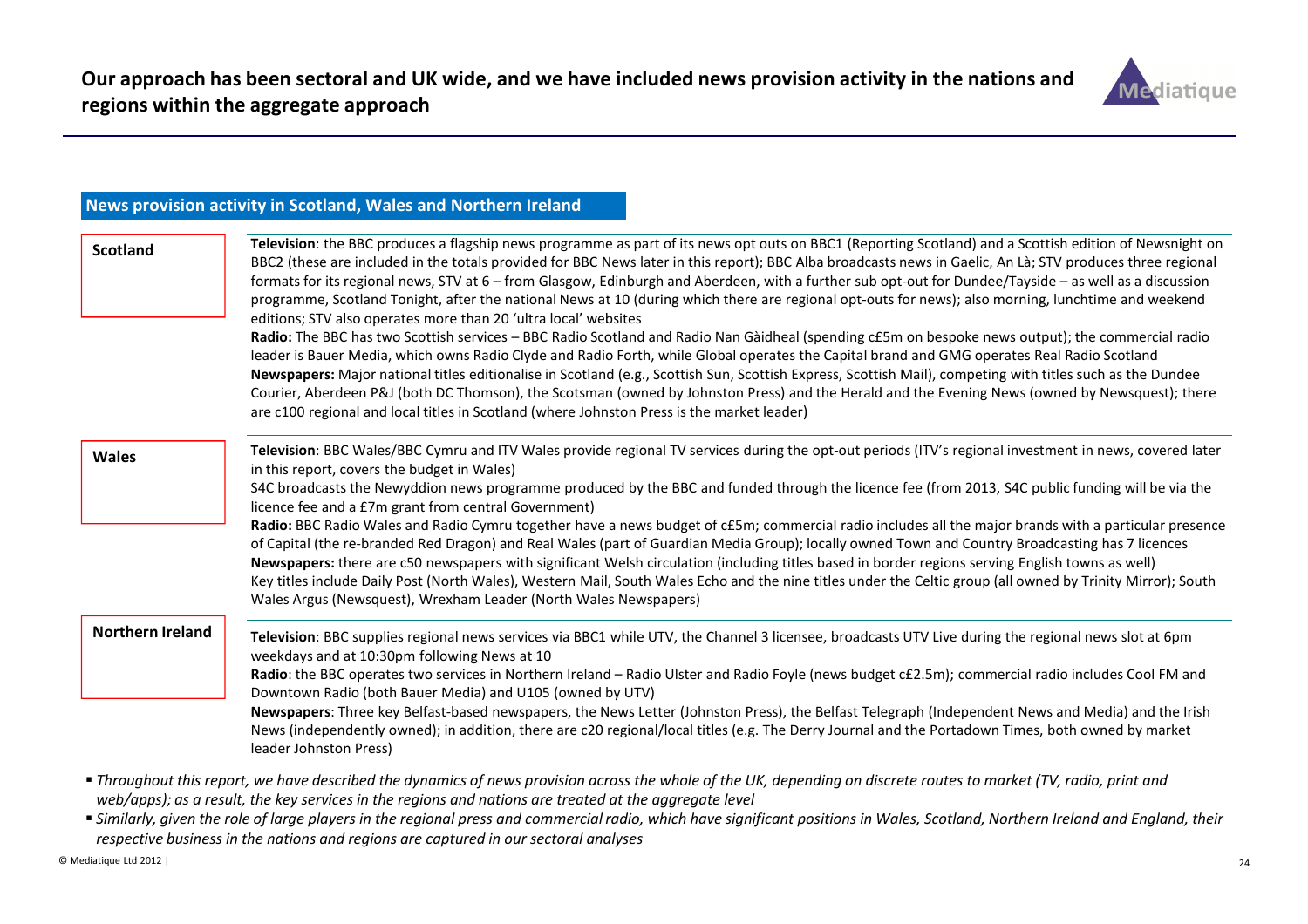

| <b>Key characteristics of news</b>            |                                                                                                                                                                                                                                                                                                                                                                                                                                                                                                    |
|-----------------------------------------------|----------------------------------------------------------------------------------------------------------------------------------------------------------------------------------------------------------------------------------------------------------------------------------------------------------------------------------------------------------------------------------------------------------------------------------------------------------------------------------------------------|
| Scope and scale<br>of the news<br>agenda      | . News is not constrained by national boundaries, and the scope of investigative journalism and the remit of news editors are wide.<br>Furthermore, the perception of what constitutes 'news' is a personal one for each user, and can therefore extend to global, international,<br>national, regional and local stories – further sustaining an ecology of multiple suppliers and competing providers                                                                                            |
| <b>Public good</b><br>characteristics         | " News, by definition, cannot be copyrighted and the release of a news story by one provider immediately becomes source material for<br>competing news providers. Several news providers rely on third-party content – including legacy news players (e.g., Channel 4 News<br>sourcing content from ITN News) and new entrants (e.g., Huffington Post sourcing content from professional news providers online)                                                                                    |
|                                               | In an era of digitised access, news provision has also become increasingly immediate, constant and viral - evidenced by the launch of 24-<br>hour news channels, online news aggregators (that rely on presenting third-party news headlines) and mobile apps operated by legacy<br>print media, blog sites, etc.                                                                                                                                                                                  |
| Integration<br>among/within<br>news providers | Rewsgathering, production and distribution are complicated by the degree of integration of resources at key news providers and the<br>inter-action between and among different news providers leading to a degree of mutual influence. For example, the BBC has a common<br>news-gathering function across TV, radio and online, and this 'hub' creates significant flows of information and sharing that inform news<br>output on consumer-facing programmes and online/convergent media services |
|                                               | • Moreover, there is increasing resource sharing internationally in broadcast news, involving partnerships with non-broadcasters and access<br>to footage and packages created by agencies such as Reuters and AP                                                                                                                                                                                                                                                                                  |
|                                               | • The media interact, too, in subtler ways – for instance, editorial selection at broadcast news is influenced by the news agendas set by<br>newspapers. This is particularly the case in relation to stories sourced by investigative journalism where print media retains a primary role                                                                                                                                                                                                         |
| <b>Credibility</b>                            | " Distinctions between 'news' and 'opinion' are heavily regulated in TV, and less so in other sectors (e.g., self-regulation in press and online<br>newspaper sites through the successor to the Press Complaints Commission and through the ATVOD for broadcaster sites). A converging<br>news landscape may therefore poses challenges for sustaining reliability and trust in the provision of news over time, depending on the<br>evolution of regulation                                      |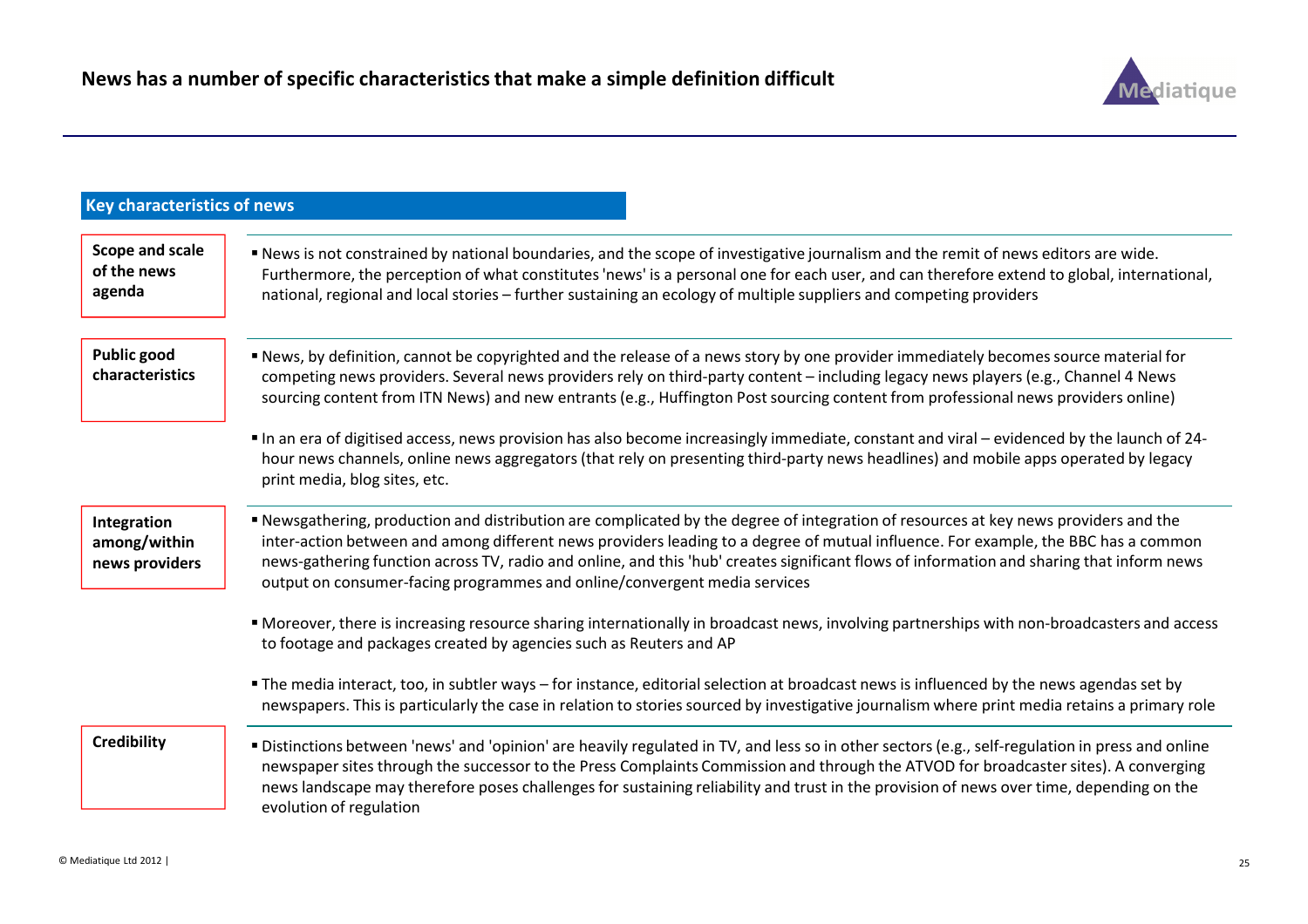

|                                       | <b>Consumer dynamics in the provision of news</b>                                                                                                                                                                                                                                                                                                                                                                                                                                   |
|---------------------------------------|-------------------------------------------------------------------------------------------------------------------------------------------------------------------------------------------------------------------------------------------------------------------------------------------------------------------------------------------------------------------------------------------------------------------------------------------------------------------------------------|
| <b>Plurality of</b><br>demand         | " Survey data consistently confirms that consumers source news from a variety of players, both within and among different media - Ofcom<br>consumer data confirms, for example, that users will on average source World, UK and regional news from a combination of TV, print, radio<br>and internet, often reading the same stories across multiple media to gain an alternative perspective or deeper coverage                                                                    |
| Promiscuity                           | " While traditional media distinctions persist, consumption of different media by end users evinces increasing promiscuity and consumption<br>of multiple sources - with typical consumers using TV, newspapers and online news in different ways and for different objectives. Notably<br>in the online space, users increasingly access content from multiple sites where browsing for eye-catching content (such as headlines or<br>video/photos) is easier and cheaper          |
|                                       | Equally, however, consumer loyalty to particular news brands/providers remains an important driver of demand – particularly, for example,<br>where consumers transfer their preferred print/TV news allegiance to online/mobile media                                                                                                                                                                                                                                               |
| <b>Citizens as</b><br>journalists     | " Citizens themselves increasingly play a role in the provision of news - primarily by amplifying coverage (such as supplying footage or<br>photographs taken with smartphones). This is true of mainstream international news (e.g., footage from the Arab Spring) or ultra-local<br>news (e.g., provision of latest traffic information). In our view, such a role is unlikely ever to replace the position of professional<br>newsgathering or investigative journalism, however |
|                                       | "The citizen-journalist role also extends to broadening debates around news coverage through blogging, phone-ins or commentary pages at<br>the end of articles                                                                                                                                                                                                                                                                                                                      |
| Demographic<br>and activity<br>trends | " Various demographic changes continue to have an impact on the provision and consumption of news, including differential uptake of<br>disintermediating technology among younger cohorts, or the relatively greater decline in print media consumption within this cohort                                                                                                                                                                                                          |
|                                       | In addition, lifestyle changes have also changed the role of certain media – with, for example, a decline in the role of Sunday newspapers in<br>line with changes to Sunday trading laws                                                                                                                                                                                                                                                                                           |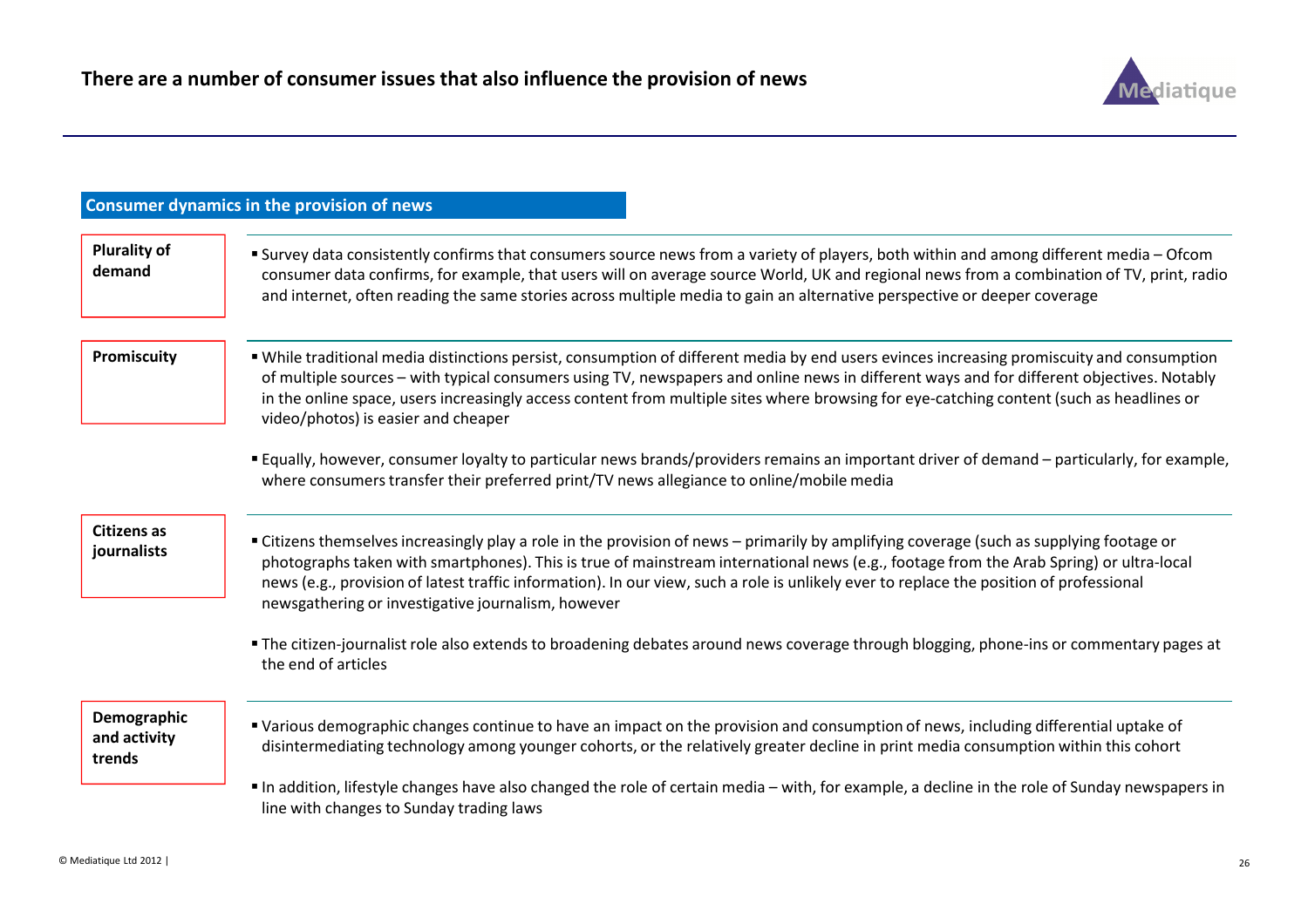

- The underlying business models for news provision in fact remain relatively traditional, with standard subscription (or paid-for circulation) and advertising being the main revenue sources outside the licence fee
- $\blacksquare$  In key ways, these revenue models are under pressure, even threat
- Developments in technology and distribution characterised by new entry – have led to a number of business models operating in the news provision sector. This includes experimentation by newspaper publishers with pay walls, attempts to generate significant revenue from advertising in digital media and the creation of paid-for/subscription applications in regard to tablet and smartphone news services – all of these aimed at following consumers as they move online and to multiple means of reception
- $\blacksquare$  It remains to be seen, however, if these 'new' revenue sources will develop to sufficient size to fund news provision at current levels of investment

#### Shifting business models in news provision

**Traditional** funding under threat

- The licence fee has been frozen, TV advertising has been roughly flat over the past 10 years, radio advertising has in fact declined and newspaper revenues have dropped significantly (core sector revenues at the national and regional level are down c25% since 2006)
- The advertising weakness in press has been exacerbated by a decline in circulation and readership (as readers migrate online and to convergent media) only partly offset by the ability of newspapers to maintain cover prices or indeed to increase them and/or to follow their readers online, albeit generating less revenues per user than in the print distribution model

#### New models are developing

 Among the sources of revenue that feed into news provision, only online advertising and pay TV have shown firm growth in the past five years, and these are the sources that generate among the smallest current contributions to core, granular journalism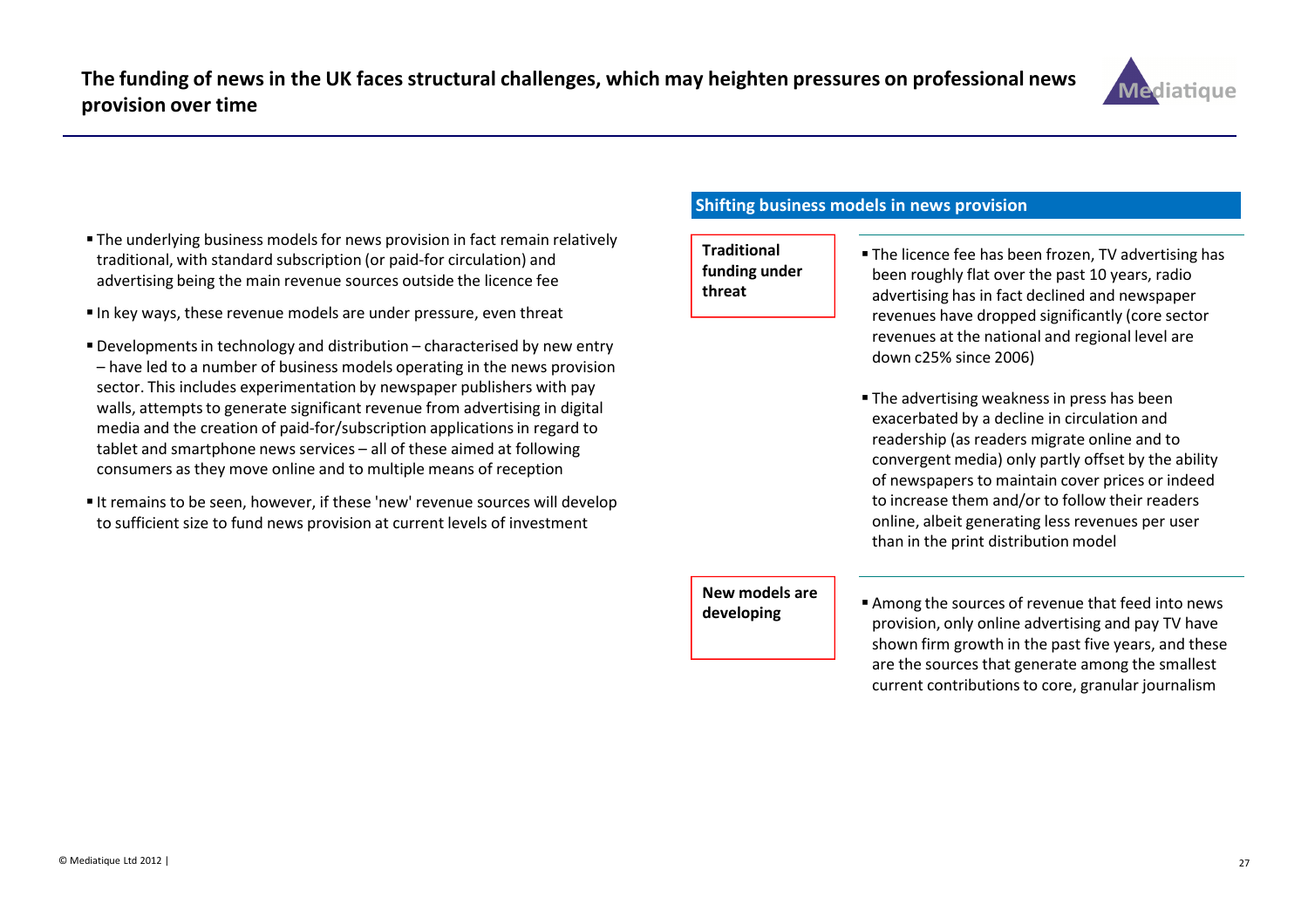

### 2. News provision in the UK

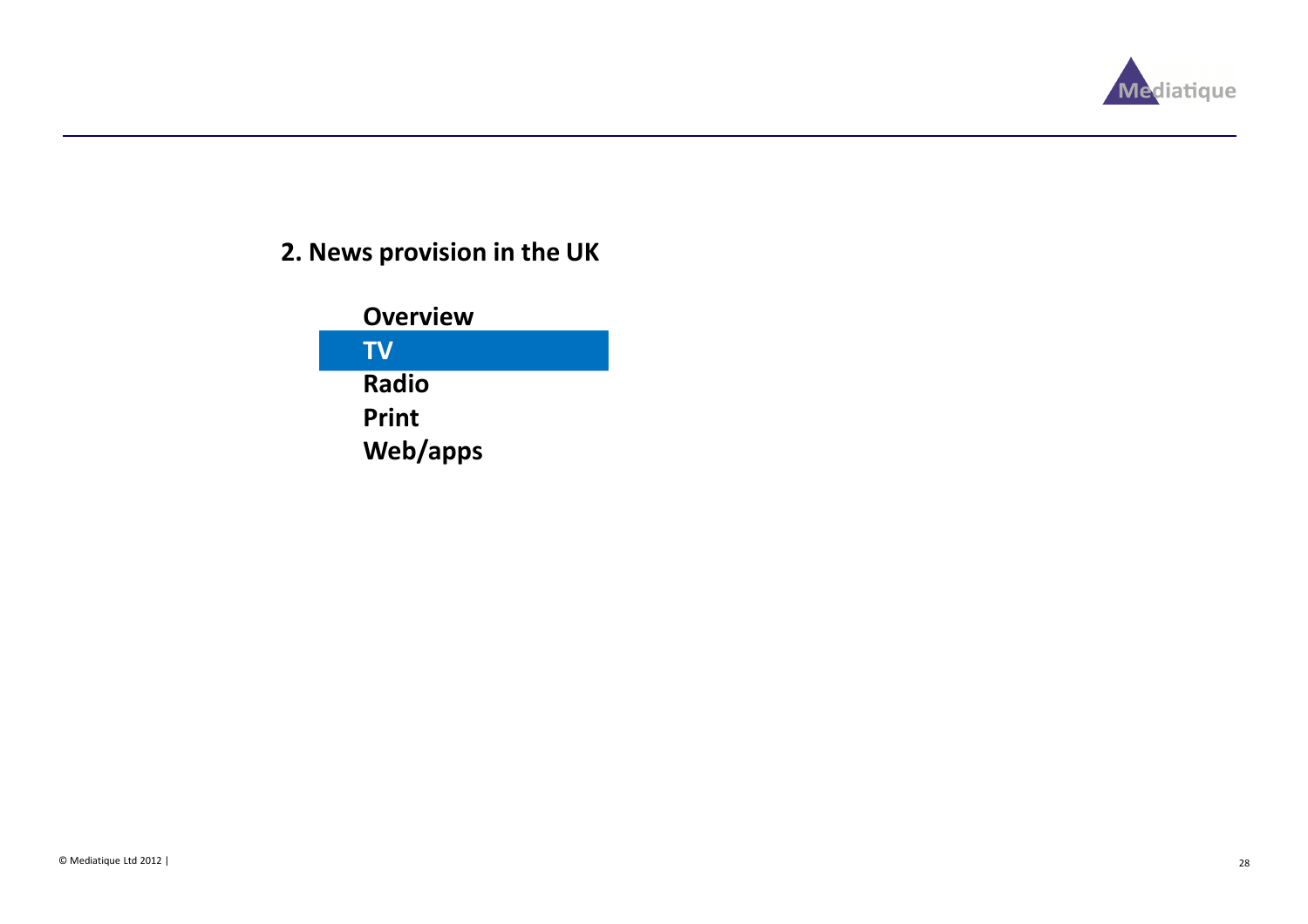

- TV news the leading media for the delivery of news by hours of consumption – is provided by five main broadcasters in the UK (BBC,  $ITV^*$ , C4, C5 and Sky) plus international news channels that include the UK within their target market (Al Jazeera English, Euronews, CNN International)
- The news services broadcast on ITV, Channel 4 and Channel 5 (except ITV regional news programmes other than London Tonight) are all produced by ITN (owned 40% by ITV); each is produced by dedicated teams with a high level of editorial independence (prior to 2012, Sky was the wholesale provider of TV news for Channel 5)
- This analysis focuses on the UK-focused news providers; the international news channels have a very low aggregate share and do not appreciably contribute to the creation of editorial in the UK
- Collectively, UK's TV news providers spend £460m (or 3% of their total revenues) providing their news services (we do not count the general costs of network delivery such as spectrum charges in this number, except where the relevant service is wholly news oriented – for instance Sky News, BBC News Channel, but not ITV1 or BBC1)
- The BBC is the largest single investor in TV news production, representing c65% of the total; Sky and the BBC operate centralised newsgathering operations that are leveraged for all news services they produce (websites and apps, TV and radio broadcast)
- Sky's share of TV news consumption has increased with the growth in multichannel homes, while the commercial PSBs' share has declined – but again in line with multi-channel penetration
- TV news services in the UK employ approximately 3,400 skilled staff

#### Television market dynamics

- The high cost of TV newsgathering means TV news providers increasingly share newsgathering operations where possible (e.g., the BBC with TV, radio and 'online' and regional/national co-operation and ITN both domestically with a common hub available to C4, ITV and C5 teams and through international joint venturing)
- As news consumers become more sophisticated, TV news providers are increasingly focusing on specialisation and on providing services beyond traditional TV – such as via apps on smartphones or tablets; these extensions rely crucially on the core investments in broadcast news
- As TV news providers increase their convergent media presence, they are evolving their services to incorporate more in-depth, text-based data and analysis, bringing them into greater competition with stand-alone online news aggregators and providers and with newspaper online extensions (whose core text-based services are increasingly being augmented with video, including raw footage and UGC)



- Regulatory compact prescribing commitment to news by commercial PSBs may come under scrutiny in next licensing round
- Audiences particularly younger demographics moving to web/app environment, requiring business model reform and creating new competitive pressures

\*'ITV' in this report relates to the licences owned by ITV plc, STV and UTV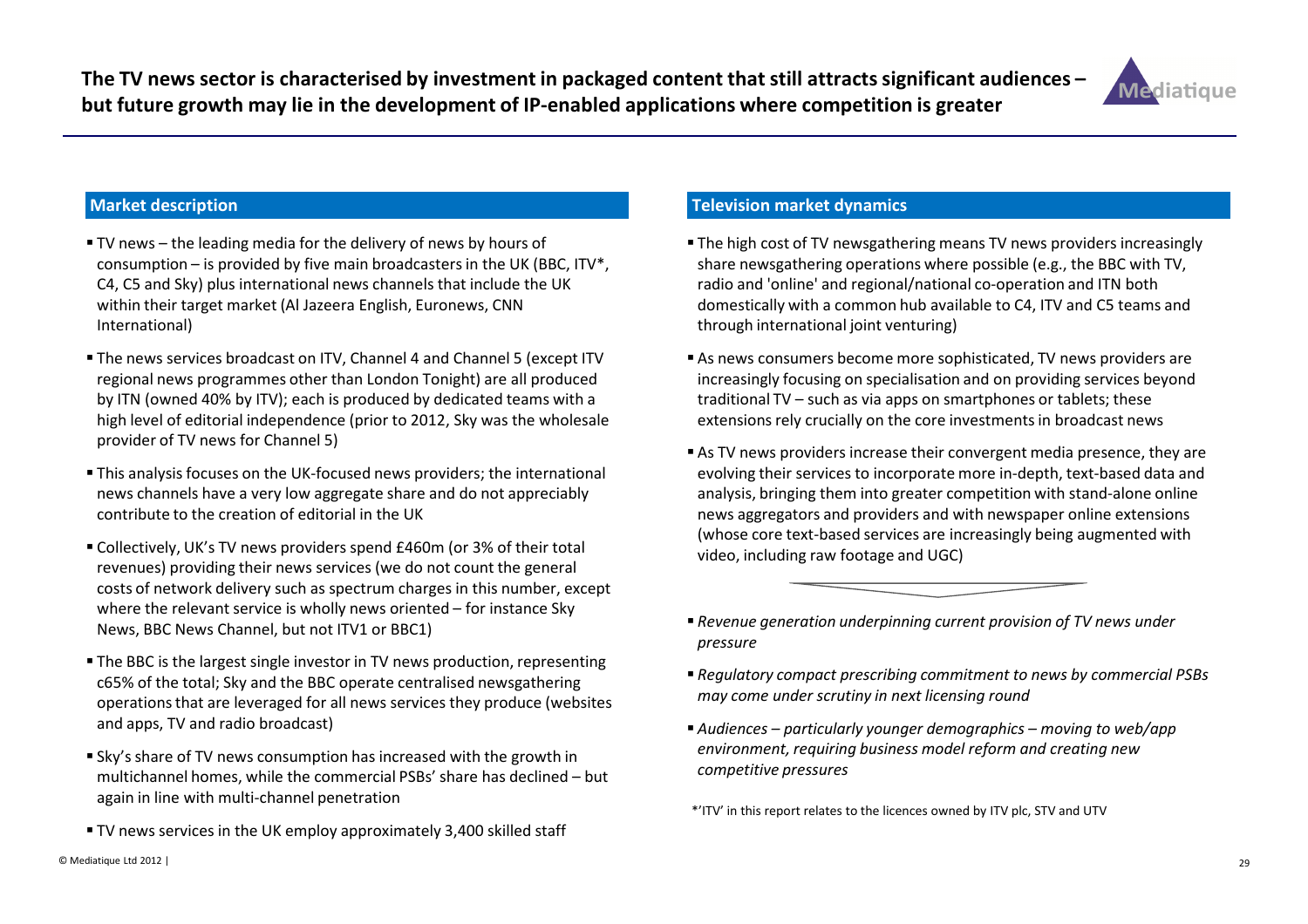

#### News provision industry structure



© Mediatique Ltd 2012 |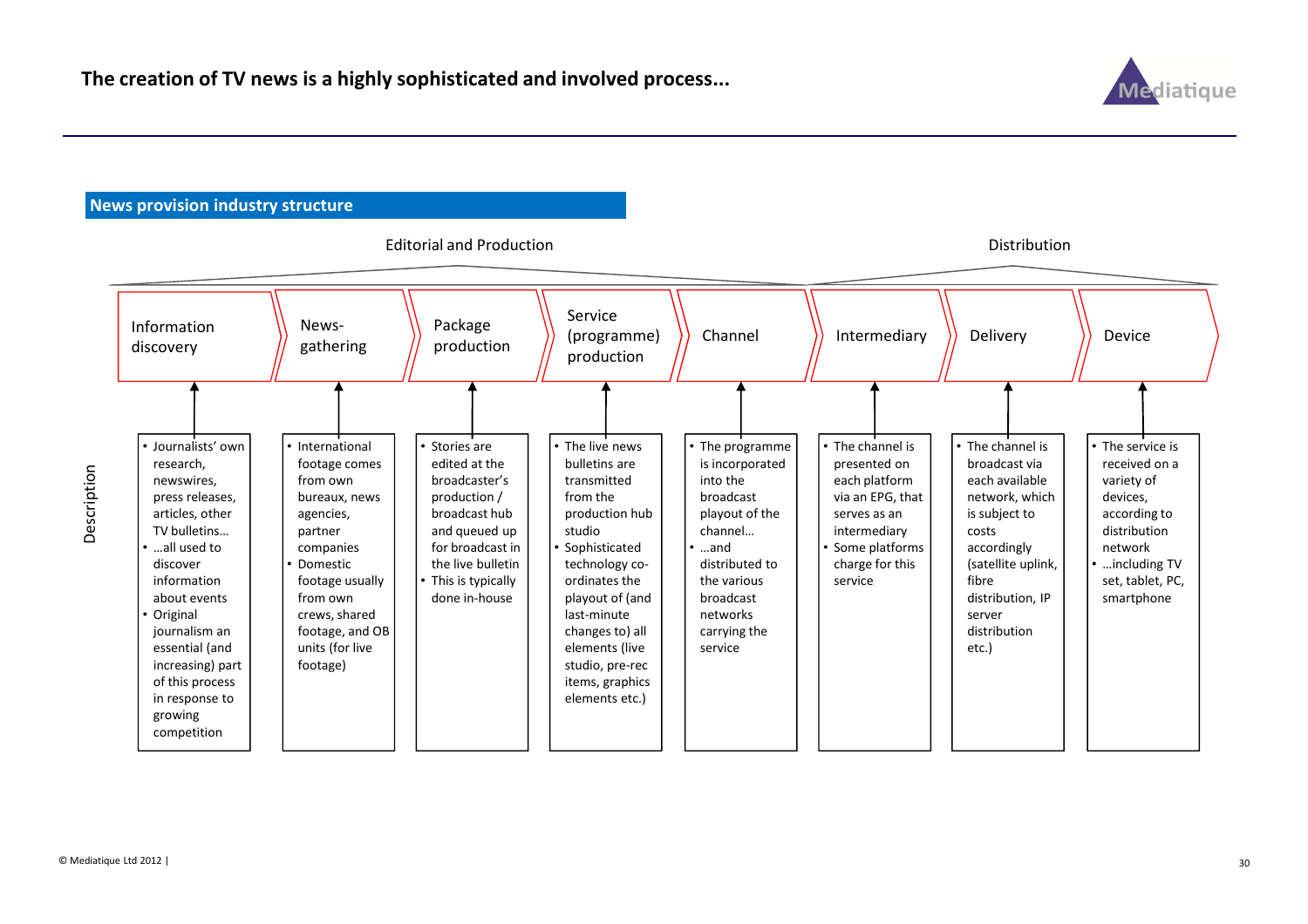

- TV news is characterised by the engaging use of video within a simple narrative structure to convey key information in a short space of time
- As a result, TV news is heavily 'produced', with consideration of available images, on screen graphics, variety in interviewees, voice tones, quality filming, typically in multiple locations
- This is in marked contrast to newspapers and website/applications, where news can be more specialised and information deeper

#### Characteristics of TV news

- The degree of specialism in TV news is less than in print media (fewer 'beat' specialisms outside general areas such as politics and business)
- $\blacksquare$  However, TV creates 'name' journalists arguably more efficiently e.g., Robert Peston has higher prominence on multiple platforms owing to business coverage he fronts on BBC News
- TV journalism is also heavily influenced by agendas set by newspapers, access to newspaper journalists for commentary and wire services to inform editorial judgements
- Another key aspect of TV news is the regulatory framework (around impartiality and fairness); this distinguishes TV further from print and online (short of statutory reforms in relation to press journalism post-Leveson)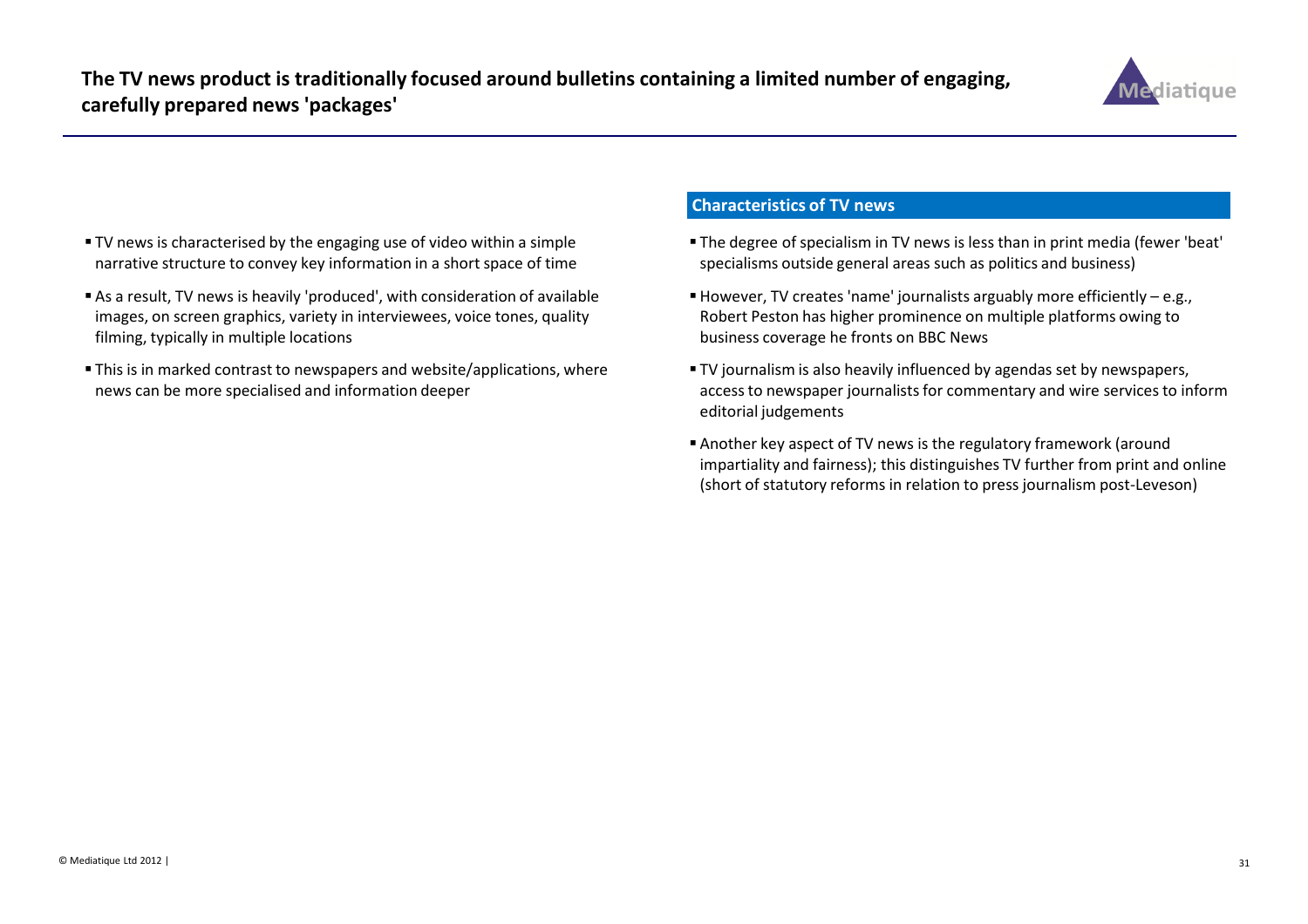

- $\blacksquare$  In the UK, all the public service broadcasters (PSBs) plus Sky broadcast TV news services targeted at the UK market
- **Sky and the BBC produce their own news, whereas ITV, Channel 4 and** Channel 5 commission ITN to provide their national news bulletins on a wholesale basis
- BBC, ITN and Sky have sizeable newsgathering and production operations in the UK, commensurate with their focus on the UK market
- The BBC and ITV have regional news operations, and the BBC has a unique local news focus; STV and UTV produce regional/national news for Scotland and Northern Ireland
- $\blacksquare$  In addition to Sky and the PSBs, there are several other TV news channels that are broadcast in the UK. The target of these channels includes the UK but it is not their exclusive focus. These include: CNN, Al Jazeera (English) and Euronews
- The international news channels have sizeable operations in the UK but these are hubs to service international target markets, e.g.:
	- CNN International houses its main production hub in London
	- Al-Jazeera operates news studios in London
	- NBC shares European headquarters with ITN
- Due to the low viewing shares achieved by these channels in the UK, and their international focus, we are not including them in our analysis

### Summary of extent of activity in TV news provision

| <b>News provider</b> | <b>Bulletins</b>                                                     | <b>Channels</b>                                                      | <b>Focus</b>                                                   |
|----------------------|----------------------------------------------------------------------|----------------------------------------------------------------------|----------------------------------------------------------------|
| <b>BBC</b>           | $\bullet$ BBC1<br>$\bullet$ BBC2<br>$\bullet$ BBC3<br>$\bullet$ BBC4 | • BBC News<br>Channel                                                | $\bullet$ Local<br>• Regional<br>• National<br>· International |
| $ITN - ITV$          | $\bullet$ ITV1<br>$\bullet$ STV<br>$\bullet$ UTV                     |                                                                      | • Regional<br>• National<br>· International                    |
| <b>ITN - C4</b>      | $\bullet$ C4                                                         |                                                                      | • National<br>• International                                  |
| $ITN - C5$           | $\bullet$ C5                                                         |                                                                      | • National<br>• International                                  |
| <b>Sky</b>           |                                                                      | • Sky News                                                           | • National<br>• International                                  |
| <b>Others</b>        |                                                                      | $\bullet$ CNN<br>• Euronews<br>· Al Jazeera<br>English<br>• Fox News | · International                                                |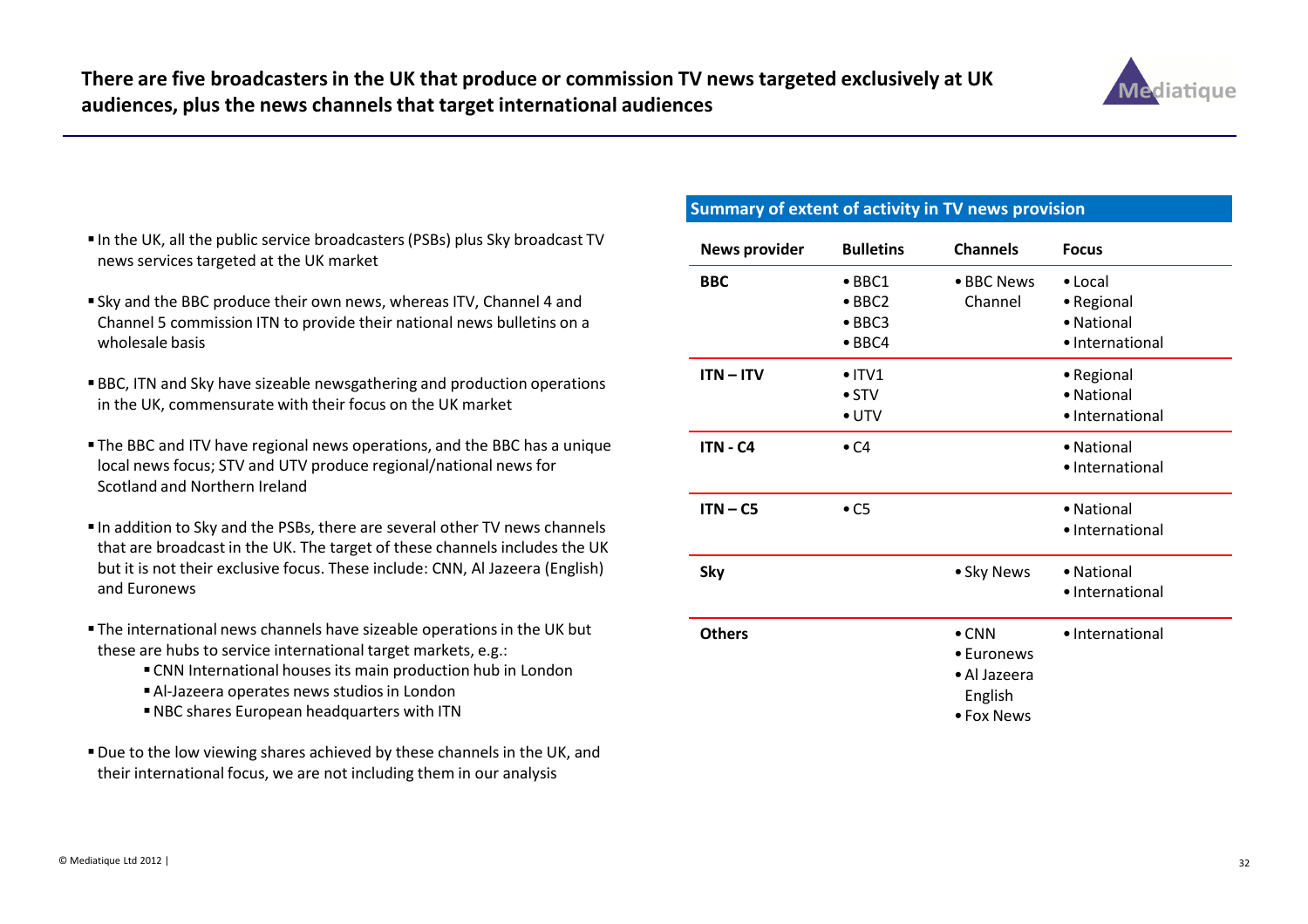

- Within TV news, regional coverage is provided only by ITV (Channel 3) companies and the BBC (although ITN makes London Tonight for ITV)
- The BBC's regional TV news services are the most extensive (see right); its total TV news spend of £240m (covering all the national news on BBC1 and BBC2) also covers the opt-outs for regional programmes (nations and regions), including the news programme the BBC produces for S4C in Wales
- ITV plc spends c£40m producing regional news programming for the nations and regions except in Northern Ireland (produced by UTV) and central and north Scotland (produced by STV)
- STV spends c£6m on TV news in Scotland (outside Borders), and employs 115 on news provision; this funds the lunchtime, early evening and late peak news programmes
- UTV and London Tonight represent c£4m in additional spending on news (Mediatique estimate)
- Note that in this section, we have grouped under 'ITV' revenues, expenditure and viewing shares those contributed by ITV plc, STV and UTV

#### TV news provision by nation

| Region                     | <b>News provision</b>                                                                                                                                                                                                                                                                                                                                                 |
|----------------------------|-----------------------------------------------------------------------------------------------------------------------------------------------------------------------------------------------------------------------------------------------------------------------------------------------------------------------------------------------------------------------|
| England*                   | BBC: 14 regional news programmes (incorporating sub-<br>regional services), including bulletins and programmes that<br>follow lunchtime and evening national news bulletins<br>ITV: 7 regional news services (plus 6 sub-regional opt-outs)<br>provided by ITV (with ITN supplying London Tonight), following<br>agreed reductions in licence requirements with Ofcom |
| <b>Wales</b>               | BBC Wales produces local news programming for Wales<br>ITV produces regional news bulletins for broadcast on ITV<br>Wales during Daybreak, after the lunchtime news, and a full<br>programme following the evening national bulletins<br>S4C broadcasts a daily Welsh-language news programme,<br>produced by BBC Wales                                               |
| <b>Scotland</b>            | BBC produces news programming broadcast on BBC Scotland<br>ITV1 Border follows the ITV1 schedule, with opt-outs for news<br>after national bulletins<br>STV (central and northern) broadcasts up to 4 regional news<br>opt outs on STV (channel 3), depending on the time of day                                                                                      |
| <b>Northern</b><br>Ireland | BBC produces news bulletins and the main evening news<br>programme BBC Newsline<br>UTV broadcasts local news programming in addition to the<br>network news programmes                                                                                                                                                                                                |

\*Both ITV and the BBC also produce a Channel Islands news service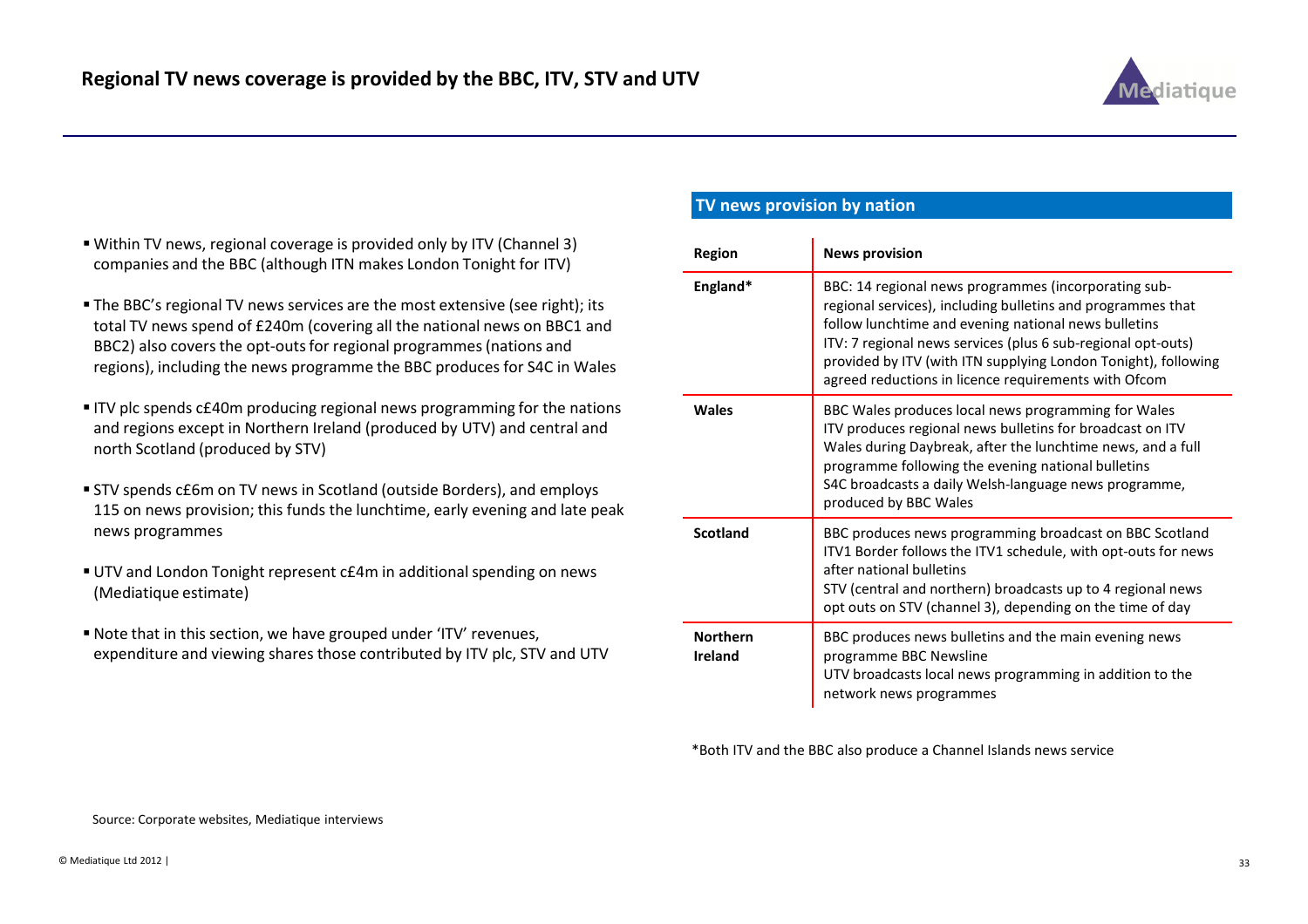

|                                 | Characteristics of TV Hews providers                                                                                                                                                                                                                                                                                                                                                                                               |
|---------------------------------|------------------------------------------------------------------------------------------------------------------------------------------------------------------------------------------------------------------------------------------------------------------------------------------------------------------------------------------------------------------------------------------------------------------------------------|
| <b>The BBC</b>                  | " Flagship news programmes on BBC1 tend to be similar to ITV's versions of national news, with lighter touch in mornings, lunchtime<br>BBC2 flagship Newsnight by definition features longer, more detailed analysis, reporting and greater emphasis on in-studio guests/panel<br>discussions<br>" Bulletins on BBC3 are targeted at younger demographics (including entertainment news); BBC4 news is more international in focus |
| <b>ITV/Channel 3</b>            | ■ News on ITV is lighter touch, with more lifestyle and entertainment features<br>Key focuses are domestic and national news<br><b>Example 1</b> Regional commitment (owing to licence regime) remains strong despite reductions in budgets in recent years                                                                                                                                                                        |
| <b>Channel 4</b>                | • Channel 4's flagship 7pm show contains fewer, longer stories<br>• Greater focus on international; more campaigning pieces, integrated with C4 documentary strands and supported by online<br>blogs/commentary such as Fact Check                                                                                                                                                                                                 |
| <b>Channel 5</b>                | <b>• News is more streamlined, headline focussed and dependent on entertainment/lifestyle</b><br>" The channel's smaller budget befits shorter bulletins                                                                                                                                                                                                                                                                           |
| <b>Rolling news</b><br>channels | " Similar styles of rolling news, use of direct feeds from press conferences<br><b>■ Heavy on 'talking heads' interviews; on-screen use of graphics, rolling information</b>                                                                                                                                                                                                                                                       |

 $\bullet$  These characteristics largely reflect the editorial policies and perspectives of the various broadcasters, rather than reflecting specific licence terms or PSB obligations. An analysis of the editorial processes of these providers is outside the scope of this report

Characteristics of TV news providers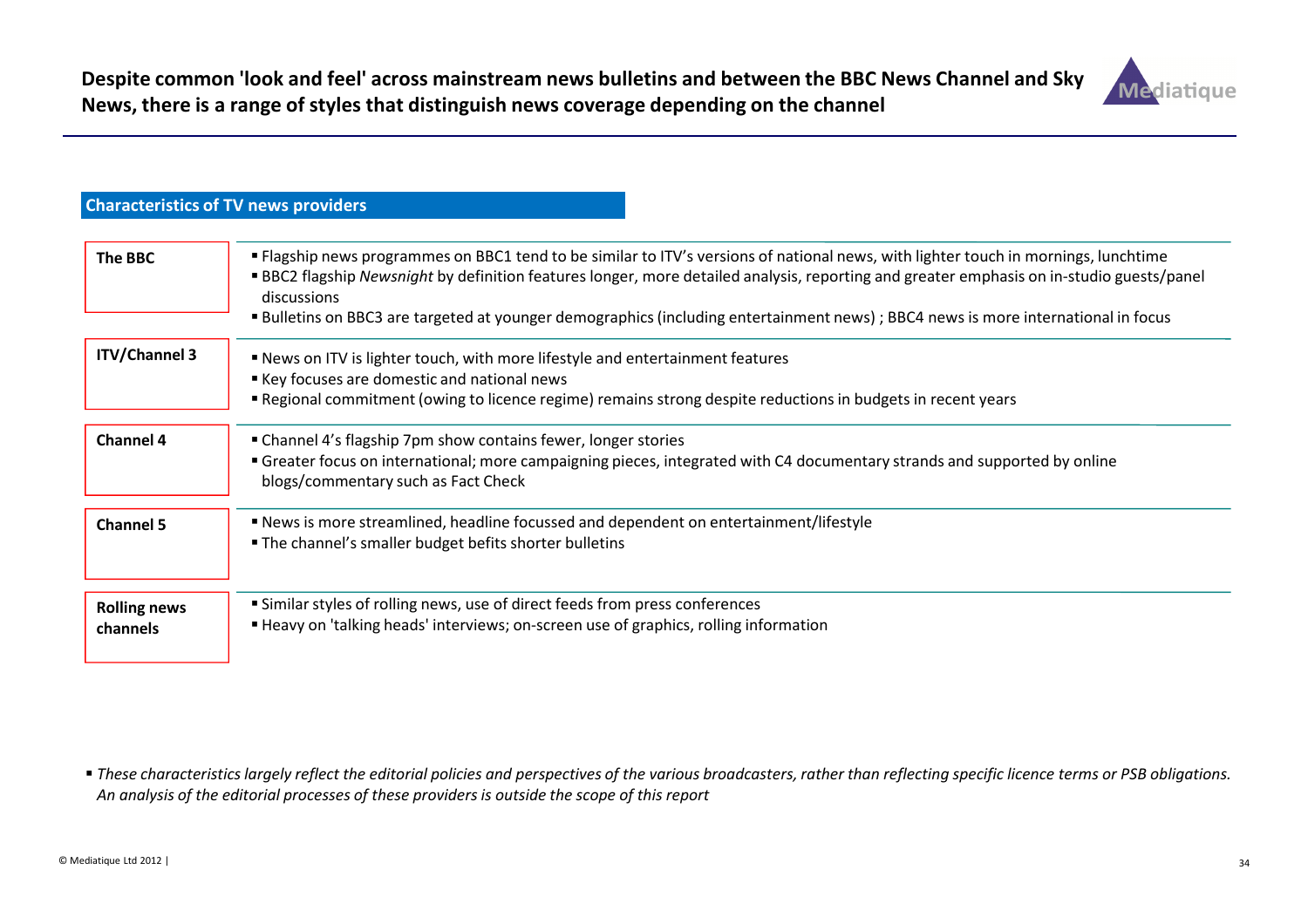

- **ITN** is an independent news production company that supplies the TV news services for ITV, C4 and C5 – it was set up in 1954 as the independent news provider for the regional ITV companies. In 1982 it won the contract to supply the new C4; in 1997 ITN won the Channel 5 news contract, which it supplied until this was taken by Sky News in 2005; in 2011 ITN re-gained the C5 news contract, which commenced transmission in February 2012
- The business model depends on ITN's ownership of all rights to footage created for its news clients, thus enabling it to create an archive business (ITN Source). ITN Productions and ITN Consulting also both leverage inhouse expertise in broadcasting and production
- **ITN** manages each news contract on the principle of editorial independence between teams. The different services share certain footage that is nonexclusive and non-distinctive, observing transmission priorities that are given to the channel team that produced the footage
- There is otherwise no collaboration between the teams that deliver the separate news services and this is aimed at ensuring they are formally independent of one other
- Indeed, the three services are distinct in terms of editorial approach, 'voice' and look and feel:
	- ITV news delivers serious mainstream bulletins of mass appeal, targeted at competing with the BBC1 peak-time bulletins (head to head at 10pm)
	- C4 news is an hour-long bulletin that provides deeper analysis, with a focus on international coverage, consistent with the channel's remit
	- C5 news is more populist in tone with an emphasis on human interest and lifestyle stories not found on the other services

#### ITN ownership and corporate structure

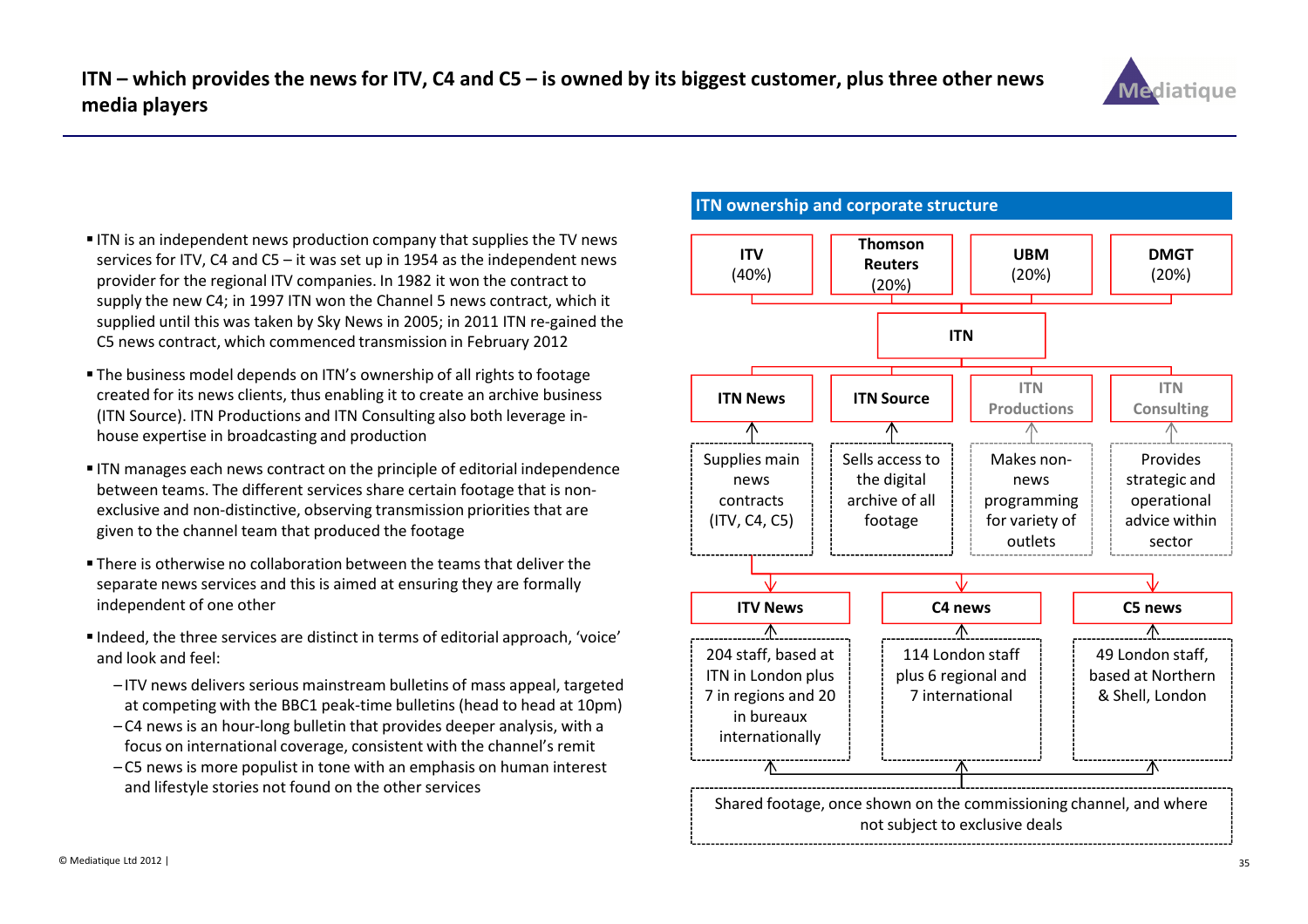

- The revenue models for the providers of broadcast news in the UK broadly fall into three categories – the licence fee (and BBC Worldwide plus, currently, FCO funding); subscriptions (Sky) and advertising (the commercial PSBs and Sky)
- $\blacksquare$  Sky also generates wholesale and commercial revenues, and supplies broadband and telephony in addition to pay TV services, while ITV and C4 earn content distribution income
- Growth in Sky's subscription, advertising and ancillary revenues and increases until recently in the BBC licence fee have meant significant aggregate expansion over the past five years in the total revenues generated by the providers of TV news
	- Sky's total revenues have grown by 9.7% CAGR since 2007
	- BBC total revenues have grown by 4.6% annually, including revenues from BBC Worldwide
- This masks poorer performance by the commercial PSBs
	- ITV and C4 have experienced roughly flat revenues in the same period (ITV revenues include STV, UTV)
	- C5's revenues have fallen by 2.4% annually
- As a result of the revenue pressures, ITV and C4 both secured less expensive supply contracts with ITN at their last contract renewals and ITV successfully sought permission to reduce its regional news budget
- The total revenues generated by the main providers of TV news reached £15bn in 2011, from c£12bn in 2007

Total funds generated by TV news providers in the UK (£bn)



Source: Annual reports. Total funds generated include all revenues accruing to each provider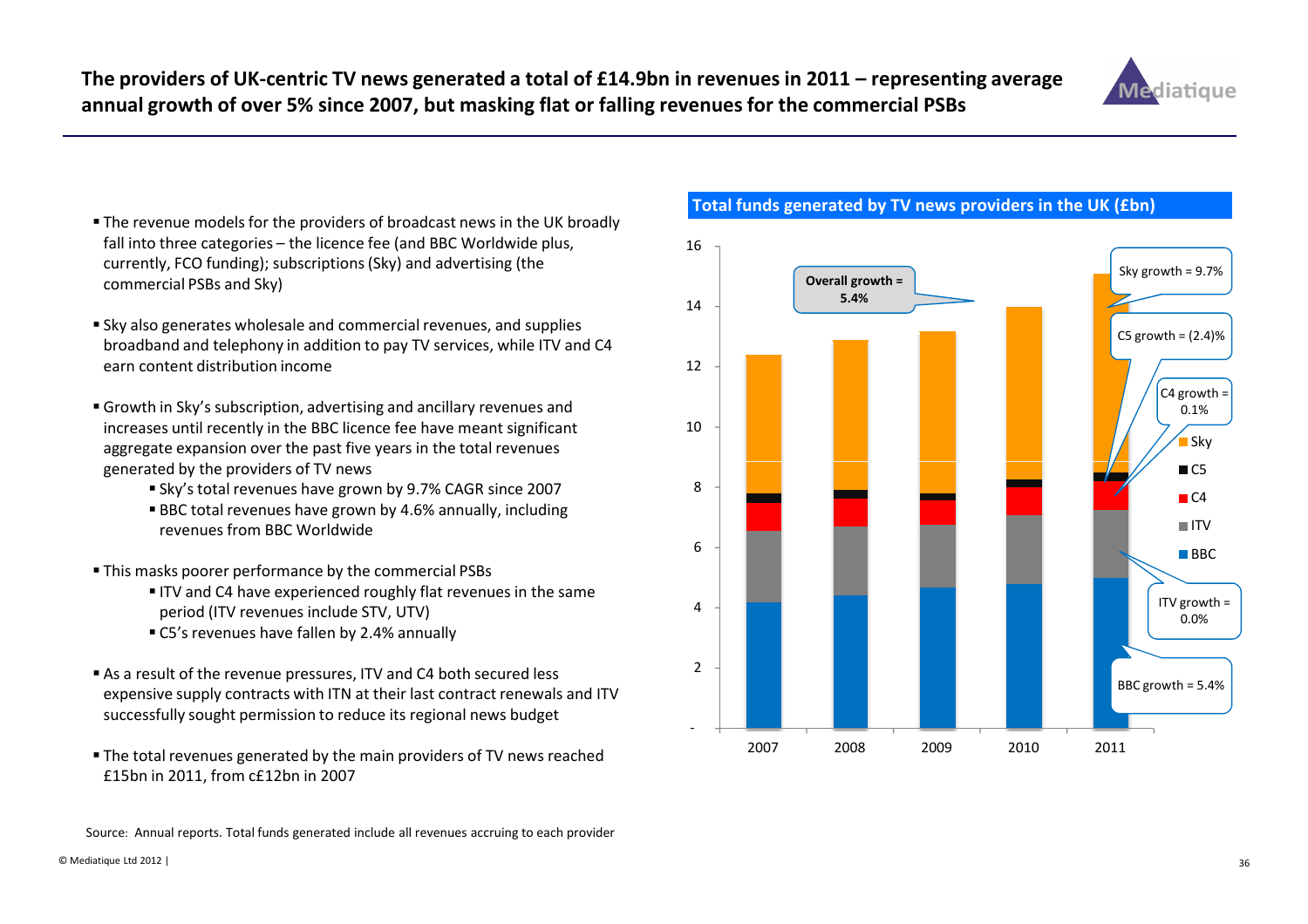

# Methodological and analytical issues regarding TV news

| Item                              | <b>Notes</b>                                                                                                                                                                                                                                                                                                                                                                                                                                                                                                                                                                                                                                                                                                                                                                                                                                                                                                                                                                                                                                                                                                                                                                                    | <b>Assumption</b>                                                                                                |
|-----------------------------------|-------------------------------------------------------------------------------------------------------------------------------------------------------------------------------------------------------------------------------------------------------------------------------------------------------------------------------------------------------------------------------------------------------------------------------------------------------------------------------------------------------------------------------------------------------------------------------------------------------------------------------------------------------------------------------------------------------------------------------------------------------------------------------------------------------------------------------------------------------------------------------------------------------------------------------------------------------------------------------------------------------------------------------------------------------------------------------------------------------------------------------------------------------------------------------------------------|------------------------------------------------------------------------------------------------------------------|
| ITV, C4 (C5)<br>news spend        | ITN is paid 'in full' for the news services it provides and therefore the total income received by ITN from the three client broadcasters is all<br>associated directly with news provision (this totalled, across ITV and C4, c£65m in 2011). However, even here there are areas of<br>complexity, for instance in the role that ITN staff such as Jon Snow and Cathy Newman play in providing commentary on the Channel 4<br>website (linked through C4.co.uk as part of the broadcaster's broader online services)<br>" From early 2012, ITN is supplying the C5 news contract, which would add a further c£7m                                                                                                                                                                                                                                                                                                                                                                                                                                                                                                                                                                               | $c$ £65 $m$<br>(2011)<br>ITV, C4 news<br>spend                                                                   |
| <b>ITV</b> regional<br>news spend | • The ITV Regional News budget is also easier to track, as it was the subject of negotiation with Ofcom as part of the latter's review of public<br>service obligations placed on licensees - the budget was c£40m in 2011 (not counting STV, UTV and London Tonight regional news<br>services - these additional services represent incremental spend of c£10m)                                                                                                                                                                                                                                                                                                                                                                                                                                                                                                                                                                                                                                                                                                                                                                                                                                | £50 <sub>m</sub><br>(2011)                                                                                       |
| <b>Distribution</b><br>costs      | " For all commercial network news, we have excluded any share of distribution costs of the delivery of the network on which the news is<br>broadcast, given that these costs (DTT capacity, transponder segment space, etc.) would have been sustained in any event to broadcast<br>the mainstream channel hosting the news bulletins<br>In the case of rolling news, we have added distribution costs for each of BBC News Channel and Sky News, as these are 'destination' news<br>services the delivery costs of which are foundational - thus we have added £6.2m of distribution costs for the BBC and an equal figure for<br>Sky News, which has a nearly identical footprint to the BBC News Channel (although a slightly lower penetration of Freeview homes owing<br>to its carriage on a commercial rather than a PSB Mux)                                                                                                                                                                                                                                                                                                                                                            | £12.4m<br>(2011)<br>Cost of<br>distribution<br>of BBC News<br>Channel and<br><b>Sky News</b>                     |
| <b>BBC TV news</b><br>spend       | " Further complications are introduced by the level of multi-skilling at both the BBC and Sky, particularly around their supply to other<br>platforms, including radio and online (and indeed the sharing is often in both directions, with BBC News radio and TV journalists<br>overlapping and /or sharing); the degree of this inter-relationship can be seen in the contributions by journalists to radio, TV and online<br>(Robert Peston, Nick Robinson) and by the BBC's brand-building use of certain journalists such as Fiona Bruce and John Sergeant in other<br><b>BBC</b> formats<br>• More broadly, the BBC has established a news-gathering hub that feeds (and is in turn fed by) journalists and staff working in all areas of<br>BBC Journalism - whether in national or regional TV, network or regional radio or online<br>" Following iterations with the BBC, we have established the BBC's total investment in TV news on the following basis: network news (BBC1<br>news programmes, BBC2 (Newsnight), BBC3 and BBC4 bulletins and the regional news programmes on BBC1 cost a total of £240m, with<br>the News Channel costing an additional £53m for a total of £293m | £240m<br>(2011)<br>Cost of all<br>news<br>programming<br>£53m<br>(2011)<br>Cost of BBC<br><b>News</b><br>Channel |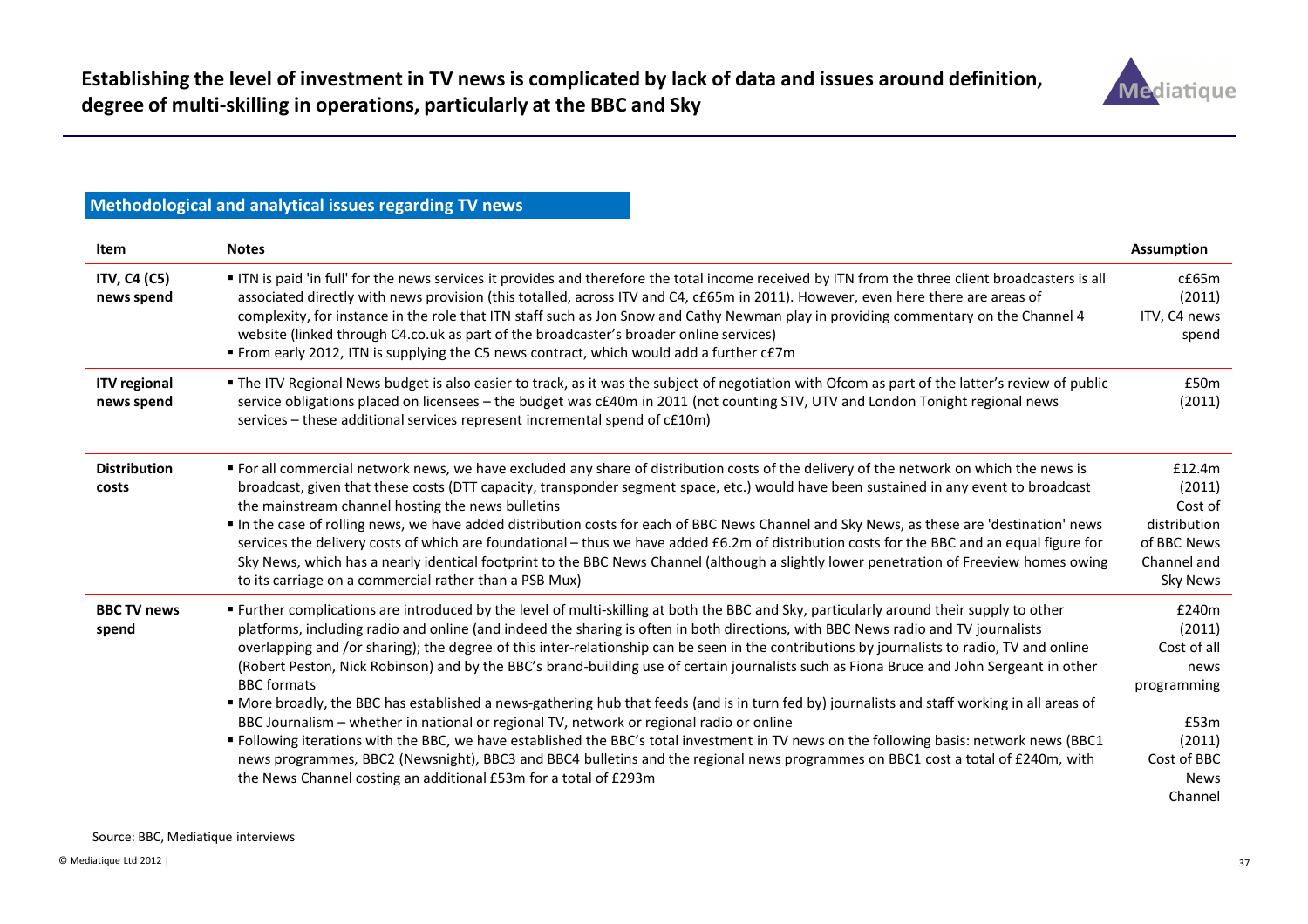



Total funds spent on TV news services in the UK (£m)



- All costs of producing news services are included, before distribution and not including shared overheads in the case of the BBC and Sky
- Budgets include the cost of agency supply (e.g., Reuters)
- In addition, the costs of distribution for news-only services (Sky News and BBC News Channel) are including in line with our core methodology (segment space, uplink, DTT carriage, EPG listing fees, etc.)
- ITV's spend includes its ITN supply contract and c£40m for regional news; an additional £10m is spent by STV, UTV and on London News Tonight
- We assume £9m for Channel 5's contract at Sky the contract has now reverted to ITN (estimated value £7m p.a. from 2012 onwards)
- The total spend on UK TV news is £461m for 2011
- This represents 3% of TV news providers' total revenues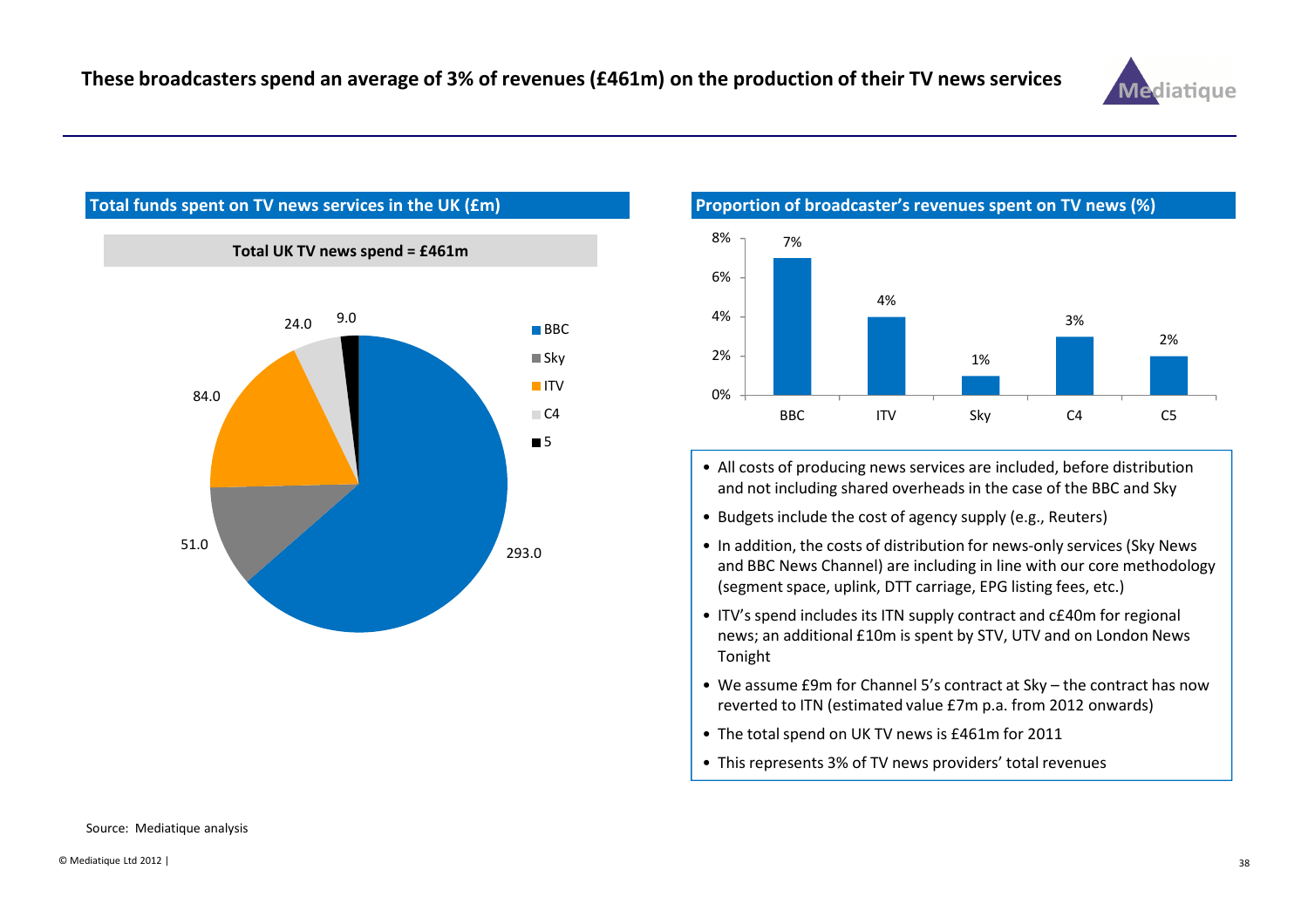

- National and regional news programmes and 24 hours news channels account for 10% of all TV viewing in the UK, representing a small average decline of 1.8% per year since 2007
- Early and late evening news programmes on the BBC and ITV typically generate audiences of 3-5m (with the BBC routinely more popular). The BBC's News at One typically generates audiences of 2-3m
- 72.5% of total news viewing is of BBC-produced TV news services, a share that has been growing by 2.9% per year since 2007
- Share of news viewing accounted for by commercial PSBs has fallen by an average of 2.7% per year since 2007
- ITV news programmes (including STV and UTV) account for 17.4% of TV news viewing - declining by 1.3% per year
- C4 news programmes account for 2.5% of TV news viewing declining by 7.4% per year
- C5 news programmes account for 1.4% of TV news viewing declining by 9% per year
- The share of TV news viewing accounted for by Sky News has grown by 10.5% p.a. on average, reaching 6% in 2011
- Throughout, we have used the data set provided by BARB (via Ofcom) for the period 2007-2011, covering categories of News/International News for adults; for regional news viewing, we have used daypart viewing for specified slots (covering all key news schedules across seven days), again for adults in the period 2007-2011; for news channels, we have used BARB 'rolling news' category, all adults (across satellite, cable and terrestrial)



Share of total TV news viewing over time, by source (%)

Share of total TV news viewing, by source (%, 2011)



Source: BARB, Mediatique analysis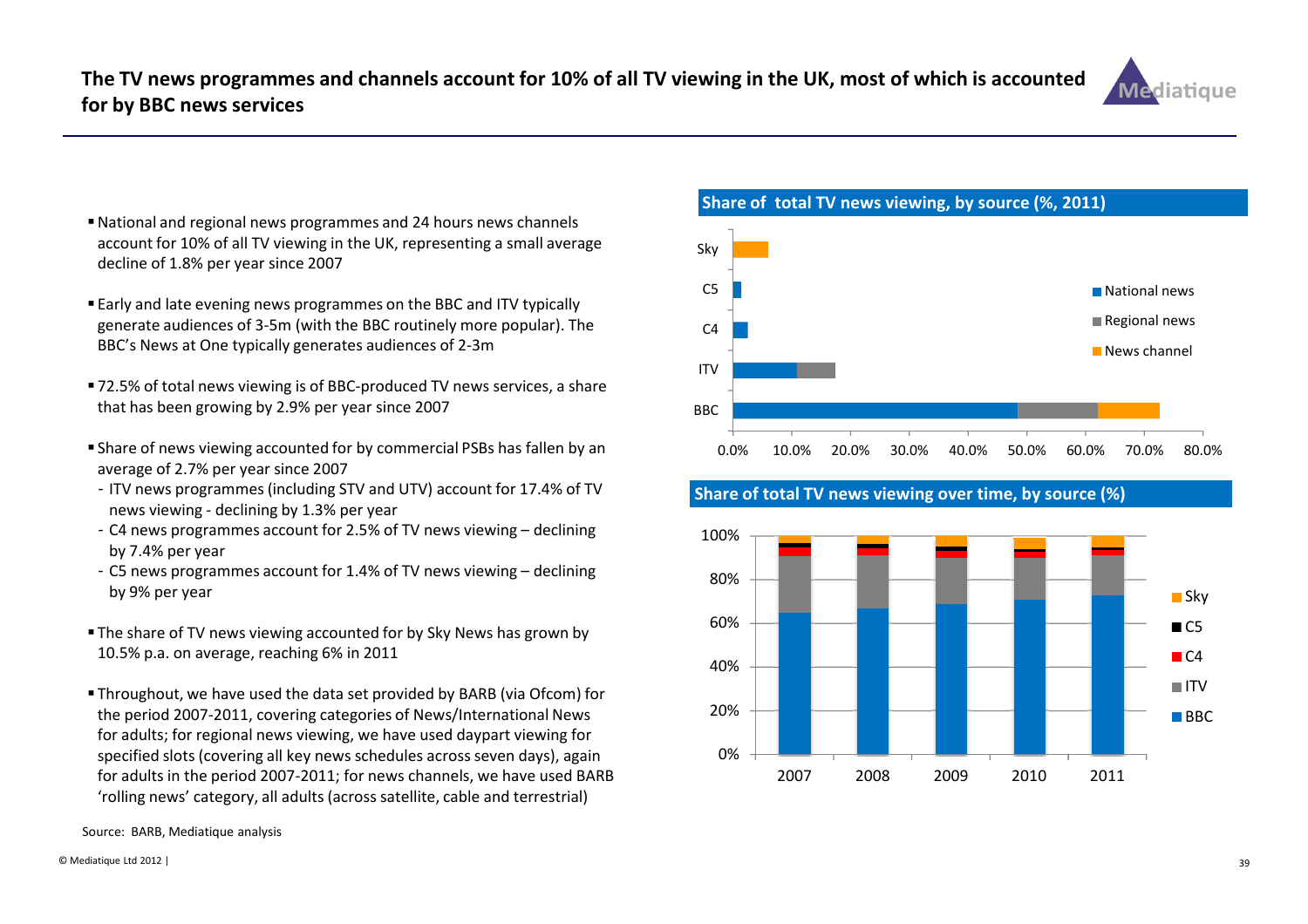

- The BBC dominates TV news viewing in the UK, with a c73% share of all viewing to news bulletins and news channels, corresponding to its 64% share of TV news spend
- ITV (including STV, UTV) accounts for 18.2% of TV news spend and delivers 17.4% of relevant news viewing
- Sky News accounts for 11.1% of total TV news spending, but this delivers only 6% of all news viewing in the UK
- Likewise, C4 accounts for 5.22% of all TV news spending, delivering only 2.5% of viewing
- C5 accounts for 2% of all TV news spend and this delivers 1.4% of TV news viewing

# Relationship between share of news spend and share of news viewing



#### Source: BARB, annual reports, interviews, Mediatique analysis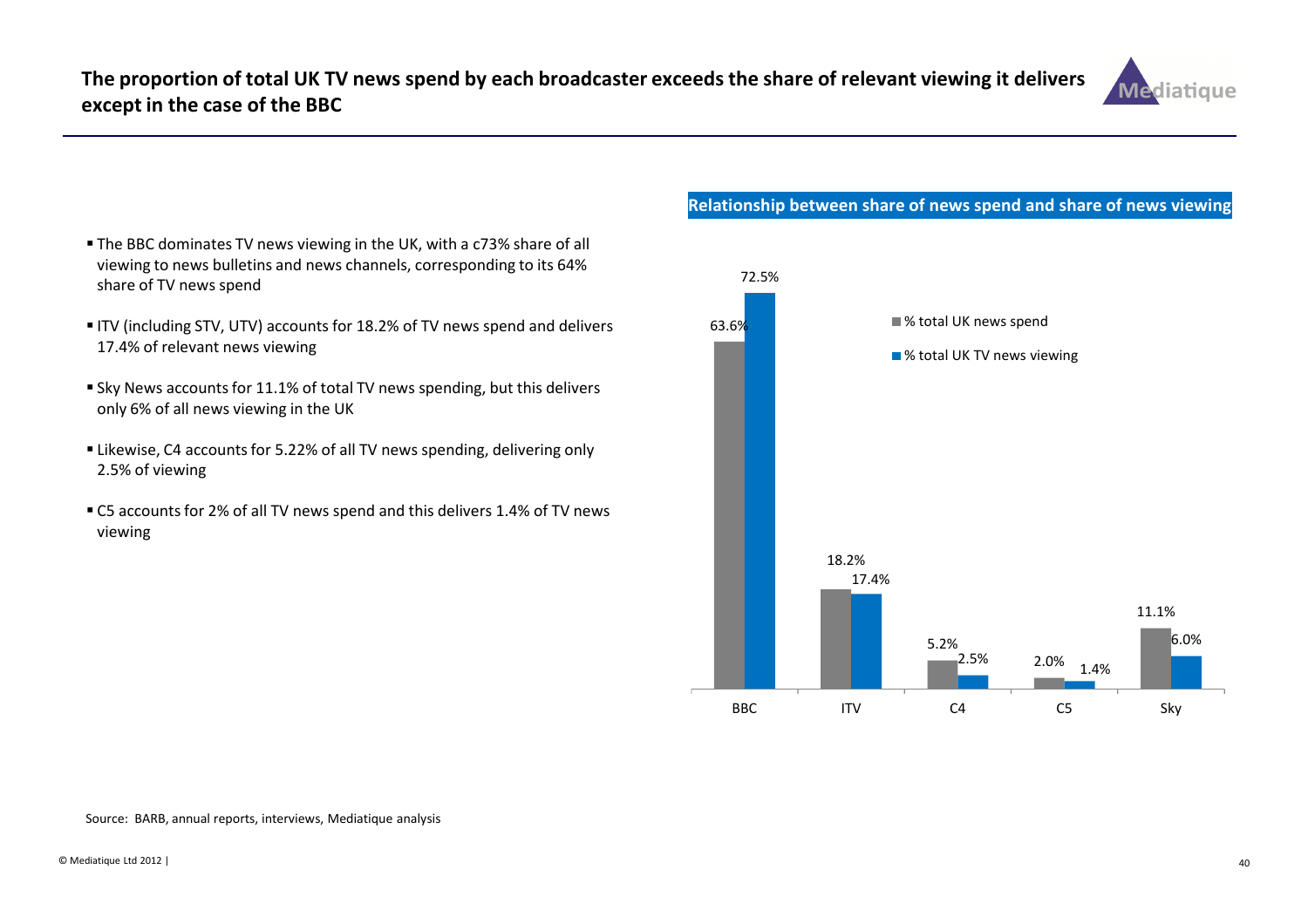

- The BBC's remit (broadly, to inform, educate and entertain) is reflected in the high proportion – 21.6% in 2011 - of its viewing accounted for by TV news services
- As a proportion of viewing to its own channels, Sky News accounts for 6.9%
- The BBC and Sky both operate hub newsgathering operations, meaning that the core newsgathering activities supply online and radio in addition to the TV news services
- As a result, the figures for spend quoted here slightly overstate the amount spent on TV news itself, since a proportion of newsgathering activities is devoted to other, non-TV news services
- ITV's investment in news (including STV and UTV) delivers 7.3% of its total viewing while C4 and 5's TV news services deliver just over 2% of total viewing

#### Relationship between % revenues spent, and % viewing delivered

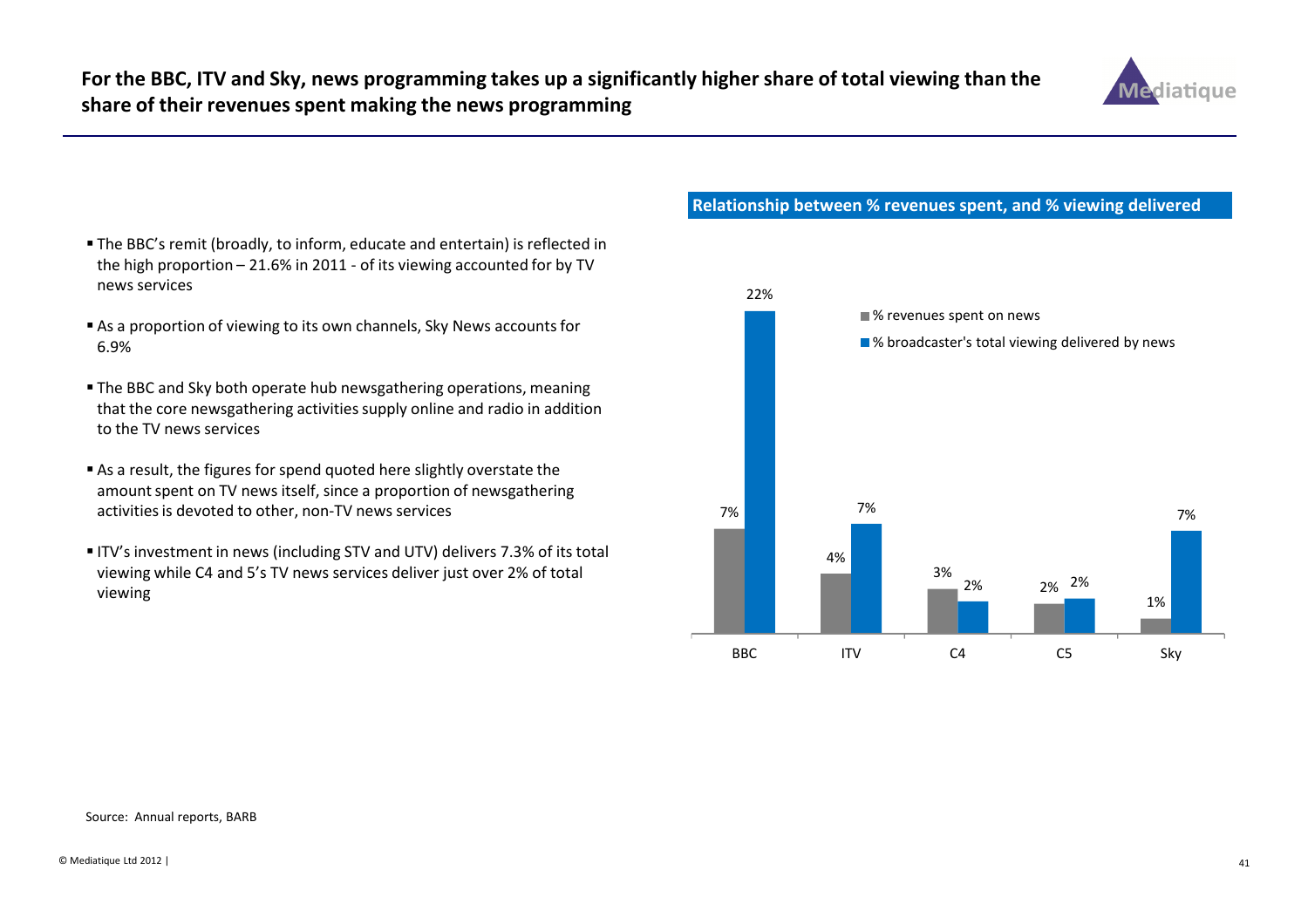

- Given the nature of TV news, with significant resource commitment to production, graphics and editing in addition to news gathering and reporting, we have calculated all the costs associated with the production of TV news, including 'front line' journalism
- Definitions across the industry vary as to what constitutes 'journalism' and we have made a broad judgement to exclude any shared overheads (e.g., at ITV/ITN) and the effects of joint venturing with international broadcasters (overseas bureaux sharing, access to in-kind support, etc.)
- The BBC reports a figure of 3,800 journalists working across TV, radio and online, with 1,800 employed producing network TV and radio (with multiskilling a feature in London) and 700 in regional TV
- This compares to 5,000 working for BBC News (including operations and administration), suggesting 'journalists' account for 75% of BBC News staff positions
- We have further broken down the network and radio skilled staff number in line with radio and TV's respective shares of the BBC budget, suggesting c1500 national TV journalists, or a total of 2,200 journalists across TV
- Using the same ratio of journalists to total staff, there are an estimated 730 staff involved in administrative and operational functions in BBC TV news, giving a total of 2,930
- ITV's news staff is made up of the dedicated ITN employees and c600 staff working on ITV regional news (of which 450 are in editorial jobs); C4 and C5 figures are ITN only, with another c300 working for ITN on other contracts and syndication; we estimate a further 150 news staff jobs at STV and UTV (included with ITV at right)

Source: Annual reports, BBC Public Policy, BBC News, Mediatique industry sources

 $V = \begin{bmatrix} 2,930 \\ 2,930 \end{bmatrix}$ 981127 $7 - 50 - 314$ 3824,784 2,000 3,000 4,000 5,000 6,000 -1,000

Numbers of employees producing TV news services

The BBC and Sky News operate centralised newsgathering operations that service all the different news services – TV bulletins and channels, radio and converged media services (apps, websites) ; the numbers here are likely to exaggerate TV activities as some of the resource is used for non-TV services; we return to some of these issues in the separate section on web/apps

BBC ITV Channel 4 Channel 5 ITN Other Sky Total

The news industries depend heavily on the use of freelancers at all parts of the value chain – the figures here state permanent employees, so do not reflect the involvement of freelancers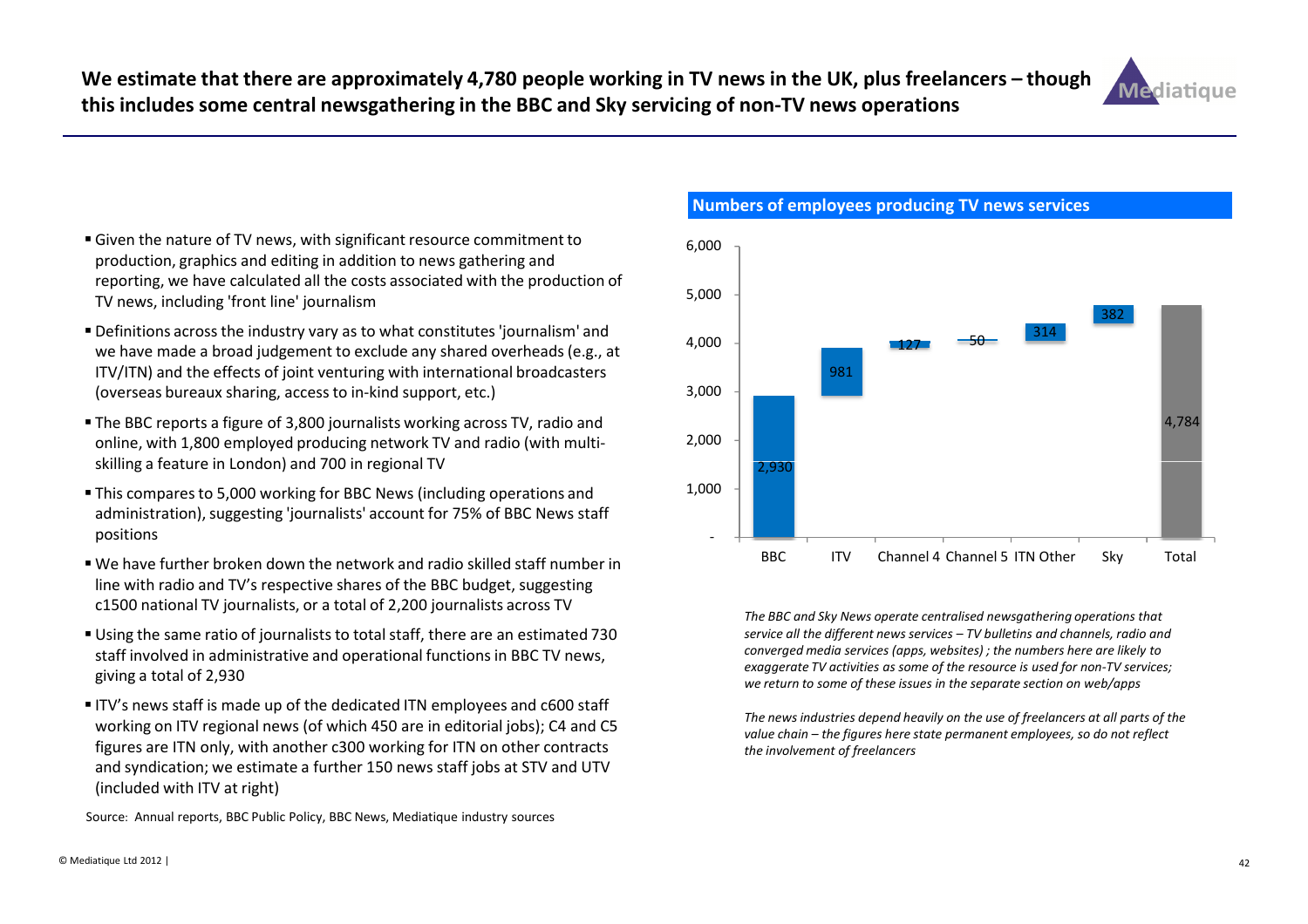

- Of our estimated 4,780 staff working on TV news in the UK, we estimate that 3,370 are in editorial posts
- This includes c1,250 journalists and editorial staff in the regions (largely BBC and ITV licensees) and 1,900 in London
- The remainder (approximately 250) are based in foreign news bureaux
- Prior to taking over full operational and financial responsibility for the World Service, the BBC has 40 international news bureaux, compared to nine for Sky, six for ITV news and two for C44 C4 93



## Breakdown of employees producing TV news services

Source: Annual reports, BBC News, ITN, BSkyB, Mediatique industry sources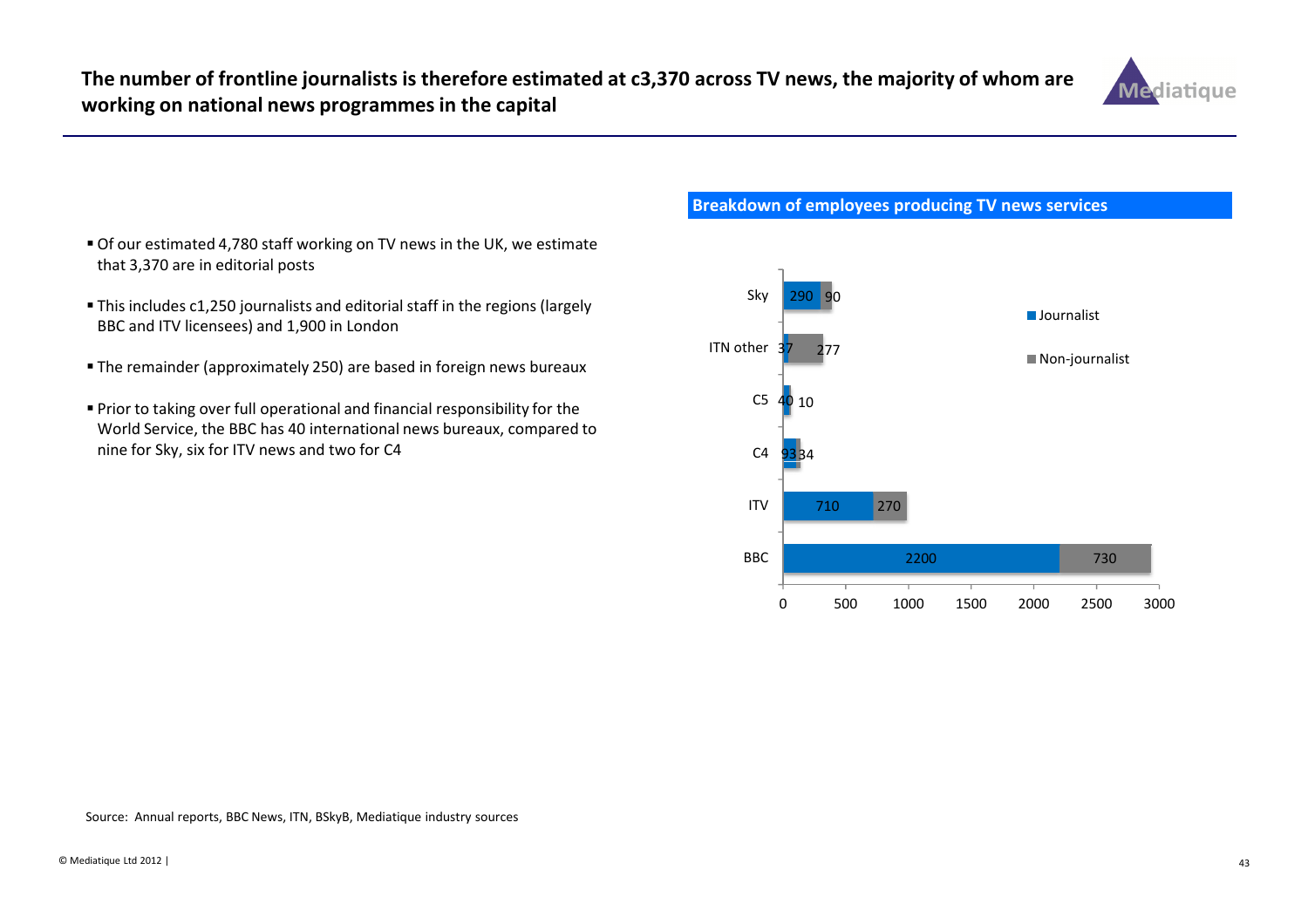

- The costs of newsgathering in TV are significant, including:
- Equipment: outside broadcast trucks, cameras, editing equipment
- Services: satellite uplinks, communications
- Travel and accommodation: moving people around the UK and the world quickly, with their equipment
- People: qualified, experienced journalists and production staff able to work under pressure
- As a result, TV news providers to seek to exploit economies of scale where possible (see table at right)
- Producers are also seeking obvious cost savings arising from the declining costs of network delivery of pictures and audio and improved quality of digital delivery
- Within ITN, ITV regional and all international footage is shared between the three main commissioning channels (ITV, C4 and C5), on the basis that exclusivity is respected (thus, for example, C4 cannot show any ITV footage until it has been shown on ITV, or vice versa)
- Furthermore, ITN retains the rights over all footage shot for its commissioning clients, and is able to sell rights to this footage once the broadcaster has used it for its bulletins
- The BBC has an extensive collaboration with US broadcaster ABC, which allows complete sharing of all footage between the two broadcasters. This is beneficial to the BBC in US election years, and to ABC for coverage of events worldwide; ITN's collaboration with NBC is similar and includes – amongst other features – the operation of joint bureaux in South Africa and Tel Aviv

## Partnerships in newsgathering

| <b>UK provider</b> | Partner                       | <b>Description</b>                                                                                                                                   |
|--------------------|-------------------------------|------------------------------------------------------------------------------------------------------------------------------------------------------|
| <b>BBC</b>         | $\bullet$ ABC (US)            | • Full sharing of all footage and<br>stories<br>• Resources sharing in the field<br>• Journalism collaboration                                       |
| <b>ITN</b>         | $\bullet$ NBC                 | • Full sharing of footage<br>• Bureaux sharing (Tel Aviv,<br>Jo'burg)<br>• Ad hoc partnerships (e.g. Royal<br>Wedding, US presidential<br>elections) |
| <b>ITN</b>         | • ITV regions                 | • Full sharing of footage                                                                                                                            |
| <b>ITN</b>         | $\bullet$ ITV / C4 / C5       | • Sharing of all non-exclusive<br>footage, after transmission by<br>commissioning channel                                                            |
| <b>Sky News</b>    | $\bullet$ Fox<br>• News Int'l | • Footage and story sharing                                                                                                                          |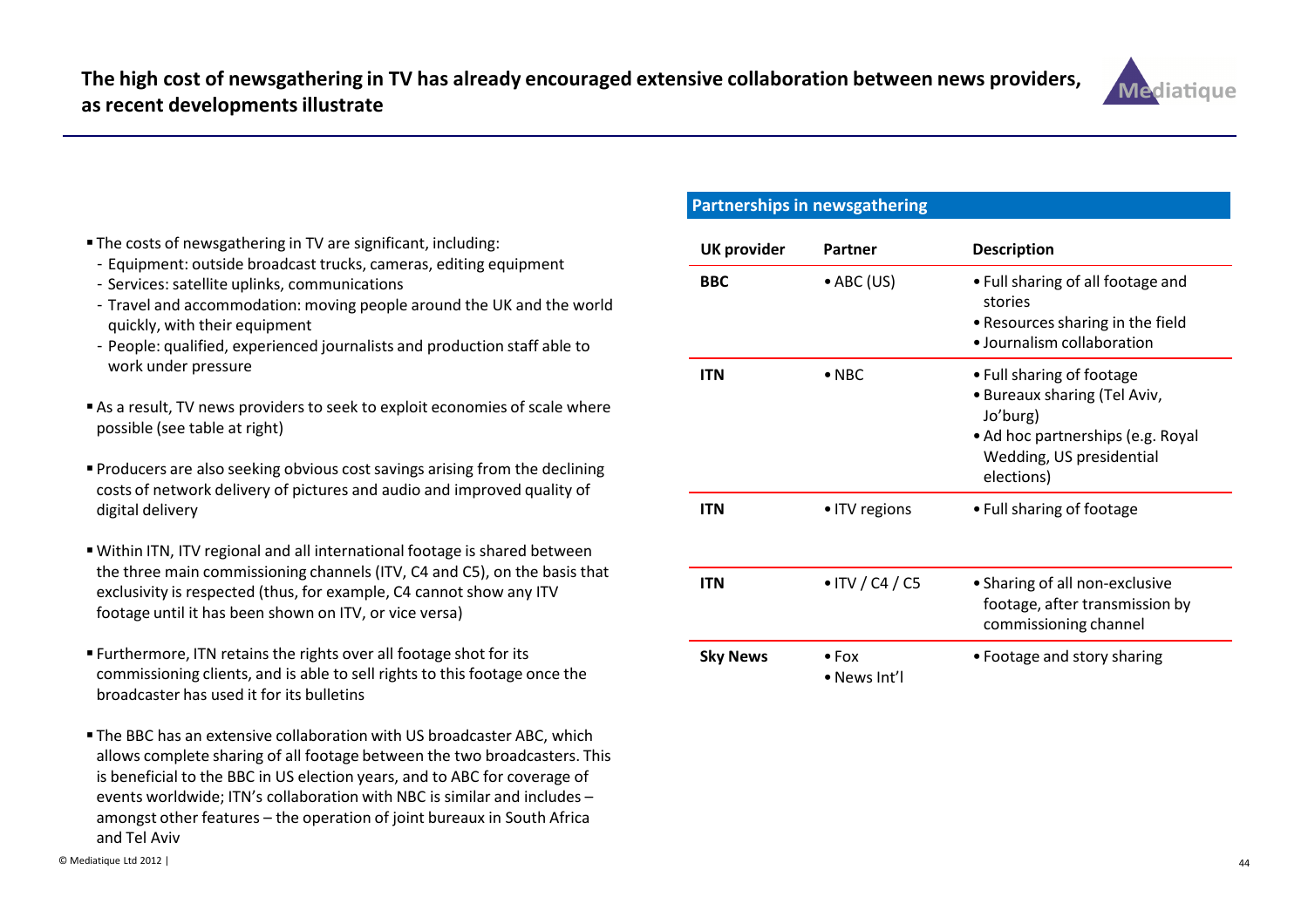

- Reuters and Associated Press operate international audio-visual newsgathering services to which most TV news providers (and all of those in the UK) subscribe
- **The use of agency footage is not tracked formally but tends to be used in** extremis where the broadcaster's own newsgathering is unable to provide footage of a particular event
- Broadcasters also tend to use both Reuters and AP to ensure they are covering all essential news developments, particularly from overseas and the US
- The costs of supplying these services are confidential and are believed to range broadly across the newspaper, print and online markets depending on client size
- $\blacksquare$  In all cases in this report, the costs of supply agency material are subsumed in overall editorial budgets and are immaterial within the budgets of the key players (Sky, the BBC and ITN) – for example, we believe that ITN pays no more than £500,000 in licence fees to Reuters
- We have excluded these agencies from our determination of TV news market share given their marginal role in terms of editorial judgement and the relatively small amount of video content actually incorporated into bulletins and other news content
- We return to the role of agency in the Scenarios section of this report, where we explore the possible increase in their contribution to news provision and the implications of this

## News agencies used by UK TV news providers

| Thomson Reuters provides newswires, pictures, graphics<br>Reuters<br>and video to most key news broadcasters in the UK (and to<br>newspaper groups at both national and regional level) |                                                                                                                                                                                                                                                                                                                           |  |  |
|-----------------------------------------------------------------------------------------------------------------------------------------------------------------------------------------|---------------------------------------------------------------------------------------------------------------------------------------------------------------------------------------------------------------------------------------------------------------------------------------------------------------------------|--|--|
|                                                                                                                                                                                         | It does not report detailed revenue figures for the UK,<br>although stated for 2011 that it earned £200m from the<br>sale of products and services in its Media division                                                                                                                                                  |  |  |
| Associated<br>Press                                                                                                                                                                     | The Associated Press ('AP') is a US not-for-profit co-<br>operative providing daily newspaper, radio, television, and<br>online customers with coverage in text, photos, graphics,<br>audio and video                                                                                                                     |  |  |
|                                                                                                                                                                                         | <b>APTN</b> - Association Press Television News defines itself as<br>'the largest video news agency' globally, providing content<br>to over 500 broadcast newsrooms, portals, Web,<br>broadband and mobile customers worldwide                                                                                            |  |  |
| Press<br>Association                                                                                                                                                                    | Press Association also supplies broadcasters but is mainly<br>focussed on print and is profiled in the relevant section of<br>this report below. Both Reuters and AP are also suppliers<br>to the newspaper market, and some stories/packages are<br>aggregated within online news sites - both in text and A/V<br>format |  |  |

Source: Corporate websites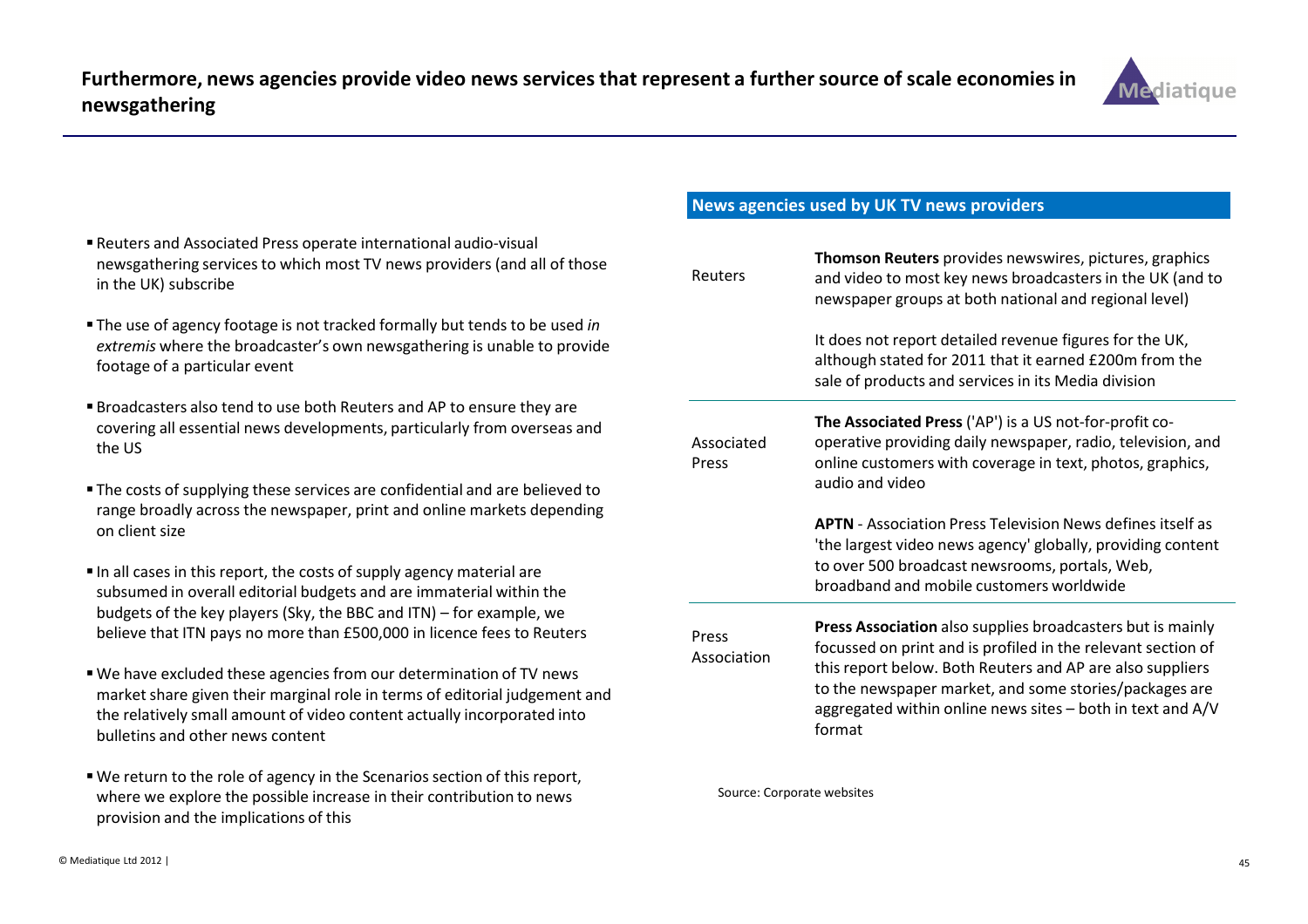

- The BBC introduced a hub approach to newsgathering in 2008, since when it has aimed to create economies of scale across the organisation
- This followed the launch of 'multi-skilling' between TV and radio journalists in 2002
- The hub approach means that stories will be covered by reporters who file video for a TV package, audio for a radio story and may write an article for the website – this saves substantially on newsgathering costs
- Sky also has a central newsgathering operation, which accounts for nearly 50% of its staff, and which supplies content to each of its different service teams – TV, web/apps, radio
- ITN re-launched the ITV News website in March 2012, leveraging journalism and footage from the TV news bulletins
- As practiced at the BBC and Sky, this new paradigm in news provision means an active, dynamic sharing of information and newsgathering between all outlets for news, not just a one-way supply from the centre outwards
- Multi-skilling and the hub approach has been accompanied by job losses at the BBC; these will be compounded by a further 500 positions being cut at BBC News under the terms of the new licence fee and Delivering Quality First (with the budget cut over the licence fee period by c15%)

Hub configuration for TV-centric newsgathering operations

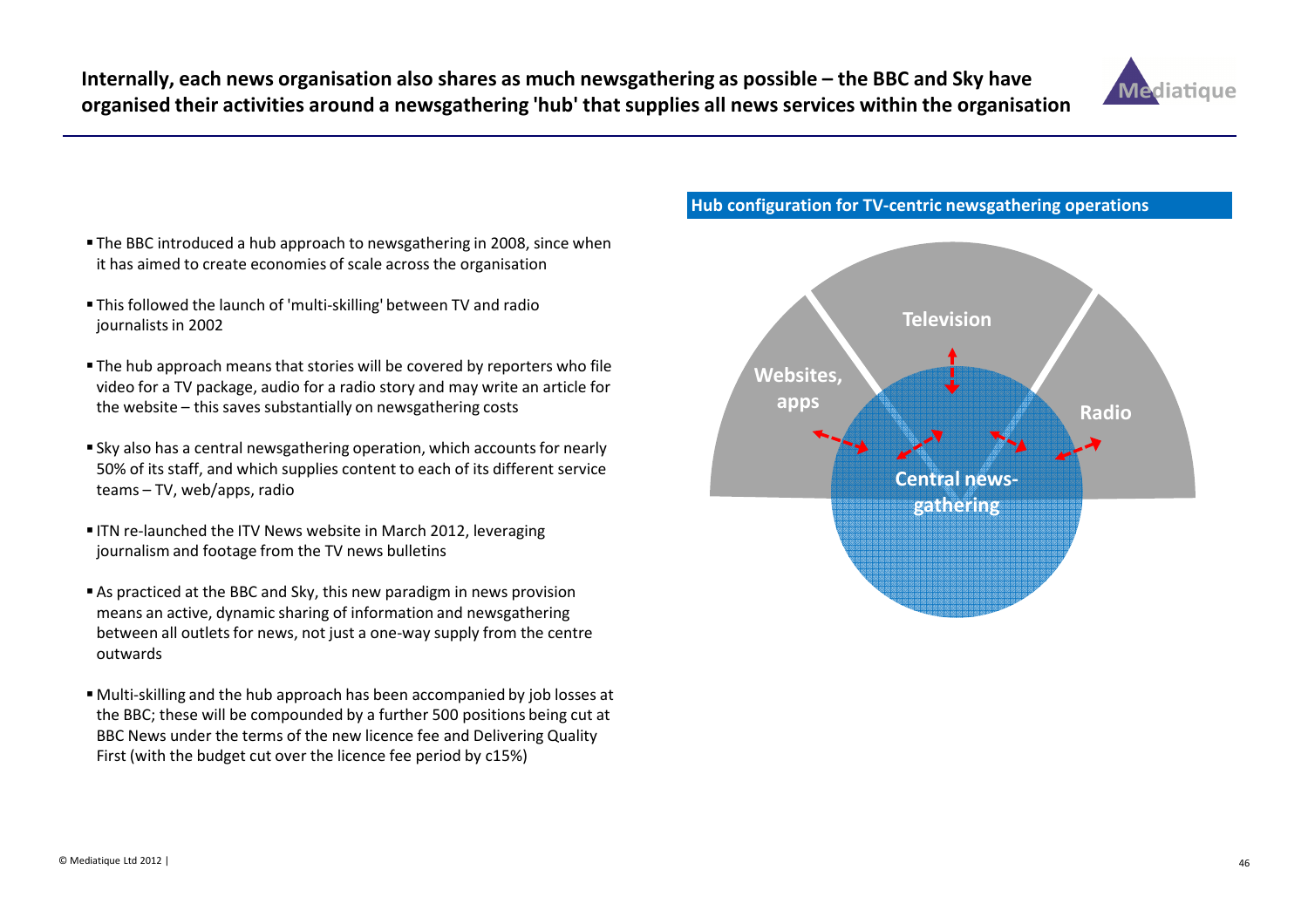

- The BBC and Sky have created services and applications that sit on the new platforms and devices that have emerged in recent years
- The BBC launched its BBC News tablet application in February 2011 and Sky launched its Sky News tablet application a month later
- The BBC interprets its charter to entail an obligation to follow audiences where they consume their information, education and entertainment
- Sky has no obligation to provide such services but, given that it views news as an essential component within its genre mix, it has stated clearly that it is committed to providing services and applications that deliver news where its customers want it
- Sky's news website employs 40 people, and the tablet app 14
- ITV has invested less, but agreed to re-launch its news site as part of its ITN contract
- C4 has an extensive news app for Apple devices (fully integrated with its 4OD video on demand service)
- Channel 5 has elected to concentrate on its app for Demand Five, the VOD service and has no news service application available
- All the major broadcasters encourage the use of Facebook and Twitter by their key journalists, albeit with a number of rules in place around how stories may be broken in these ways

## Extent of news service development by TV news providers

| <b>News</b><br>provider | <b>TV service</b>                              | Web                  | <b>Apps</b>                                | Radio                |
|-------------------------|------------------------------------------------|----------------------|--------------------------------------------|----------------------|
| <b>BBC</b>              | <b>Bulletins</b><br><b>BBC News</b><br>Channel | $Yes -$<br>extensive | Smartphones<br><b>Tablets</b>              | e.g. R5<br>bulletins |
| <b>ITV</b>              | <b>ITV1</b> bulletins                          |                      | Yes - medium None for news                 | None                 |
| C4                      | C4 bulletins                                   |                      | Yes - medium Smartphones<br><b>Tablets</b> | None                 |
| C5                      | C5 bulletins                                   | Yes - limited        | None for news                              | None                 |
| Sky                     | <b>Sky News</b>                                | Yes -<br>extensive   | Smartphones<br><b>Tablets</b>              | IRN supply           |

Issues around convergent media are explored in greater depth in the Web/apps section of this report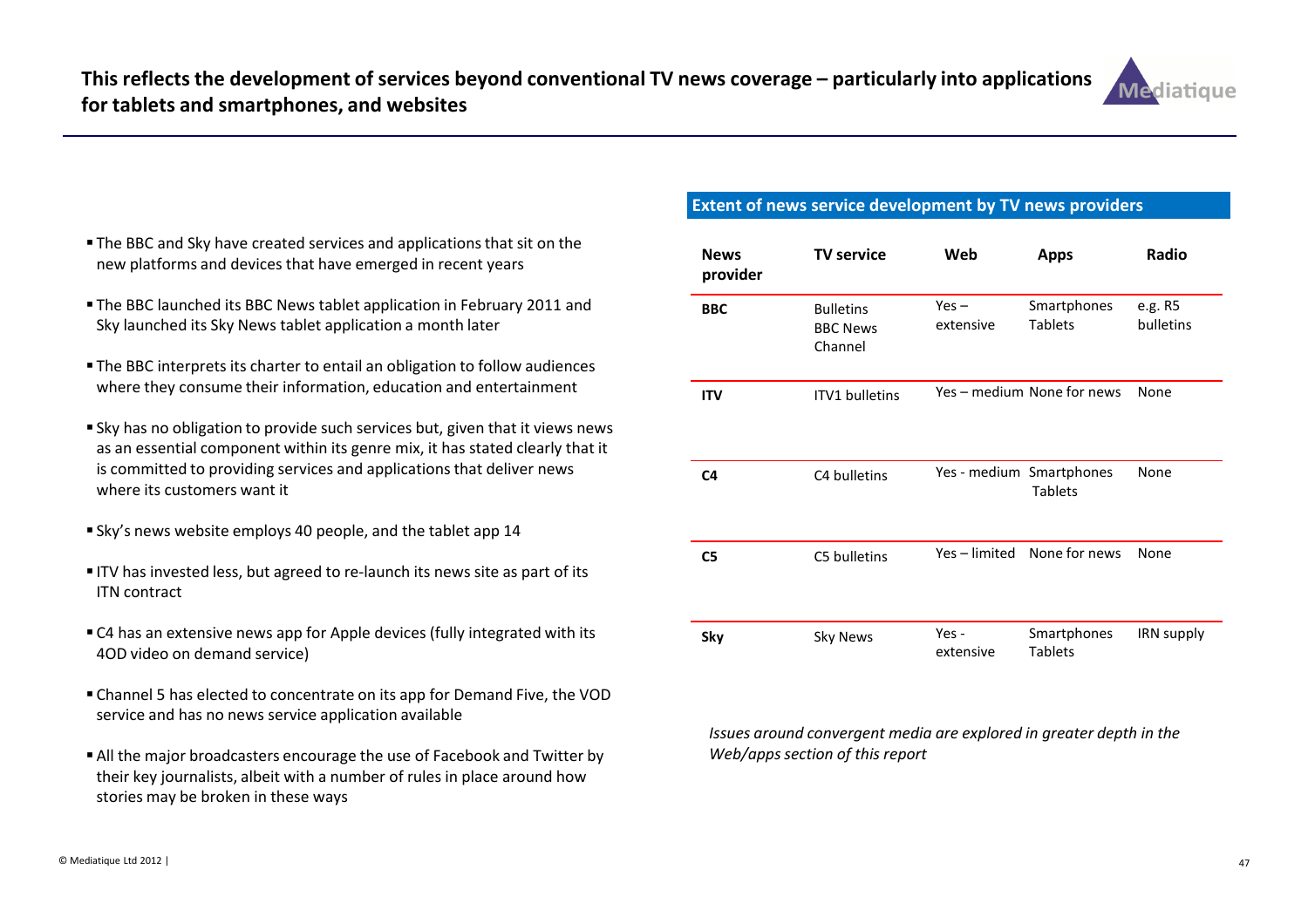

- Due to the ready availability of up-to-the-minute news information on a variety of devices, many viewers are aware of certain major headlines before the start of the news bulletin (particularly for evening news)
- As a result, TV news programmes offer more than simply delivering the news – this is reflected in an increased emphasis on developing specialisation that provides greater understanding and depth
- The BBC has done this most notably with its 'star' specialists, such as Robert Peston, who appears right across its different news services and apps – radio, TV, website and apps – and whose multi-platform profile is consistent with the BBC's centralised newsgathering approach
- All the TV news providers acknowledged to us increased recruitment of journalists trained in the press to provide a greater specialisation and expertise. This includes journalists such as Robert Peston (The Independent, FT, The Daily Telegraph), Cathy Newman (The Independent, FT) and Andrew Marr (The Independent)

## Importance of specialisation

'Most viewers know the headlines before they switch on, so we need to say something new.' Senior TV news editor

'As we increasingly share non-competitive content with other providers, we need to invest more in distinctive, specialised journalism…because viewers want quality above all.' PSB news editor

'Robert Peston is the perfect example of how a specialist becomes a destination voice – on all the BBC's services, the viewer/listener/reader wants to know what he has to say on any economic subject.' News editor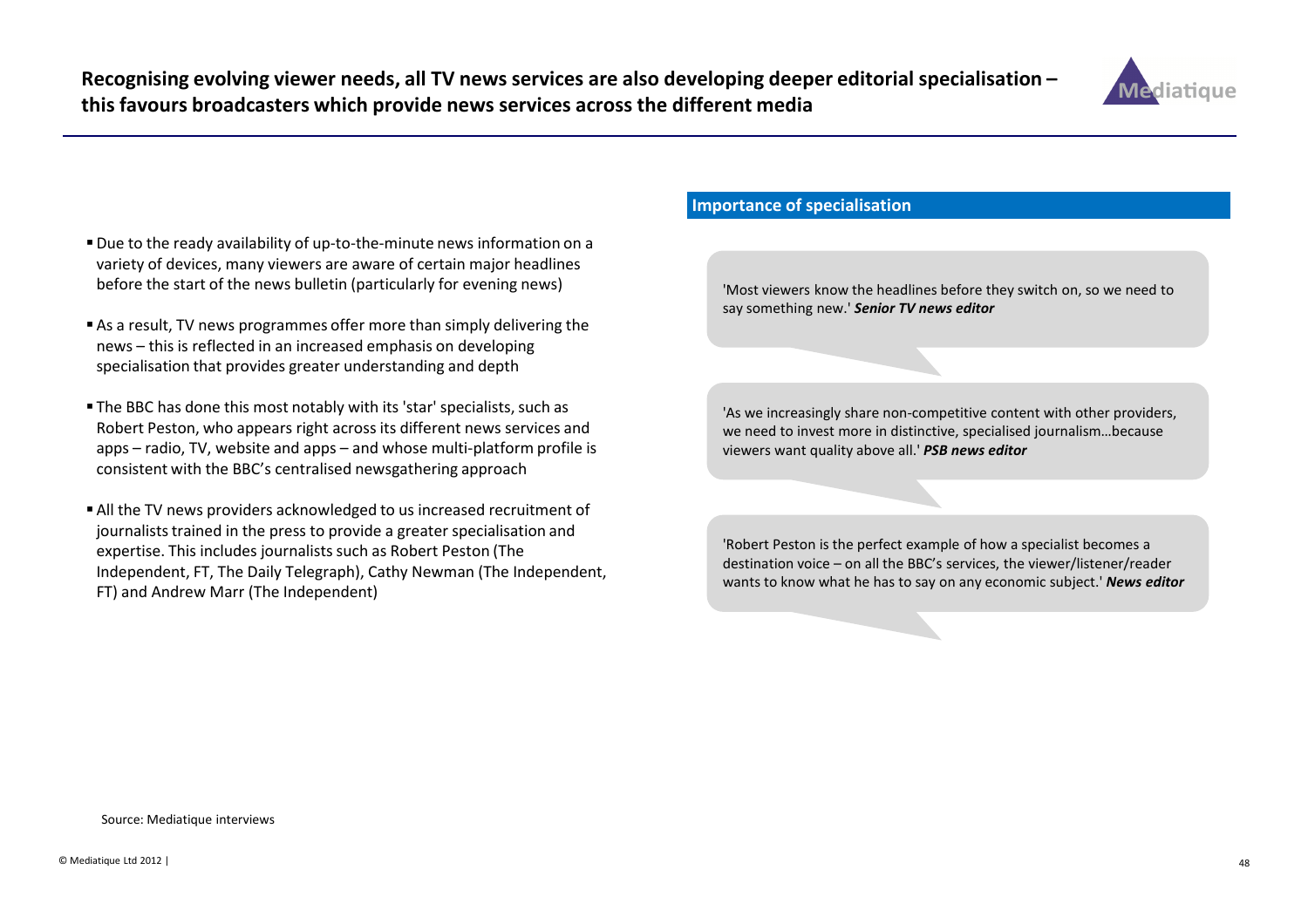

- $\blacksquare$  Apart from Sky, all the broadcasters that invest in TV news must do so as part of their obligations as public service broadcasters
- Furthermore, only the BBC achieves a significant proportion of total viewing from news programming – Sky, C4 and C5 achieve less than 1% of total viewing, and ITV less than 2%, from news programming
- None of the UK's TV news providers makes an explicit profit out of broadcasting news programmes/channels
- Indeed, commercial broadcasters typically minimise their advertising minutage during news bulletins and transfer it to more expensive advertising breaks in peak (within allowable averages)
- Nevertheless, all of these broadcasters view news certainly national news – as an essential part of their brand and, it could be argued, invest significantly more (except perhaps for C5) than would be required simply to tick the regulatory box



7.2%1.7%0.3%0.1%0.6%BBCITV $C<sub>4</sub>$ C5SkyShare of total TV viewing accounted for by news (%)

## Extent of news service development by TV news providers

| <b>News</b><br>provider | Revenue<br>model            | Obligation                 | <b>Minimum</b><br>hours | Quality*<br>threshold |
|-------------------------|-----------------------------|----------------------------|-------------------------|-----------------------|
| <b>BBC</b>              | Licence fee                 | Charter and<br>Agreement** | 1,380<br>275 peak       | Yes                   |
| <b>ITV</b>              | Advertising                 | Ofcom licence              | 365<br>125 peak         | Yes                   |
| C <sub>4</sub>          | Advertising                 | Ofcom licence              | 208<br>208 peak         | Yes                   |
| C <sub>5</sub>          | Advertising                 | Ofcom licence              | 408<br>100 peak         | Yes                   |
| Sky                     | Advertising<br>Subscription | None                       | None                    | None                  |

© Mediatique Ltd 2012 |<u>ago de la contrada de la contrada de la contrada de la contrada de la contrada de la contrada de la contrada d</u> \*All broadcasters adhere to the Broadcasting Code, which sets minimum values of impartiality and fairness and other quality thresholds; the PSBs have specific undertakings as to 'quality' as conditions of their licences as does the BBC in its Charter; \*\* the BBC's obligations are enforced through service licences issued by The BBC Trust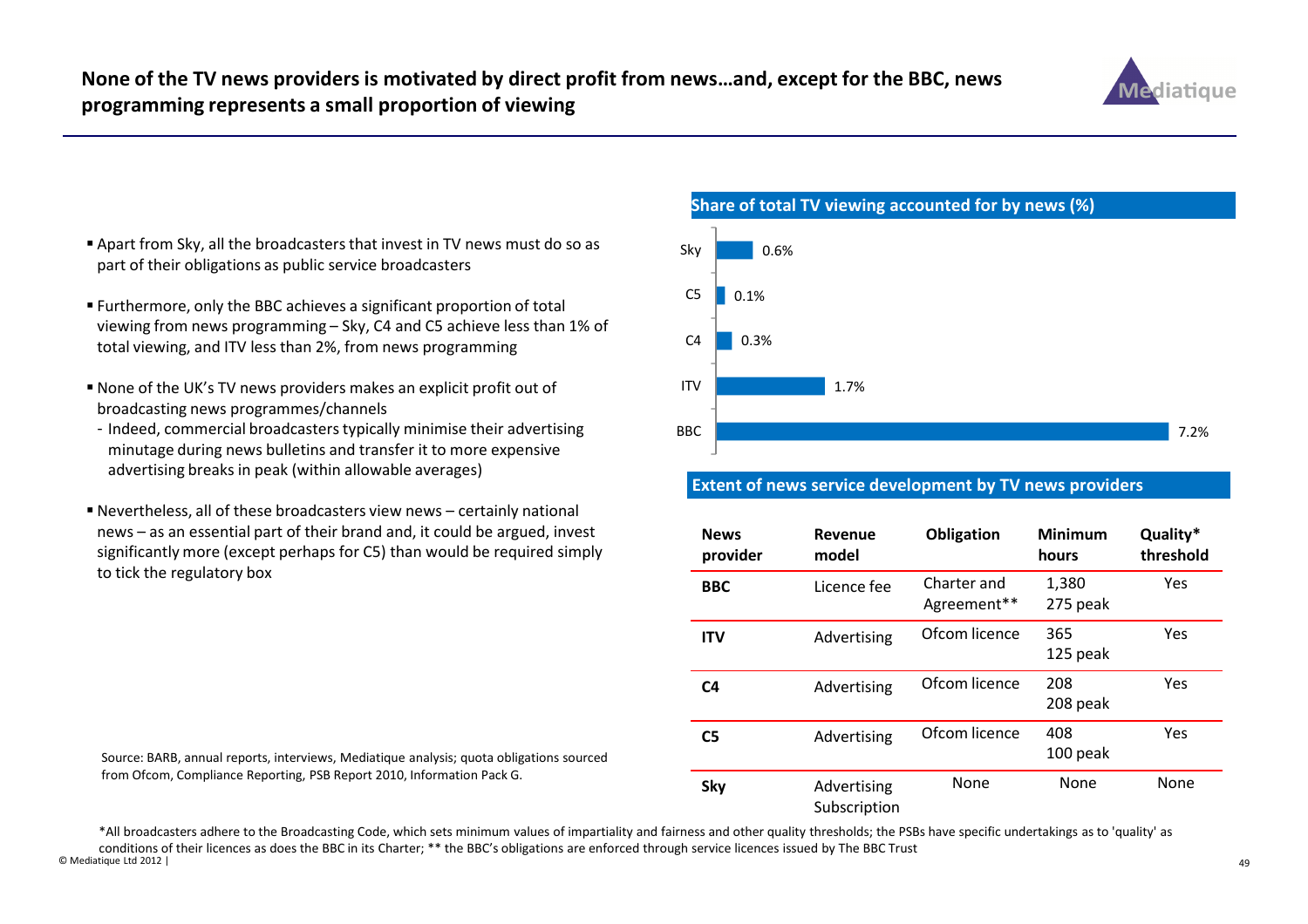

# 2. News provision in the UK

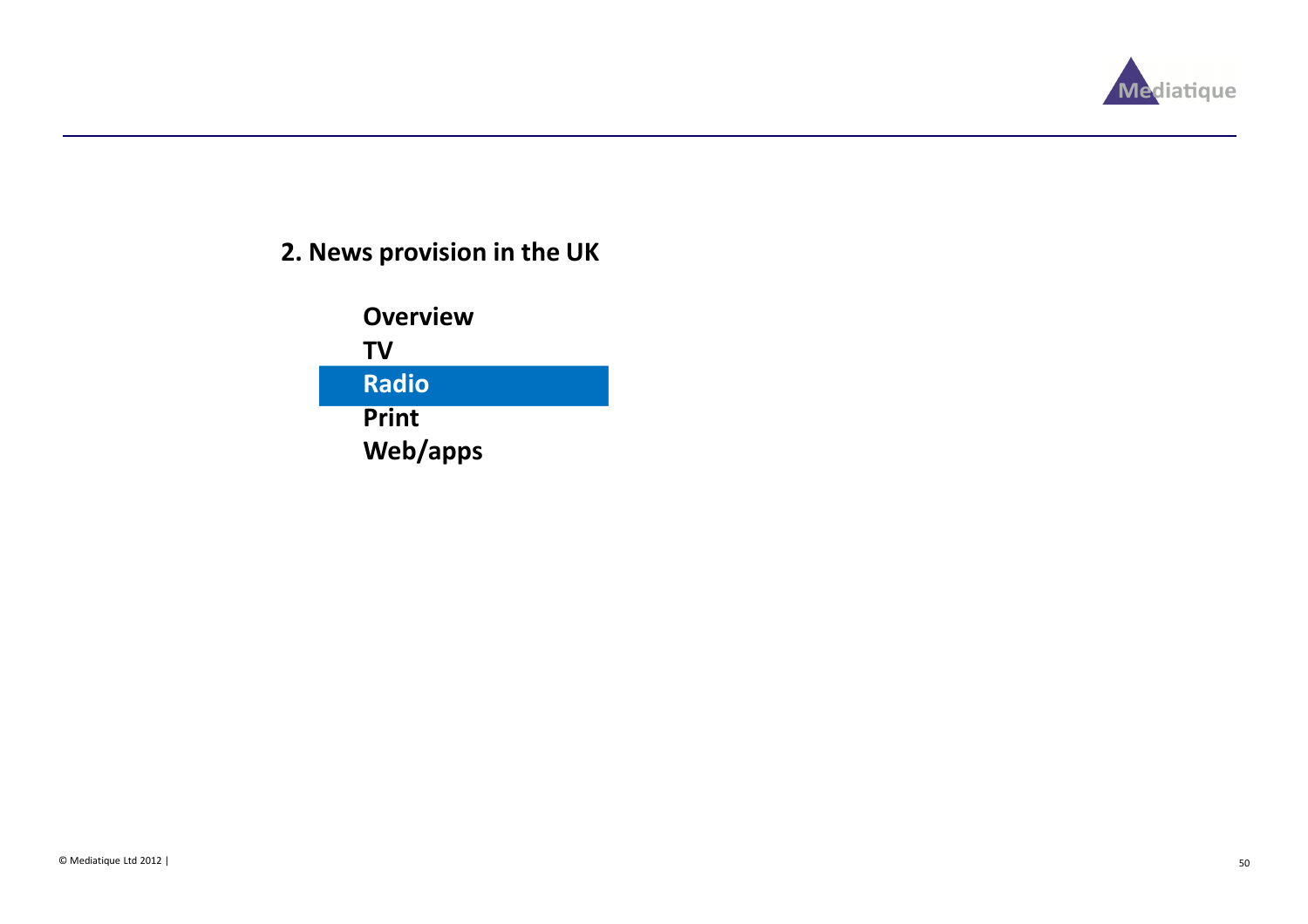

#### Market description

- Radio news (other than on the BBC) is largely driven by bulletins and headline services, and tends to be of short duration and dependent for national/international coverage on agency supply
- The market leaders in UK radio are the BBC and two commercial groups – Bauer and Global; Global's LBC is a news and speech format station carried in London and on DAB and on TV platforms
- The BBC spends c£680m a year on its radio services, of which the bulk goes to the national network services; the total revenues of the commercial radio sector were c£435m in 2011
- Commercial radio is dominated by music formats around which news plays only a minor role – largely headlines and short bulletins; while local news is produced to incorporate into these bulletins, the volumes are light
- There are approximately 1,700 journalists working in the radio sector in the UK – the majority of whom are employed by the BBC
- The BBC spends approximately £120m on radio news across the UK, including significant budgets for individual shows broadcast on its flagship national stations
- The commercial sector spends only c£27m on radio news incorporating both national and local stations; national and international news is provided by IRN, which in turn is supplied by Sky News
- News accounts for 13% of total radio revenues in the UK the majority of which is accounted for by the BBC

#### Radio market dynamics

- There is little reason to believe that the provision of news on commercial and public radio will change dramatically in the coming years; the BBC's commitments are likely to remain as they are now, and commercial radio is unlikely to move beyond headlines (outside TalkSport and LBC) – note that TalkSport announced in March 2012 that it would concentrate its entire schedule on sport
- $\blacksquare$  Indeed the commercial sector's commitment to news could be further reduced in the event that the analogue signals are switched off via radio digital switchover, and current local provision undertakings – secured by analogue licences – are abandoned



- $\blacksquare$  Status quo likely to continue with commercial commitment to news likely to remain limited (and even reduced from current levels)
- The significant role played by the BBC in local/regional radio news is never likely to be challenged by any commercial service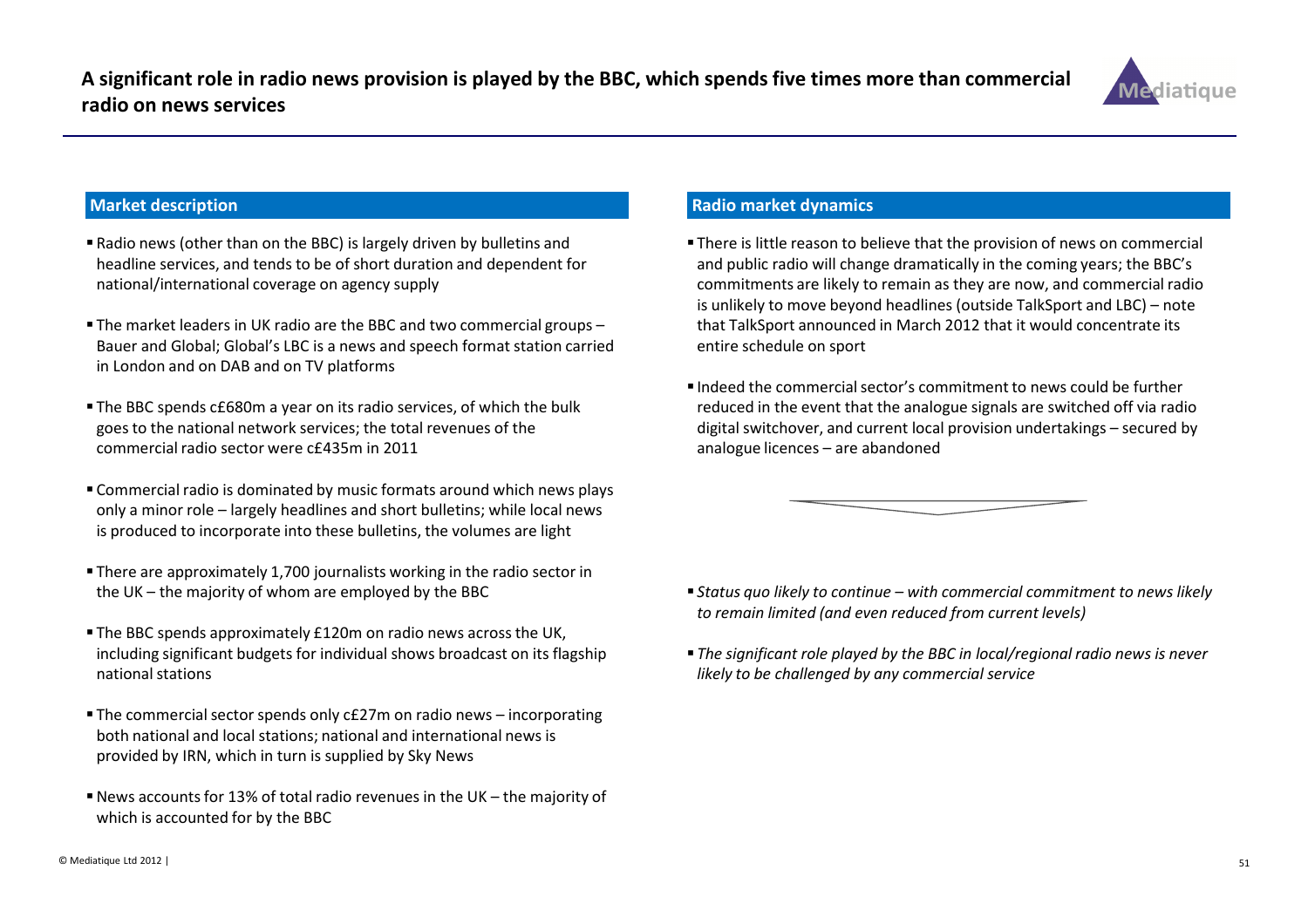

## Radio provision industry structure

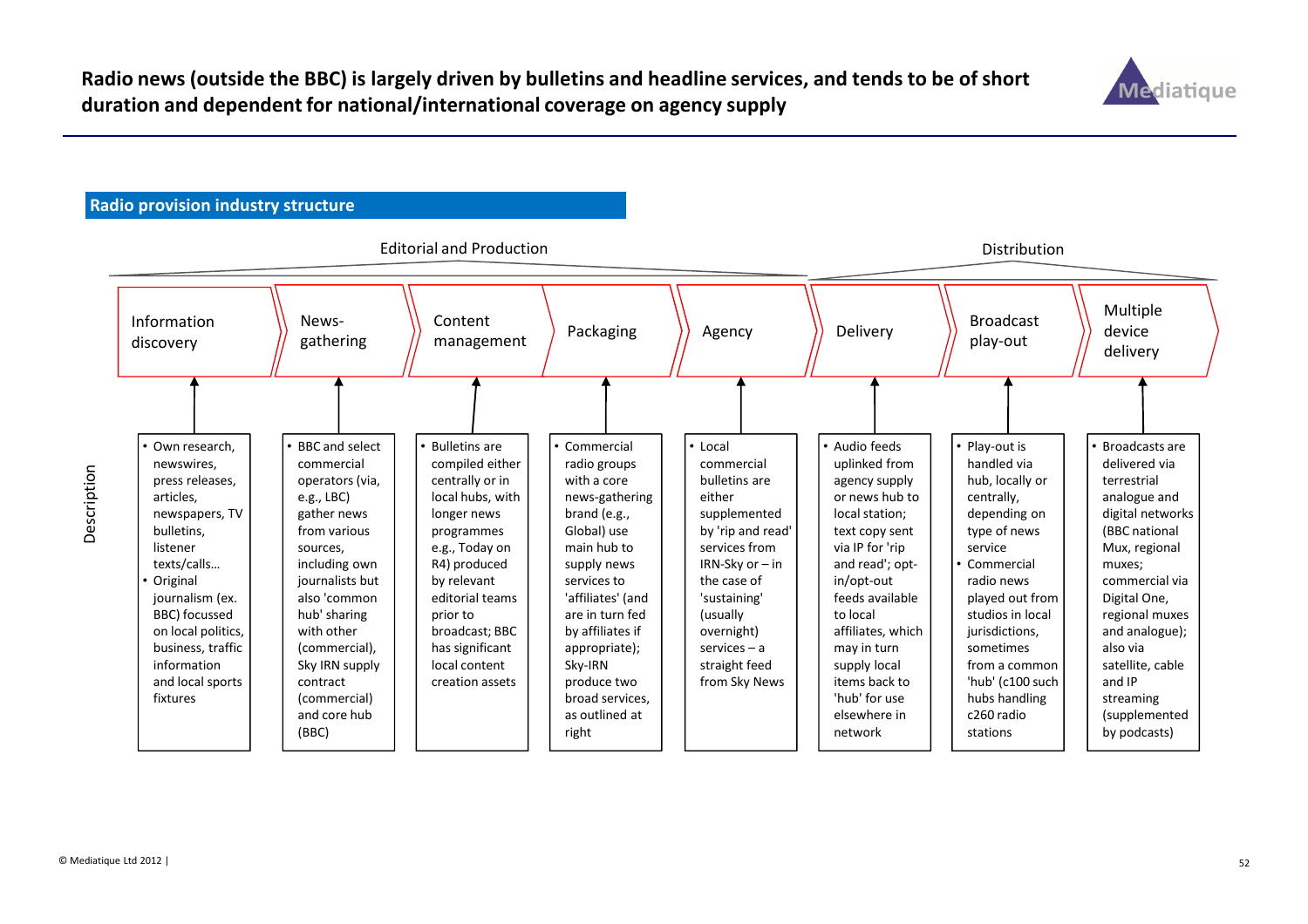

- There are hundreds of radio licences operating across national, local and regional areas. In terms of market share, the radio sector is roughly split 55:45 between the BBC and the commercial sector
- Following significant consolidation in the 2000s, there are two key commercial radio groups in the UK – Global and Bauer – responsible for c75% of all commercial advertising inventory sold
- Of the remaining groups, UTV owns the profitable TalkSport station; Guardian Media Group operates Real Radio brands and Orion holds four licences (including BRMB in Birmingham), sold by Global as a condition of earlier mergers; Global also sells some GMG Radio inventory
- The commercial sector is a largely local/regional business, with only three national analogue licences, Classic on FM; Absolute and TalkSport on AM; commercial radio has a more extensive digital footprint (nationally and – via regional/local multiplexes and DTV – on an 'as national' basis)
- This contrasts with the BBC, which operates four national FM services in analogue (Radio 1, Radio 2, Radio 3 and Radio 4), and a further AM national service Radio 5 Live; it also has a number of digital-only services (Six Music, the 'extra' services associated with Radio 1 and Radio 5)
- The BBC operates a significant number of local and regional stations in addition and all BBC stations provide news services
- Obligations to provide news on commercial stations vary by licence

Source: Mediatique analysis, BBC, RAJAR, interviews, Ofcom; RAJAR listening share databased on Q2 and Q3 2011 shares, by group, all individuals 15+

#### Key market players and listening share, UK radio (2011; %)







© Mediatique Ltd 2012 |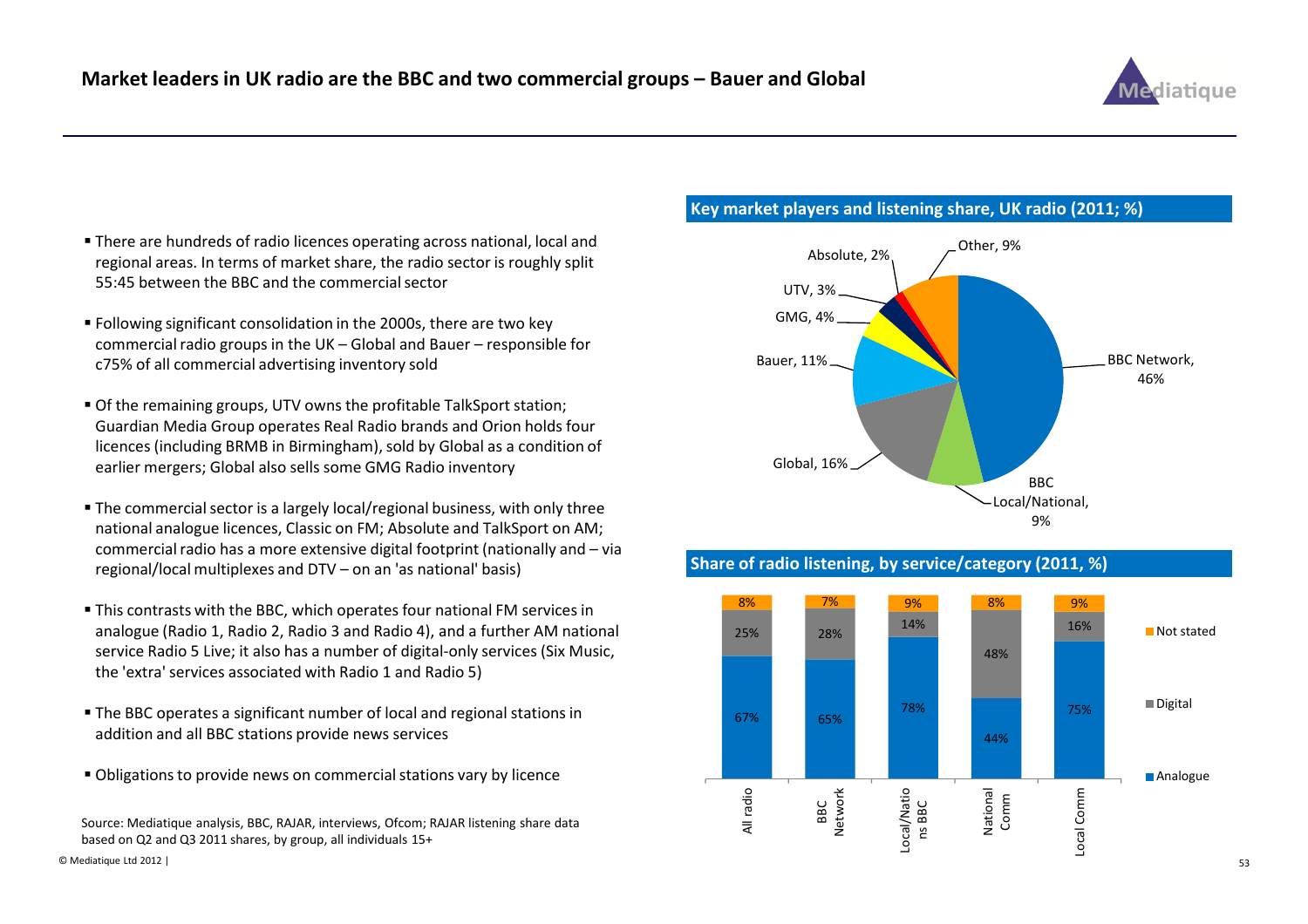

- The BBC's radio operations are funded by the licence fee, with the BBC spending £680m on its radio services in 2011
- This funds a significant news operation across all the BBC radio stations although this is highly integrated into BBC News service generally, and shares resources and journalists notionally working in TV both at network level and in the nations and regions
- The commercial radio sector is largely funded by spot advertising and sponsorship/promotions, which is normally split between national and local categories, and these totalled £435m in 2011
- The commercial sector has seen a significant decline in advertising revenues over the past five years, due in part to declining audiences (although listening hours have recovered in recent quarters), declining airtime prices and a reduction in expenditure by advertisers on what is often seen as a 'secondary' medium by buyers
- Radio has also been downgraded owing to the growing use of jukebox services such as Spotify and the generalised popularity of download and streaming services for music that have competed in commercial radio's traditional space of popular music
- Consolidation coupled with recessionary pressures has seen significant cost cutting, portfolio culling, re-branding and more use of backbone networked programming (permitted by a more liberal regulatory environment)

Source: Mediatique analysis, Ofcom, BBC, Radio Advertising Bureau, interviews



# Total funds generated by radio in the UK (£m)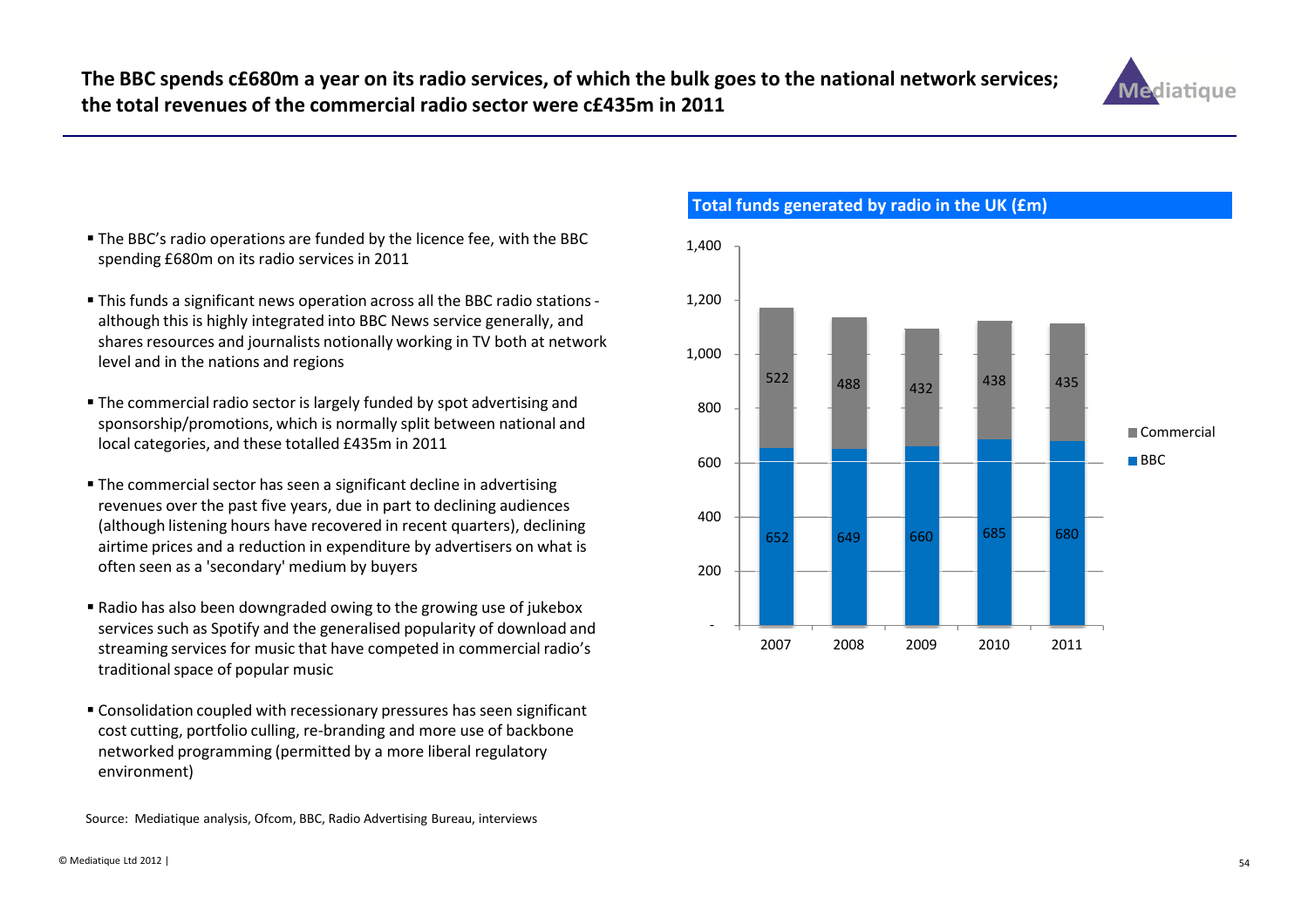

- BBC Radio has extensive resources both for national network radio and for local/regional services, and produces significant content that is used directly on local services and not elsewhere on BBC outlets
- While the BBC's radio news services can rely on agency support from the Press Association, Reuters and other wire services, their key attribute is access to BBC News content from other media (online, TV) and from the BBC's international bureaux and its regional TV points of presence
- This is effectively a two-way sharing of resources, with BBC TV and online both able to access material created for national and local news services, and with extensive multi-tasking by key journalists, who will routinely workacross TV, radio and online media

### Constituents of BBC radio news

# National news

- **S** Fine BBC has 5 flagship national stations, with a number of digital-only extensions on a national basis
	- The BBC is committed to providing significant speechbased services through its national speech radio format Radio 4 and its news and sport service RadioFive Live. Radio 4 has a significant commitment to news throughout the day, with the flagship Today programme, the World at One, and PM all 'destination' news programmes in the Radio 4 schedule
	- Other national stations e.g., Radios 2 and 3 rely on news bulletins taken from Radio 4's schedule
	- Even Radio 1, particularly through News Beat, has a commitment to news provision, despite its otherwiserelatively 'commercial' playlist and reliance on DJs

#### Local, regional and nations news

- The BBCs local and regional stations have a significant commitment to speech on local radio (60% of hours are non-music, with a significant proportion of this news or current affairs related; the proportion is even higher during peak drive times)
- The BBC's local news content is highly differentiated, owing to the significant resources at local level both in England (40 stations with journalists on staff) and in Scotland, Wales and NI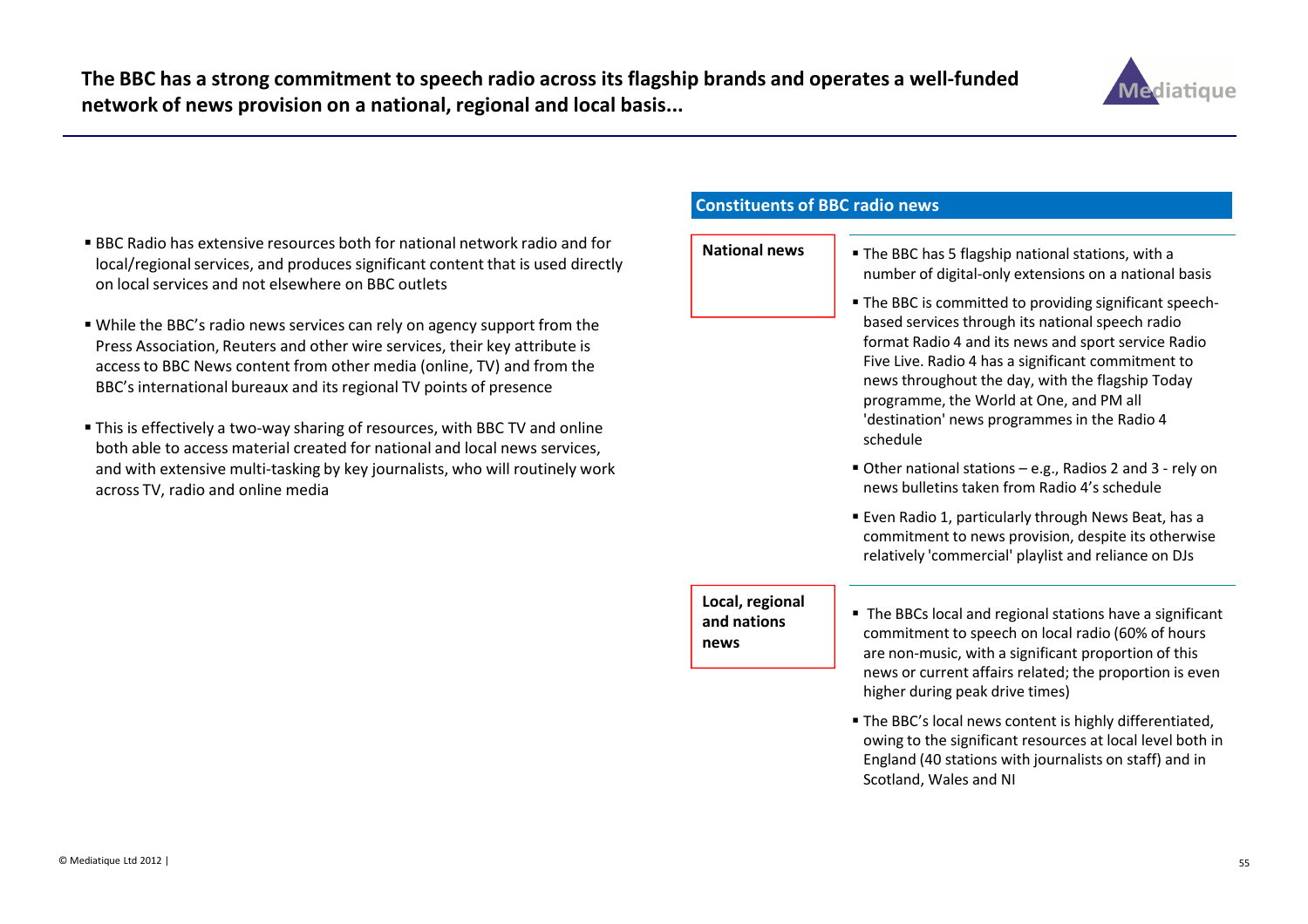

- With a few exceptions (e.g., LBC, TalkSport, City Talk), commercial radio stations are largely music-based, with significant focus on youth and adult contemporary
- As a consequence, the role of news is relatively small in commercial radio, effectively to deliver headlines, traffic, weather and sport updates through the day, with the key bulletins in hours of peak 'drive time' listening
- Latest survey data\* suggests that there is an average of 180 minutes a week of local news and 80 minutes of national news across all commercial radio – including the news formats LBC and TalkSport) and an average of 19 bulletins a day per station; the Radio Centre has calculated that 70% of bulletins contain local news
- This will decline following the announcement in March 2012 that TalkSport will be sports-exclusive
- Major stations have websites largely dedicated to promoting the streaming of live feeds and providing scheduling information. These sites provide modest news headlines and summaries; some (e.g., Clyde One, Capital FM) have launched apps to promote listening via mobile devices, sometimes affording access to the limited headline and summaries services available online

## Constituents of commercial radio news

## National commercial news

- There are 3 national commercial stations TalkSport, Classic FM and Absolute\*\*, each with varying levels of news provision (with 13 commercial stations on the national DAB multiplex); TalkSport announced in March 2012 that it would focus exclusively on sportand sport news
- Other stations have a near-national footprint owing to distribution on regional DAB, satellite and/or DTT

#### Local commercial

news

- There are c260 local and regional commercial stations, with news obligations dependent on each licence (stated in each licence's promises of performance)
- Most news slots include traffic and crucially local sports coverage. Local stations also report on localpolitics and business, and are a key source of information for weather-related issues such as roadand school closures
- Local radio stations also rely on emails, texts and phone calls from users to supplement in particular traffic updates
- LBC (owned by Global Radio) is one of the very few local stations that is speech based (it is also carried on digital multiplexes outside London and on Sky/Virgin)

 $\sim$  56 \* Source: Action Stations: The Output and Impact of Commercial Radio, Radio Centre, 2011\*\* TalkSport is owned by UTV, Classic FM is owned by Global Radio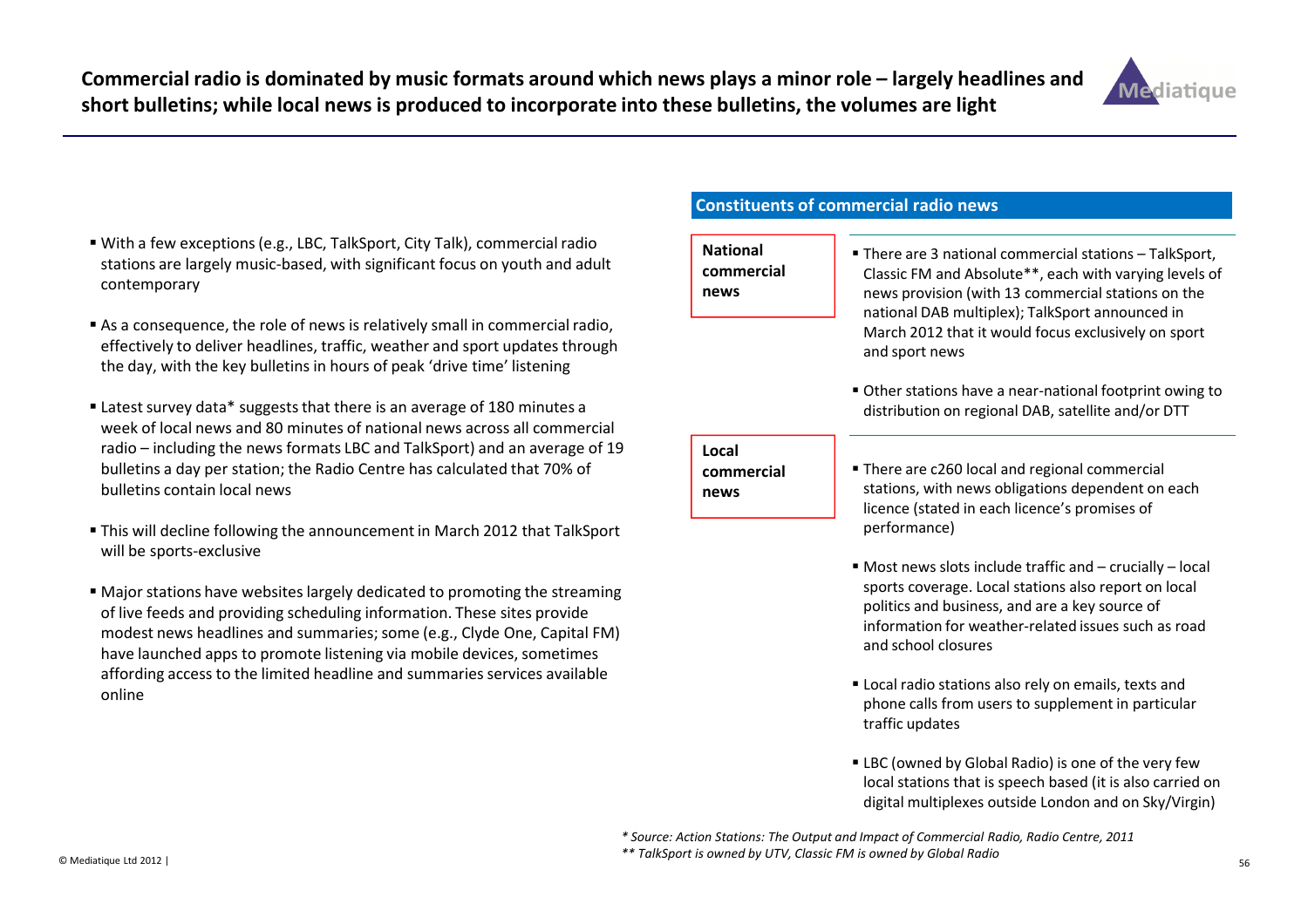

| <b>Commercial radio dynamics</b> |                                                                                                                                                                                                                                                                                                                                                                                                                                                                                                                                                                                                       |
|----------------------------------|-------------------------------------------------------------------------------------------------------------------------------------------------------------------------------------------------------------------------------------------------------------------------------------------------------------------------------------------------------------------------------------------------------------------------------------------------------------------------------------------------------------------------------------------------------------------------------------------------------|
| <b>Sharing of</b><br>resources   | " While there are Points of Presence requirements for news under industry regulation, there has already been relaxation of some 'localness'<br>requirements, and as a result various 'hubs' have been created to supply multiple stations from a common source, both for music programming<br>and for the brand themselves                                                                                                                                                                                                                                                                            |
|                                  | Among the chief commercial brands, Capital is now the brand for 9 services and Heart for 13 services; stations in the Bauer group – including in<br>the North and in Scotland, have significant shared programming (up to 20 hours a day) and common news bulletins in parts of the schedule (e.g.,<br>sourced from heritage stations such as Radio Clyde)                                                                                                                                                                                                                                            |
|                                  | • The commercial exceptions on news are the LBC service in London, which also acts as a key 'hub' supplying news to other stations in the Global<br>stable, and TalkSport, which continues to provide a speech format around talk call-ins and live sport, but with the latter now dominant in the<br>scheduling mix (TalkSport announced in March 2012 it would concentrate solely on sport)                                                                                                                                                                                                         |
| The role of<br>agencies          | " Most radio stations source content from agencies, particularly for stories that are outside the local area. Sector wide, there is generally more<br>reliance on agencies over-night and outside peak                                                                                                                                                                                                                                                                                                                                                                                                |
|                                  | " For national and international feeds, commercial stations nearly all use 'rip and read' or sustaining services from IRN (whose sole supplier is Sky<br>News), supplemented - particularly during peak periods - with their own locally produced news, either produced at the relevant station or<br>regionally (at hubs serving a number of radio stations in the same group)                                                                                                                                                                                                                       |
|                                  | IRN sells inventory around the national and international news bulletins it supplies, and rebates the bulk of this back to the commercial radio<br>stations that use the service on a complicated formula based on station size, audience and impacts; Bauer and Global own IRN and the rebates<br>owed to their stations is managed by them                                                                                                                                                                                                                                                          |
|                                  | • GTN also supplies traffic and entertainment news, although is smaller in terms of revenues and number of bulletins than the IRN contract                                                                                                                                                                                                                                                                                                                                                                                                                                                            |
| <b>Commercial</b><br>strategies  | " Broadly, Bauer and GMG are more focussed on local radio licences (and on local advertising), while Global has been more aggressive in branding<br>its stations under key names (as, e.g., Capital and Heart); in terms of locally produced news content, Bauer's focus on its Scottish and other local<br>stations is tempered by joint news provision across licences and common scheduling, while Global's more national focus is tempered by its<br>commitment to news provision via its LBC brand, which acts a hub for other Group stations and provides news services that are then localised |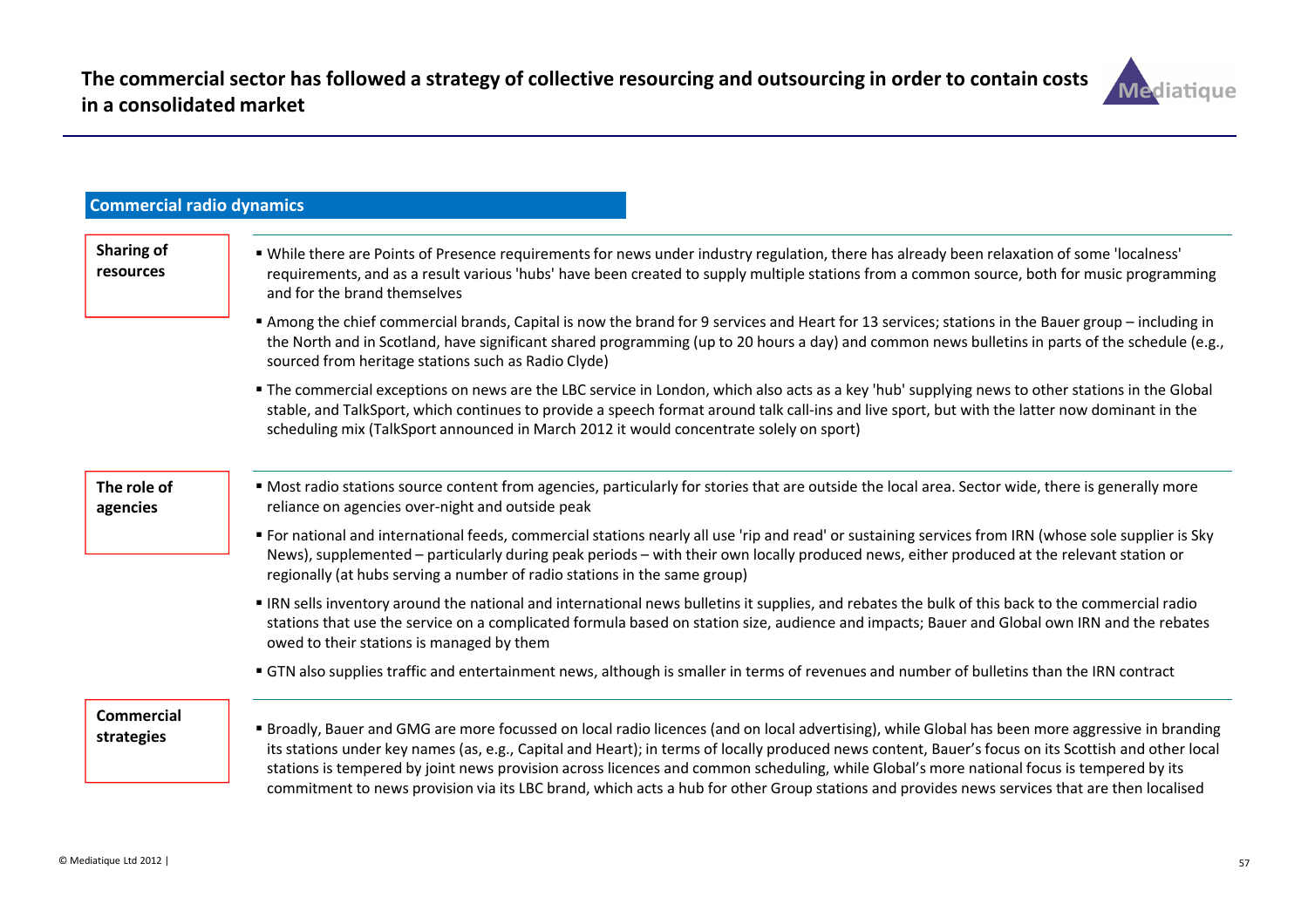

- Determining the number of journalists involved in creating radio news programming is difficult:
	- In particular, the BBC's radio news operations rely heavily on crossfertilisation and sharing of resources from the BBC's broader news operations across TV and online
	- In addition, the commercial sector's primary focus on music (rather than speech or news) makes a separation of the resource requirements of news bulletins hard to establish
- We have pursued a number of primary and secondary research routes in order to estimate the total number of journalists working in UK radio news
	- The BBC reports 1,800 journalists working across BBC TV and BBC Radio at the network level (implying c300 for radio on the ratio of BBC Radio to BBC TV overall budgets)
	- We estimate that there are 1,100 journalists working across local and regional BBC radio news (including 150 journalists that are estimated to be working in Scotland, Wales and Northern Ireland)
	- The number of journalists working in commercial radio (across all stations in England, Wales and Scotland) is unlikely to be more than 300



### Journalists employed in UK radio news

Source: Mediatique analysis, BBC, interviews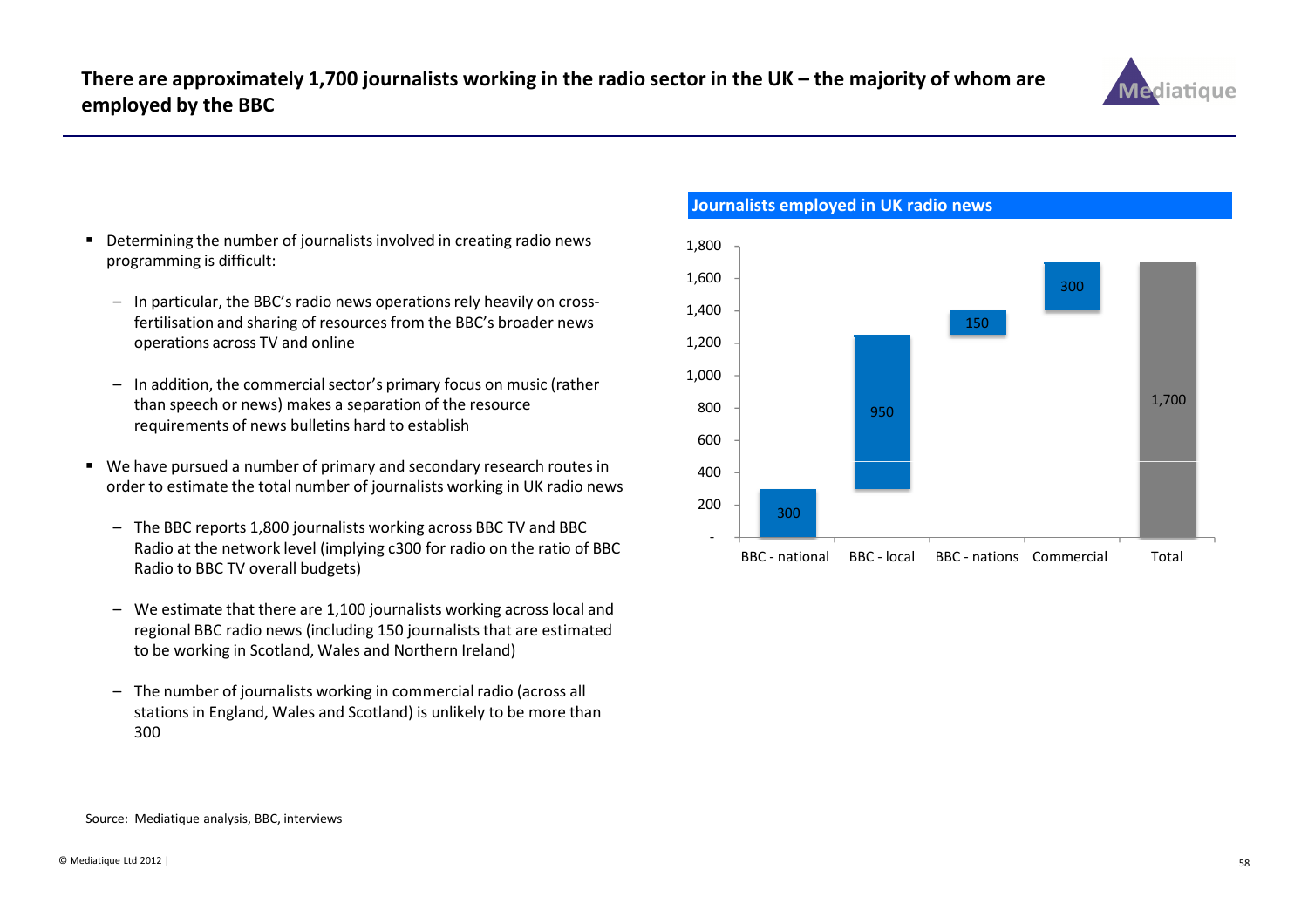

- The BBC's accounts provide an estimate of budgets for specific radio services, although there is no breakdown provided for the element of budgets accounted for by news
- In general, the BBC operates an integrated operation across national and regional news and across media (online, radio and TV), with journalists contributing across media and with significant sharing of resources, including audio feeds, news wires, and reports from correspondents – as a consequence, apportioning budgets to particular media is complicated
- Following consultation with the BBC, we have determined three investment categories for radio news, as set out opposite
- We therefore calculate that the BBC spends £118m on news content on all its radio services; consistent with our approach throughout this report, we allocate any distribution costs in those cases where the principal reason for consumers/users to use a given medium is to receive news – on this basis, Radio Five Live's distribution costs of £1.1m are added to the total, bring the BBC's news budget or radio to £119m

## The BBC's spend on radio news

- Network news **The main network news budget covers the key news** programmes on Radio 4 (Today, World at One, PM), which we estimate to represent c30% of R4's total content budget of £93m, or c£28m (note that the news bulletins on Radio 2 and Radio 3 comes from the Radio 4 news operation); a further £4m is spent on bespoke news for Radio 1 Radio Five Live, which is mandated to provide rolling news, is estimated to spend 60% of its £55m contentbudget, or £33m, on news■ The 40-station English regional radio network is mandated to provide at least 60% of its output in English local/regional news
	- speech as opposed to music, and this rises to 70% in the morning and afternoon 'drive time' peaks; we estimate that £40m of the network's £114m network budget goes to news content

Nations news

 The bespoke Nations services (two in each of Scotland, Wales and Northern Ireland) have a content budget of £65m, of which c£13m goes to news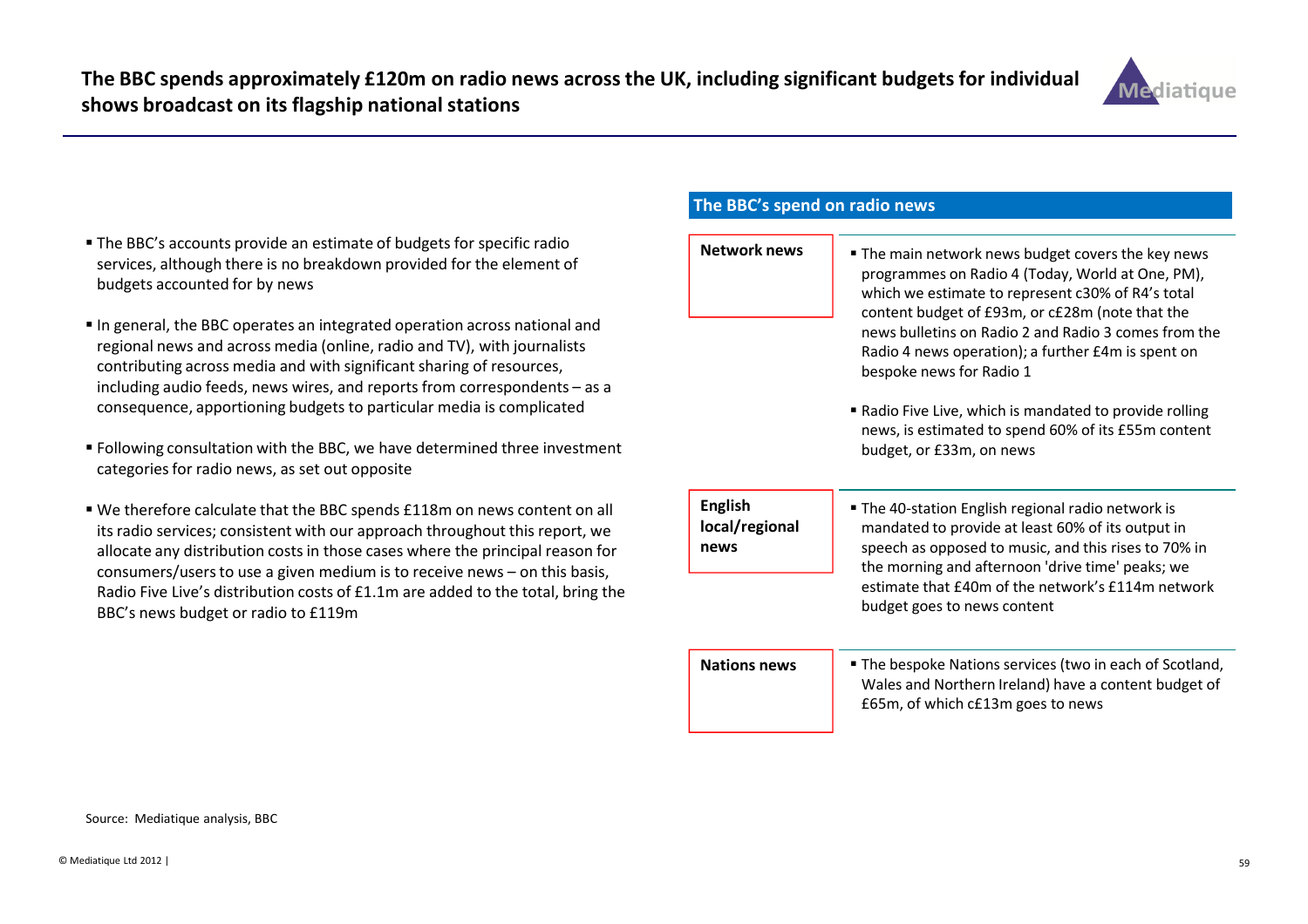

- The commercial radio sector, while required to broadcast news, is recognised as having a different role to play in regard to news provision compared to other media, and therefore is unlikely ever to be a prime source of news for citizen consumers other than for headlines and –crucially – traffic, weather and very local news stories (e.g., school closings)
- As a result, expenditure by commercial stations is relatively small compared to the BBC; in the event of radio digital switchover, even this level of investment may be reduced as local requirements attached to analogue licences would no longer be in force
- Owing to the nearly complete transformation of the UK radio industry from public to private in the late stages of the recent consolidation phase, there is very little financial information available on company operations
- As a result, we have used a range of sources to triangulate spend on news programmes:
	- Industry revenues are tracked by the RAB and analysis is undertaken on behalf of the commercial sector by the Radio Centre
	- Some limited additional information is available on company corporate websites
	- We have also spoken to a range of industry contacts to broadly validate the analysis presented here
- We estimate the total annual commercial radio news budget to be £26.5m across all stations (including the IRN-agency cost)

## The commercial sector's spend on radio news

#### IRN-agency costs

- **S**  $\blacksquare$  **The Sky supply contract is worth c£1.5m a year, and** is produced by a dedicated staff at Sky News headquarters in London (current number of employees is 14); the team at Sky is able to access all the news-gathering resources of the Sky News channel (and its online extensions)
	- In addition, radio stations pay IRN an additional fee of £1.5m a year to run the news service

# commercial stations

- **Local/regional**  $\begin{vmatrix} 1 & 1 \\ 0 & 1 \end{vmatrix}$  We estimate that c100 stations in the UK have local journalists on staff, primarily producing small amounts of local news and incorporating feeds from Sky-IRN, group hubs, etc.
	- We estimate that each station spends on average c£180,000 (including salaries, newsgathering and production)
	- In addition, Global and Bauer both produce networked content with news elements – with LBC in particular responsible for significant news gathering in London and other reports centrally produced for broadcast on branded networks such as Capital and Heart

Source: Mediatique analysis, interviews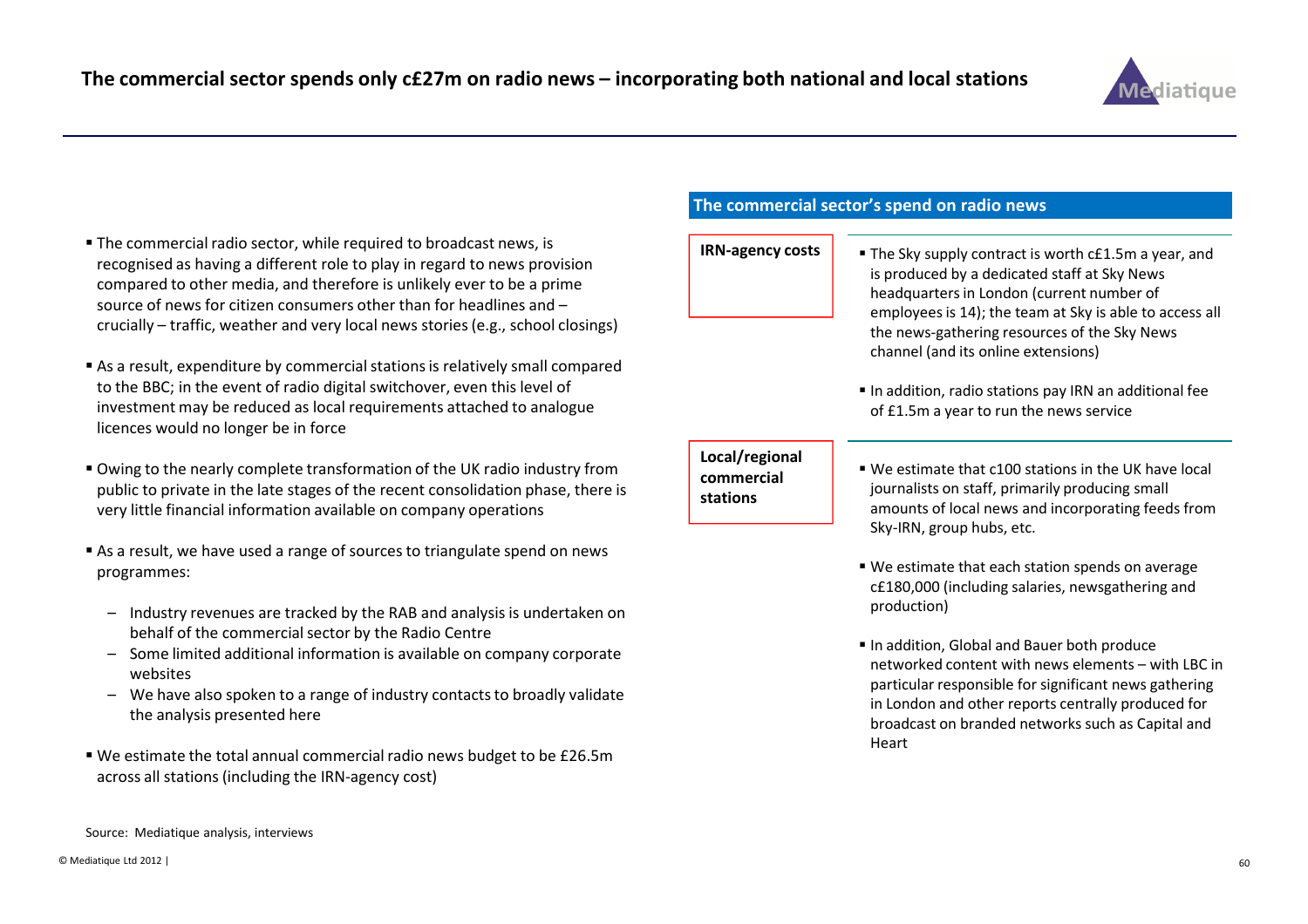

- The radio sector spends £146m on the provision on news in the UK (including the distribution costs of 'destination' news radio)
- This is equivalent to 13% of total funds generated by all radio operators (including BBC expenditure), but represents 17.5% of the BBC's total radio spend, and 5.7% of total commercial radio revenues
- Our analysis confirms that the majority of the sector's spend on news is accounted for by the BBC, as befits its bias towards speech radio, the role of news programmes in the proposition of its flagship stations and its commitment to news in the regions
- There is a widespread view in the commercial radio sector that there will be no point competing with BBC networks on news and that the level of news in the regions (based in particular on increasing use of 'hubs' and shared resources) is unlikely to increase in future even in the event that commercial radio revenues fundamentally grow
- We have not sought to assign share of news listening as distinct from general radio listening owing to the lack of data from industry measurement body RAJAR
- The share across all radio with the BBC at 55%, Global at 16% and Bauer at 11% – is generally indicative of market positioning (although given the difference in format bias, the BBC's share of news is likely to be underweighted), and the extent of the Global/Bauer near-duopoly in regard to airtime sales representation is the key commercial revenue dynamic



Total editorial costs in UK radio news (£m)



#### Spend on news as % of revenues

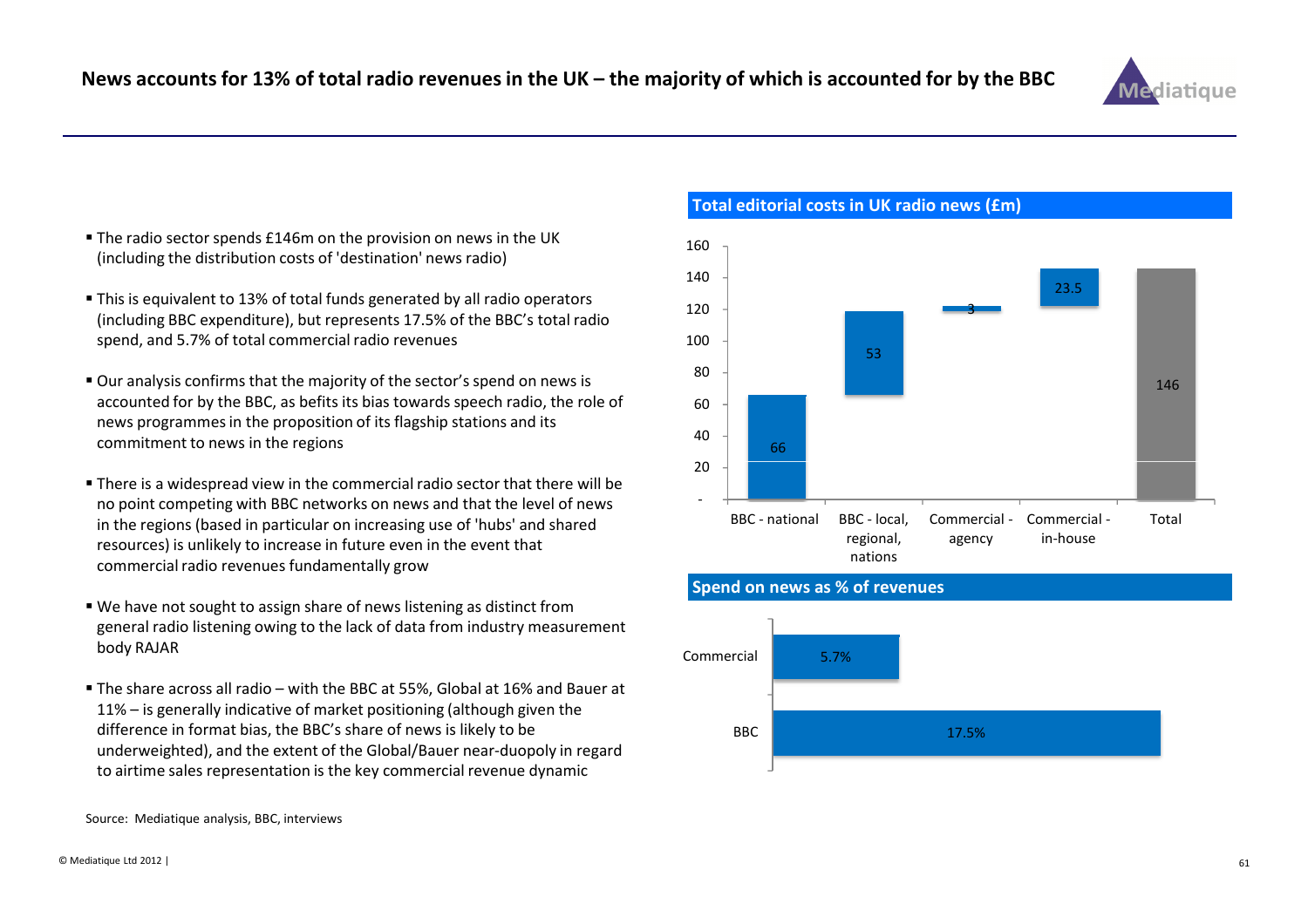

# 2. News provision in the UK

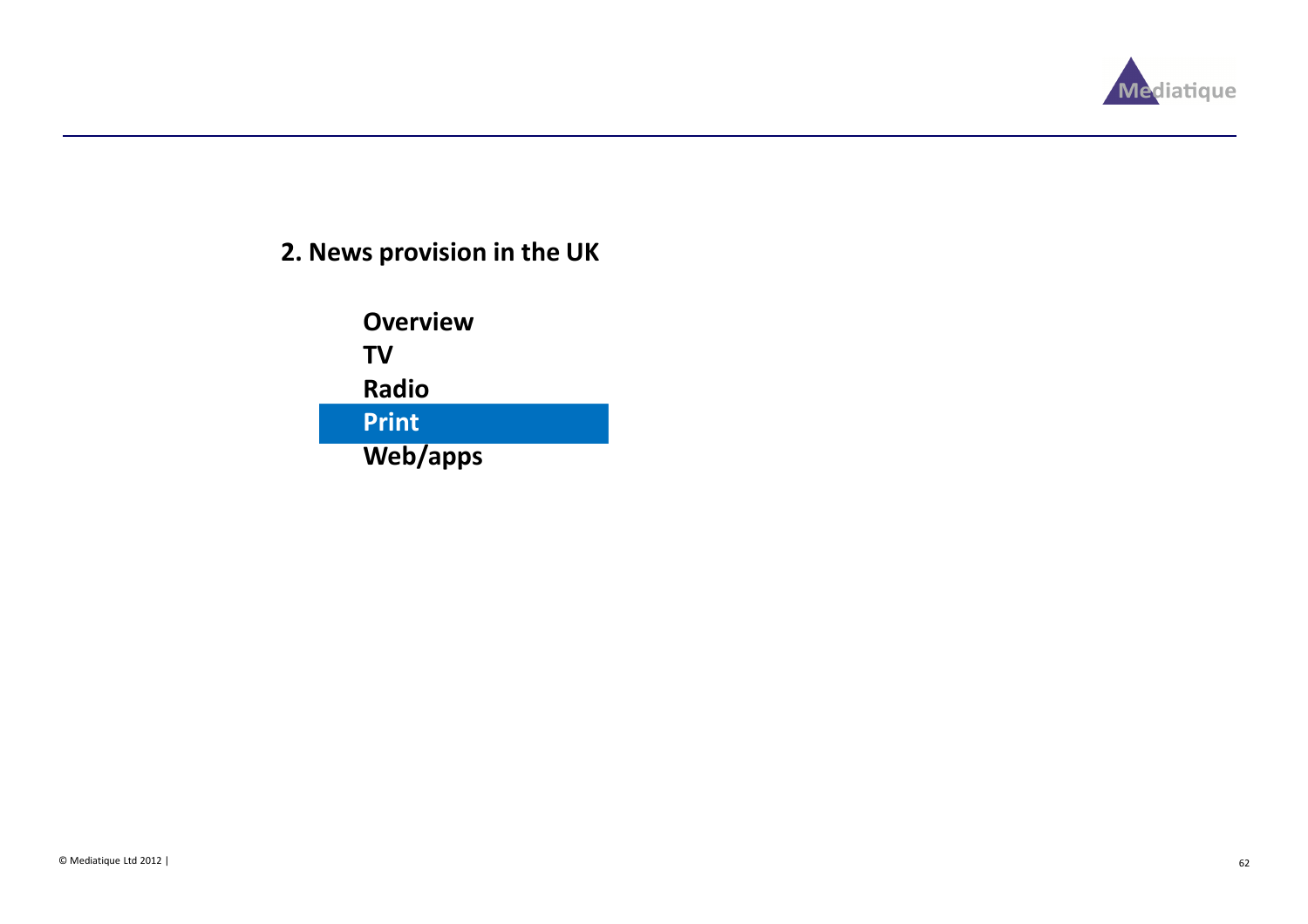

#### Market description

- Despite undergoing a period of dramatic change, the print news sector remains primarily wedded to physical distribution of newspapers via established wholesale and retail delivery, and remains dependent on advertising and circulation revenues
- The sector is split into national and regional segments there are four pure national newspaper groups, three straddling national and regional markets, and around 20 regional press groups
- Circulation has fallen dramatically in recent years, with advertising declining by even more; In 2011, newspaper groups generated c£6bn in aggregate from circulation and advertising, for a decline in nominal terms of c£2bn over the past five years
- As a result of these changes, print media operators have sought to extend their revenue models across both B2B and B2C propositions
- They have sought to reduce editorial costs, which are significant in this sector, particularly for national broadsheet operators which spend a greater proposition of their revenues on editorial than other players
- High printing costs have been addressed through consolidation, pagination and format changes, new investment to increase efficiency and outsourcing/contract printing
- Despite the structural challenges, the print sector is still profitable in the aggregate, although this masks a range of market positions

### Print market dynamics

- The rate of decline in newspapers appears steep, but viability for the industry depends most on evolving consumer behaviour and whether consumers will retain sufficient demand for the physical product – particularly younger demographics for whom newspaper readership is less habitual
- Print groups have sought to establish new customer bases 'following eyeballs' – through web and application-based services, but revenues generated here have not so far been commensurate with lost print revenues
- $\textcolor{red}{\bullet}$  Print may continue its decline, posing a threat to the high level of investment in journalism made by newspaper publishers
- Consolidation may ameliorate the situation but it is likely that the base of salaried print journalists will decline in coming years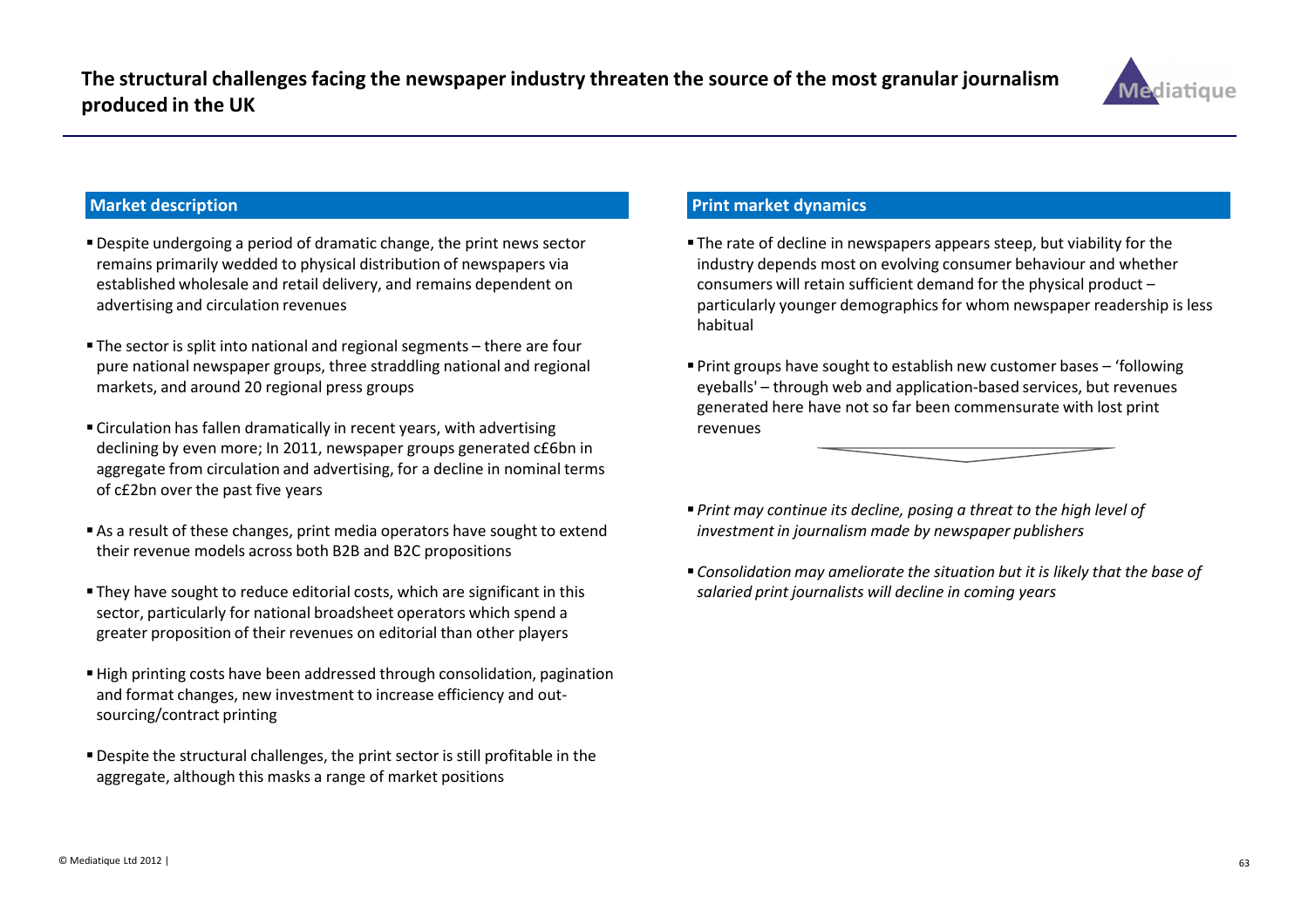

# Newspaper provision industry structure

| <b>Editorial and Production</b>                                                                                                                                                                                                                                      |                                                                                                                                                                                                                                                                         |                                                                                                                                                                                                                                                                                                        |                                                                                                                                                                                                                                                                   | Distribution                                                                                                                                                                                                                                                                                         |                                                                                                                                                                                                                                                                                  |                                                                                                                                                                                                                                                                                                        |                                                                                                                                                                                                                                                                                                   |
|----------------------------------------------------------------------------------------------------------------------------------------------------------------------------------------------------------------------------------------------------------------------|-------------------------------------------------------------------------------------------------------------------------------------------------------------------------------------------------------------------------------------------------------------------------|--------------------------------------------------------------------------------------------------------------------------------------------------------------------------------------------------------------------------------------------------------------------------------------------------------|-------------------------------------------------------------------------------------------------------------------------------------------------------------------------------------------------------------------------------------------------------------------|------------------------------------------------------------------------------------------------------------------------------------------------------------------------------------------------------------------------------------------------------------------------------------------------------|----------------------------------------------------------------------------------------------------------------------------------------------------------------------------------------------------------------------------------------------------------------------------------|--------------------------------------------------------------------------------------------------------------------------------------------------------------------------------------------------------------------------------------------------------------------------------------------------------|---------------------------------------------------------------------------------------------------------------------------------------------------------------------------------------------------------------------------------------------------------------------------------------------------|
| Information<br>discovery                                                                                                                                                                                                                                             | News-<br>gathering                                                                                                                                                                                                                                                      | Content<br>management                                                                                                                                                                                                                                                                                  | Pre-Press                                                                                                                                                                                                                                                         | Printing                                                                                                                                                                                                                                                                                             | Delivery                                                                                                                                                                                                                                                                         | Retail                                                                                                                                                                                                                                                                                                 | Multiple<br>device<br>delivery                                                                                                                                                                                                                                                                    |
|                                                                                                                                                                                                                                                                      |                                                                                                                                                                                                                                                                         |                                                                                                                                                                                                                                                                                                        |                                                                                                                                                                                                                                                                   |                                                                                                                                                                                                                                                                                                      |                                                                                                                                                                                                                                                                                  |                                                                                                                                                                                                                                                                                                        |                                                                                                                                                                                                                                                                                                   |
| • Own research.<br>newswires,<br>press releases,<br>articles, other<br>newspapers, TV<br>bulletins<br>. all used to<br>discover<br>information<br>about events<br>• Original<br>journalism,<br>often based on<br>'beat'<br>specialism, is<br>part of this<br>process | Stories may be<br>assigned by<br>editors<br>following<br>'discovery'<br>Note-taking,<br>recording,<br>seeking of<br>comments,<br>cross-checking<br>with own<br>primary and<br>secondary<br>sources<br>Incorporation<br>of information<br>gathered from<br>third parties | • Stories are<br>routinely<br>written by<br>journalists/free-<br>lancers (direct<br>input) via linked<br>PC network,<br>and then<br>subbed to fit,<br>with decks, sub-<br>heads, etc,<br>added<br>Increasingly,<br>particularly at<br>regional level,<br>single system<br>shared by<br>multiple titles | • Lay-out of<br>stories and<br>incorporation<br>of photos,<br>adverts and<br>other page<br>furniture<br>Lay-outs<br>increasingly<br>standardised<br>and filled<br>automatically<br>Pages sent to<br>printing plant<br>over IP once<br>approved by<br>page editors | • Print runs at<br>various outlets<br>throughout the<br>country, via<br>large-volume<br>presses<br>• Limited<br>editionalisation<br>but will still<br>have multiple<br>editions<br>produced for<br>national titles<br>Papers collated<br>and stacked<br>ready for<br>delivery from<br>printing plant | • Copies shipped<br>via truck (some<br>rail) to depots<br>and then for<br>onward<br>delivery to<br>wholesale and<br>retail outlets<br>• Increasing bulk<br>delivery to<br>supermarkets<br>but news<br>agents still key<br>part of both<br>local delivery<br>and home<br>delivery | • Newspapers<br>sold via outlets<br>throughout the<br>country, some<br>of which<br>arrange for<br>local delivery at<br>a cost to<br>households;<br>retail outlets<br>pay net to<br>distributor in<br>exchange for<br>collecting gross<br>receipts;<br>retailers may<br>return/destroy<br>unsold copies | Either following<br>publication in<br>print,<br>coterminously<br>or increasingly<br>in advance,<br>stories are<br>'published'<br>online usually<br>for 'free' via<br>online websites<br>or through free<br>or paid-for<br>apps; some<br>newspapers<br>have extensive<br>online-only<br>journalism |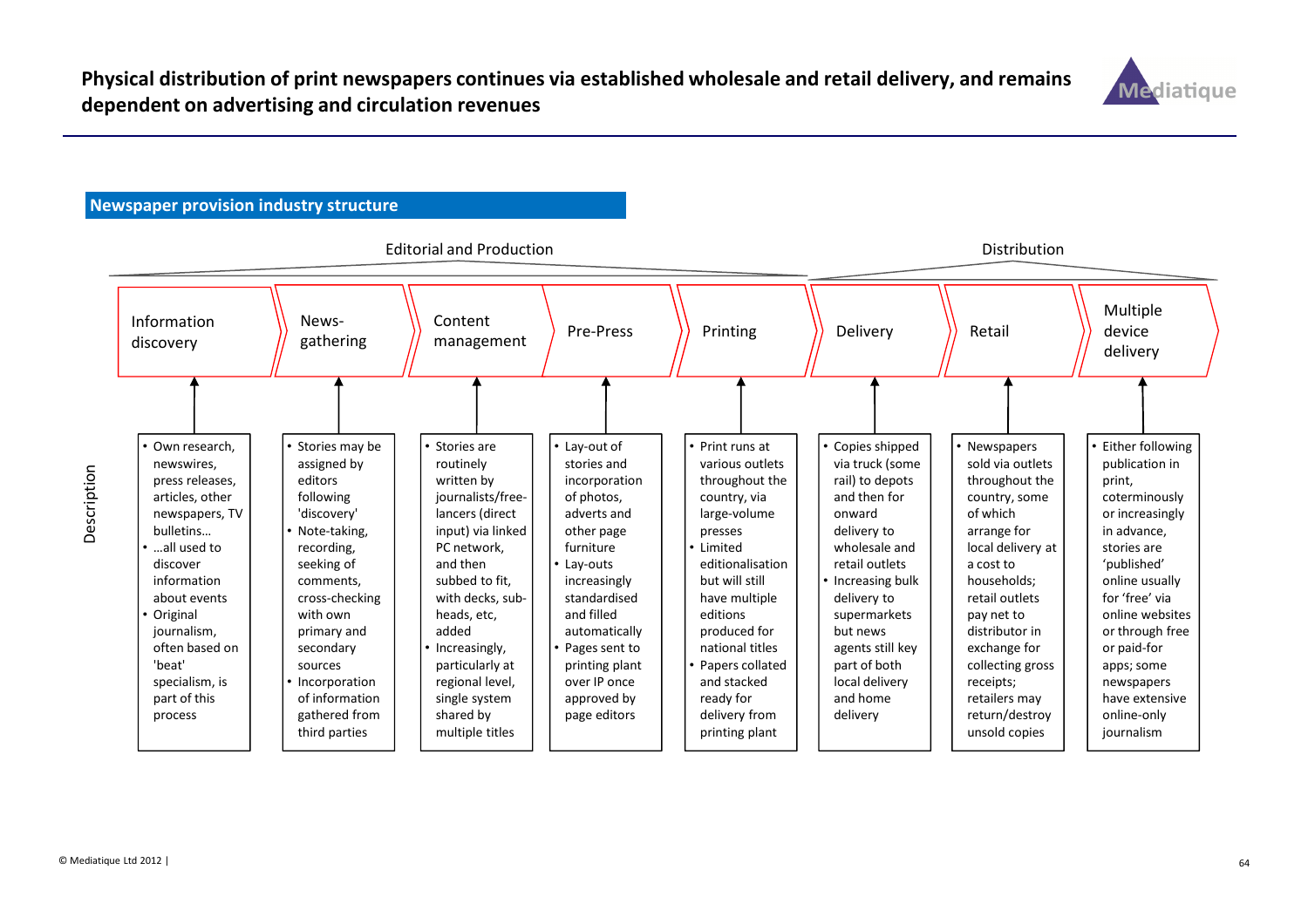

- The UK newspaper industry is logically divisible into two broad categories (national, regional) and further characterised by a number of subcategories
- The national market is made up of 10 'qualities'(once termed 'broadsheets'), four titles in the mid market and seven\* in the tabloid market, each with different characteristics, both in terms of editorial positioning and the mix of key revenues
- The regional market is multi-layered and crowded, although highly consolidated as to ownership

\*The demise of the News of the World in mid 2011, and the subsequent launch of the Sun on Sunday in February 2012, complicates a number of the data points used in this section; in general, we have included 2010 figures for NOTW in sector wide data and noted this accordingly (see analysis on shares further on)

#### Categories of press in the UK newspaper market

#### National

#### Quality

The Financial Times, The Guardian, The Independent, The Telegraph, The Times

#### Mid -market

Daily Mail, Daily Express

#### Tabloid

The Daily Star, The Daily Mirror, The Sun

Daily titles listed above; all titles except The Financial Times have a version on Sunday (sometimes branded differently – e.g., Guardian/Observer) ; The People is Sunday only

#### Regional

- Standalone newspapers in the nations (e.g., The Scotsman)
- Regional newspapers (e.g., The Evening Standard)
- Local newspapers (e.g., The Bexley Times)
- ...these include national brands repurposed on a local/regional basis (e.g., Metro)
- $\blacksquare$  In total, there are 1,100 titles
- $\blacksquare$  Four groups account for 50% of sector revenues
	- Northcliffe, Newsquest, Trinity-Mirror, Johnston Press

There is significant shared ownership across the various categories:

- Three media groups DMGT (Daily Mail, Metro, Northcliffe), Trinity-Mirror (Mirror, the People and regional) and Lebedev-Independent (Independent and Evening Standard) have both national and regional titles in their stable
- News International operates across both the quality and tabloid national markets. Northern & Shell has both mid-market (Express) and tabloid (Star) titles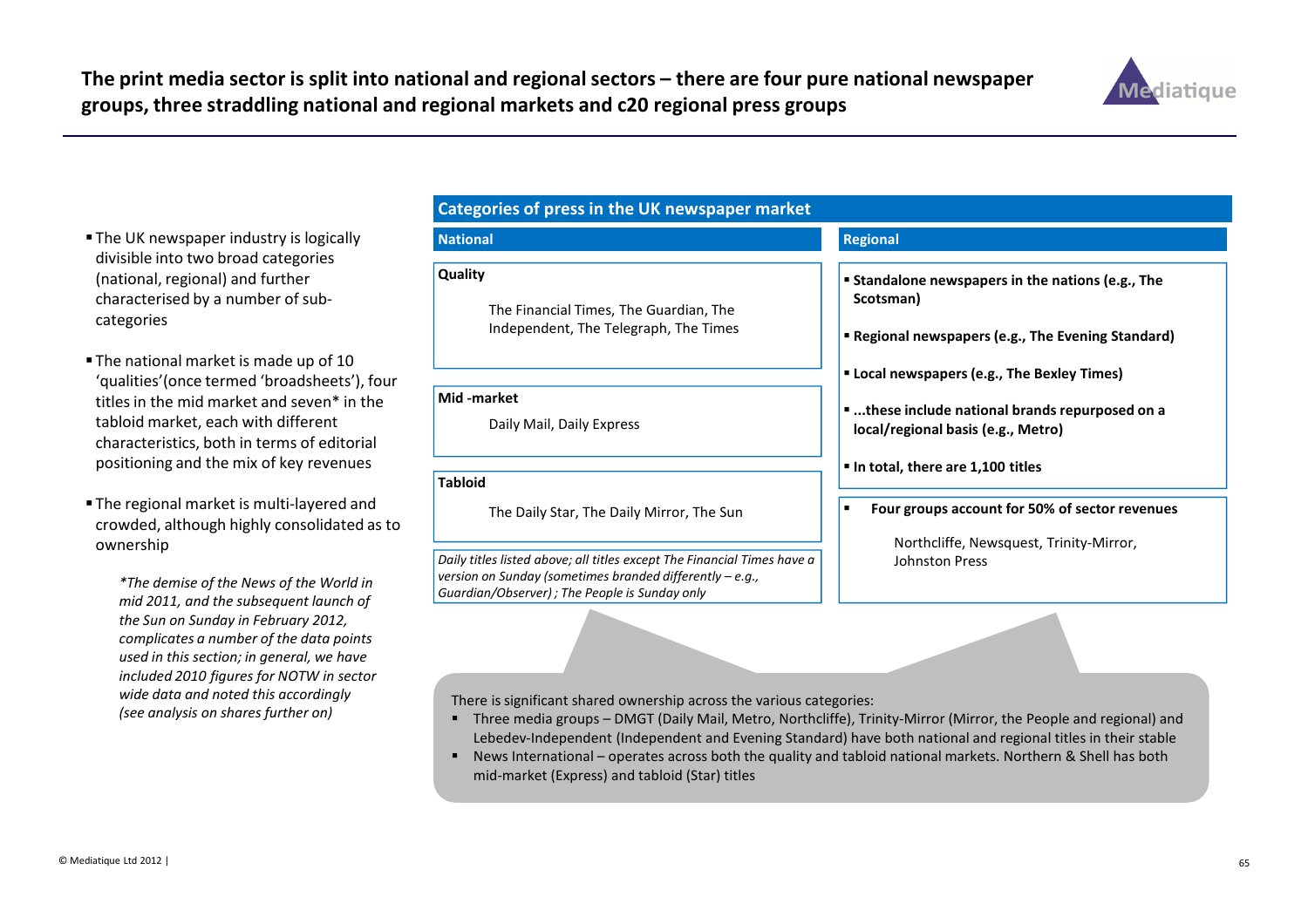

|                                 | National - quality                                                                                                                                                                                                                                                                                   | National - mid-market                                                                                                           | <b>National - tabloid</b>                                                                                                                                                                                                                                        | <b>Regional</b>                                                                                                                                                                                                                                                                                                                                                                                                     |
|---------------------------------|------------------------------------------------------------------------------------------------------------------------------------------------------------------------------------------------------------------------------------------------------------------------------------------------------|---------------------------------------------------------------------------------------------------------------------------------|------------------------------------------------------------------------------------------------------------------------------------------------------------------------------------------------------------------------------------------------------------------|---------------------------------------------------------------------------------------------------------------------------------------------------------------------------------------------------------------------------------------------------------------------------------------------------------------------------------------------------------------------------------------------------------------------|
| Degree of<br>activity           | <b>Significant number of titles, each</b><br>under separate ownership                                                                                                                                                                                                                                | " Two major titles (Daily Mail, Daily<br>Express), which are consistently<br>among the highest circulated                       | <b>Significant number of titles, many</b><br>with shared ownership with<br>quality nationals<br>" Sun (NI) and Mirror (Trinity-<br>Mirror) key titles in sub-sector                                                                                              | " Wide range of free and paid-for<br>titles, serving geographical<br>(regional and local) areas of<br>varying size                                                                                                                                                                                                                                                                                                  |
| <b>Newsgathering</b>            | <b>Extensive teams of front-line</b><br>journalists; some reliance on<br>agencies for news headlines<br>" Despite cuts of recent years,<br>some titles (e.g., Guardian, Times,<br>FT) maintain significant<br>international bureaux<br>" Commitment to investigative<br>journalism still very strong | <b>Extensive teams of front-line</b><br>journalists<br>■ Heavy reliance on high-profile<br>columnists and opinion writers       | ■ Extensive teams of front-line<br>journalists - although under<br>intense scrutiny following phone-<br>hacking and police corruption<br>allegations<br>■ Heavy resource allocation at<br>national level - reliance on<br>agency feeds for international<br>news | ■ High number of front-line<br>journalists, although numbers<br>have been reduced in recent<br>years<br>Increasingly dependent on citizen<br>journalism/press releases                                                                                                                                                                                                                                              |
| <b>Editorial</b><br>proposition | " Largest commitment to granular<br>journalism, with extensive,<br>expensive specialist journalism<br>(international, political,<br>economic, business)<br><b>Expansive coverage of key</b><br>verticals (entertainment, lifestyle,<br>etc.) particularly at weekends                                | • Mix of national and international<br>news, alongside 'lighter' news,<br>entertainment, lifestyle, high-<br>profile columnists | $\blacksquare$ All operate similar styles $\blacksquare$<br>entertainment, celebrity gossip,<br>scandal - but different political<br>agendas (Sun to the right, Mirror<br>to the left)                                                                           | • Mix of local news features<br>(council, courthouse, local<br>business), lifestyle, commentary<br>■ Traditional source of local<br>information (listings, recruitment,<br>reviews), owing to lack of<br>alternatives - providing obvious<br>context for recruitment/classified<br>advertisers (although online<br>substitution has intensified in this<br>sector particularly)<br>• Coverage of local politics has |

 Coverage of local politics has been reduced in recent years at smaller titles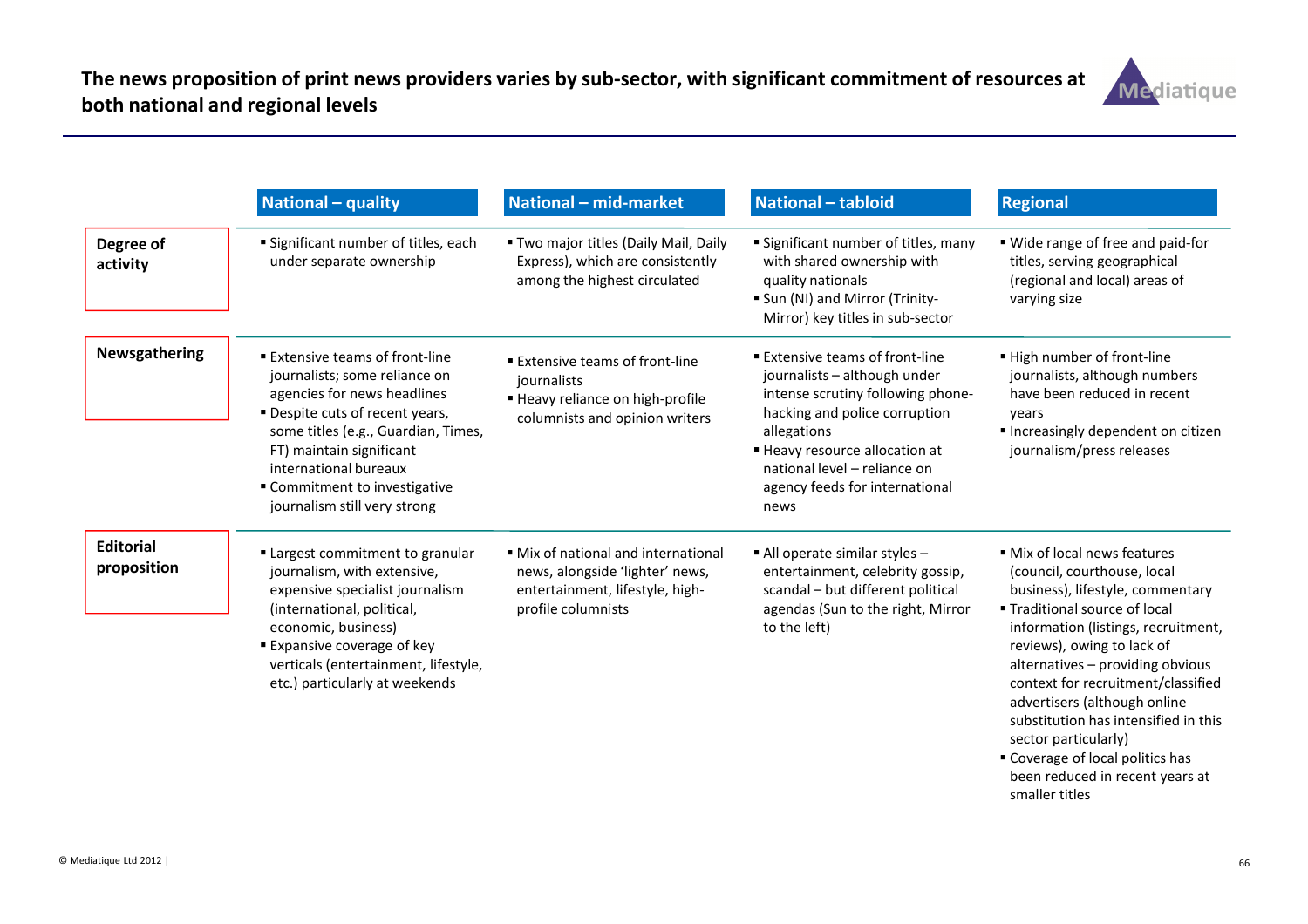

- Newspaper circulation namely the number of copies distributed on an average day – has declined significantly on both national and regional levels, with the regional press down c15% (not counting the free sheet Metro) since 2007 and the national press down by 16% over the same period (excluding the News of the World effect)
- The decline in Sunday circulation in 2011 was exacerbated by the closure of the News of World, 800,000 of whose readers exited the Sunday market altogether\*
- Similar downward trends are reflected in readership data, as shown in the graph at right (note that there is no reliable readership data for regional titles sector wide)
- Circulation declines reflect a number of complicating factors, including the transition of titles in the regional press from daily to weekly and from paidfor to free and the closure of c200 titles since 2000
- The effect on profitability has not been linear, however, as the shift to weekly from daily periodicity has led to lower production costs (a significant share of total costs for newspapers) and the national press has selectively and successfully sought to increase cover prices intermittently throughout the period
- However, the decline in readership has also led to lower advertising revenues across the sector, exacerbated by the switching by classified advertisers to online media

## Average daily readership & circulation of national newspapers (000s)



\*It is not yet clear how many of these the Sun on Sunday will sustainably recover: its launch edition had a circulation of 3.2m, compared to c2.7m for the NOTW before its closure; by the second week, the Sun was down to 2.7m, in line with the NOTW, and by the fourth week was down to 2.4m

© Mediatique Ltd 2012 | $\sim$  67 Source: Mediatique analysis, ABC, NRS, interviews (Audit Bureau of Circulation is for all reported sales in the relevant years; National Readership Survey is based on all adults)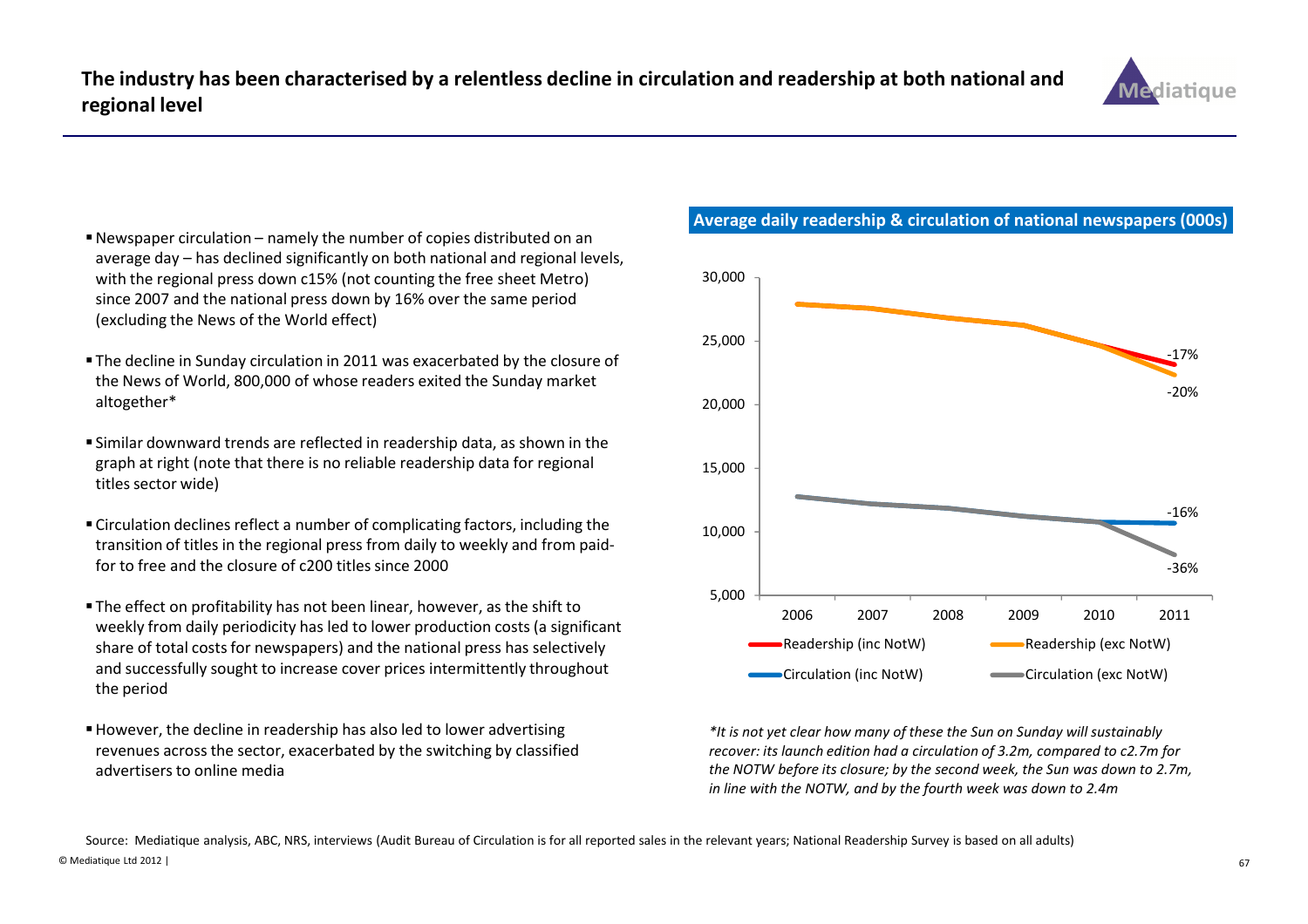

- With the exception of the successful Metro title re-versioned for multiple markets and distributed for free to commuters – all titles in both the regional and national press have lost readers in the period since 2003
- We have included the News of the World in our readership analysis for comparison's sake; however, we have used the 2010 readership figure
- $\blacksquare$  Below are a selected number of regional titles of varying size (and including Sunday newspapers) – the trends here are indicative of the whole of the regional press



#### Readership of top-10 national UK Sundays (000s)



# Readership of selected regional titles (000s)



© Mediatique Ltd 2012 |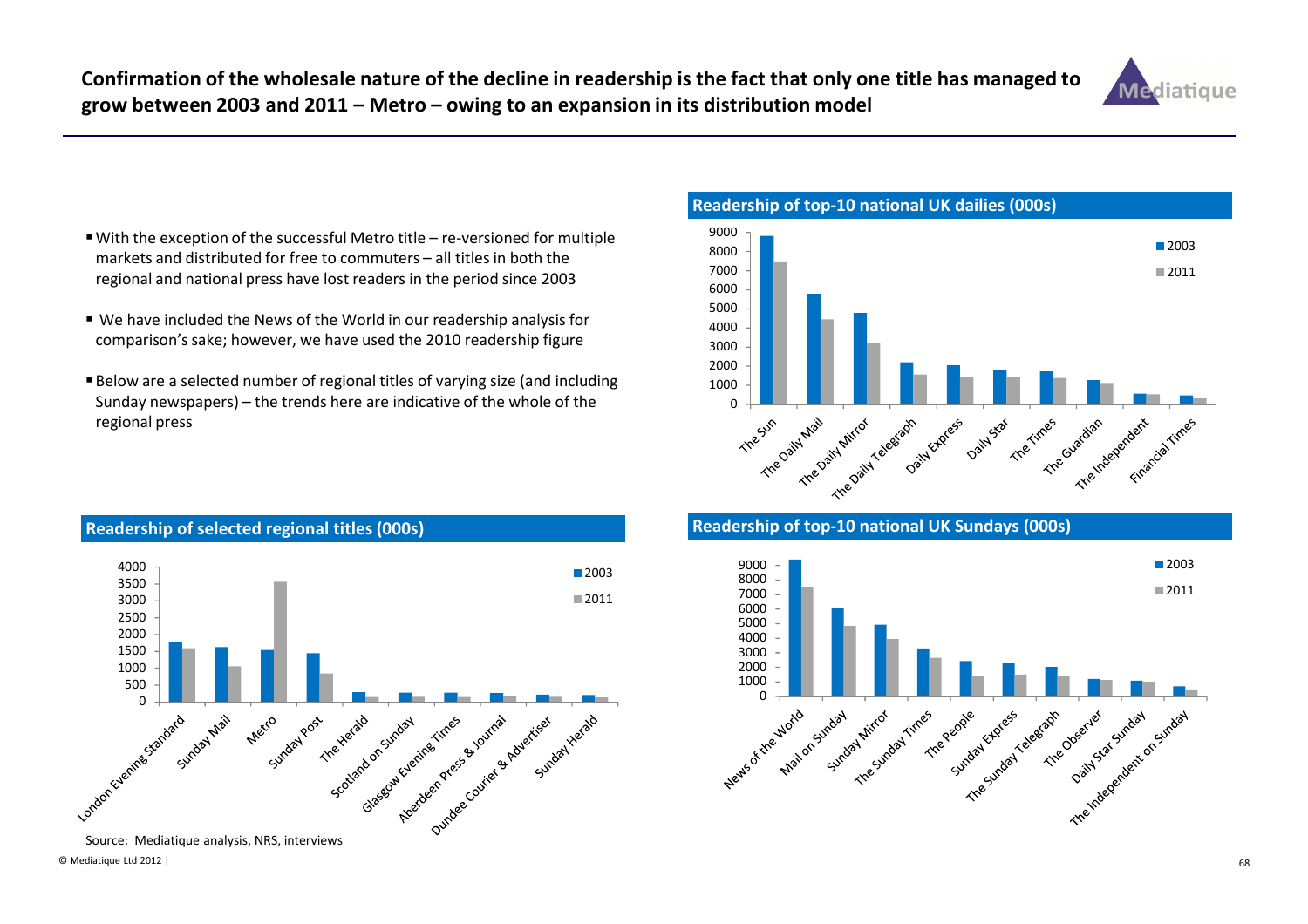

|                    | <b>Reasons for decline in press circulation</b>                                                                                                                                                                                                                                                                                                                                                                                                         |
|--------------------|---------------------------------------------------------------------------------------------------------------------------------------------------------------------------------------------------------------------------------------------------------------------------------------------------------------------------------------------------------------------------------------------------------------------------------------------------------|
| The internet       | " Online distribution has created an increasing array of sources of news, and users are typically able to access multiple sites on an easy and<br>quick basis without the need to make multiple purchases; substitution effect on revenues has thus far been most marked in declines in<br>classified advertising compounding declines in both regional and national newspaper readership; further pressures are being created by<br>smartphone/tablets |
|                    | • All UK national newspapers (and the vast majority of regional newspapers) operate their own websites alongside their print editions, albeit<br>the relative economics of each differ, with online consumption worth far less to newspaper operators than the sale of a print copy                                                                                                                                                                     |
| <b>New players</b> | ■ New players have emerged in the news market, including the launch of dedicated 24-hours news channels in the TV space and aggregator<br>sites in the online market. The latter have gained traction by presenting a range of news headlines sourced from third-parties, allowing<br>users to compare coverage and to gain access to a much broader range of suppliers than traditional newspaper operators                                            |
| Lifestyle changes  | "Licensing laws – particularly Sunday shopping – have changed leisure time patterns, reducing the amount of time spent at home on<br>Sundays which was often spent reading newspapers. Primary research also suggested that a decline in the number of newsagents had<br>augmented a decline in newspaper circulation                                                                                                                                   |

 Younger demographics, in particular, are making greater use of mobile telecommunications and social media and shifting away from the consumption of traditional print media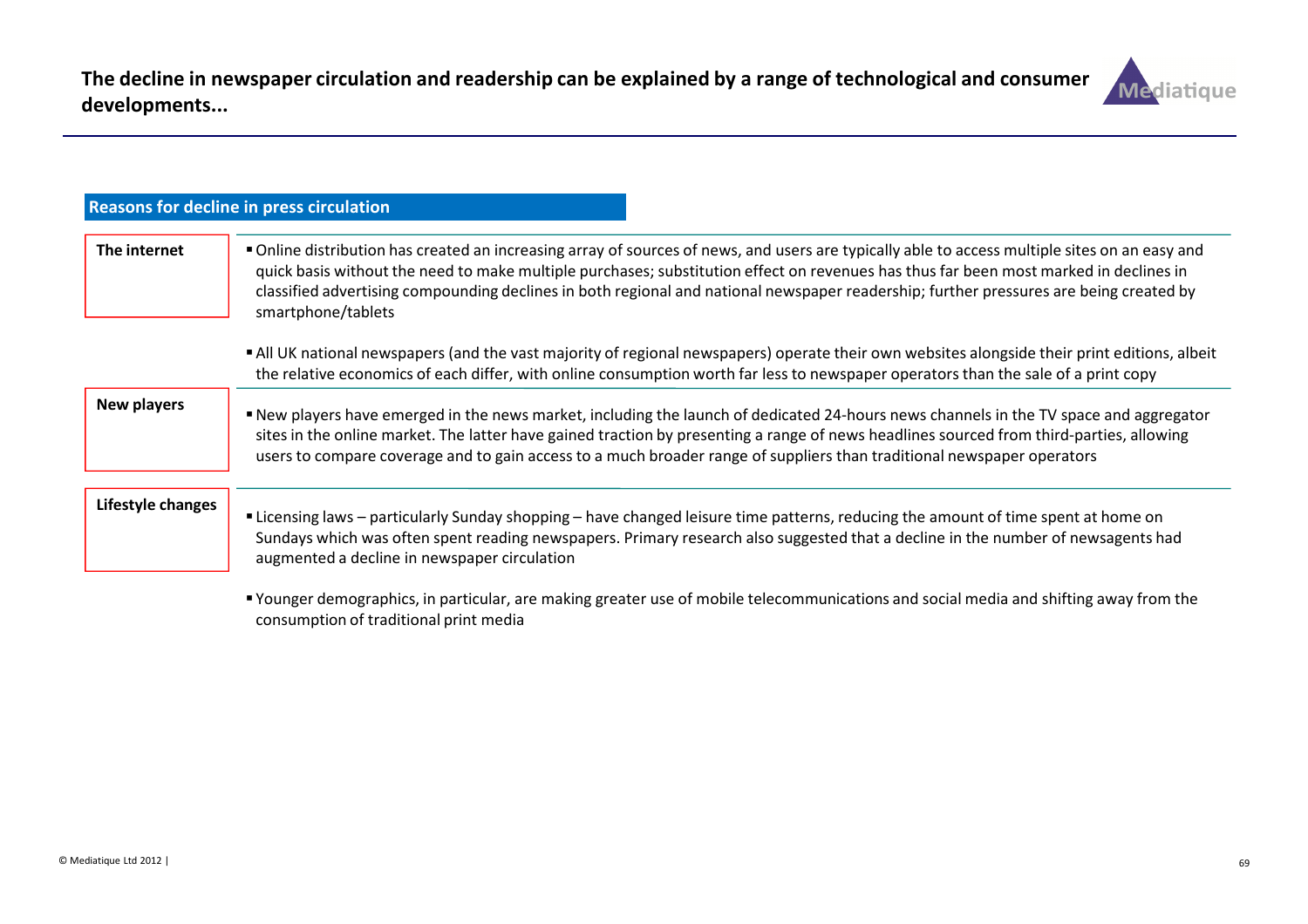National market share by readership continues to confirm the leadership of News International, although data comparisons are complicated by the closure of the News of the World and the launch of the Sun on Sunday



- Market shares on the basis of readership (NRS) reflect the enduring popularity of News International titles, whose share remained stable between 2007 and 2010 at c37% of the national press
- In that period, the Mirror and its stable lost a point of share, while the Daily Mail gained a point
- Of the other movers, both the Guardian (slightly) and the Telegraph (more markedly) lost share in the past five years, while the Express titles held steady and the Independent (helped by the success of the i) gained share
- We have looked at 2010 to account for the closure of the News of the World in 2011, which led to some of that paper's readers moving to other titles (and some – c 800,000 – exiting the Sunday market altogether)
- If 2011 trading is included, News International's share is down to 32%, with the Mirror up to 17% and the Express Group improving to 12%
- $\blacksquare$  It is too early to say whether the Sun on Sunday, trending lower after a strong start, will win back readers formally loyal to the News of the World

#### Share of readership – national newspapers (2007)



#### Share of readership – national newspapers (2010)

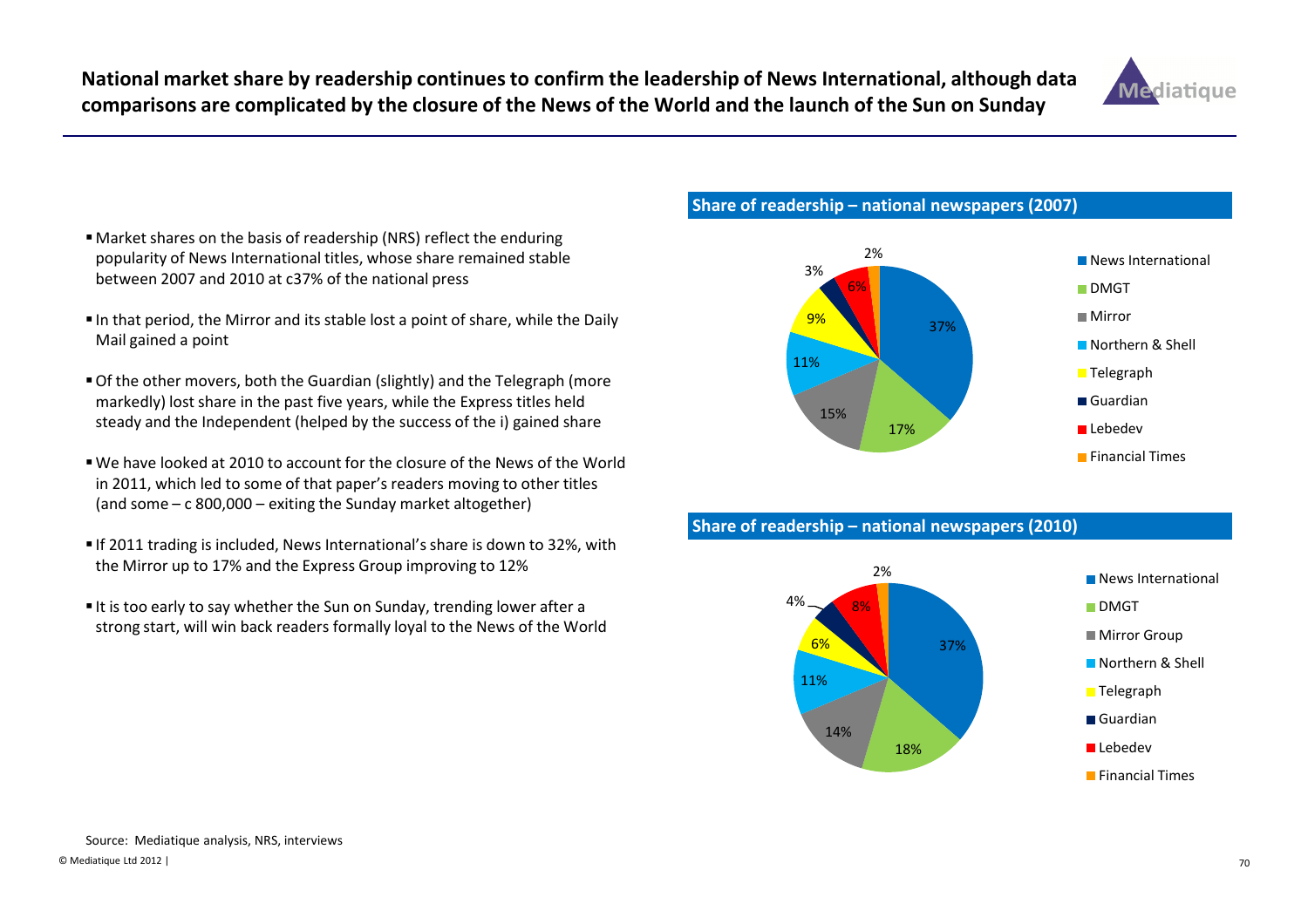

- Core newspaper revenues, both circulation and advertising, have declined dramatically in the past five years, exacerbated by the recessionary pressures of 2008 and 2009 – although increases in cover prices have in part offset the full effects of declining circulation nationally and regionally
- The decline has been structural in large part, and extends over a period of at least a decade during which time advertising (particularly regional press advertising) has been eroded by the growth of online competition, notably in classified, a traditional exposure of the regional press
- Between 2007 and 2011, newspaper advertising dropped by nearly 30% in nominal terms while over all advertising expenditure was flat - lost newspaper market share was almost wholly ceded to internet advertising; the regional press has seen the biggest declines, with sector-wide advertising revenues dropping by £1bn since 2007 (-c40%); by comparison, the national newspaper market (more exposed to display) has proved relatively resilient, with total advertising income down 18%
- The national press also benefits overall from a lower dependence on advertising in the revenue mix, trending toward a c60/40 split between cover price and advertising; in the regional press, c70-75% of core revenues are generated through advertising
- The level of financial disclosure varies across the industry; we have looked at two newspaper groups (DMGT and Johnston Press) in greater detail overleaf, as both are quoted entities that published extensive details of their operations and are reasonably representative of industry-wide trends

Core national newspaper revenues (£m)



#### Core regional newspaper revenues (£m)



© Mediatique Ltd 2012 |<u>21</u> Source: Mediatique analysis, Ofcom, AA/Warc, interviews; advertising revenues are gross of commission; 2011 figures are Mediatique estimates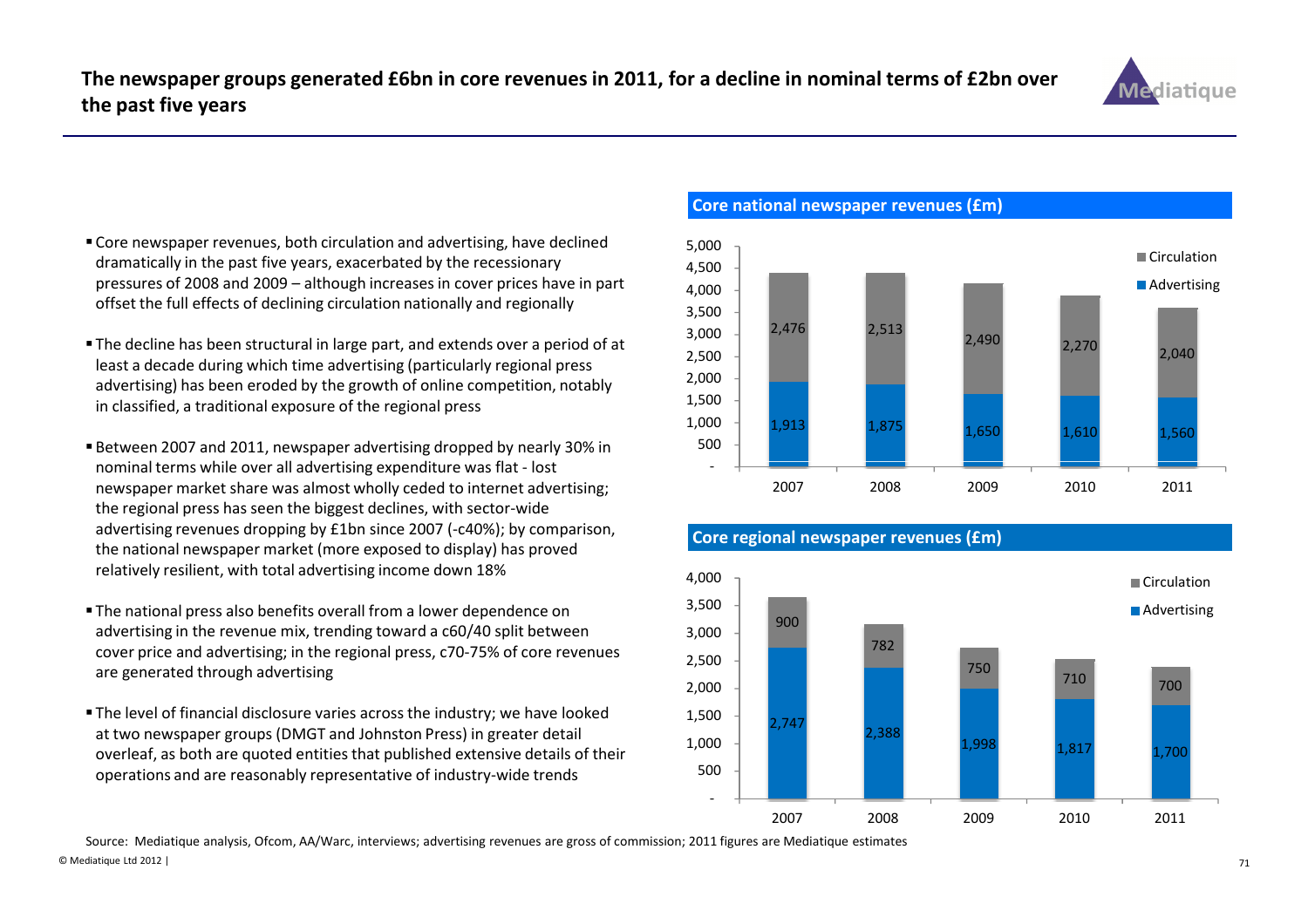

- As a publicly quoted company, DMGT publishes reasonably detailed information regarding its financial performance; recent results offer an apt illustration of the experience of the industry as a whole – not just in terms of revenue trends but in how the company has responded to market pressures by cutting costs and closing operations
- $\blacksquare$  In the past five years, there has been an overall decline in print advertising (driven by falling readership and by the move by classified and recruitment advertising in particular to online media): DMGT's national papers (including Metro) have witnessed a decrease of 19% in advertising revenue (note that we have re-stated 2007 and 2008 in the figures at right to account for the sale of the London Evening Standard in 2009)
- Revenues from circulation of national newspapers have also declined gradually over the same time period, decreasing by 10%
- DMGT's national papers have seen a growth in digital/other revenues of 333% (to £50m in 2011) but this growth only minimally offsets the decline in the legacy revenue streams
- In response to falling revenues and profits for both national and regional titles, DMGT cut costs throughout the period – by c10% between 2007 and 2010 in the case of DMGT
- In 2011 DMGT announce further staff cuts (602 jobs), sold seven titles, stopped 10 free titles, reduced production and distribution costs by 17% (£19m) aimed at delivering underlying year-on-year cost savings on £15m



Revenues and profits generated from DMGT's national press (£m)

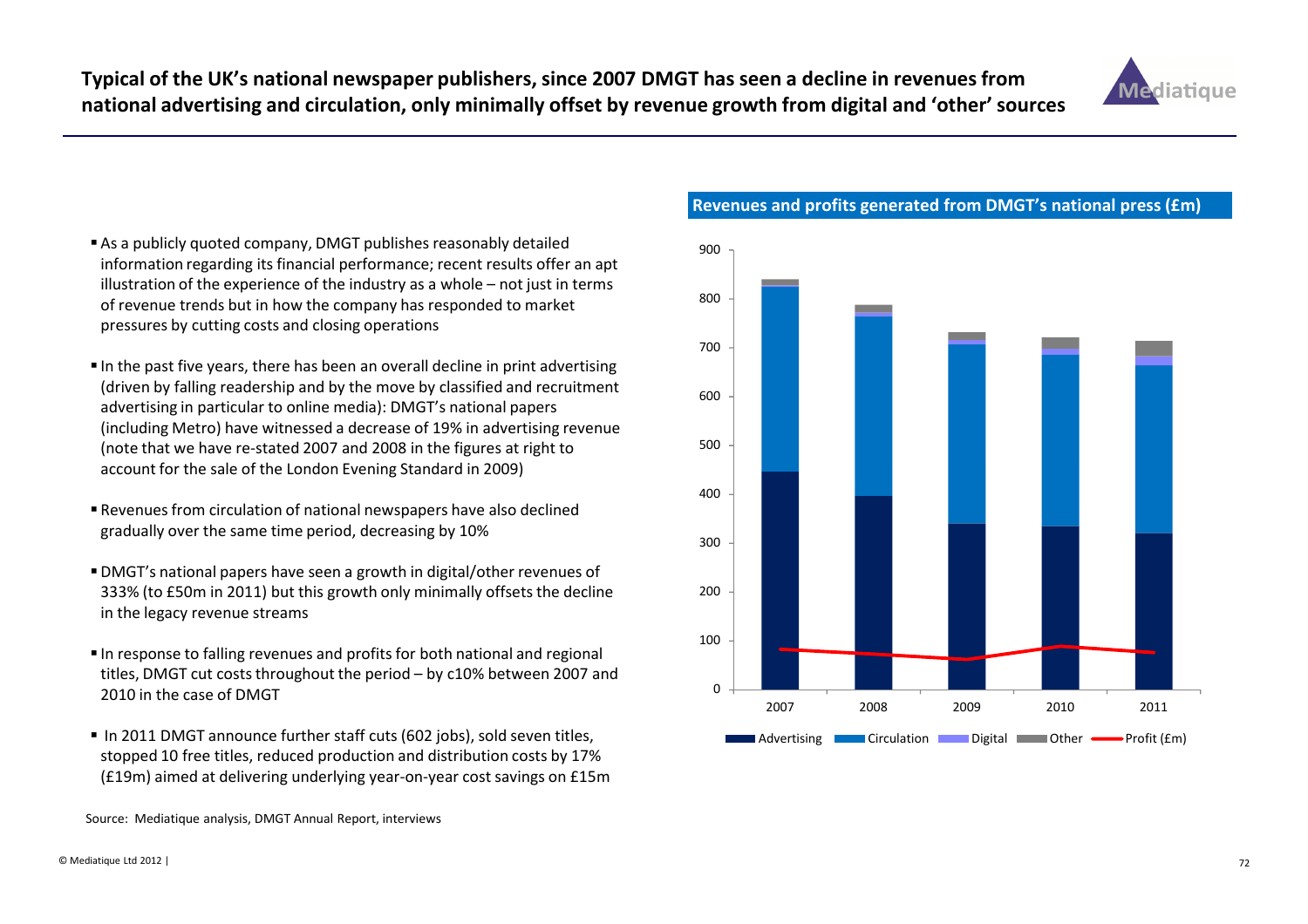

- In the period from 2006-2010, Johnston Press has seen revenue decrease by 44%, and operating profit drop by 61% to c£72m; in that period, operating profits margins declined from c30% to 18%
- The declines followed a round of aggressive acquisitions, seeing Johnston Press buy the regional newspapers sold following the merger of EMAP and SRH, and the Northern Ireland titles of Trinity Mirror – both in 2005
- Johnston Press's regional newspapers have witnessed a decrease of c40% in advertising revenue in the past five years, consistent with the declines seen by the regional sector in the aggregate
- Revenues from circulation of their newspapers have also declined gradually over the same time period, decreasing by 5%
- Revenue generated from digital distribution has increased year-on-year, with a rise of c£7m (62%) over the past five years
- Profits levelled out in 2010 after rapid declines in 2008 and 2009, following radical cost cutting (a c21% decline in operating expenditure between 2007 and 2010)
- This has been matched by aggressive restructuring of the company's printing operations, standardisation of print formats and the introduction of a common editorial content management system

Revenues and profits generated by Johnston Press (£m)



Source: Mediatique analysis, Johnston Press Annual Report, interviews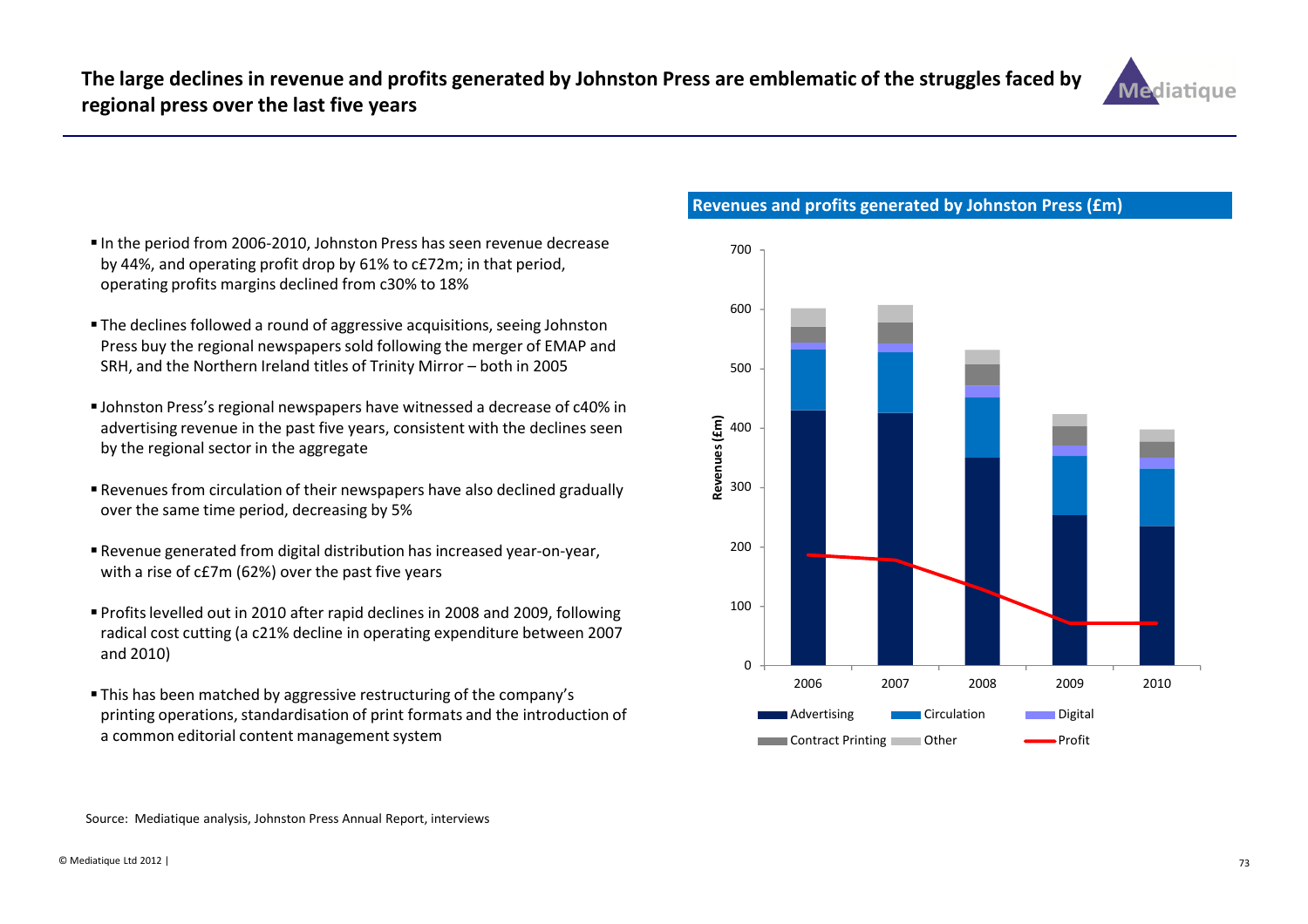

| <b>Commercial strategies in press news</b>            |                                                                                                                                                                                                                                                                                                                                                                                                                                                                                                                                                                                        |
|-------------------------------------------------------|----------------------------------------------------------------------------------------------------------------------------------------------------------------------------------------------------------------------------------------------------------------------------------------------------------------------------------------------------------------------------------------------------------------------------------------------------------------------------------------------------------------------------------------------------------------------------------------|
| <b>Diversification</b>                                | "The major press groups, including News International, DMGT, Trinity Mirror, and the Express Group, all generate incremental revenues from<br>contract printing, which represent c8-15% of total revenues for those groups with excess capacity<br>" Both national and regional newspaper titles sponsor conferences and exhibitions, some of which are revenue-generating but which represent a<br>small proportion of sector revenues. The major exception is DMGT's wider exhibitions division, generating significant B2B revenues not included<br>in newspaper revenue categories |
| Experimentation<br>with alternative<br>revenue models | " Many operators have sought to extend reader engagement into key verticals such as retail and travel, often in conjunction with third-parties<br>" Regional press operators have shifted many titles toward free rather than paid-for, and toward weeklies rather than dailies. This has occurred<br>alongside the outright closure of titles, with the number of regional titles declining from 1,300 in 2000 to 1,100 in 2011)                                                                                                                                                      |
| <b>Online media</b>                                   | All newspaper groups have sought to engage with readers online, by launching their own websites for consumption both via computers, and on<br>tablets and mobiles<br>" Such strategies also seek to maintain relationships with advertisers (notably in relation to classified and recruitment advertising where online<br>media offer a more effective basis on which to engage with readers) and to embrace broader developments in consumer behaviour (allowing<br>readers to offer their own comments or supply blogs alongside mainstream news)                                   |
|                                                       | Advertising revenues generated via digital by newspaper publishers (outside stand-alone verticals such as DMGT's property and recruitment<br>sites) are no more than £250m, with the Guardian (c£40m) and the Mail Online (c£30m) in the lead; regional press is estimated to have<br>generated c£130m in 2010 via online, with nationals at c£120m                                                                                                                                                                                                                                    |
|                                                       | " Only the FT and the Times currently charge for online access; experiments with paid-for apps are at an early stage, with the Telegraph, the<br>Guardian and the Daily Mail all seeking to charge for mobile/tablet apps (DMGT has an ad-funded free app)                                                                                                                                                                                                                                                                                                                             |

Source: Newspaper Society, Mediatique analysis, interviews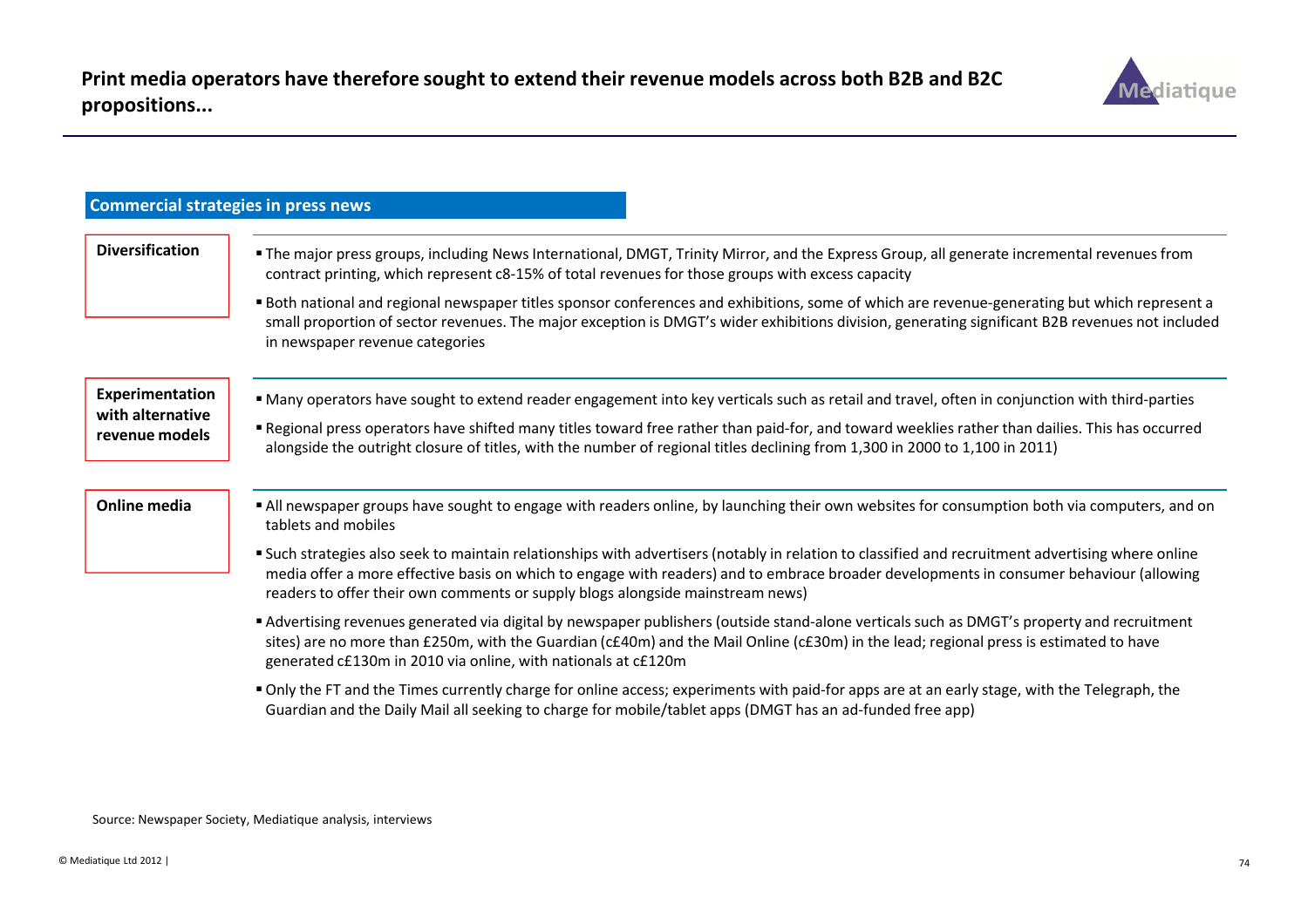

- The relative economics of press media continue to prove challenging as some of these costs are not incurred by other media – notably in relation to high input costs (newsprint), the requirement to deliver physical product around the region/country and to share retail proceeds with end distributors
- $\blacksquare$  In both regional and national press markets, newsprint is an essential cost of production, at around 15% of revenues. The sector continues to suffer from fluctuations in the cost of raw materials
- Printing accounts for c25% of total revenues, while distribution, retail commission and marketing is another 20%
- Editorial costs vary across the print sector (as we set out overleaf), although the average is c23% sector wide, as a proportion of core revenues
- Sales and administration represent a further 17-18% on average
- A typical breakdown of costs for news print media is set out opposite

#### Key cost categories in press (illustrative, sector wide), 2011 (%)



#### Source: Mediatique, primary sources

To account for the range of profits, we have calculated the main cost categories as a percentage of core revenues rather than as a percentage of the operating cost base – on the basis that the profit margins across the sector are roughly equivalent to the non-core revenues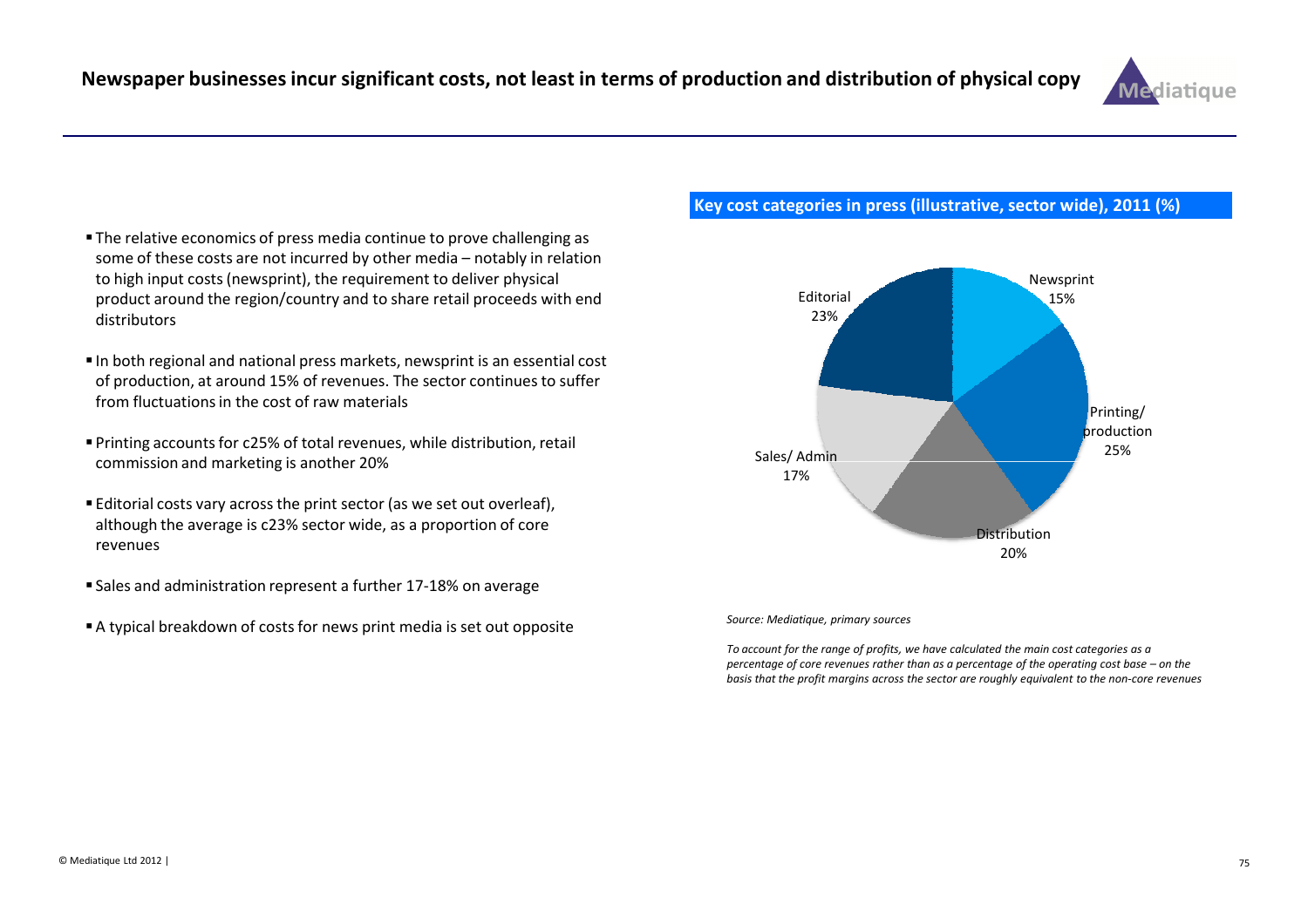

- Editorial remains the lifeblood of press media and by extension continues  $1,400$ to inform other news media
- **Isolating the proportion of total costs that are solely related to editorial is** difficult, however – as the resources applied to newsgathering are typically also shared in editorial and production roles
- We have estimated the editorial costs of press media across each of the identified sub-segments – generating a total of £1.35bn of expenditure in 2011 (we have included a full year's worth of estimated costs at the NOTW); note that these costs cover all editorial content (including, e.g., lifestyle, listings, etc.)
- This figure includes payments to in-house and freelance journalists, and the costs of agency feeds, including national and regional agencies
- National titles in particular continue to spend significant amounts on columnists, including often expensive 'celebrity' columnists in the case of the mid-market/tabloid segments
- On the basis of these calculations (and extrapolating from the number of journalists working for key publishers for which figures are available, then validating through industry interviews), we estimate that the national press currently employs c6,000 journalists, with another 13,000 in the regions
- Editorial costs are the key differentiator between the cost base of the regional press compared to national titles; there are also lower wage bills for administration, printing and transport



Total editorial costs in UK press media, 2011 (£m)

© Mediatique Ltd 2012 |<u>1 да се постана на политички производите на политички при природни при природни при при при при при при при п</u> Source: Mediatique analysis, interviews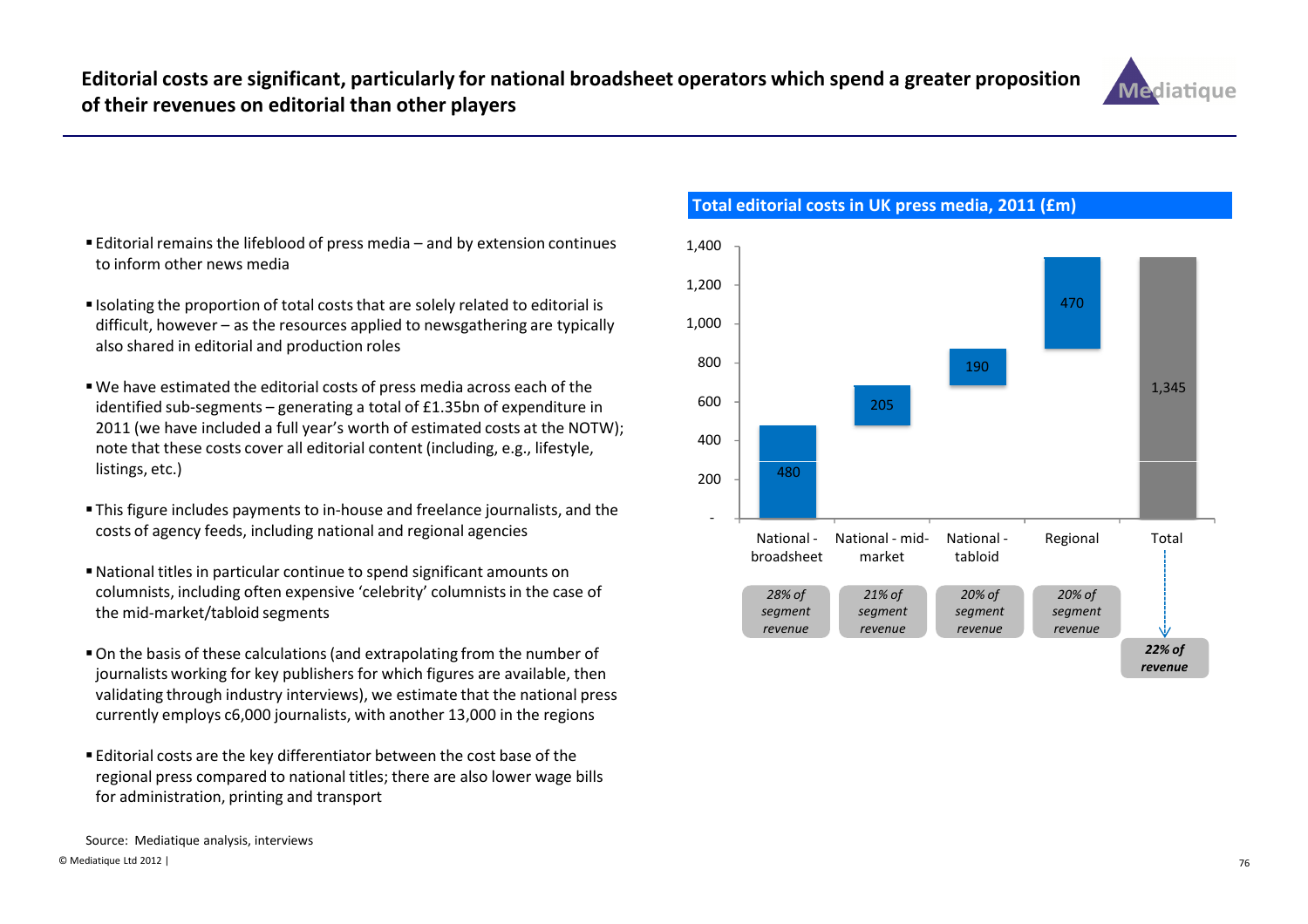

- As discussed in the section on TV, above, Reuters and Associated Press are suppliers of agency content to a range of media companies, including broadcasters, online web/app services and press
- In addition, the Press Association is the third major provider of agency (wire, video) services, and is a particularly important contributor to regional press titles where editorial resources are focussed primarily on the local region and/or where cost cutting has increased dependence on agency copy
- Again, given the relatively small contribution of agency services within the whole of press (and the fact that the services are so widely supplied) any effect on editorial output is diluted and is at any rate subject to editorial judgements title by title
- $\blacksquare$  In areas outside core news for example in entertainment, sports results and weather, PA is used more intensively; there are also a number of smaller, regional agencies that feed both the national and regional press
- As with Associated Press, PA was developed as a collective to allow newspapers to share stories and to benefit from access to content coming from other markets and territories
- ■Its net revenues, therefore, are relatively small c£60m in 2010, compared to the much larger revenue streams generated in the aggregate across the UK by Reuters

Source: Company website

### Case study: role of Press Association in supplying newspapers

The Press Association is a UK-based multimedia news agency supplying a continuous feed of text, pictures, video and data into newsrooms around the country.

Alongside the core national news agency operation, the Press Association also supplies a wide range of content and editorial services ranging from international sports data, comprehensive entertainment guides and photo syndication to editorial training and weather forecasting (e.g., for Sky News).

#### Key services include:

- Wire Service breaking news stories in words and pictures
- Digital Content to power websites, widgets, mobile services, digital display screens, etc.
- Images latest news, sport and showbiz pictures, plus an archive of more than 15m images
- Video News, sport and entertainment coverage from around the UK available as footage, clips and packages
- Listings- entertainment and TV listings
- Weather Specialist weather information for media

Revenues in 2010 were c£60m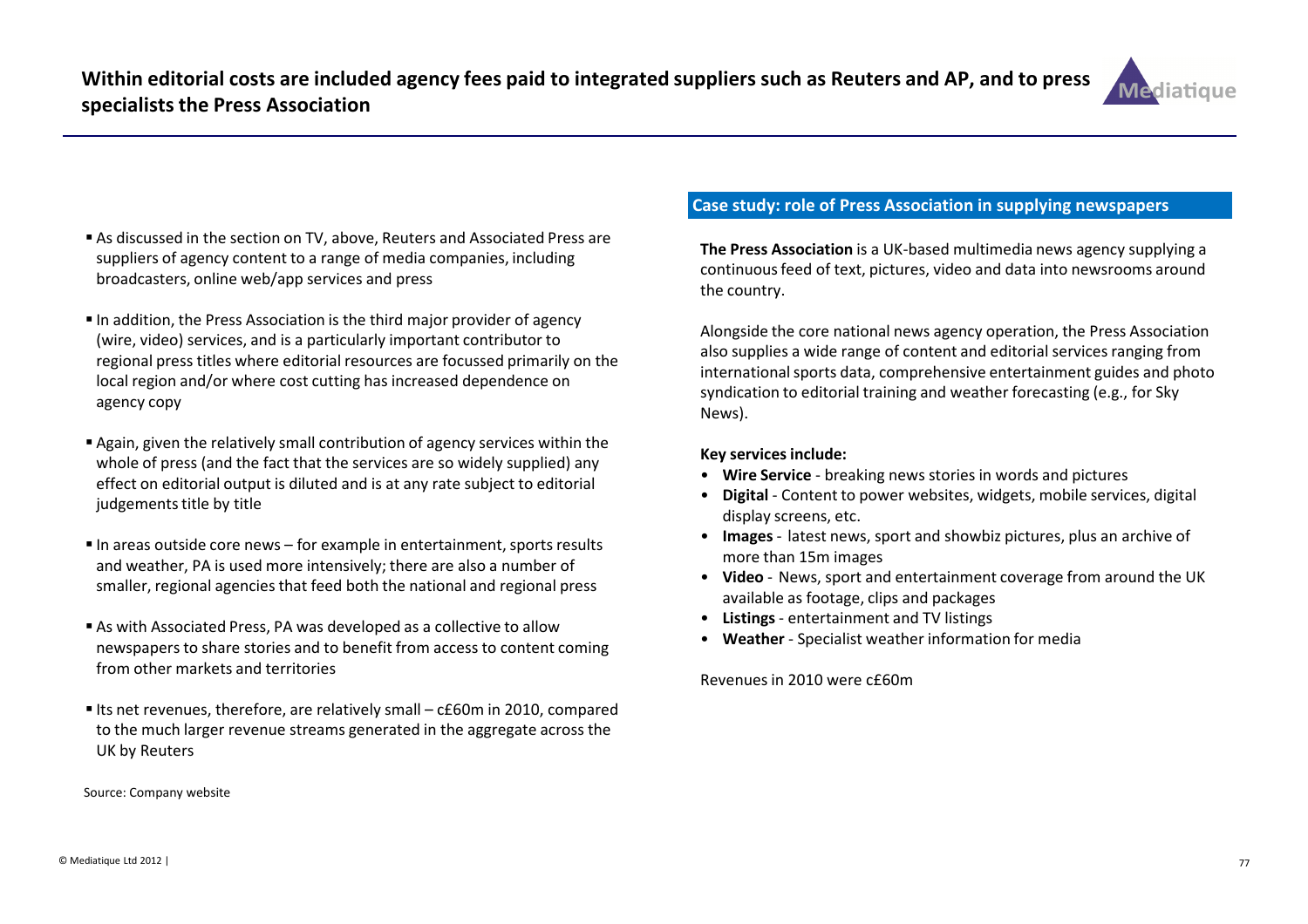

- The challenging economics of press media has driven significant attempts to reduce costs throughout the value chain in recent years
- Such changes have been implemented throughout the major costs categories, as the industry works to bring costs in line with eroding core revenues
- Notably there have been significant changes in format (including the moves by the Guardian, the Independent and the Times to smaller sizes), cuts in pagination and the dropping of sections
- Deeper cuts, out-sourcing and changes to production processes are all being implemented/contemplated across the industry

### Shifting economics in press media

| <b>Editorial payroll</b>        | All newspaper groups have sought to reduce their staff<br>numbers, notably in expensive editorial positions<br>" We estimate that approximately 5,000 editorial jobs have<br>been cut across the regional and national press in the past<br>10 years                                                                                                                                                                                                                                                                               |
|---------------------------------|------------------------------------------------------------------------------------------------------------------------------------------------------------------------------------------------------------------------------------------------------------------------------------------------------------------------------------------------------------------------------------------------------------------------------------------------------------------------------------------------------------------------------------|
| <b>Outsourcing of</b><br>supply | • Many national titles have slimmed down their<br>international operations, closing many international<br>bureaux and/or partnering with international newspapers<br>" These groups have sought to place more reliance on<br>stringers and agency copy to source international news<br>At a regional level, newspaper groups have significantly<br>reduced their reporting coverage of local politics (i.e.,<br>council meetings, courthouse), and shifted towards less<br>expensive issues/topics                                 |
| Production<br>processes         | " Most press groups have introduced or are introducing new<br>content management systems to allow streamlined copy<br>creation and preparation to pre-press stage, thus reducing<br>layers of editorial oversight (fewer sub-editors, copy<br>editors, etc.)<br><b>Throughout the industry, operators have imposed cuts on</b><br>pagination and imposed format changes that rely on more<br>standardised layouts to reduce the need for expensive<br>sub-editorial oversight - this is particularly the case at<br>regional level |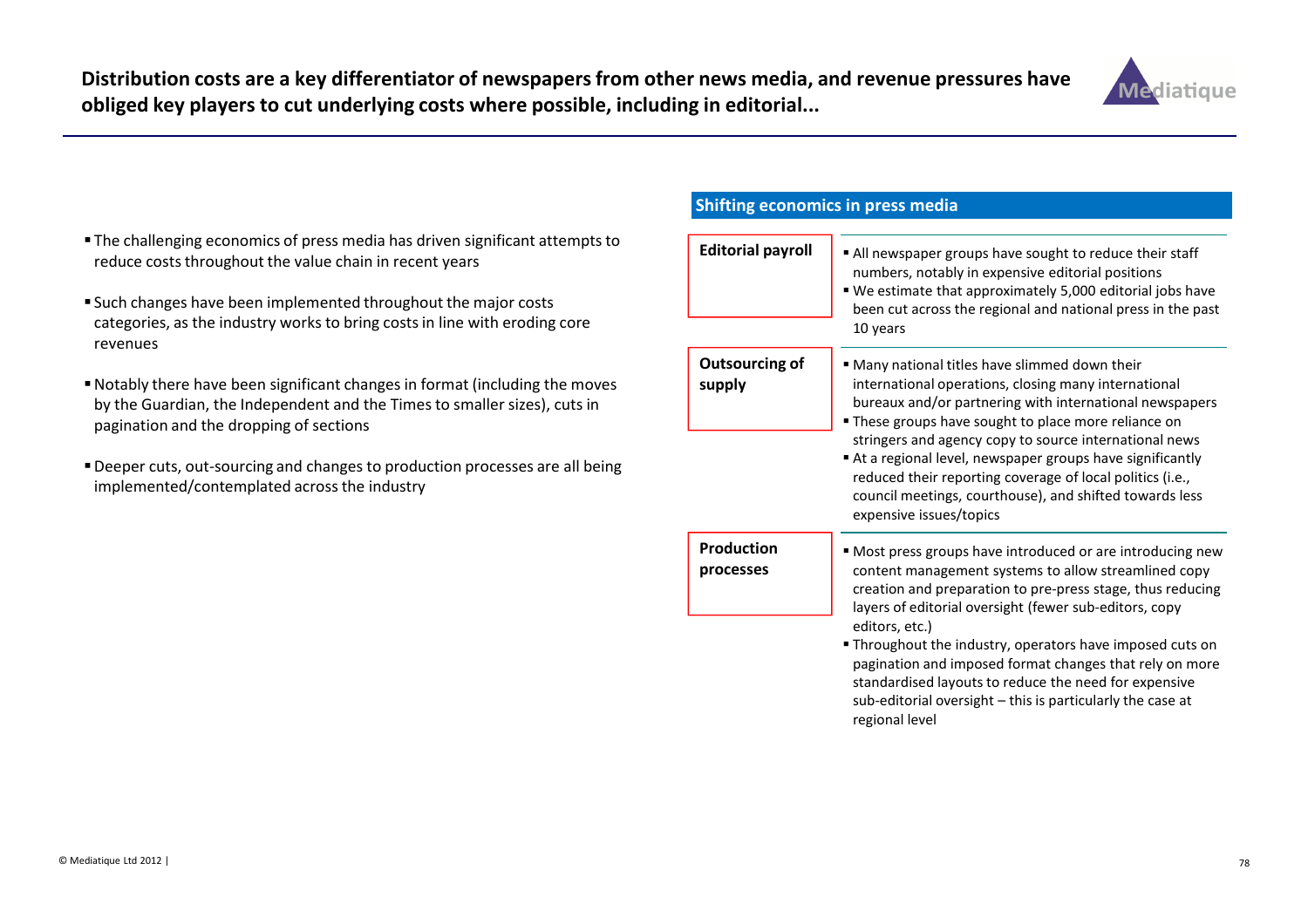

- The physical costs of paper and ink, and the costs of printing and physical production account for approximately 40% of total press media costs
- At each stage therefore, operators have sought to reduce costs:
- Operators have historically been subject to fluctuating costs in raw materials, and have sought to reduce and/or stabilise their cost of paper through a combination of financial hedging and a transition to recycled paper. Despite this, primary sources confirmed that the cost of paper remain expensive and variable
- The industry requires a constant need to maintain, and periodically upgrade, printing presses which impose significant capital expenditure requirements. As a result, the press sector is in the midst of significant printing plant consolidation, as the publishing groups seek volume advantages – as we set out opposite

| Trends in printing and press production  |                                                                                                                                                                                                                                                                                         |  |
|------------------------------------------|-----------------------------------------------------------------------------------------------------------------------------------------------------------------------------------------------------------------------------------------------------------------------------------------|--|
|                                          |                                                                                                                                                                                                                                                                                         |  |
| <b>Relocation</b>                        | In an attempt to reduce costs, the main locations such as Surrey Quays (DMGT) and West Ferry<br>(Express) are now being replaced by cheaper out-of-town centres (which are also better<br>connected to transport links for national distribution)                                       |  |
|                                          | " Northern & Shell have relocated all printing to Luton, for example. There are similar moves by<br>regional players, who are looking to consolidate to render physical printing more economical -<br>for example, Johnston Press has centralised printing in Dinnington and Portsmouth |  |
| <b>Sharing of</b><br>printing facilities | " There are numerous commercial arrangements in place among the various press groups, as<br>operators seek to contain the costs of maintaining high-tech presses                                                                                                                        |  |
|                                          | As a result, many national and regional titles are printed by competitor titles. Johnston Press,<br>for example, has contracts in place to print regional runs of The Sun and the London Evening<br>Standard is printed by News International                                           |  |
|                                          | " GMG considering closing current plants in Manchester and Stratford in favour of using Mirror's<br>plant in Watford                                                                                                                                                                    |  |
| <b>Upgrade and</b><br>investment         | " Capex costs among print media are significant, as presses are increasing sophisticated and<br>capable of last minute changes and reformat. Daily titles that print millions of copies each day<br>(often repurposed on a regional/national basis) incur significant maintenance costs |  |
|                                          | ■ We estimate that the sector has spent or contracted to spend almost £750m in new<br>investment over the past four years                                                                                                                                                               |  |
|                                          | " News International alone spent £650m opening and upgrading three sites - Broxbourne,<br>Glasgow and Knowlsey - where The Telegraph is printed                                                                                                                                         |  |
|                                          | " Current investment plans suggest that the main groups - notably DMGT, Express, Telegraph,<br>News International and Johnston - see a long-term requirement for print facilities, despite<br>structural challenges to revenue models                                                   |  |

Source: Company announcements, press articles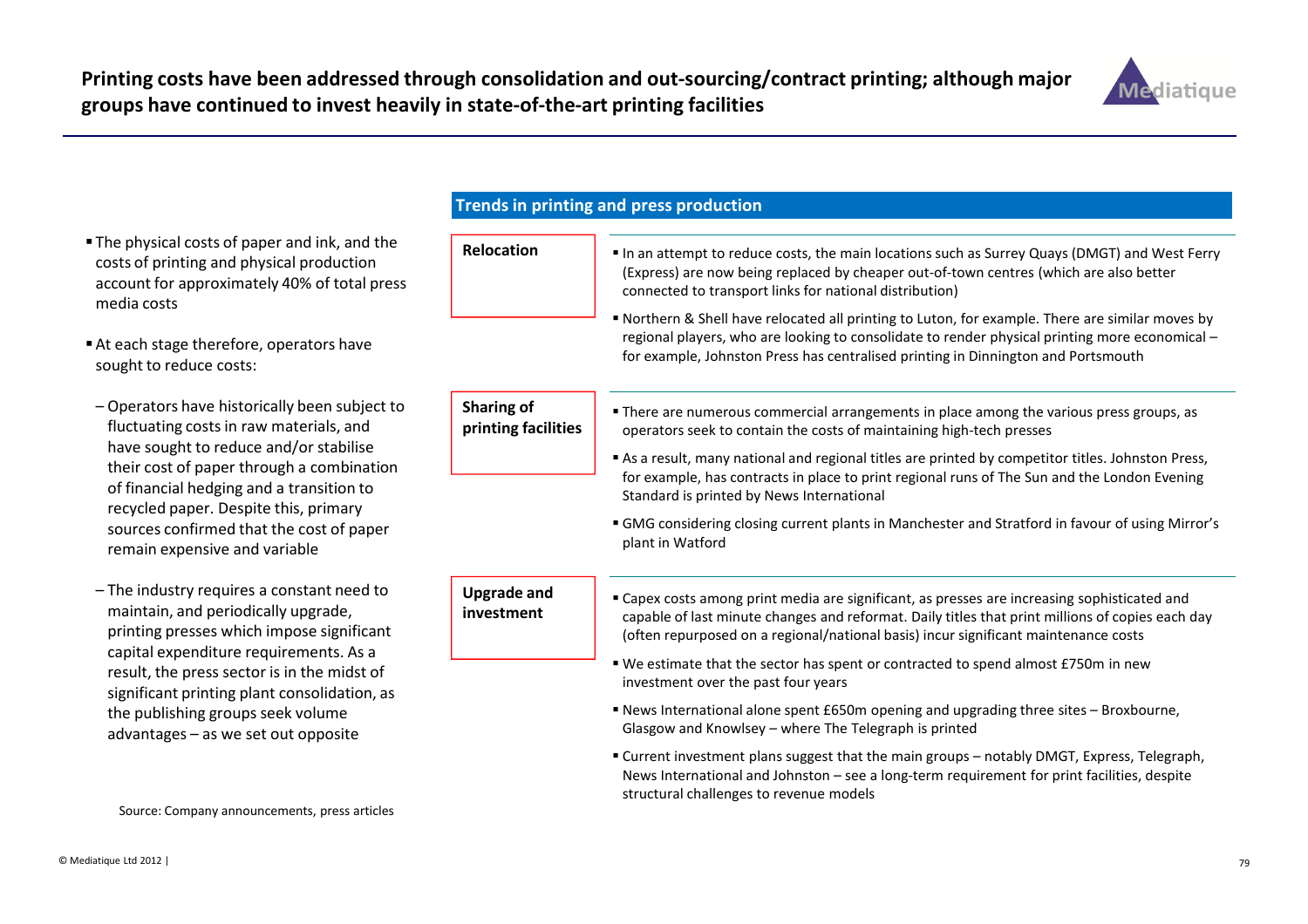Despite the structural challenges, the print sector is still profitable in the aggregate, although this masks a range of market positions; in particular, the 'quality' market remains challenged outside The Telegraph and the FT





- We estimate the national market operates at a profit margin of 7% based on core revenues only; this hides a number of distinct trends, however
- The key 'quality' titles are all at break-even or lose money with the exception of the FT and The Telegraph – each of these reported c£55m in profits in 2011 excluding associates); the FT's stated profits are after significant income from online subscriptions
- Both the Guardian/Observer and the Times/Sunday Times have operated at a loss in recent years (2010/11 losses of c£40m for Guardian Newspapers and c£50m for the News International titles). The Independent/i are likely to be just in profit
- The mid-market is profitable, with the Express and Mail titles generating profits for their owners Northern & Shell and DMGT of c£100m (Mediatique estimate); the tabloid market generates profits of c£150m
- These figures include the 2010 performance of the News of the World, which will not be included in full year 2011 results owing to the title's closure; the launch of the Sun on Sunday is expected to claw back a significant proportion of NOTW revenues on a lower cost base owing to its integration with the Sun



- We estimate the regional market operates at a profit margin of 14% based on core revenues only – i.e., sharply down from the early 2000s, when groups were able to generate up to a 30% margin
- Among the major operators, reported margins today hover at between 8% (Northcliffe) and 18% (Johnston Press)
- While Trinity-Mirror Group and Johnston Press provide relatively detailed information in their annual reports and earnings statements, there is far less visibility for other major players such as Archant (privately owned) and Newsquest (owned by Gannett of the US but which reveals little operational data)
- We have estimated the whole of the regional sector by reference to the revenues declared by Johnston, Trinity-Mirror Group and Gannett, adjusted to account for sector-wide advertising and circulation data and checked via market sources

Source: Mediatique, primary sources, company accounts Figures in flow charts exclude digital revenues, and contract printing, exhibitions, conferences; these are included by the FT, NI and others in published accounts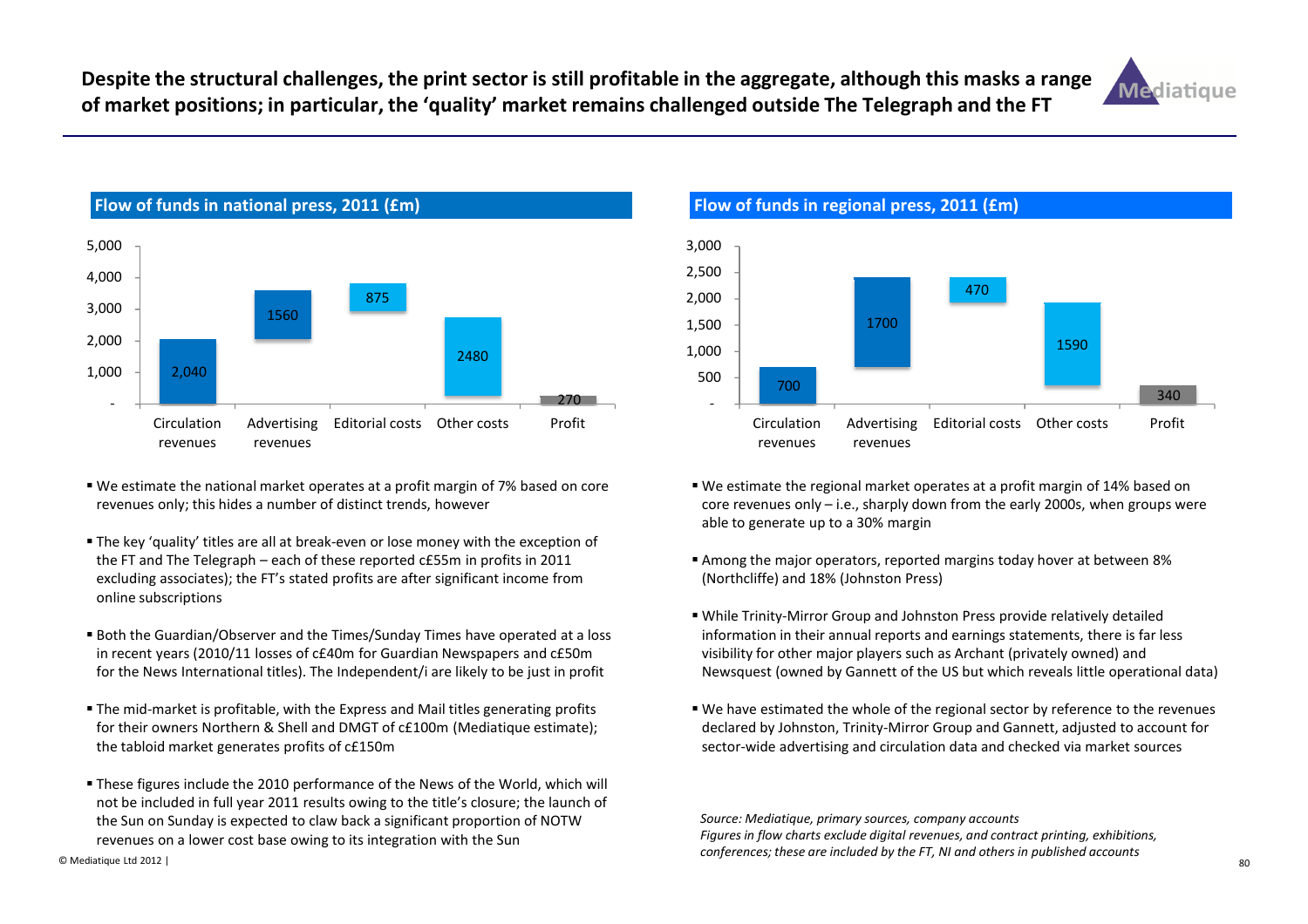

- We have calculated indicative market shares of key players in the sector both in the national and regional press
- As throughout this report, we have only included print advertising and circulation revenues, excluding revenue lines such as contract printing, exhibitions and B2B revenues; we have also excluded digital revenues, which are treated in the Web/app section further on
- In the regional press, four companies represent nearly half the market on the basis of these core revenues, with Johnston Press and Newsquest in roughly equal first, followed closely by Trinity Mirror Group
- The DMGT regional titles have been particularly affected by the double impact of structural challenges and the recession and the company is likely to have posted the lowest margins among the sector leaders (Gannett does not report operating profit for Newsquest)
- At the national level, News International is considerably ahead of its next biggest rival in core revenue terms (although note that these figures reflect a full year's worth of News of the World, closed in 2011, and do not account for the gains made by competitors as a result, particularly the Mirror's national Sunday titles and the Express Group's Daily Star on Sunday)
- The FT revenues are flattered by the title's significant circulation income from outside the UK; other UK titles have modest overseas sales, except via their digital propositions (e.g., the Guardian Online and Mail Online in particular)
- Where data is unavailable (e.g., for privately held companies), we have used market sources where possible/appropriate)

Source: Mediatique analysis, interviews

Share of core revenues – regional (2011)







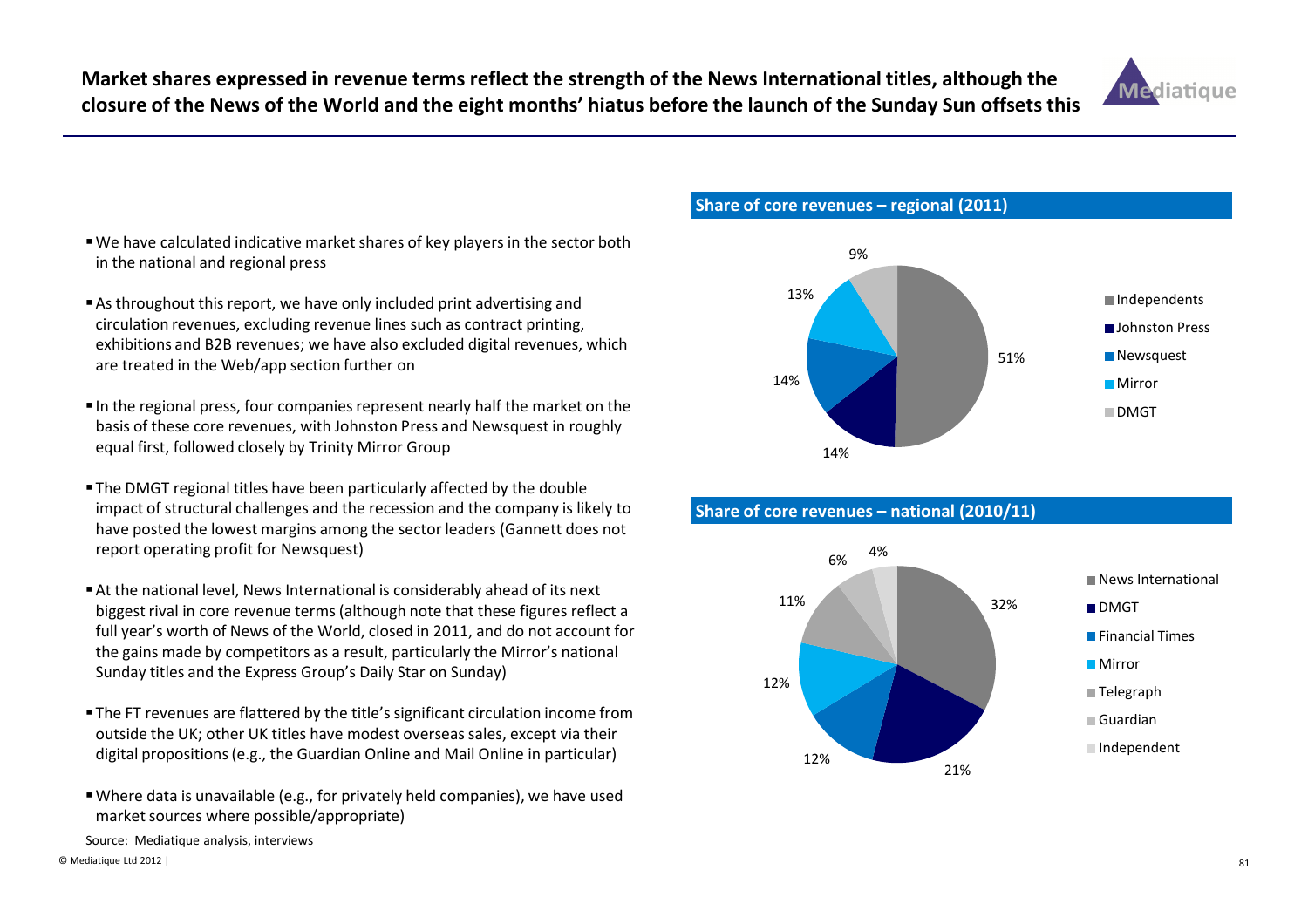The continuing commitment of quality titles to editorial, despite revenue pressures and margin squeeze, is reflected in a simple comparison across the national and regional press of editorial investment vs. revenues



- We have sought to illustrate the relative efficiency of newspapers by category on the simple measure of core revenues generated per £ invested in editorial
- Unsurprisingly, given the relatively higher editorial budgets at quality newspapers (to cover the costs of a highly specialist granular journalism and their smaller circulations) titles in this group generated less revenue (c£3.20 for every £ spent on editorial production) than others
- The mid market and the tabloid segment were quite similar in their ratios of editorial investment to core revenues generated, at £4.70 for the former and £4.75 for the latter (again, these are based on 2010 to offset the hiatus effect of the closure of the News of the World)
- The regional press was on this measure the most 'efficient' at converting editorial expenditure into revenues, although this is more reflective of the lower share in their cost base of editorial compared to their national rivals

Revenues per £ spend on editorial

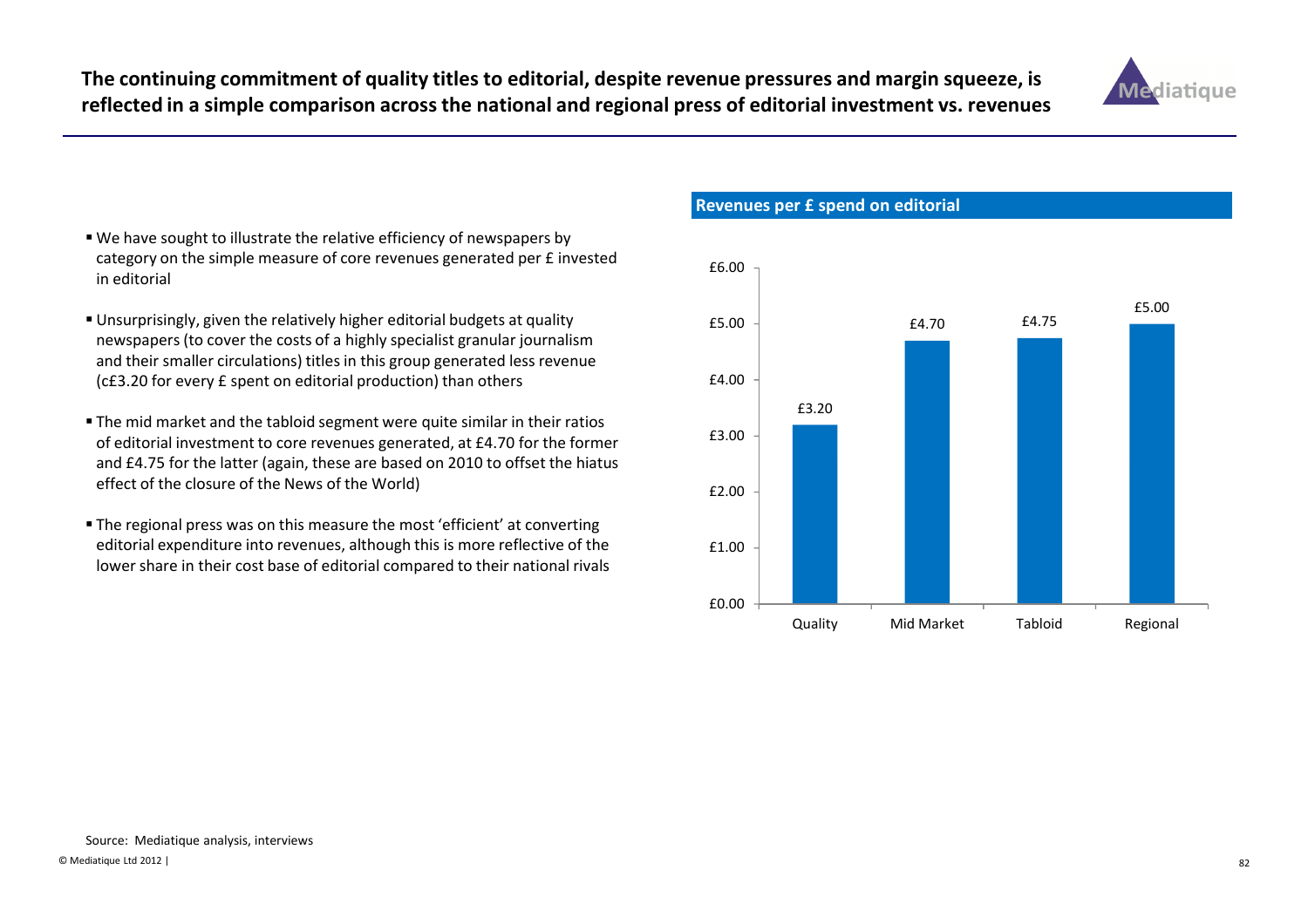

# 2. News provision in the UK

**Overview** TV Radio PrintWeb/apps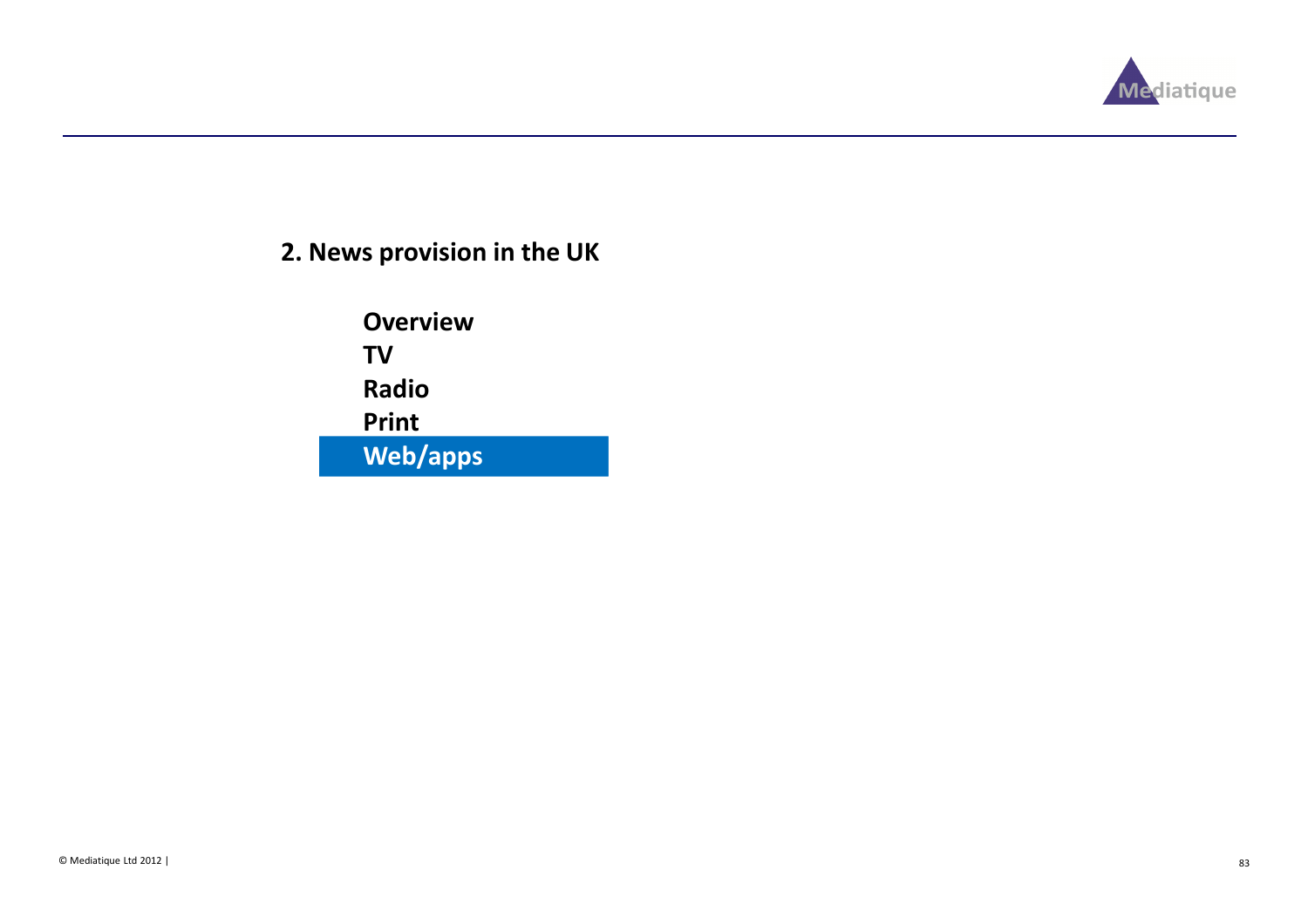

#### Market description

- Consumption of news on websites and via apps has grown dramatically in recent years, driven by faster networks and proliferation of consumption devices such as smartphones and tablets
- News provision on websites and via applications is effectively tri-partite in structure – broadcaster services, newspaper services and services provided by 'stand-alone' players, including the leading search and aggregation companies
- Online consumption of news is nevertheless still delivered principally by traditional news providers such as broadcasters and newspapers – even if search engines drive some of the traffic to these extensions
- The majority of news sites are accessed on a free basis, and advertising has become the primary commercial model for general news
- But the funding model for online news is challenging, as 'online' advertising revenues – a large and growing category – largely accrue elsewhere
- Operators have experimented with pay models, but evidence suggests that these models can only gain real traction in the case of specialist news; charging for apps (conferring mobility and inter-operability advantages) is being widely trialled but results are inconclusive
- The provision of online news is largely funded by legacy players, even though business models remain subject to pressure from new entry

## News websites and applications – market dynamics

- Many in the news provision industry believe that the future consumption of news will be largely via websites and applications on multiple devices. This is based on the personal nature of how news is consumed: within an application or website, the user can skim or engage in a chosen level of detail and analysis, and do so when and where desired
- As the printed newspaper declines in popularity, and news consumption online grows, the revenues are not necessarily finding their way to those funding content, thus posing a serious question about how the granular journalism found in the print sector will be funded if all or substantially all news provision activity ends up via websites and applications



- Major questions remain over whether a viable financial model will develop for web- and application-based news services – essential for print legacy groups looking for migration to a new model, but not for TV players that do not necessarily expect profit
- Web-only sites that 'harvest' news from other sources are likely to remain, but the question of whether these attract more revenues, disproportionately, than the 'source' sites will determine whether they have an impact on the viability of those players that invest in newsgathering and journalism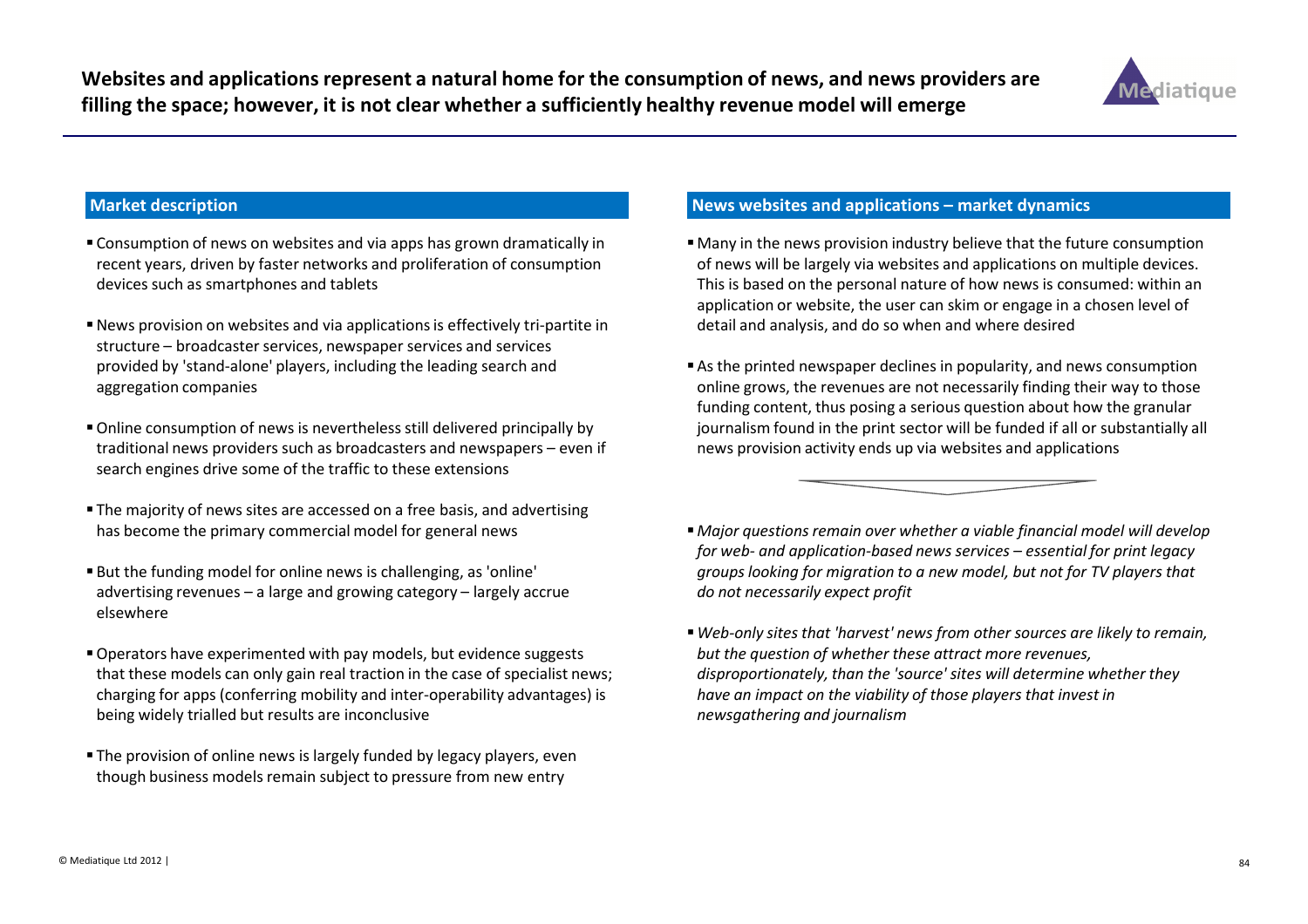

### Convergent media industry structure

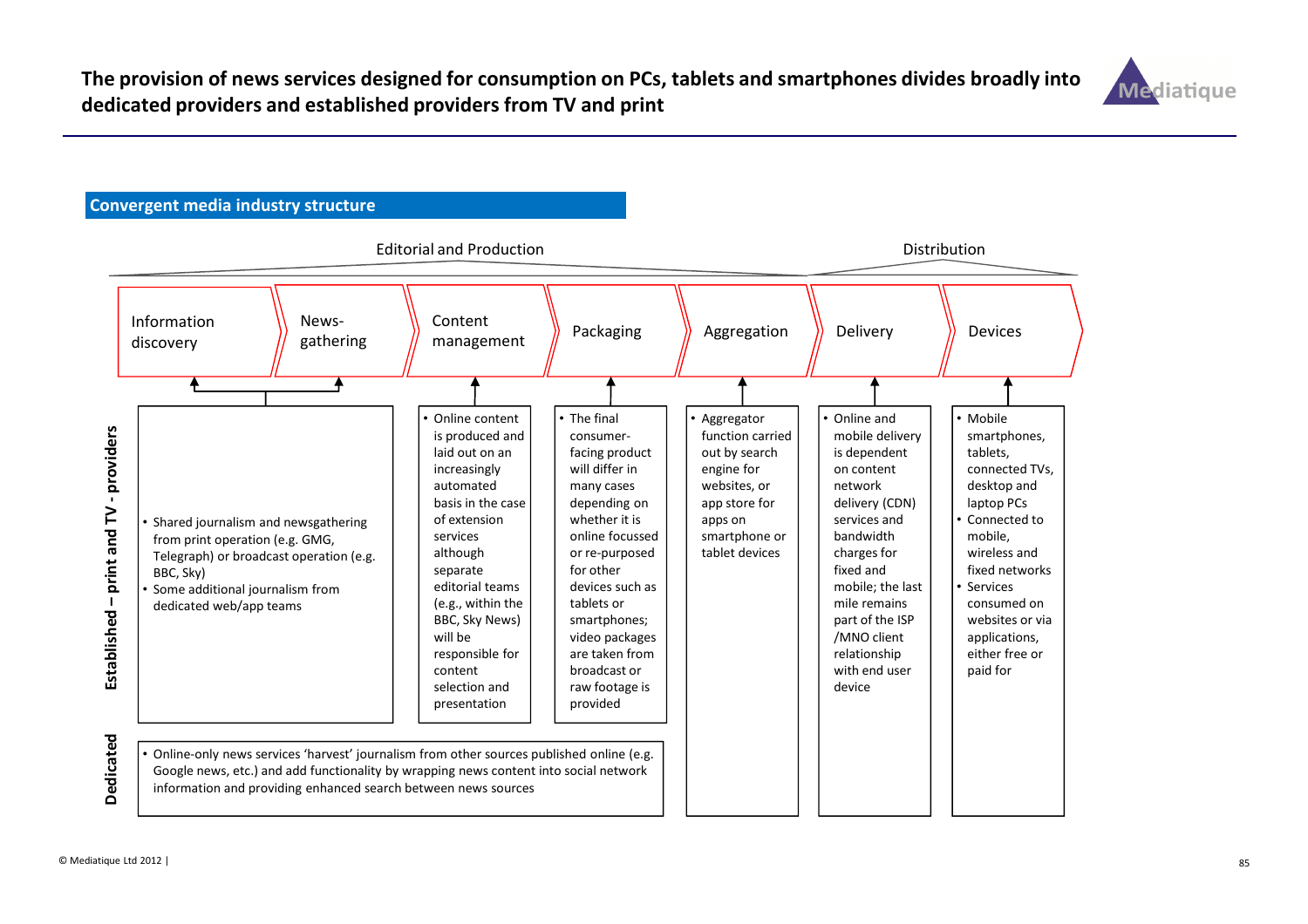

#### Reasons for growth in convergent media news consumption• Broadband access and network upgrades allow more and more consumers to access news content online, while devices are being interconnected, allowing news alerts and related functions to be shared across platforms• Proliferation of connected devices – including mobile phones and tablets – has also increased opportunities to consume news stories on the move• Consumers increasingly want more control over access to fresh content; online enables consumption at a time/place of consumers' choosing. Online also allows viewers to respond and comment on news, to submit information and to access news in real time• Users are increasingly promiscuous, particularly in relation to general news content, where plurality is highly valued. Online consumption allows easy, quick and cheap access to news content from multiple sources (across international boundaries) on a 'fresher' basis than scheduled/printed news•Barriers to online content distribution are few, compared to traditional media platforms. This allows new entrants to emerge in the news arena, Broadband accessConsumer behaviourNew entrymany without a traditional legacy news business to support and with access to free legacy content• Digitisation of news copy has allowed third-parties to access and repurpose news stories on a cheap and fast basis • Legacy news providers have had to reform their distribution strategy and business models to keep up with these changes. Whether willingly or not, they have been forced to launch online news services• News providers have historically focused on a single distribution mechanism – e.g., The Times in print or Sky News in broadcast. Recent consolidation and platform/network enablement and device proliferation have led media owners to seek to address users on multiple platforms –e.g., Sky News functions as a news channel, an online news site and a tablet-distributed video and text service – taking/drawing existing consumer bases with them• Technology means greater functionality on websites and applications that increase utility in news consumption – filtering, recommendations, news alerts, finding different sources, organising media etc. – and this fuels innovation in news services, particularly among news aggregators Commercial strategies**Technology**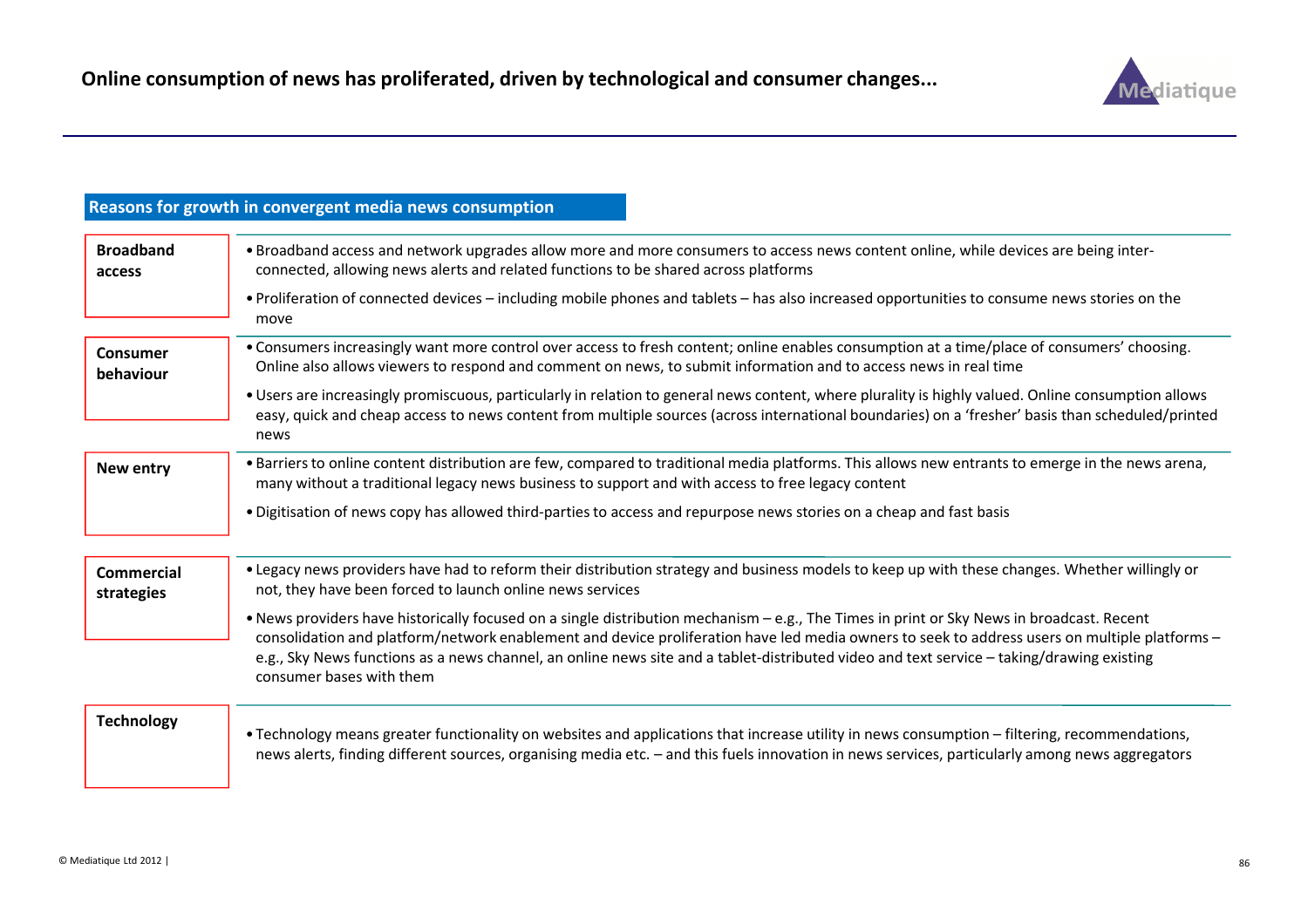

- There is an increasing array of consumer propositions in the convergent media space…
- ...powered by existing operators and a disintermediating role for new entrants
- Users themselves play an increasing role in supplying or amplifying content, either to existing sites (e.g., personal footage uploaded to websites including social networks) or to specific user-generated or blogging sites (e.g., Twitter)
- ...this is typically complementary rather than substitutive of professionally produced news

## Sources of web/app news

### TV broadcasters

- Broadcasters have launched news websites, offering a mixture of video and textual content (including live streaming and catch-up of programmes)
- Websites have been enriched by selective editorial content, including blogs from key news editors and presenters
- This includes the major players in TV – BBC, ITV, Channel 4 and Sky

#### Radio broadcasters

 Radio operators (including the BBC and commercial players) have also made their news broadcasts available online – both via live streaming and as podcasts – and operate websites (and in some cases apps) that include headlines and summaries

#### All newspaper groups have launched online versions of their printed editions

Newspaper operators

- Typically, these services include additional editorial and features (including complementary video content in certain cases – e.g., Telegraph TV)
- These services extend across both national and regional titles, with the latter driven in particular by their 'localness' in regard to search (including information on local services, listings and property)

#### Standalone players

- A number of new entrants have launched online news services that provide bespoke journalism, bulletins and editorial – this includes websites such as The Daily Beast, The Huffington Post, MSN and Yahoo News
- Search engines have also sought to add value as news providers, by providing websites or applications that aggregate headlines and bulletins from other online sites in a function-rich environment. This includes the likes of Google and Bing
- Both categories rely heavily on journalism from affiliated sources such as TV and newspapers operators. In the case of search engines, these services typically present an overview of headlines sourced (and indeed linked) to thirdparty news providers, rather than gathering or presenting news stories or comment themselves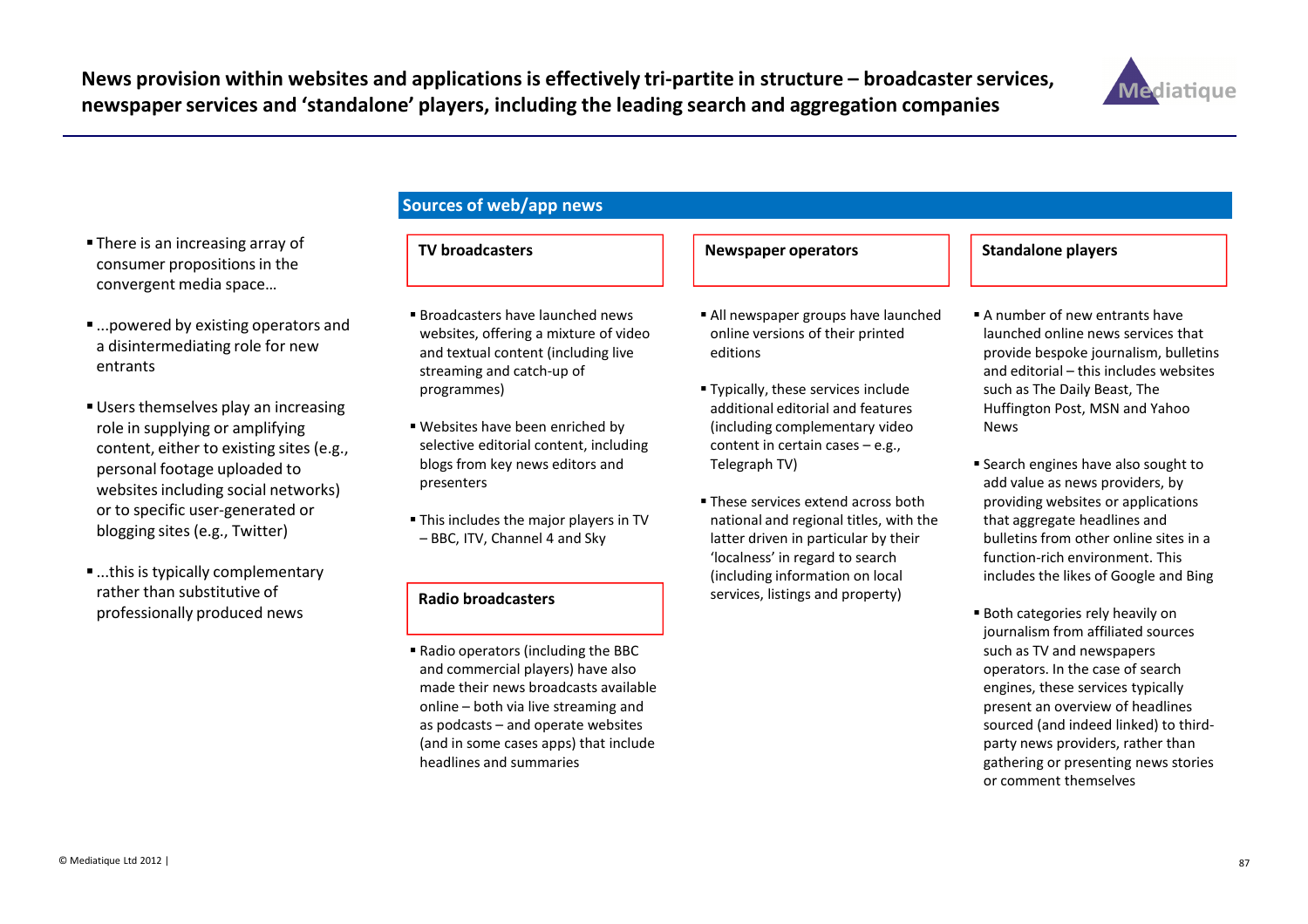

- Distribution of news in the online space has brought together players from previously distinct media categories
- This has led to some convergence in consumer propositions:
	- A key dynamic in online media is the increased use of video both by broadcasters (able to leverage existing assets) and by press groups – the latter via partnering with A/V producers/agencies, links to YouTube and other suppliers, and through their own production (e.g., filming journalists)
	- Equally, TV operators such as the BBC have used online distribution as a basis on which to provide more detailed analysis and commentary, in a similar fashion to traditional print media
	- All players have shared characteristics with broader online trends, including the incorporation of blogs and user commentary
- The proliferation of compatible devices has enabled a number of points of entry for consumers to access online news. It has also led to a number of inconsistencies in approach, however – for example, a smartphone user seeking to access content from the Guardian is faced with paying for a repurposed app or accessing the same content for free (albeit not repurposed) via a web browser on the same phone
- Legacy print operators have pursued a number of models in this nascent stage of online distribution – notably the Guardian and the Times have pursued directly opposing consumer models, as we set out opposite

### Points of entry to 'online' news – the Guardian example

| Website    | • Main online portal<br>■ Free access (ad-funded)<br>• 'Digital first' strategy, where stories are available in advance or<br>simultaneous with print copy<br>Accessible via online and mobile browser |  |
|------------|--------------------------------------------------------------------------------------------------------------------------------------------------------------------------------------------------------|--|
| Mobile app | • Repurposed app for smartphones<br>• Paid-for access                                                                                                                                                  |  |
|            | Accessible via mobile app store                                                                                                                                                                        |  |
| Tablet app | • Repurposed app for iPads and tablets<br>• Paid-for access                                                                                                                                            |  |
|            | Accessible via tablet app store                                                                                                                                                                        |  |

#### Points of entry to 'online' news – the Times example

- The Times is the sole example of a generalist paper charging for online access, seeking either stand-alone subscribers or those who bundle newspaper and online/App (priced at £2, £4 or £6 per week)
- $\;\blacksquare$  It has struggled to generate per user revenues better than a quarter of the ratios generated in print



Evaluations of the 'success' of a digital extension are complicated: is the objective to replace lost revenues as the traditional model erodes (in which case experiments in creating digital extensions for generalist news have been failures) or is it to shift to a revenue model that can generate an equal or greater profit ex. the high costs of distribution? If the latter, then at some point a title (the Guardian?) may elect to close its presses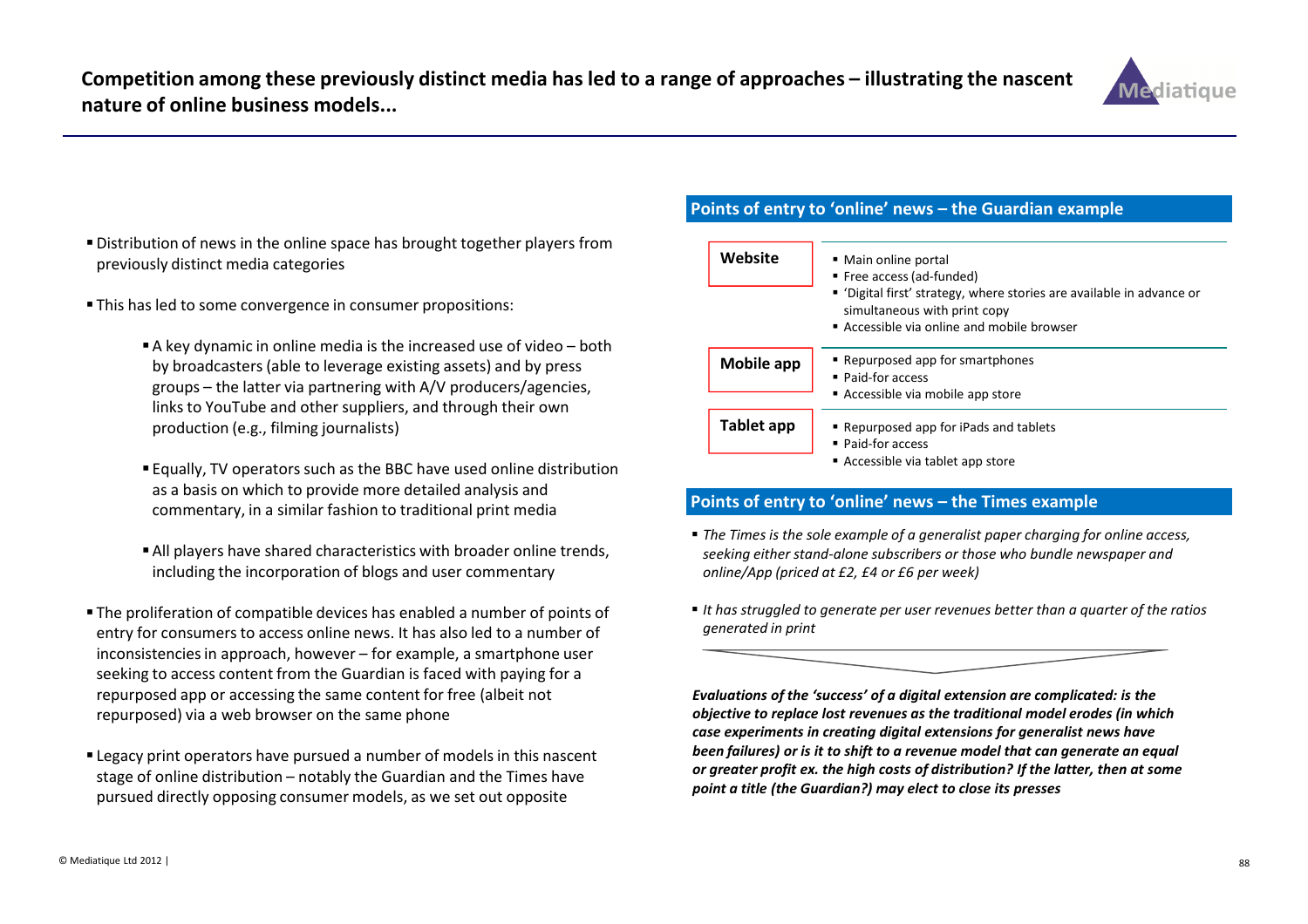

|                              | Drivers of a free model in online news                                                                                                                                                                                                                                                                                                                                                                                      |  |
|------------------------------|-----------------------------------------------------------------------------------------------------------------------------------------------------------------------------------------------------------------------------------------------------------------------------------------------------------------------------------------------------------------------------------------------------------------------------|--|
| Competition                  | " Most online news providers have pursued a land grab strategy, seeking to drive short-term traffic (and to transfer brand engagement from offline<br>to online) without considering how to monetise it; this was driven in part by the low margin cost of online extensions, as content costs were<br>largely already covered by core print titles                                                                         |  |
|                              | . This trend, coupled with the BBC's freely available news content, has set a precedent, and an expectation in the consumers' mind that 'online<br>equals free'; this renders any subsequent attempts to introduce pay very challenging                                                                                                                                                                                     |  |
| Threat of new<br>entry       | " Low barriers to entry online have enabled new entrants to emerge, with no legacy business to protect and with access to syndicated content at<br>low or zero cost                                                                                                                                                                                                                                                         |  |
|                              | . They have been willing to provide free access to content to drive traffic to their sites, in many cases to deliberately undercut legacy players;<br>furthermore, 'content leakage' is a real problem in online distribution, with one site easily picking up news content from competing sites                                                                                                                            |  |
| <b>Consumer</b><br>behaviour | • Many players have depended on search engines to drive eyeballs to their online news sites – compounding promiscuity among users. As a<br>consequence, general news is available via multiple sources, and online users typically consume content from numerous sources. Attempts to<br>charge for content unilaterally therefore are undercut by a multiplicity of other competing sources providing news on a free basis |  |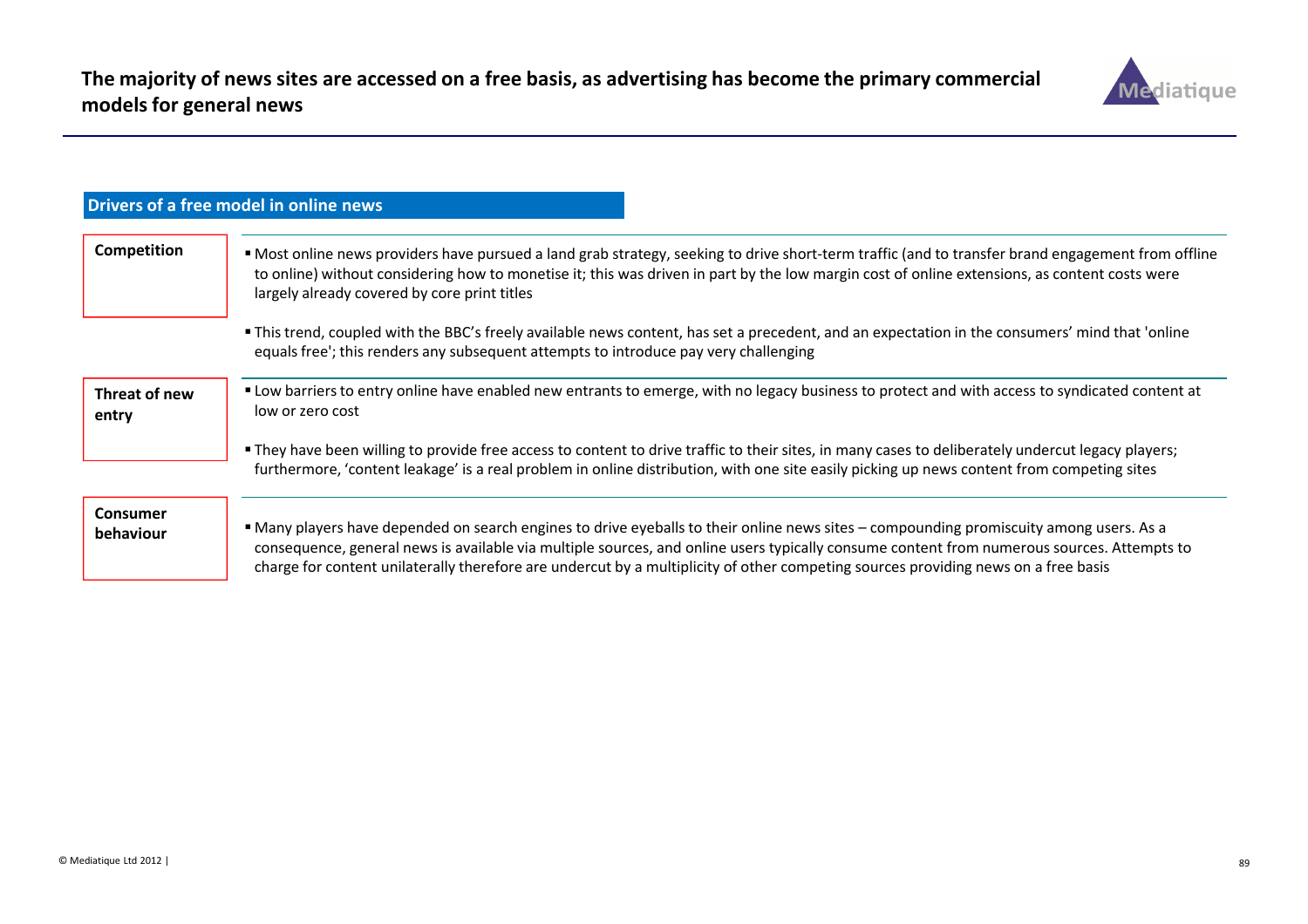

- There have been limited experiments with pay walls in online and convergent media news provision
- Although evidence to date suggests that consumer willingness to pay for news has been limited
- Indeed, only very specialised online news services have generally been able to launch and maintain a pay model
- The key examples of successfully transferring a paid-for model from print to online products are largely confined to one genre: detailed financial analysis and in-depth business coverage (e.g., Financial Times, The Wall Street Journal and The Economist)
- $\blacksquare$  In local media markets, despite a number of experiments with pay walls  $-$  Johnston Press most recently – the websites and mobile services owned by regional press groups are nearly all title-specific and free (even for access to stories that are available in print form only on a paid-for basis)



#### © Mediatique Ltd 2012 |е производите во представања подата на 1990. године 1990 године и 1990 године и 1990 године и 1990 године и 19<br>Во представљени подата подата подата подата подата подата подата подата подата подата подата подата подата по Source: Mediatique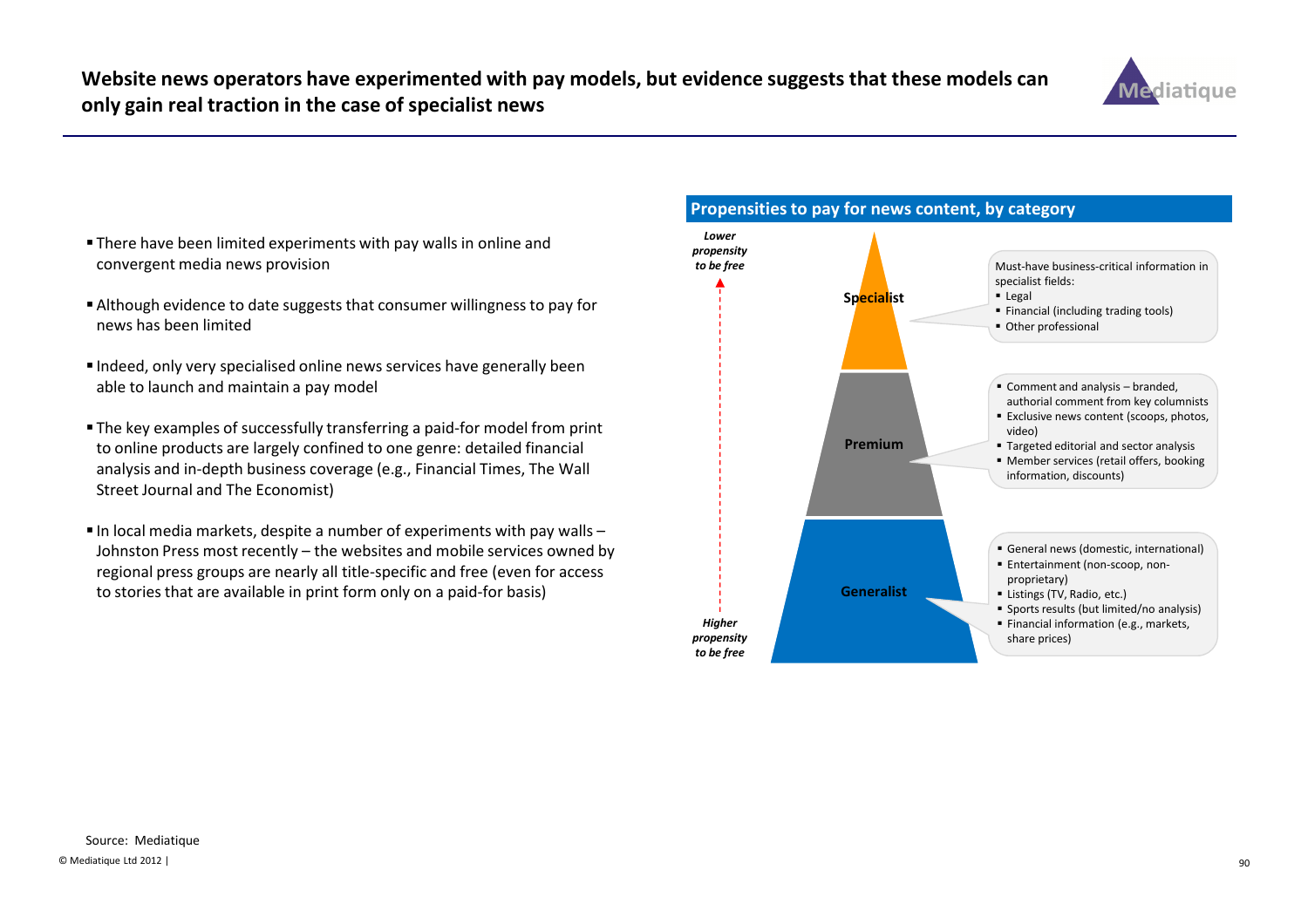

- The online news market and increasingly similar services available via tablets and smartphones – continues to be led by the traditional suppliers of news
- Of the top 20 news websites (ranked by audience), 12 are from newspaper groups (including one international group, the New York Times) and three are from TV broadcasters (BBC, Sky and MSNBC)
- The remaining standalone players including the news aggregator services from the two main search aggregators Google and Bing and three content portals (Yahoo, MSN News, AOL)
- In the top 10 (again by audience) only Yahoo ranks from outside broadcaster or publisher sites
- Crucially, nearly all the major players in online news operate on a free basis
- Ranked by market share, the BBC is the clear leader (see chart, right), with c42% of minutes, following by DMGT, with its globally popular Mail Online service a distant second
- By market share, nine of the top 20 are newspaper groups, four are broadcasters, and three search portals
- The top five by market share the BBC, Daily Mail, News International, Gannett and Yahoo – constitute nearly three quarters of minutes with the next five taking the share to c84%

## Market share of online news sites, by provider, 2011 (top-20)

|                             | <b>Share of minutes</b> | Share of page views |
|-----------------------------|-------------------------|---------------------|
| <b>BBC</b>                  | 42.3%                   | 47.6%               |
| <b>DMGT</b>                 | 19.7%                   | 15.6%               |
| News International          | 7.4%                    | 7.5%                |
| Gannett                     | 3.6%                    | 4.4%                |
| Yahoo news sites            | 4.3%                    | 3.8%                |
| BSkyB                       | 2.1%                    | 2.1%                |
| <b>Trinity Mirror</b>       | 2.3%                    | 1.8%                |
| <b>MSN News</b>             | 2.5%                    | 1.7%                |
| <b>NewsNow</b>              | 1.5%                    | 1.4%                |
| Guardian                    | 1.8%                    | 1.2%                |
| <b>NBCU</b>                 | 1.1%                    | 1.1%                |
| Archant                     | 0.7%                    | 0.9%                |
| AOL news sites              | 0.8%                    | 0.8%                |
| Telegraph Media Group       | 1.0%                    | 0.8%                |
| <b>Trinity Mirror Group</b> | 0.9%                    | 0.8%                |
| Google news sites           | 0.8%                    | 0.7%                |
| Orange                      | 0.5%                    | 0.5%                |
| Scotsman                    | 0.4%                    | 0.4%                |
| Time Warner                 | 0.3%                    | 0.4%                |
| Topix                       | 0.4%                    | 0.3%                |
| <b>Top Five</b>             | 73.7%                   |                     |
| Top 10                      | 83.9%                   |                     |
| Top 20                      | 90.8%                   |                     |

Source: UKOM/Nielsen, December 2011, all adults 2+, top internet news sites, current events and global news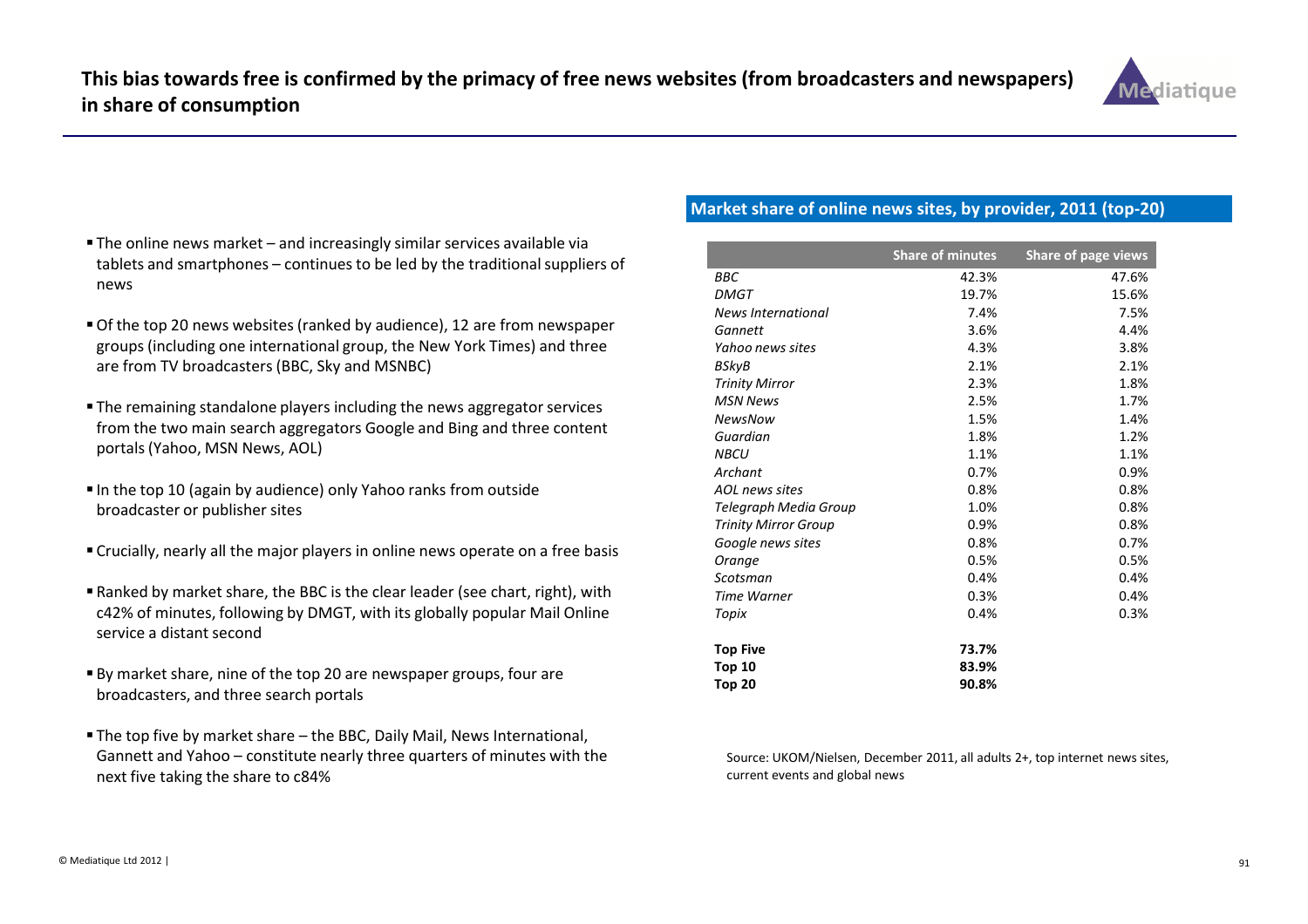

- Google news is typical of a news aggregator which 'harvests' news from multiple public sources, presenting the user with a range of choices of where to source information or commentary on a particular news story. It directs users to the source site, so acts as a conduit for driving traffic to existing news websites
- Applications such as Flipboard and Pulse invest in creating a function-rich experience that aggregates news in a user-friendly and well-designed environment personalised to individual preferences
- Flipboard goes further in aggregating not just news stories but feature magazines, plus information that comes from Facebook and Twitter (and other social network) feeds of relevance to the user
- These applications 're-package' content from elsewhere into a personalised 'magazine' application – on smartphone or tablet – that seeks to become the user's primary portal for news and information
- Pure news providers may be at a disadvantage since they are not focused on bringing together feeds from the various different sources that increasingly 'promiscuous' news and social data consumers are using

#### Web/app news aggregators

| <b>Google News</b> | <b>Google news 'harvests' news from published sources</b><br><b>Functionality gives users a view of how many sources</b><br>there are for each story, personalisation and ranking |
|--------------------|-----------------------------------------------------------------------------------------------------------------------------------------------------------------------------------|
|                    | according to news preferences                                                                                                                                                     |

| Flipboard | • Flipboard aggregates news with social media and other<br>interest areas - personalised for each user<br>Available on smartphone and tablet only, provides a<br>function-rich experience, akin to a 'personal electronic |
|-----------|---------------------------------------------------------------------------------------------------------------------------------------------------------------------------------------------------------------------------|
|           | magazine'                                                                                                                                                                                                                 |

 Pulse is similar to Flipboard but is more focused on news, creating an 'intelligent harvest' of news sources, providing a personalised magazine-style experience for tablet onlyPulse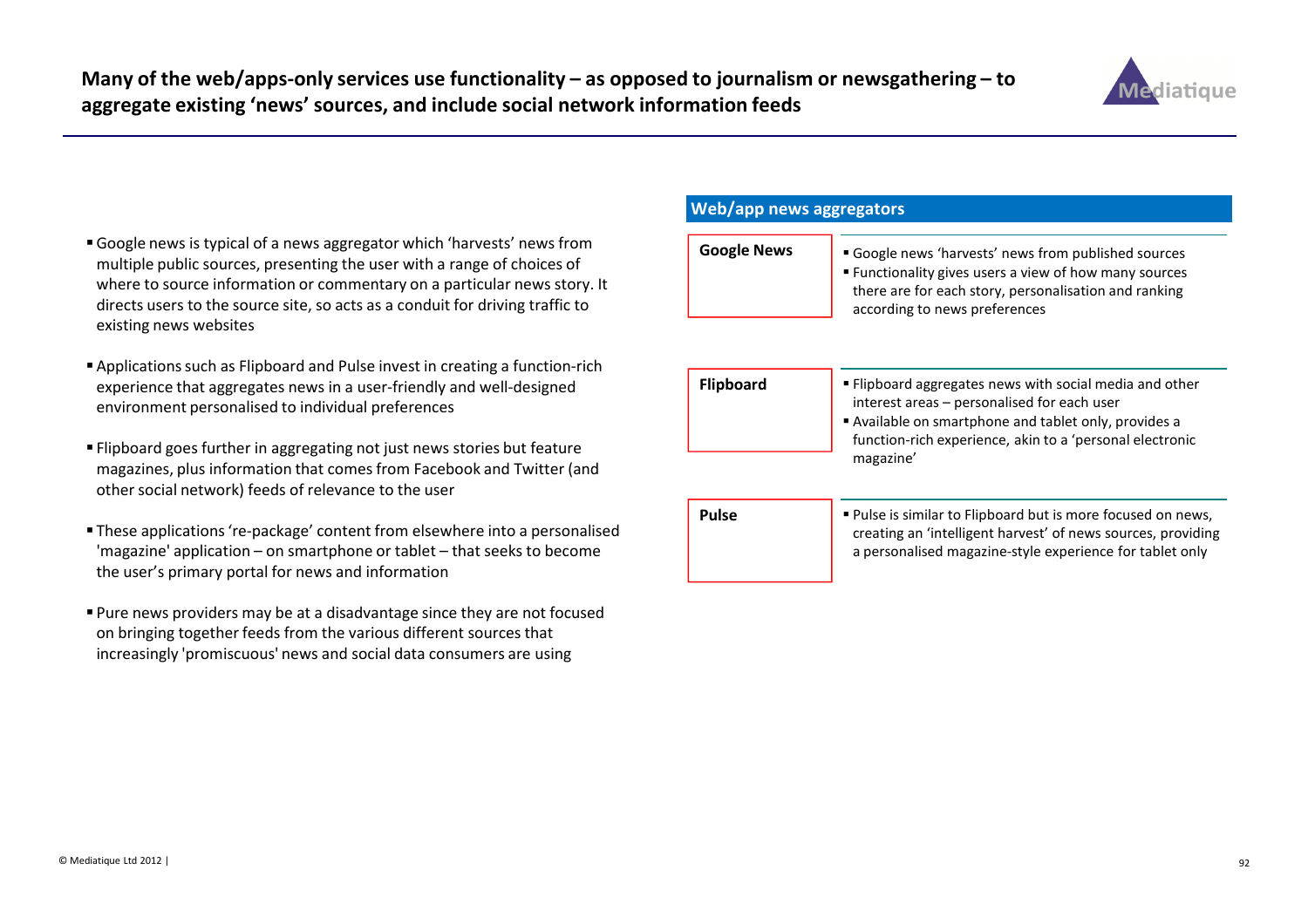

- While general experimentation with pay walls online has largely been unsuccessful, there has been renewed interest in the prospects for charging users for the use of apps – particularly on iPads and other tablets
- The Guardian has pioneered the paid-for app for its IP-enabled service, and is seeking to charge users a monthly fee to get constantly refreshed material, extensively re-purposed for tablets
- The Telegraph is also charging for its app (mobile and tablets), while Sky recently started to charge non-TV subscribers for apps on the iPad; the BBC's News app continues, of course, to be free
- The apps market, both for smartphones and tablets, is beginning to have a material effect on the 'look and feel' and functionality of news on the move, with significant use of video (both packages re-purposed by Sky and the BBC from their TV services and raw footage and/or bespoke video produced by newspaper publishers such as the Telegraph and the Guardian to enrich their mobile apps)
- The result suggests that there is a new arena for competition for news consumption – an amalgam of the text-rich tradition of newspapers and the video-rich packaging typifying broadcast

#### Source: Company websites; Mediatique

#### Pressures on the economics of apps

- For now, producing material for apps generates additional content costs for example, The Times has a team dedicated to creating material for its Android application as the requirements cannot yet be automated – and there is no clear revenue stream
- Moreover, with broadcasters such as the BBC (for reach) and Sky News (as part of its stated strategy of following its users to multiple devices) committed to a free model (in Sky's case, free to TV subscribers on the iPad), there is no clear glide path to profit in the apps market for news

#### Range of business models in web/apps market

|                              | Website                 | <b>Smartphones</b>                        | iPad                                                           |
|------------------------------|-------------------------|-------------------------------------------|----------------------------------------------------------------|
| Guardian                     | Free                    | $E4.99$ /year<br>(mini-app free)          | £9.99/month                                                    |
| Independent                  | Free                    | Free                                      | £9.99/month                                                    |
| Times/Sunday<br><b>Times</b> | $£2.00 -$<br>£6.00/week | £9.99/month<br>(free for subscribers)     | £14.99/month<br>(ST £2.49/week)<br>(free for some subscribers) |
| <b>Financial Times</b>       | $£6.69-$<br>£9.00/week  | Requires FT subscription                  | Requires FT subscription                                       |
| Daily Mail                   | Free                    | Free (with ads)<br>£8.99/year (w/out ads) | £19.99/year                                                    |
| The Sun                      | Free                    | £4.99/month                               | £4.99/month                                                    |
| Telegraph                    | Free                    | £1.99/month                               | £9.99/month                                                    |
| <b>Express</b>               | Free                    |                                           | £64.99/year for both formats                                   |
| <b>Daily Star</b>            | Free                    |                                           | £49.99/year for both formats                                   |
| <b>BBC News</b>              | Free                    | Free                                      | Free                                                           |
| <b>Sky News</b>              | Free                    | Free                                      | Free to Sky subs                                               |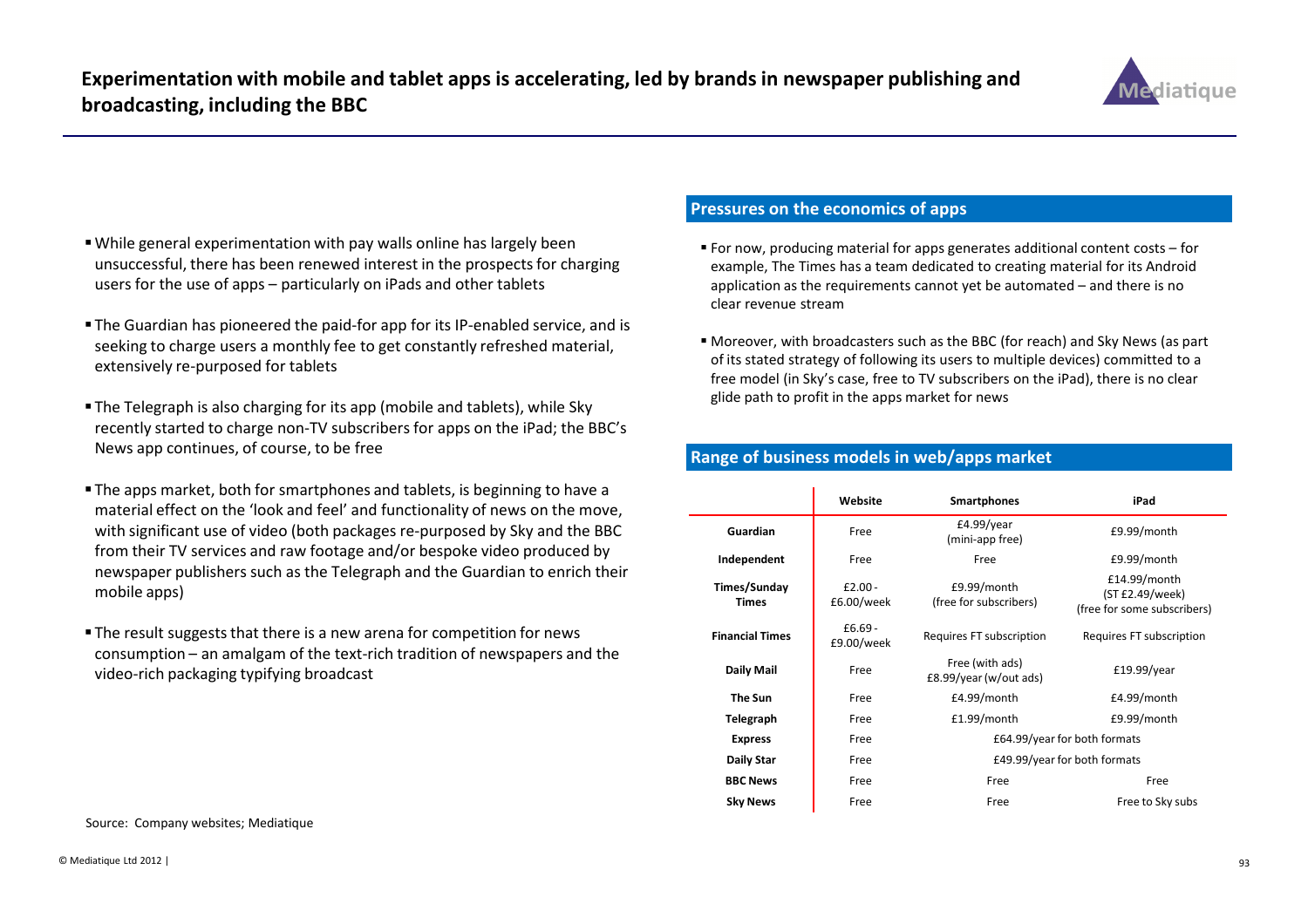

- Online advertising revenues have continued to grow significantly as internet usage reaches critical mass
- Total online advertising spend in 2011 reached £4.8bn across three categories (display, search and classified, including mobile). This has provided an attractive opportunity for online providers – of any genre – to pursue
- The main commercial model for online news is banner or display advertising, with invitations to click-through or respond. Individual sites are also able to secure revenues from classified; while aggregator sites rely on search as the key driver of revenue (search also delivers audiences to news sites, although this is difficult to track externally)
- The proportion of total online advertising revenues that accrues to news is a function of both consumer engagement (i.e., proportion of time spend viewing news sites) and commercial metrics (i.e., cost of inventory)
- ...indeed, the latter metric varies significantly among sites, with 'quality' sites such as The Daily Mail's or The Telegraph's able to generate far higher prices (either cost-per-thousand or cost-per-click) than aggregator sites where the majority of inventory is sold via ad networks
- We have estimated that news sites in the UK generated a total of £290m in 2011, the majority of which accrues to newspaper brands
- We have excluded the paid-for Times subscribers (small) and those of the FT (which has an extensive international clientele and whose business model is based on specialist rather than generalist news)

© Mediatique Ltd 2012 |<u>94</u> Source: Starcom, AA/Warc, Internet Advertising Bureau, Ofcom, Mediatique analysis, interviews



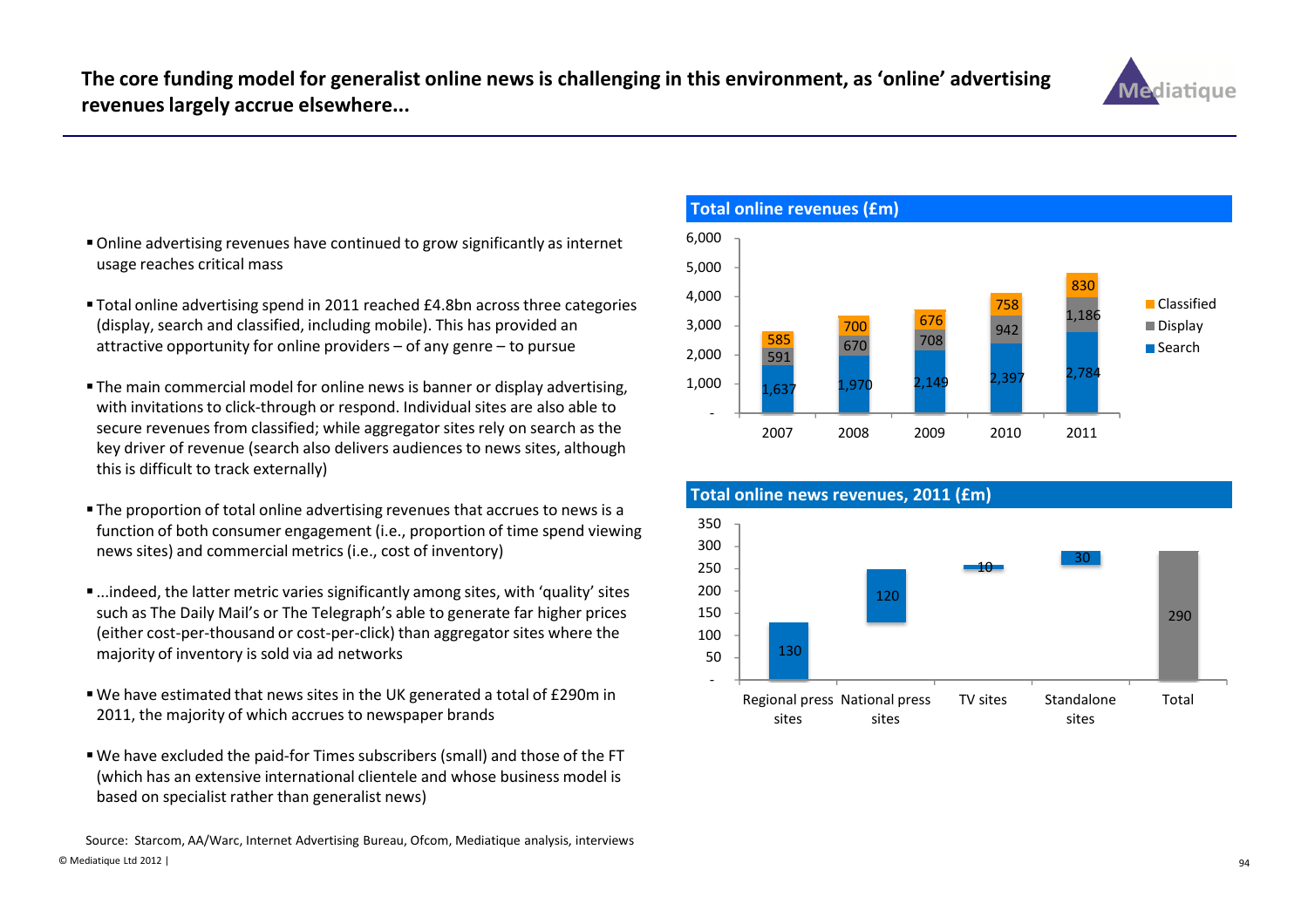

- **The economics of online distribution place significant pressures on the** 120 funding of newsgathering and journalism:
	- Business models for online access are nascent, and the absolute amounts of advertising and subscription income generated by web/apps news providers are relatively small
	- New entrants have been able to enter the market with relatively few costs (e.g., streaming costs are declining rapidly), and have been able to rely on expensively produced news content from legacy TV/print providers without necessarily contributing to the costs of news production
- Online services rely on access to the breadth and depth of news content that is typically funded from other media (notably TV and print); on their own, the revenues from web/apps are not sufficient to fund the significant costs of news production, at least not on current levels
- We estimate that the amounts spent on producing bespoke online news are relatively limited – £111m in 2011 (including the BBC). This represents 2% of total online advertising revenues

56520111 40 60 80 100 21 -20 BBC TV broadcastersPress media Standalone operatorsTotal

Based on these estimates, and in line with the indications we have had from the BBC, Sky News and selected newspapers, we estimate that there are no more than 600 journalists working exclusively on web/app news provision

- ...200 at the BBC
- ...40 at Sky News

Total online news expenditure (£m)

...and the rest on newspaper or aggregator sites/apps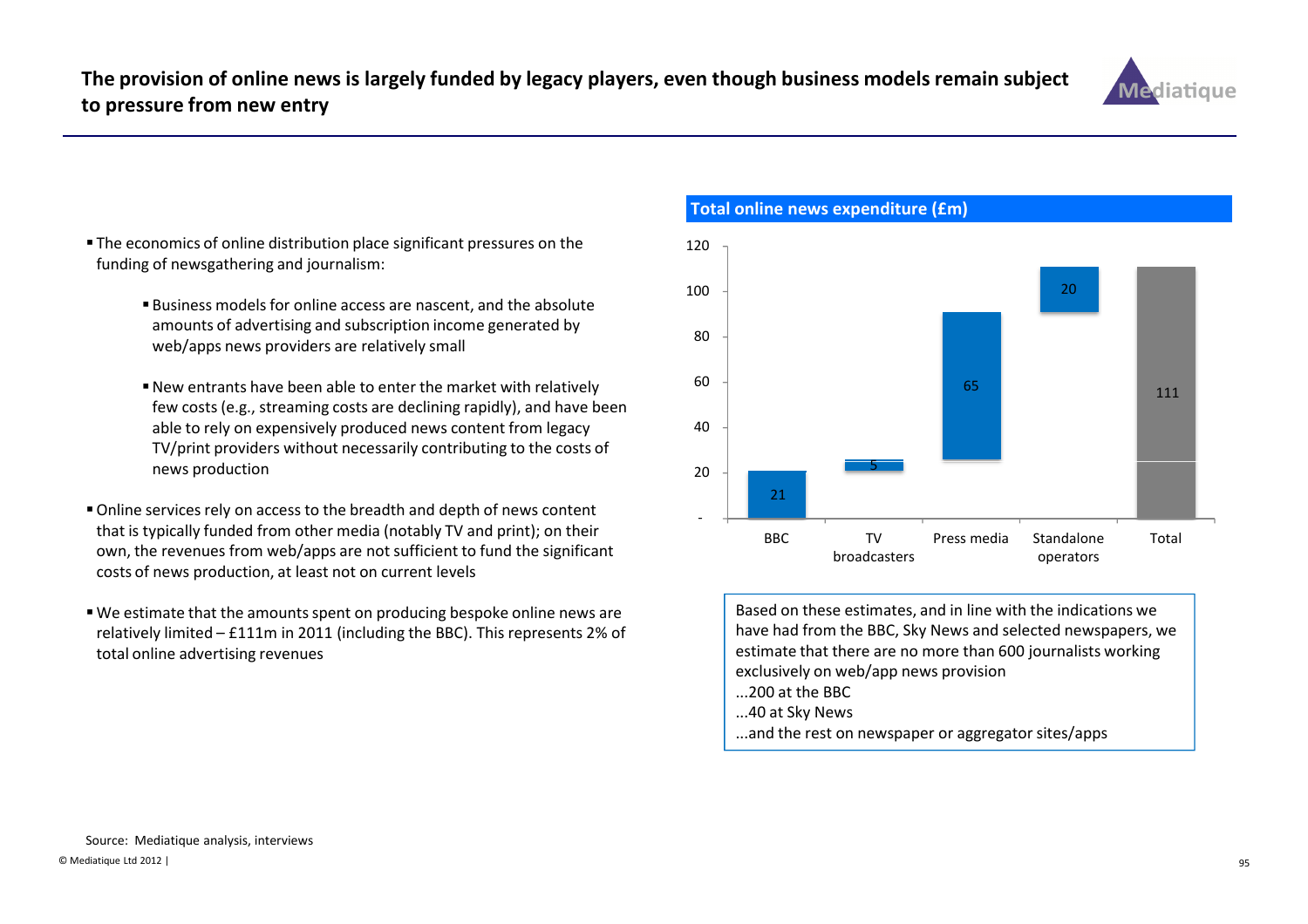

- 1. Executive summary
- 2. News provision in the UK today

3. The future for news in the UK

4. Conclusions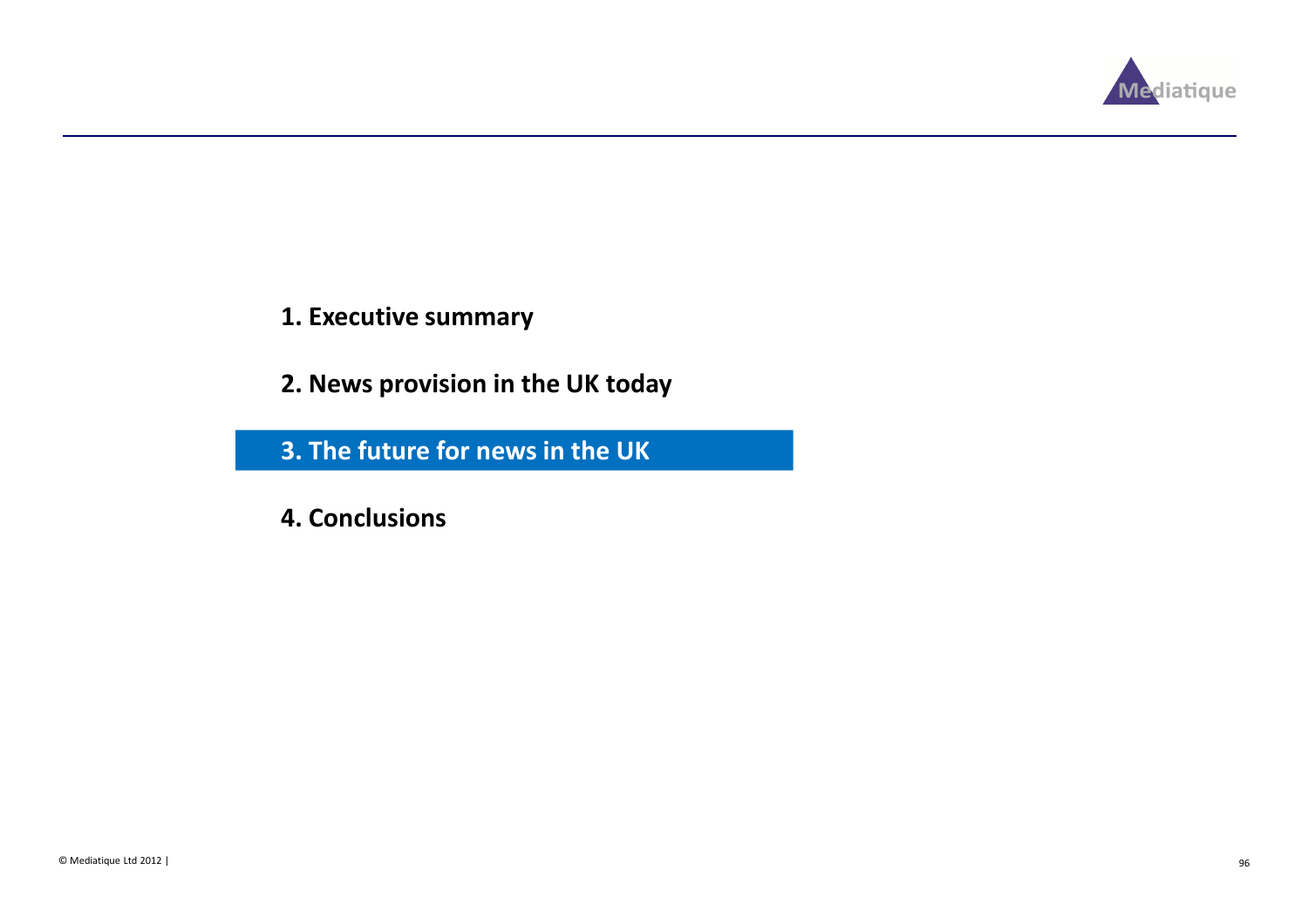

- Our analysis of the UK news market gives rise to the identification of four main driver areas for how the market will develop in the coming years (these are described on the right)
- A combination of outcomes for each of these drivers determine the scenarios that may prevail in the UK in the next few years
- We have developed three resulting scenarios that capture a range of possible outcomes for news provision in the UK:
	- –'Evolution', effectively a natural, slow development from today's status quo
	- $-$ 'TV triumphs', in which the print model fails and web/apps do not deliver a viable business model
	- –'Convergent media triumphs', in which a viable business model is found
- On the following pages, we examine each one in turn
- In all scenarios, we assume that the BBC model and services continue roughly as now

Note: unless otherwise specified, all references to potential changes in corporate strategy in this section are based on Mediatique's own analysis and should not be taken to reflect intentions of the companies mentioned

### Drivers of change in the UK news provision ecology

| <b>Network</b><br>capability | Speed and capacity of delivery networks - mobile or<br>fixed - and the extent to which barriers to entry<br>associated with networks are reduced<br>■ Outcomes: either networks deliver audio-visual<br>content seamlessly or hold back development due to<br>insufficient capacity |
|------------------------------|-------------------------------------------------------------------------------------------------------------------------------------------------------------------------------------------------------------------------------------------------------------------------------------|
| <b>Consumer</b><br>adoption  | Adoption of new technologies, modes of<br>consumption, perhaps driven by coming of age of the<br>digital cohort<br>Outcomes: consumers change news consumption<br>habits rapidly, or remain wedded to current paradigms                                                             |
| Cohort<br>strategies         | Outcome of strategies by players that hasten or hold<br>back development - bundling, mergers, cost-cutting<br>etc.<br>Outcomes: either players adapt and develop and<br>succeed, or fail to adapt and fail                                                                          |
| <b>Propensity to</b><br>pay  | • Propensity to pay for consumption of news<br>Outcomes: either consumers adapt to payment for<br>web/app-delivered news content (sufficient to<br>represent viable standalone model) or online=free<br>paradigm remains                                                            |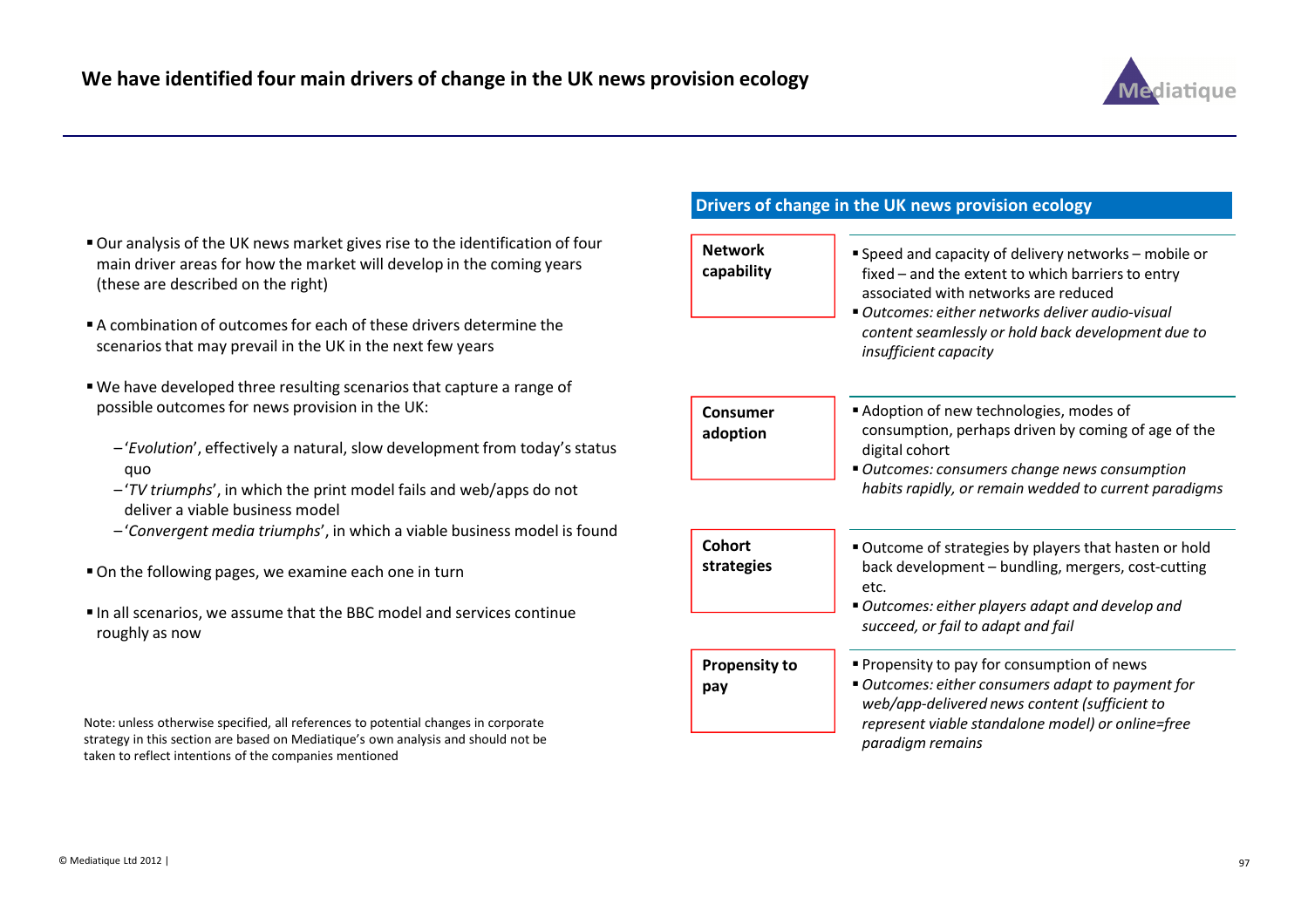

- Increasing internet speeds for both mobile and fixed lines will allow improved user experience of news websites, with much faster access to video-rich news websites 'on the go'
- This potentially allows audio-visual content to be consumed immediately, with minimal content download times, which could drive take up of new news services
- However, delays to both mobile and fixed broadband infrastructure could serve to hinder the development of the market



#### Enabling changes to mobile and fixed networks

Improvements in mobile broadband services

- Ideally, 4G would provide mobile broadband speeds close to those of current fixed ADSL broadband, and provide greater network access to devices across the country
- New wireless network technologies are enabling mobile service providers to increase hotspot capacity by up to 10x, whilst simultaneously reducing data costs
- **Increasing fixed**  $\bullet$  BT and Virgin offer internet speeds of up to **broadband speeds**  $\bullet$  100 Mb and are investing in 'suner fast' 100 Mb and are investing in 'super fast' network infrastructure across the country
	- However, Virgin only passes c50% of homes, and BT is targeting 65% of homes by 2014, of which 75% would be "fibre to the cabinet" not to the home
	- Network congestion could be caused by rapid take up of audio-visual rich services – and without new charging paradigms, network investment may not match usage growth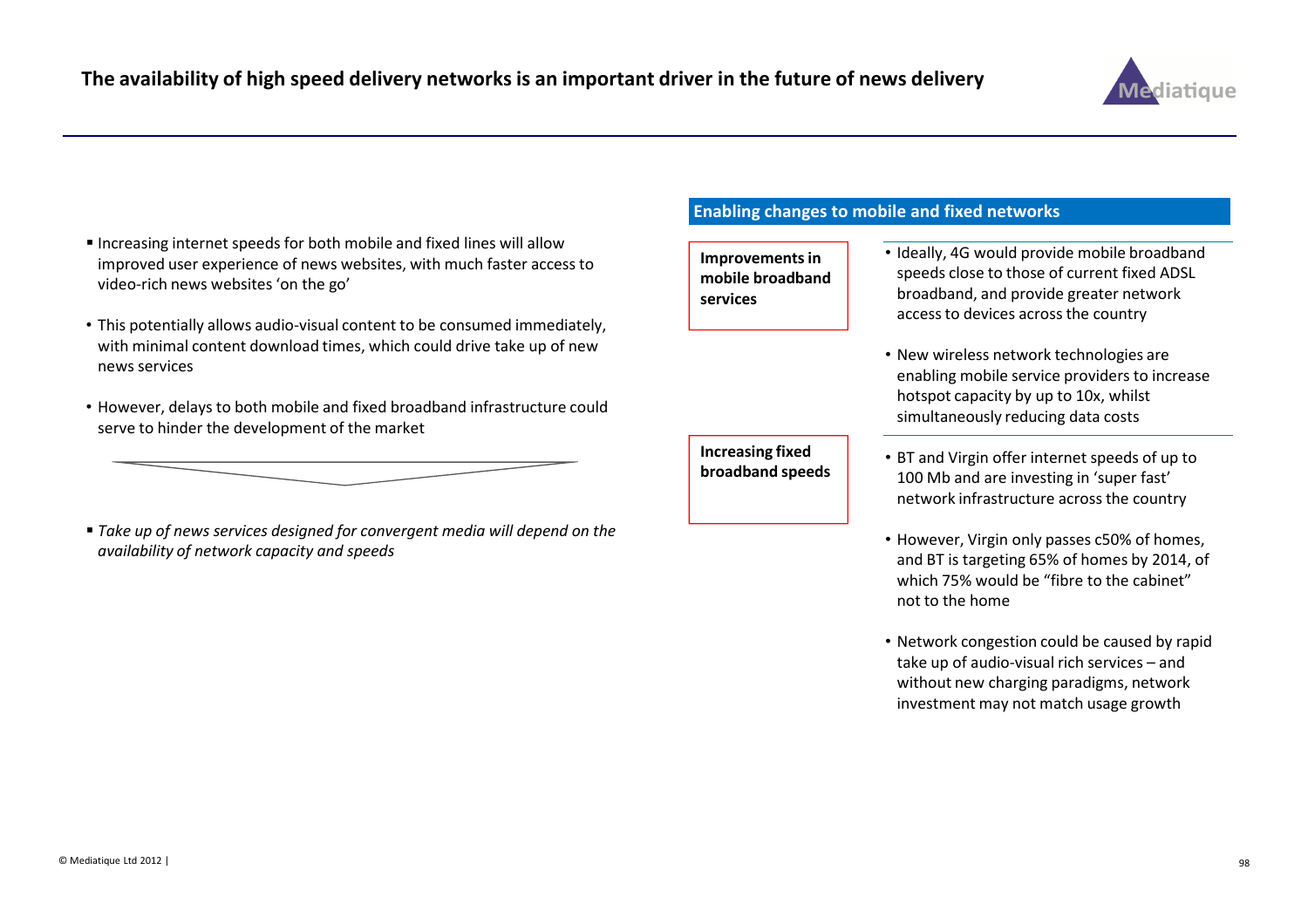

- Traditionally it has been the younger age groups who have adopted new technologies quickly
- However Ofcom data suggests that internet take up for 55-64 year olds is now at the national average of 74%
- Internet use on mobile phones is rising, and smartphones now represent over half of all phones sold in the UK
- The number of tablets sold in the UK is also growing, trebling in 2011 to over 3.6m (c7.6% of the population)
- $\;\;\bar{}\;$  The ability of new technologies such as smartphones and tablets to enable immediate access to news content will have a significant impact on the future of news delivery
- $\;\scriptstyle\bullet$  Equally, the growth of social networking, permitting news to be shared across the globe in a matter of seconds via, e.g., Facebook and Twitter, creates additional competitive pressure on traditional news
- News bundling (personalised feeds) and news on the move are both likely to increase (and there is a prospect for portability and personalisation to generate a pay model over and above network charges); will such charges fund news provision?

#### Consumer adoption of new technologies

Evidence of increasing internet uptake

- Internet take-up has risen for older people aged 55-64 who are now at the UK average (74%)
- 41% of internet users now say they watch audiovisual content online, an increase from 32% in 2009
- 31% of internet users look at news websites at least once a week; the figure in 2009 stood at 22%

Methods of consuming information are changing

- Internet users in 2010 were more likely to use a mobile phone to go online than in 2009 (31% vs. 28%), with this most prevalent among 16-24s (55%)
- TV remains the most-used media for UK adults as a whole, although this has decreased – from 50% in 2009 to 44% in 2010

Smartphone and tablet sales are increasing

- More than 3.6m people in the UK now own a tablet (c7.6% of the population) This marks a threefold increase from November 2010 (2.8% of the population)
- Smartphones represented around 50% of mobile phone sales in the UK in 2011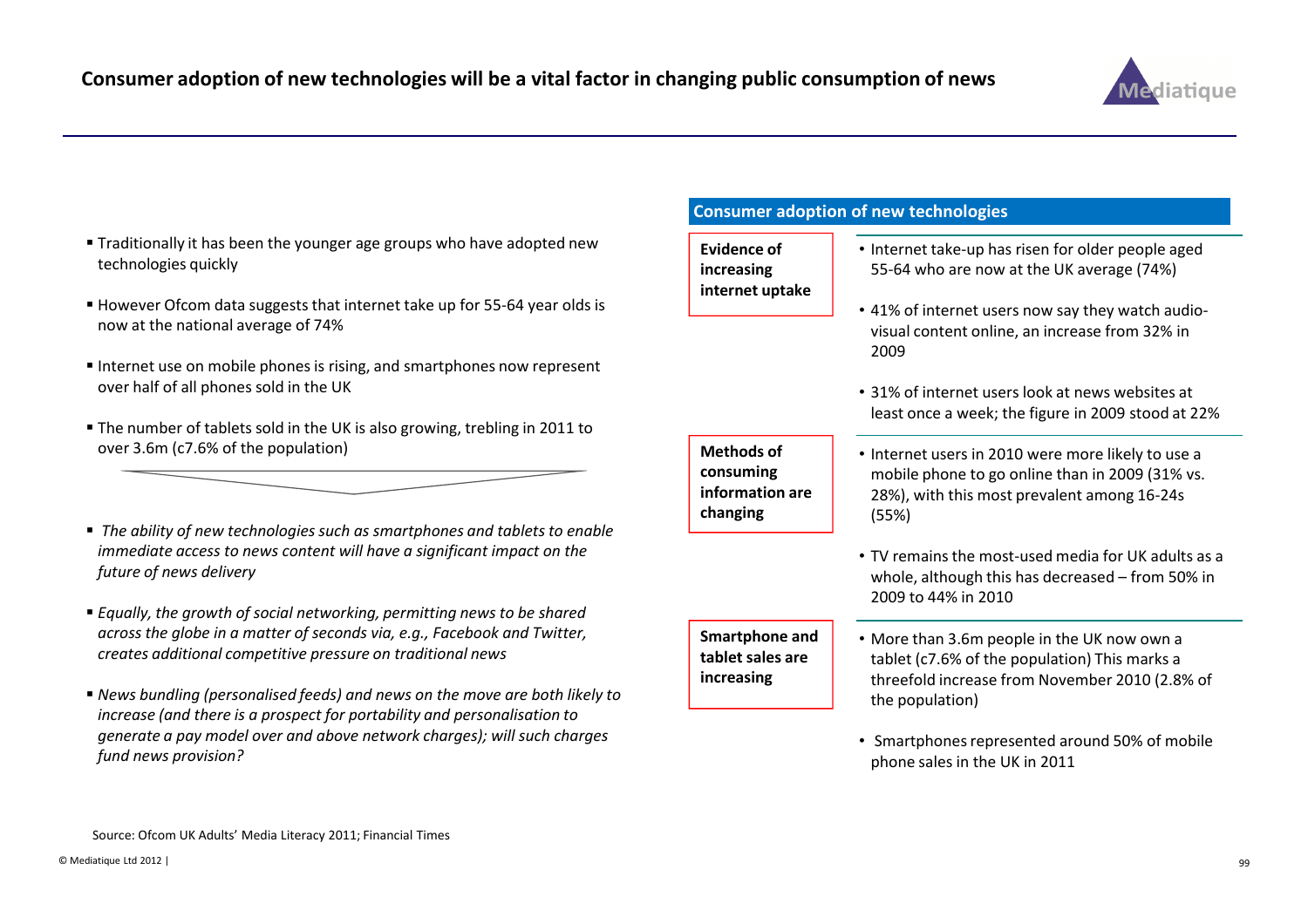

- TV news providers have invested heavily in developing news services for websites and smartphone and tablet applications that represent an extension of their TV news brand into the converged media space – they are effectively 'following eyeballs' onto platforms that offer a natural home for news consumption; they can afford to leverage their TV journalism and newsgathering since they are not necessarily seeking incremental profits from the provision of these services (BBC News is free; Sky News is free to subscribers)
- Likewise, all the newspaper groups have developed websites and applications for smartphones and tablets that contain more content than is published in the newspapers – but, unlike the TV providers, these groups seek to generate profits from web/app distribution
- Newspaper groups have followed two broad charging strategies:
- Website free, with subscription payments for smartphone and tablet apps (e.g. Guardian), thus depending heavily on both volume to drive display ad revenues, and subscription revenues from apps
- Erecting a pay wall (e.g. Times, FT), thus depending more heavily on subscription revenues

 Should the decline in the newspaper industry continue, establishing a successful strategy for converged media services will be crucial – otherwise, there is a risk that editorial assets associated with 'print' journalism may be seriously undermined

 $\textcolor{red}{\bullet}$  But tough competition is now presented by websites and applications provided by 'TV news providers' who are not necessarily seeking to generate profits from their web/app services

### Examples of strategies for web/apps

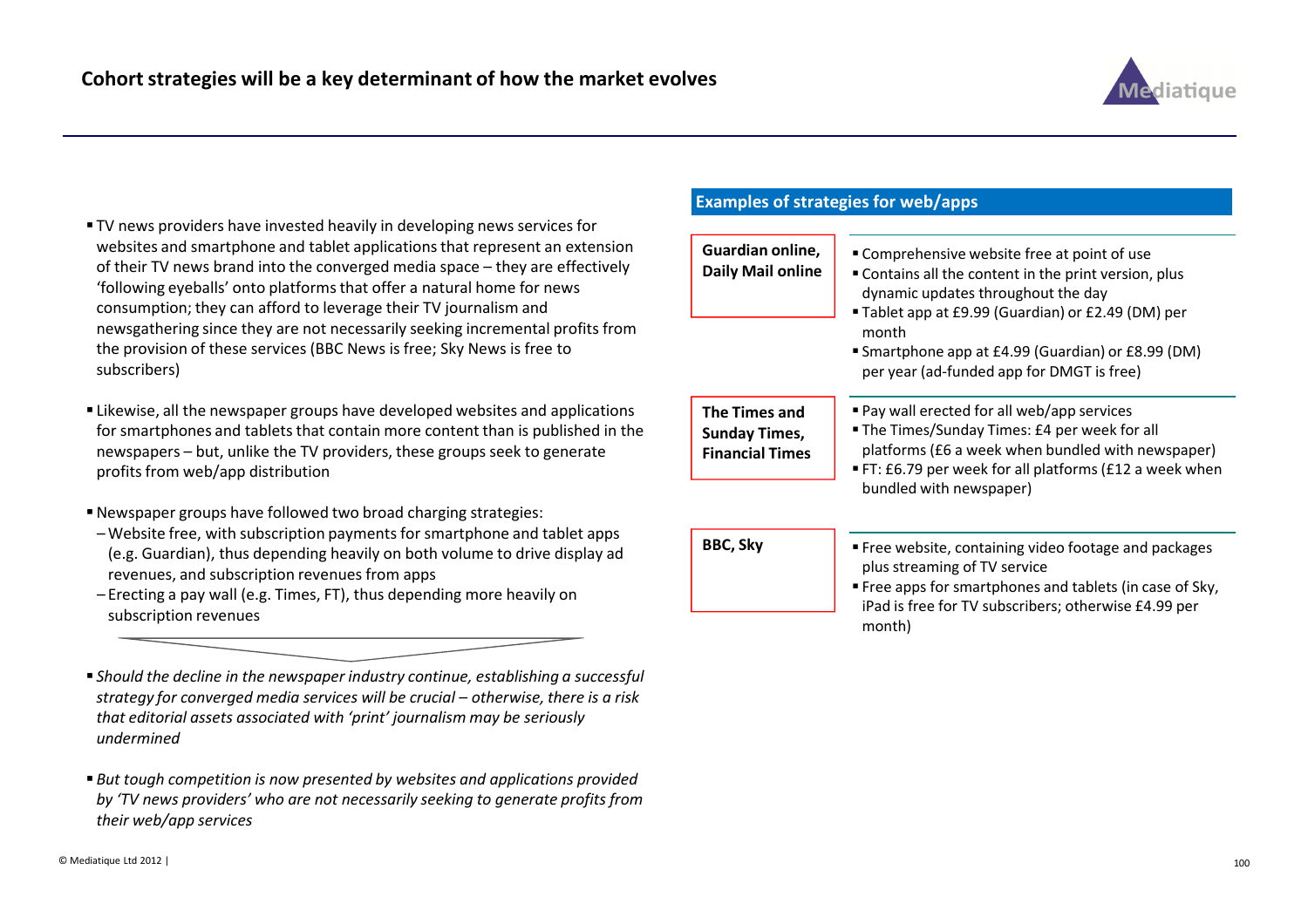

#### Traditionally, consumers have been accustomed to paying for papers, but not for news on TV or radio

- Yet recently a free model for newspapers is emerging (e.g. Metro, Evening Standard) which has proved extremely popular with consumers
- Within the converged media space, most news services remain free (BBC News apps and websites, newspaper websites such as Guardian, Daily Mail, Telegraph); some newspapers charge for iPad but not smartphones; in any event consumers may not develop a propensity to pay
- Those news websites or applications that charge have not yet demonstrated a high level of demand for paid-for services and demand for free apps has significantly out-stripped demand for paid-for apps
- Apple recently announced 25bn cumulative app downloads to its various devices – although free apps are still overwhelming more popular

 Consumer propensity to pay for news services will have a significant impact on how the news landscape will develop – without sufficient revenues to substitute for the failing print model, newspaper journalism may suffer major damage

A source of payment may be revenue share with network operators, from data charges levied on users, share of mobile advertising, etc. More broadly, there may be a charging model for portability, personalisation

### Selected key data, mobile/tablet news apps

| <b>Smartphone and</b><br>tablet owners | " 15m smartphones have been sold in the UK                            |
|----------------------------------------|-----------------------------------------------------------------------|
|                                        | ■ 3.6m tablets have been sold in the UK                               |
| App downloads<br>in the UK             | ■ 47% of smartphone and tablet users download apps                    |
|                                        | ■ 25% of smartphone and tablet users have paid-for<br>apps            |
| <b>Selected free</b><br>news apps      | Sky News, BBC News, Channel 4, The Independent                        |
|                                        | (Sky iPad App free to subscribers; Independent iPad is<br>£9.99/week) |
| Selected paid-for<br>news apps         | ■ The Telegraph, the Guardian, Mail (ad-free version)                 |
|                                        |                                                                       |

### Emerging evidence of take up of paid-for news apps

Evidence of robustness of paid-for news Apps remains limited

- Times/Sunday Times: approximately 120,000 digital subscribers (including mobile)
- Guardian: 500,000 downloads of iPad app when free (January 2011)

BBC News (free): 6m apps downloaded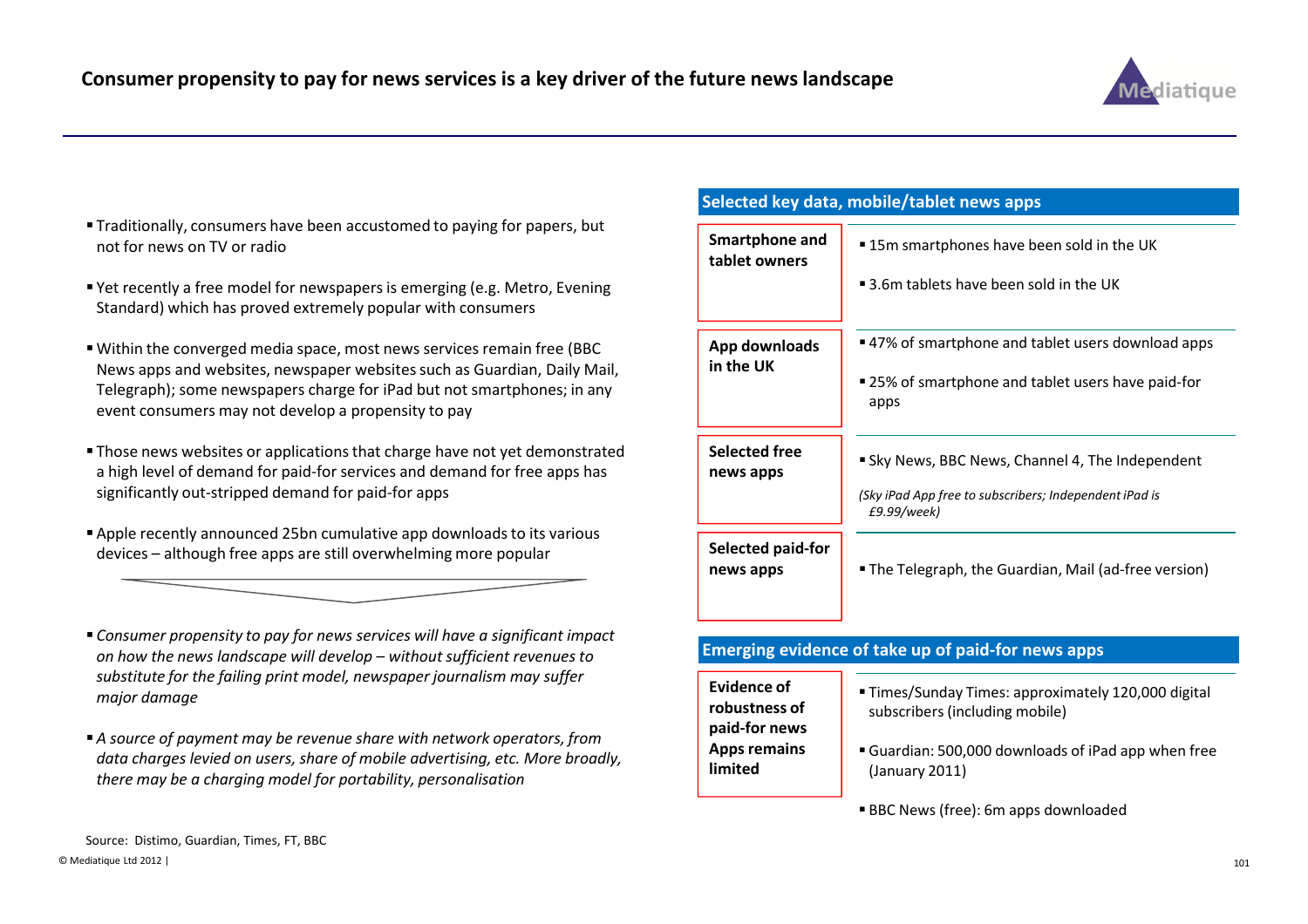

### Drivers of change in the UK news provision ecology

| <b>Network</b><br>capability | <b>Steady but unspectacular improvements in</b><br>network; social networking plateaus and citizen<br>journalism continues to face issues around lack of<br>credibility            |
|------------------------------|------------------------------------------------------------------------------------------------------------------------------------------------------------------------------------|
| Consumer                     | <b>Evolution in consumer behaviour, but with older</b>                                                                                                                             |
| adoption                     | cohort resistant to change                                                                                                                                                         |
| Consumer                     | • Little appetite to pay directly for online news as                                                                                                                               |
| payment                      | today                                                                                                                                                                              |
| <b>Cohort</b><br>strategies  | <b>Traditional models stay the course, but evolve in</b><br>line with the challenge of revenue dislocation (one<br>or two national newspapers fold; regional pruning<br>continues) |

#### 'Evolution' scenario outcomes

- Print revenues continue to decline as consumers shift to convergent media (and advertisers follow them) but cost cutting (and exit by failing players) allows print model to survive (press players effectively bundle services, take some share of online advertising in line with market innovations around interactive/tailored advertising, continue to offer deep-information display advertising opportunities and extract micro/subscription payments but not very much)
- TV continues to benefit from reductions in the costs of news provision (adapting new technologies to render ENG cheaper, etc.); more hubbing, shared costs (particularly internationally); ITV agrees new compact that underpins lower but still decent level of news investment; Sky remains a key player
- Online (existing players and new entrants) continue to provide an ad-funded model (with perhaps some viable payment systems emerging for portability and bundling extensions from print and broadcast models); advertising metrics slowly improve, as do premia for certain audiences; online/convergent space becomes more video rich but still recognisablysimilar to current characteristics



Print continues to decline but is still a force in news provision and a contributor to plurality (although business failures and further radical restructuring likely); TV news sustainable if still under threat of technological/consumer behavioural and revenue model shifts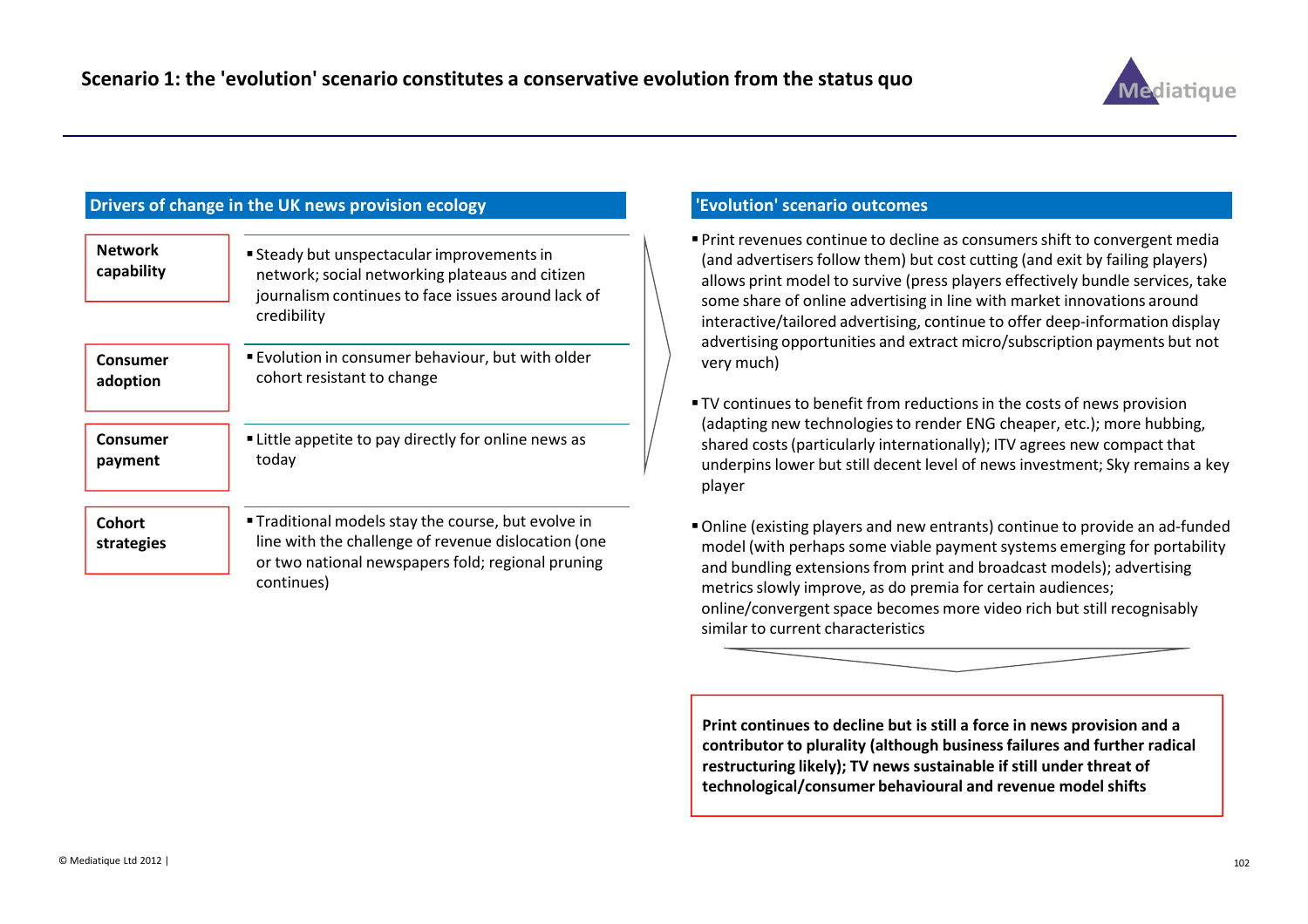

## Drivers of change in the UK news provision ecology

| <b>Network</b><br>capability | Improvement in network allowing more video rich<br>services, reliably delivered                                                                                                                                                                                                               |
|------------------------------|-----------------------------------------------------------------------------------------------------------------------------------------------------------------------------------------------------------------------------------------------------------------------------------------------|
| Consumer<br>adoption         | " Consumers continue to aggregate around key<br>bulletins on broadcast TV and toward video-rich<br>online/convergent services delivered by big TV<br>players (BBC, ITN, Sky), all of which continue to be<br>key news providers and which embrace social<br>networking and citizen journalism |
| Consumer<br>payment          | Pay models do not take hold (except via<br>enablement pay to allow portability/rich video<br>content on non-linear basis)                                                                                                                                                                     |
| <b>Cohort</b><br>strategies  | " TV players consolidate engagement with viewers;<br>newspaper publishers either decline rapidly (as they<br>lack the attributes to compete in an A/V-rooted<br>news environment) or manage a transition by<br>adopting competitor strategies                                                 |

#### 'TV triumphs' scenario outcomes

- Print revenues reach a tipping point at which even a low-cost operation with skeletal staff and reliance on agencies cannot afford the costs of physical distribution and experiments with pay walls cease even remotely to allow bundling to extend the life of print; every £ loss to print flows to online/convergent media on an ad-funded basis (where A/V skills and services are at a premium, thus favouring TV legacy skills and new entrants able to compete in this space); Guardian's model of 'Digital First' wins, but maybe not with the text-bound legacy products intact
- Specialist journalism formerly associated with print migrates to TV, with the best communicators providing depth to TV and TV-linked convergent coverage; network improvements vastly reduce the costs of A/V distribution, both in the supply chain of ENG (electronic news gathering) and to the end user on his or her chosen device; the mainstay bulletin remains a key appointment to view, and rolling news flourishes on multiple platforms
- Online favours A/V skills set, and strong links to broadcast brands create barriers to new entrants and editorial challenges to match A/V-rooted journalism with cheap aggregation on the previous model; brand strengths and relentless cross-promotion favour key TV brands on multiple devices

Plurality may be challenged but broadcast model of news (with impartiality, fairness) protected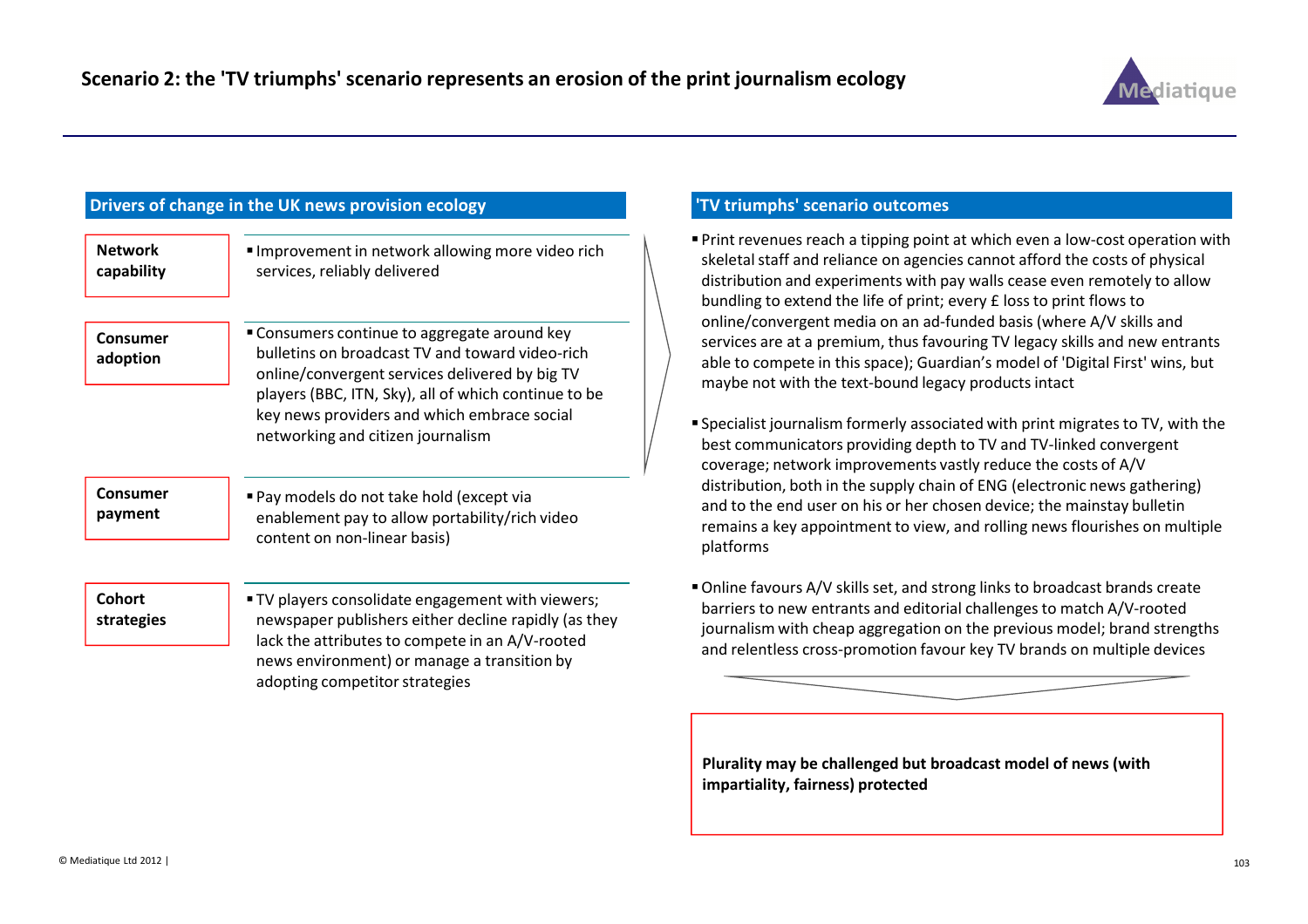

## Drivers of change in the UK news provision ecology

| <b>Network</b><br>capability | Superfast broadband rolls out beyond expectations,<br>wireless 4G creates vast new capacity and speed                                        |
|------------------------------|----------------------------------------------------------------------------------------------------------------------------------------------|
| Consumer<br>adoption         | ■ Social networking/social media grow ever more<br>powerful, becoming key trading areas for even<br>mass-market consumers                    |
| Consumer<br>payment          | ■ Pay models subsumed by network charges to<br>enable connectivity/interoperability and advertising<br>and direct purchase take centre stage |
| Cohort                       | " Legacy players either transform or fail; widespread                                                                                        |

adoption of new business models based on data,

instant purchase, one-to-one marketing

### 'Convergent media triumphs' scenario outcomes

- Print model dies; physical distribution of paper product untenable and diaspora of skilled journalists migrates online
- TV news on the broadcast model becomes redundant as immediacy of convergent delivery – enhanced by ubiquitous, fast broadband (fixed and wireless) – provides anytime anywhere news on demand
- $\blacksquare$  Sky ceases to operate an expensive broadcast news service, ITV reduces its commitments to a bare minimum and BBC is only remaining legacy fullservice player in TV News
- Online web, tablets, smartphones, IP to the home dominates distribution model, trumping both broadcast and print; advertising rapidly moves to online and premia develop around one-to-one marketing and the enabling of consumer purchases (newspaper brands able to move to a digital-only model do so such that they and new entrants ultimate provide whatever level of news content funding that arises outside the BBC); the BBC aggressively targets convergent media, trumpeting standards, credibility and internal plurality – but cannot abandon its TV heartland



Commercial news provision moves into lightly regulated online arena; cacophony of views but awkward challenges on impartiality, the lines between commerce and news

strategies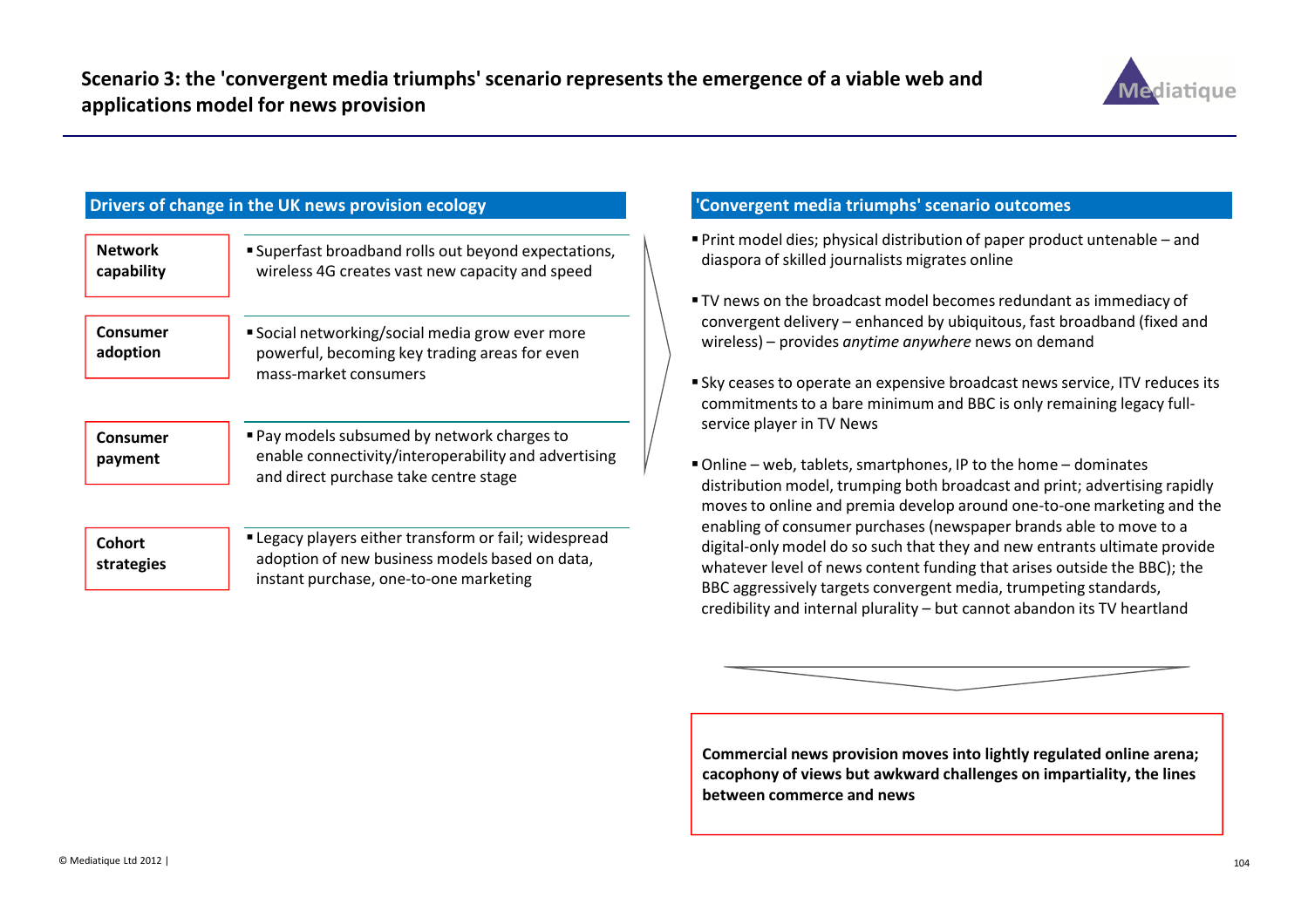

|                                          | <b>Likelihood attached to each scenario</b>                                                                                                                                                                                                                                                                                                                                                                                                                                                                                                                                                                                                                                                                                                                                                                                                                                                                                                                                                                                                                                                                                                                                                                                                                                                         |
|------------------------------------------|-----------------------------------------------------------------------------------------------------------------------------------------------------------------------------------------------------------------------------------------------------------------------------------------------------------------------------------------------------------------------------------------------------------------------------------------------------------------------------------------------------------------------------------------------------------------------------------------------------------------------------------------------------------------------------------------------------------------------------------------------------------------------------------------------------------------------------------------------------------------------------------------------------------------------------------------------------------------------------------------------------------------------------------------------------------------------------------------------------------------------------------------------------------------------------------------------------------------------------------------------------------------------------------------------------|
| <b>Evolution</b><br>scenario             | A working assumption of ours in favour of the Evolution scenario is based on the observations that the traditional print sector continues to be crowded<br>and competitive despite sharp declines in revenue, and that traditional broadcast and print players have aggressively expanded online and via apps<br>despite the absence of clear revenue models - hence, Cohort Strategies may be the most important short-term driver among those identified<br>- Executives in print media are privately fearful of the next few years, and their solutions fall into two categories: migrate online (and be prepared to<br>phase out print) - what one might call the Guardian solution; or stick with pay walls, converting enough people to lock in online as an adjunct to<br>newspapers, extending the life of print; but both identify the need for further cost cutting in any event                                                                                                                                                                                                                                                                                                                                                                                                          |
|                                          | This will inevitably affect staffing levels (other cost categories will prove more difficult to cut - e.g., newsprint, printing plant operations) and lead to<br>further investment in convergent media (particularly mobile) to attempt to claw back ground lost in core revenues ; broadcasters say they will continue<br>to favour online extensions, driven in particular by BSkyB and the BBC, and this will necessarily challenge print media to adopt video-rich attributes for<br>which they are currently ill-equipped and on competitive terms set by the broadcasters, which do not seek incremental profit                                                                                                                                                                                                                                                                                                                                                                                                                                                                                                                                                                                                                                                                              |
|                                          | " Further cuts to editorial staff may increase reliance on agency feeds (particularly for international news) and thus may lead to a reduction in plurality (not<br>yet an issue for print or broadcast given the relatively light use of agency content)                                                                                                                                                                                                                                                                                                                                                                                                                                                                                                                                                                                                                                                                                                                                                                                                                                                                                                                                                                                                                                           |
| <b>TV triumphs</b><br>scenario           | " In our view, a TV triumphs scenario is perhaps the least likely outcome in the short to medium term, given the relatively small number of suppliers -<br>despite the medium's popularity; the chances of the TV model dominating may be most closely tied with network delivery (and device proliferation),<br>providing a requirement for all suppliers to create video-rich and compelling visual content (even if supported by greater depth of information and<br>analysis); the role of the BBC in TV will be a major factor in determining whether the broadcast model for news holds, and for how long                                                                                                                                                                                                                                                                                                                                                                                                                                                                                                                                                                                                                                                                                     |
| Convergent<br>media triumphs<br>scenario | The catalyst for the Convergent media triumphs scenario to emerge in the short term is more likely to be a combination of consumer behavioural<br>change, including the willingness to pay for certain services associated with news (for example, personalisation and portability) and innovations in<br>network delivery (including sharing with content suppliers some of the data revenues currently accruing to operators): this is rendered far more likely if a<br>tipping point is reached whereby display advertising moves holus bolus away from print and TV and toward online and mobile (tracking the significant<br>transition already seen in recruitment and other forms of classified)<br>- This would further pressurise newspaper publishers, leading ultimately to either exit/failure of titles and/or accelerate a move toward a wholly online<br>model for certain key brands (most likely to take this path is the Guardian, which has already openly discussed a digital-only future*)<br>- A key point at which this may be determined will be when digital revenues comfortably cover all core editorial costs (in the case of the Guardian, twice<br>what it now generates assuming the same cost base) such that closing the costly print operations becomes plausible |

\*Adam Freeman, executive director, commercial, told the Oxford Media Convention in January 2012 that it was the company's "mission" to move toward a digital-only future.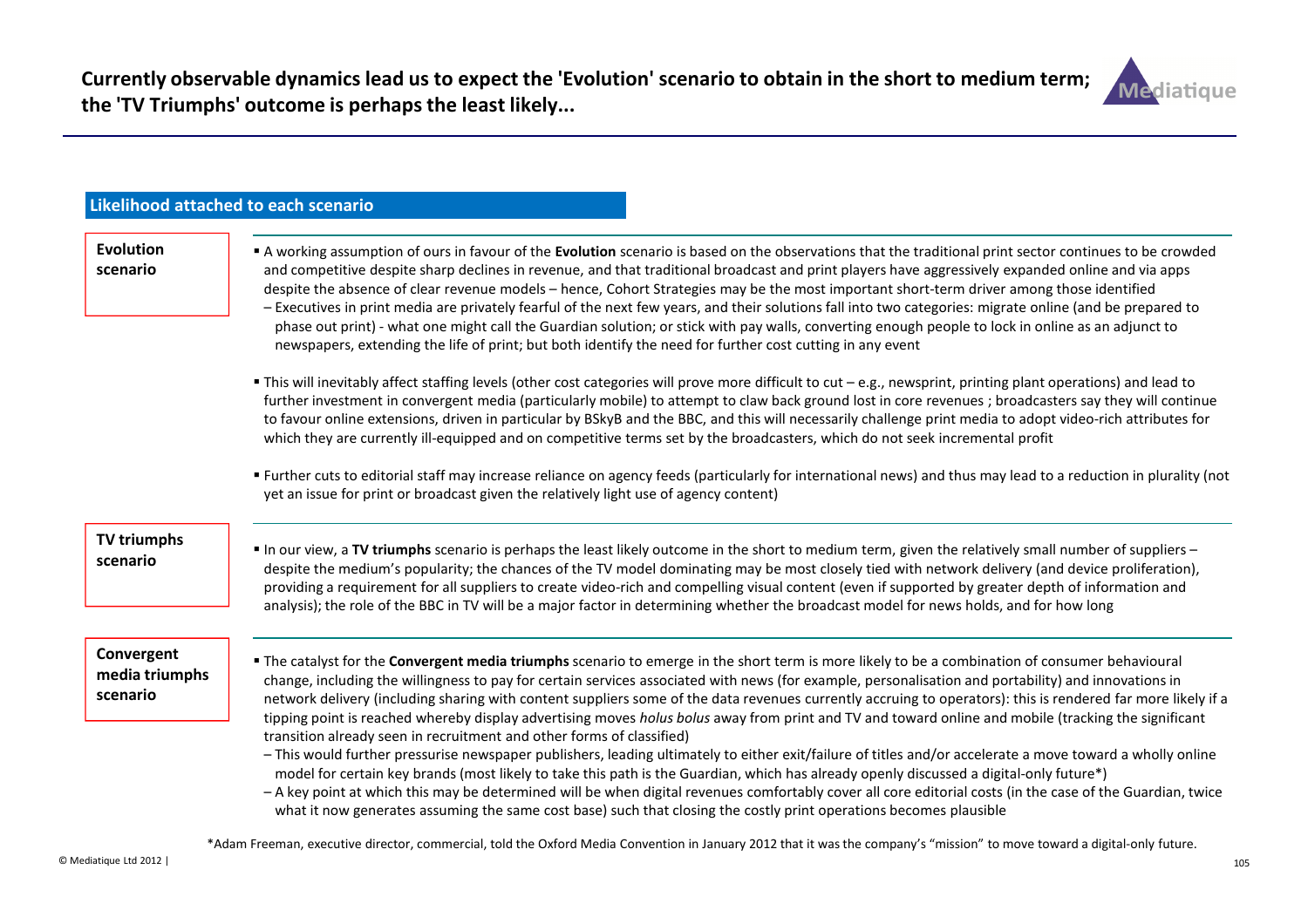

|                                          | Implications of each scenario on plurality                                                                                                                                                                                                                                                                                                                                                                                       |
|------------------------------------------|----------------------------------------------------------------------------------------------------------------------------------------------------------------------------------------------------------------------------------------------------------------------------------------------------------------------------------------------------------------------------------------------------------------------------------|
| <b>Evolution</b><br>scenario             | Further cost cutting, inevitably to the detriment of front-line journalism, and conceivably a greater reliance on syndication and agency<br>• The exit of one or more titles from the national arena and up to 100s more closures at the regional level<br>" Convergence of models online and via apps favouring video and short clips, devaluing more in-depth analysis                                                         |
| <b>TV triumphs</b><br>scenario           | " Greater dependence on the BBC and Sky - and in particular requiring greater reliance on BBC's 'internal' plurality<br>" Loss of some granular journalism in favour of TV-style packaging                                                                                                                                                                                                                                       |
| Convergent<br>media triumphs<br>scenario | Inability to extract commercial public service obligations around news in exchange for broadcast licences<br>• Reduced plurality at local/regional level through absence of Channel 3 news (although local TV may be an offsetting factor in the short<br>term)<br>"Harder to regulate impartiality and fairness in a market context where business models favour one-to-one messaging and personalisation,<br>rather than reach |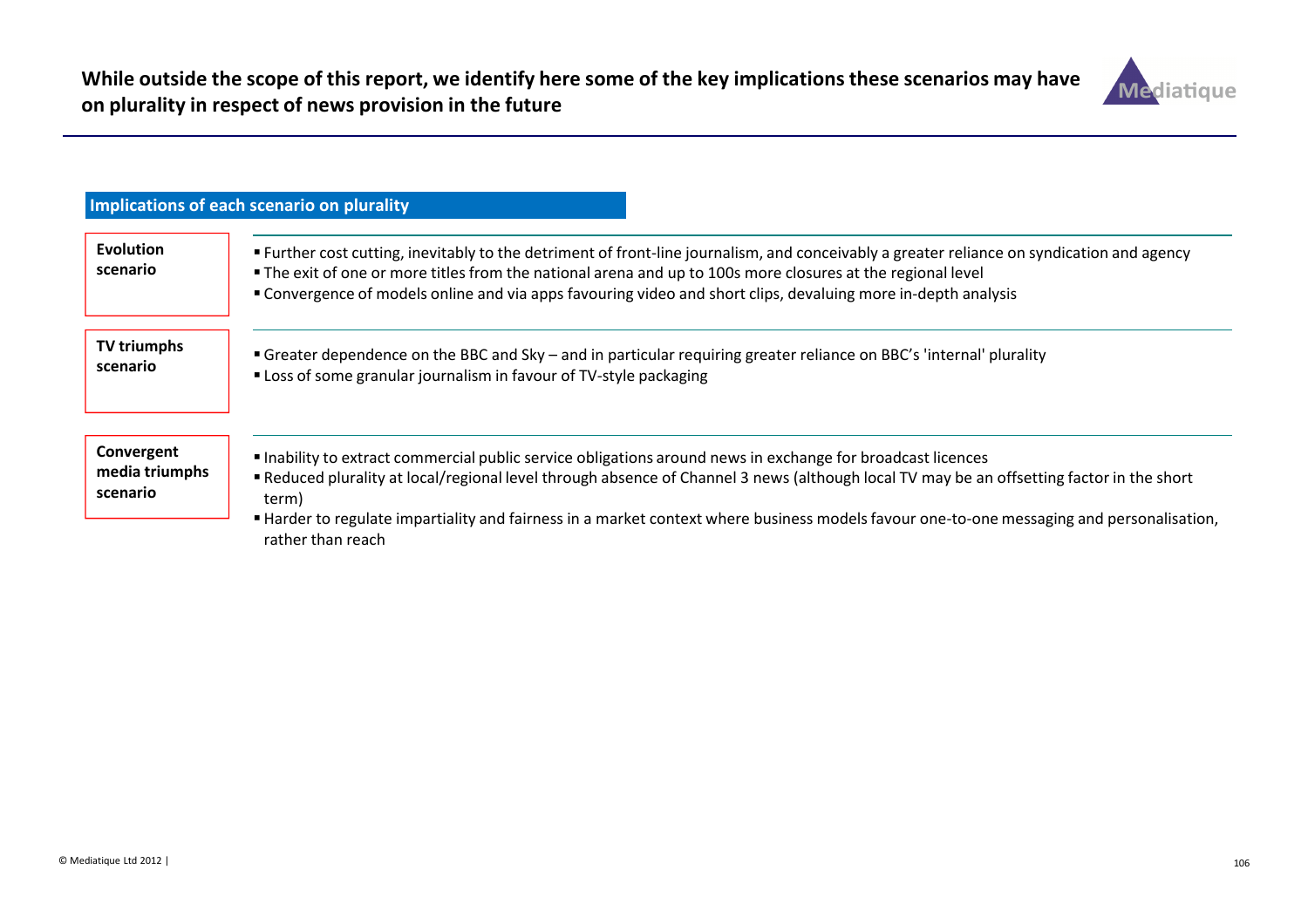

- 1. Executive summary
- 2. News provision in the UK today
- 3. The future for news in the UK

4. Conclusions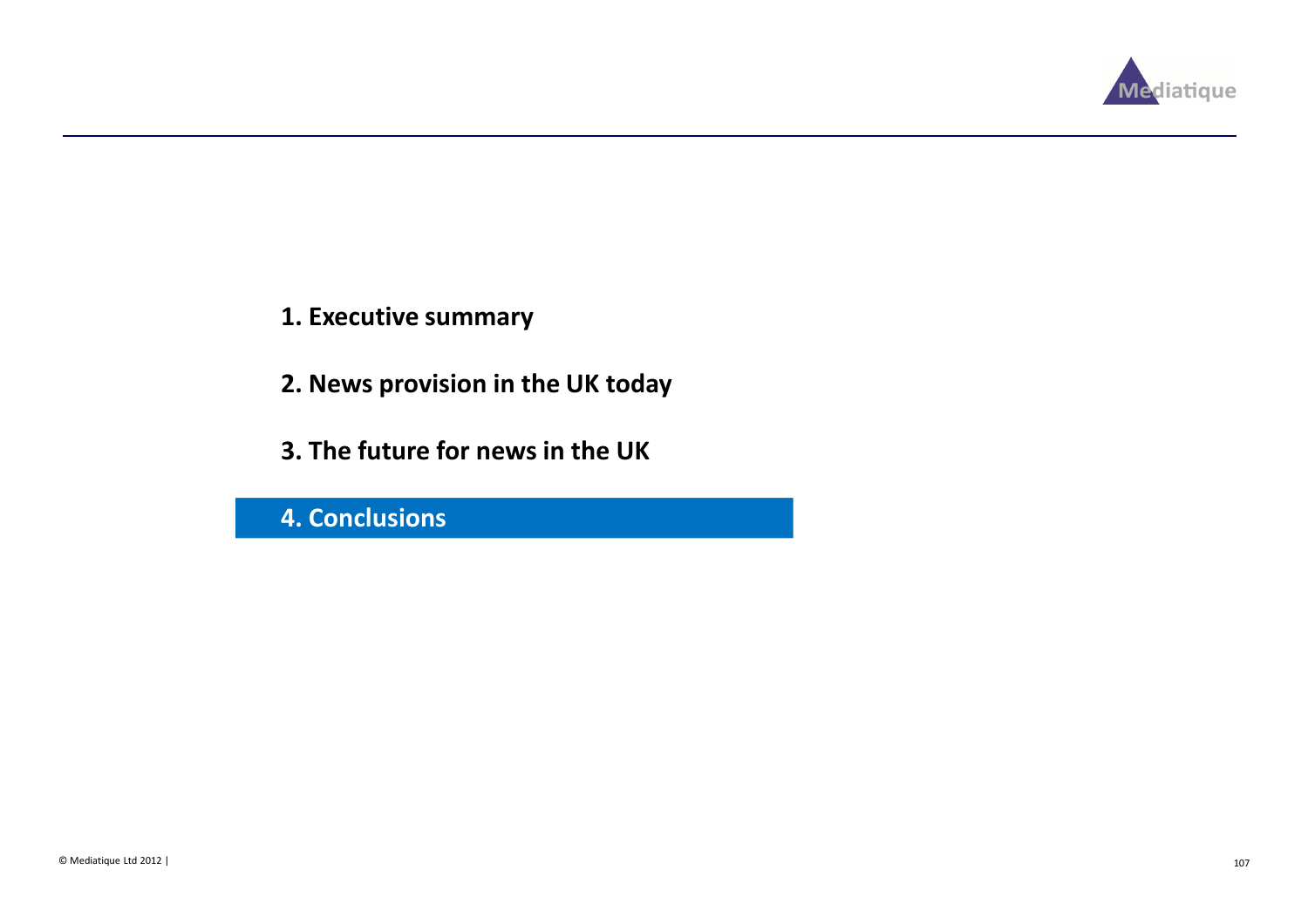

Current news is extensive, varied and accessible

- Current news provision is extensive, varied and accessible, underpinned by expenditure of c£2bn by broadcasters, publishers and online players, sustaining c24,000 editorial posts
- TV news continues to be popular and trusted, with the highest reach of any news medium (and a key destination for the vast majority of consumers at a time of globally or nationally important events); there is competition (and consequently multiple sources), nurturing a plural ecology made up of public-service broadcasters and commercial players subjected to exacting standards on impartiality
- Newspaper readership, although declining, is still high by international standards, and despite recent cost cutting the print sector remains committed to granular journalism (accounting for 65% of editorial spend across all routes to market, albeit including the costs of non-news content), providing in depth coverage, eyewitness reporting, campaigns and investigations
- Radio outside the BBC plays a minor role in providing original news content, although is important for delivering local, practical news, weather and sport – its modest budgets are unlikely to be reduced further unless radio digital switchover (date not yet set) leads to abandonment of local news provision by commercial operators
- News websites and applications are enriched by extensive re-purposing by traditional media (broadcasters, print publishers), and are now available on a personalised basis via multiple devices – most of them for free apart from network charges; content is increasingly video-rich and compelling, and linked into social networks and UGC feeds that reinforce instantaneousness and provide the ability immediately to respond, thus engaging the citizen/consumer is unprecedented ways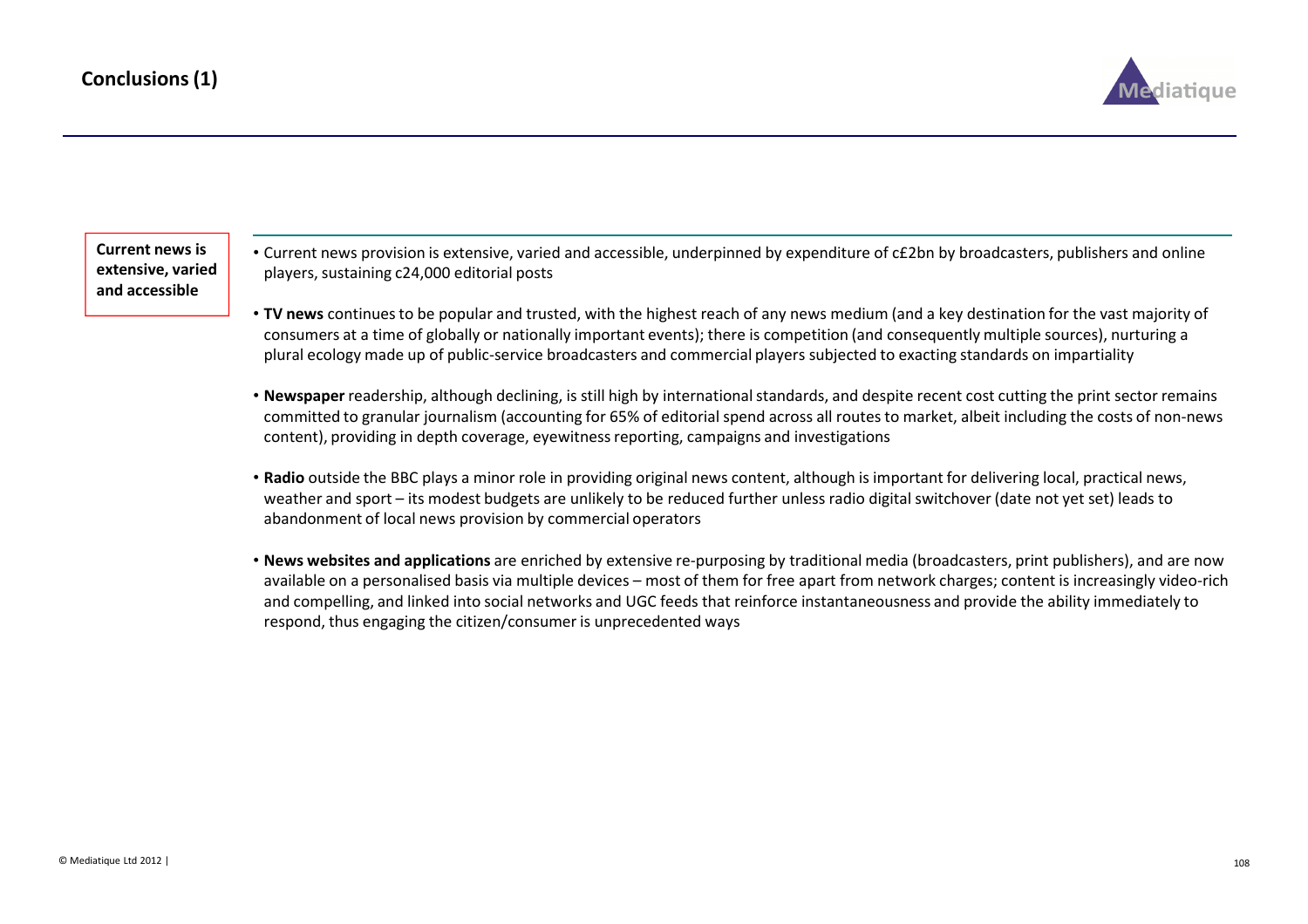

| Revenue models<br>are under<br>pressure                | • However, revenue models underpinning news provision are under pressure, with TV advertising revenues broadly flat over the past five<br>years, commercial radio revenues declining over the same period and core print revenues sharply down                                                                                                                                                                                                      |
|--------------------------------------------------------|-----------------------------------------------------------------------------------------------------------------------------------------------------------------------------------------------------------------------------------------------------------------------------------------------------------------------------------------------------------------------------------------------------------------------------------------------------|
|                                                        | . Of the key categories currently generating revenues that ultimately pay for news provision, only online advertising and pay TV have been<br>growing and their contribution to creating news is, in the first instance (online) small, and in the second (pay TV), diverting relatively small<br>amounts into news                                                                                                                                 |
|                                                        | • The precarious nature of both TV and – to a much greater extent – newspaper revenue models places the sustainability of key elements of<br>news provision at risk, certainly if they are to cover the current level of investment in granular, professional journalism                                                                                                                                                                            |
| Digital has yet to<br>provide a<br>solution            | • Digital has yet to provide a solution, however. Audiences are evincing more promiscuous behaviour in relation to news consumption, for<br>instance in reading fewer newspapers, watching less TV news overall (the BBC is an exception in terms of audience growth in the past five<br>years) and continue to resist pay models in relation to newspaper content online (which in any event has been largely free)                                |
| Web/app<br>players<br>condition users<br>to free model | • The role of online aggregators and new entrants, with no legacy revenues to protect, has been one of further conditioning consumers to a<br>free model; they will continue to provide their services for so long as they are able to secure access to traditional journalism at no or little<br>cost and generate digital advertising revenues that need not (indeed do not) cover the loss in traditional revenues suffered by legacy<br>players |
|                                                        | • The print sector has been exploring alternative delivery – particularly through apps and e-readers – as a possible source of paid-for digital<br>distribution; but the availability of significant content via other means, including the apps offered free by broadcasters, has meant that little<br>revenue is being generated over and above network charges, which to date have not been shared to any large degree with content<br>suppliers |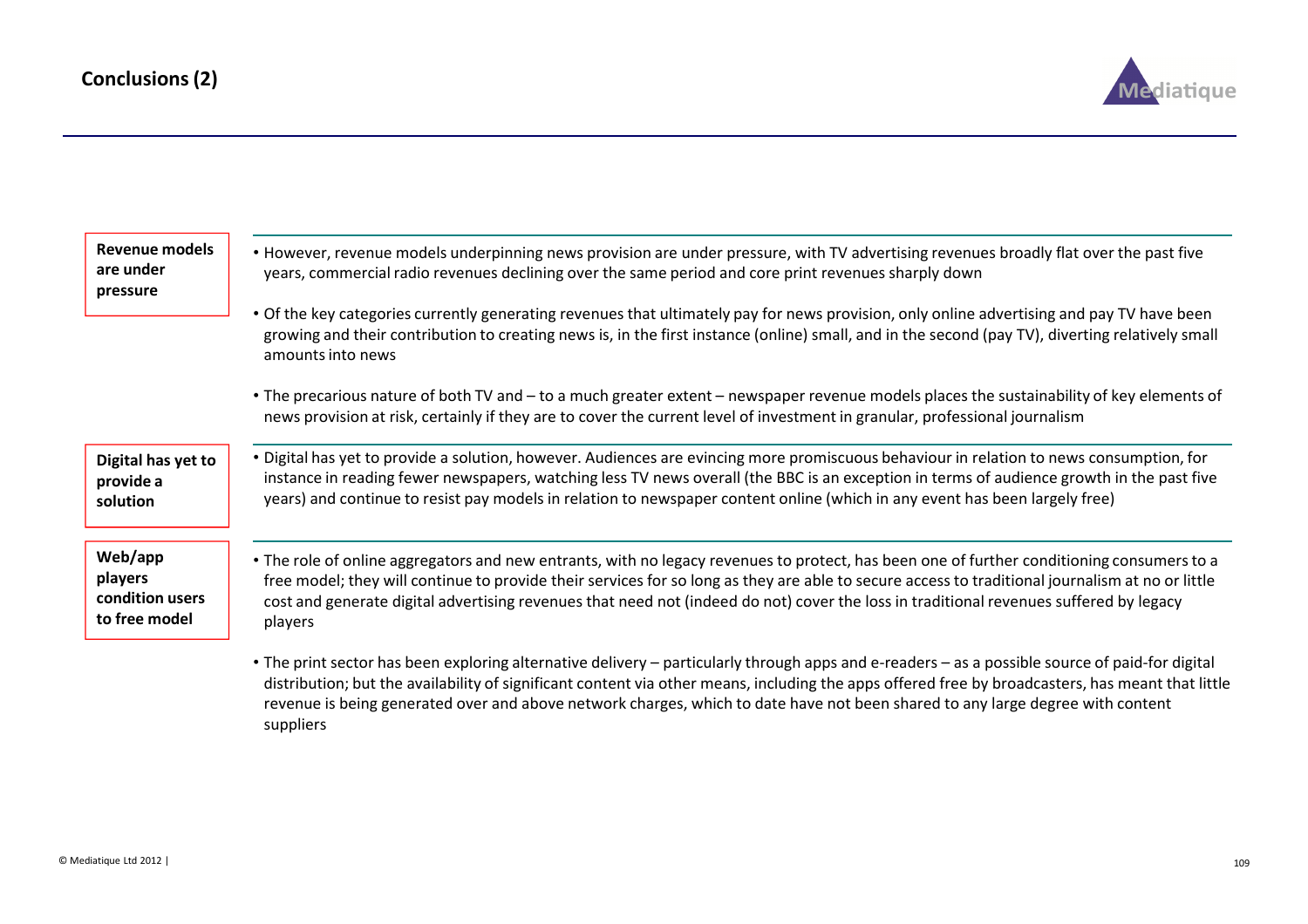

| Papers' ability to<br>charge for<br>web/apps is<br>constrained      | . In short, newspapers' ability to charge for content online and via apps is constrained by consumer resistance, availability of substitutable<br>content, and the commitment of broadcasters (including the BBC) to provide re-purposed content without seeking incremental profit<br>• In the face of limited salvation from digital, newspaper publishers have been cutting operating costs, particularly around production<br>(pagination, consolidation of printing arrangements) and editorial staff reductions (concentrated in the regions and internationally), with<br>greater use of freelancers |
|---------------------------------------------------------------------|-------------------------------------------------------------------------------------------------------------------------------------------------------------------------------------------------------------------------------------------------------------------------------------------------------------------------------------------------------------------------------------------------------------------------------------------------------------------------------------------------------------------------------------------------------------------------------------------------------------|
| <b>Print publishers</b><br>will struggle to<br>remain<br>profitable | • Even with no changes in current dynamics, newspaper publishers will struggle to regain/maintain profitability without further cost cutting<br>and restructuring - this inevitably will have an impact on the extent and granularity of print journalism, which plays a crucial role in<br>influencing and informing news agendas across the news sector                                                                                                                                                                                                                                                   |
|                                                                     | • Yet changes in dynamics are indeed likely, as tablet/smartphone penetration inexorably rises and as network improvements (both fixed line<br>and mobile) roll out                                                                                                                                                                                                                                                                                                                                                                                                                                         |
|                                                                     | • Inevitably, there will be further innovations in network delivery, mobile aggregation and business models linking marketing and individual<br>consumers, enabled by IP; traditional print journalism, if dependent in the future on high costs of distribution, will be further threatened<br>unless print operators are able to migrate to convergent models (e.g., sharing in network revenues, charging for personalisation)                                                                                                                                                                           |
| <b>Regional press</b><br>and TV<br>particularly at<br>risk          | • The regional press is particularly at risk, given trends in recent years; TV news may be more resistant, owing to the core role played by the<br>BBC and the appeal of A/V material in a convergent media space that places greater emphasis on video-rich services where broadcasters<br>have skill advantages                                                                                                                                                                                                                                                                                           |
|                                                                     | • However, only by regulation (via the licence fee, direct aid to local TV, and a rebalanced PSB compact to ensure ITV news commitment<br>beyond national and international coverage) are local and regional broadcast news likely to be sustained at current levels                                                                                                                                                                                                                                                                                                                                        |
|                                                                     | . While citizen journalism, blogs, commentary and linking through social networking provide instant news discovery and collective analysis,                                                                                                                                                                                                                                                                                                                                                                                                                                                                 |

they lack credibility in our view and are not subject to regulatory standards around impartiality and quality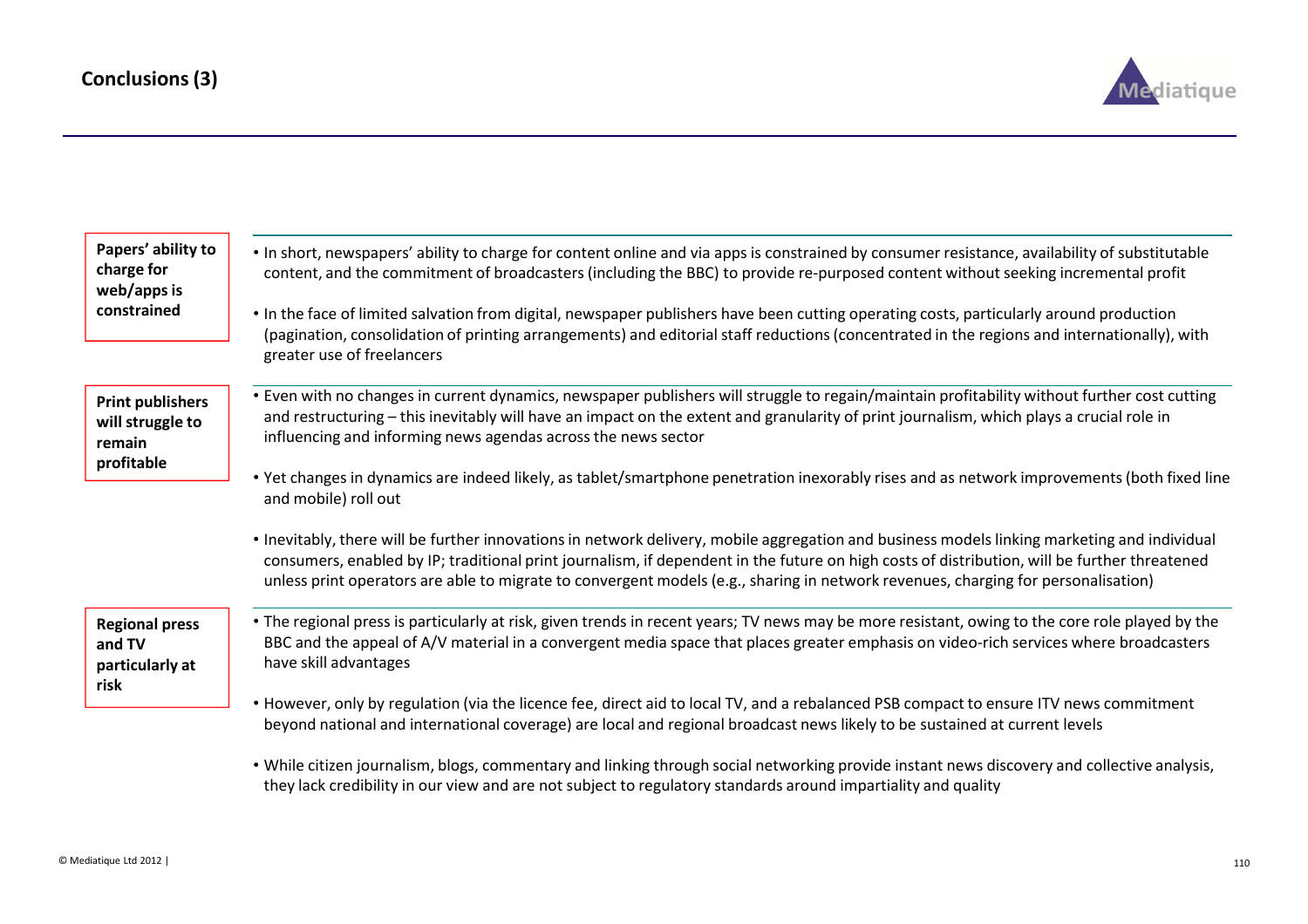

| <b>These</b><br>developments<br>may have<br>implications for<br>plurality | • The key developments identified in this report, and the prospect of further evolution toward fewer newspapers, fewer print journalists,<br>greater reliance on freelancers and agency feeds and a growing role for online/mobile apps to deliver news content could have potentially<br>serious implications for plurality, at least in the short to medium term<br>• A key issue for regulators in the near future will be the possible absence of traditional means of extracting commitments to news (for<br>example, through licence terms with commercial PSBs), and the lack of a framework to impose requirements around impartiality, fairness,<br>accuracy and redress in convergent media |
|---------------------------------------------------------------------------|-------------------------------------------------------------------------------------------------------------------------------------------------------------------------------------------------------------------------------------------------------------------------------------------------------------------------------------------------------------------------------------------------------------------------------------------------------------------------------------------------------------------------------------------------------------------------------------------------------------------------------------------------------------------------------------------------------|
| The immediate<br>future is<br>significant                                 | . Over time, skilled journalists are likely to transition to new models (both via re-positioning by legacy brands eschewing traditional<br>distribution models and through re-skilling for online/convergent media)                                                                                                                                                                                                                                                                                                                                                                                                                                                                                   |
| disruptionand<br>heavier reliance<br>on the BBC                           | • Equally over time, demand for news (as now bundled with other content such as entertainment, reviews, listings, etc.) is likely to lead to<br>the creation of new models to fill any vacuum created by the failure of legacy businesses - perhaps via a premium payable for aggregation,<br>personalisation, inter-operability and portability, either via subscription, bundled with network charges, or via tailored/contextual<br>advertising and messages and the further enablement of one-to-one purchases of goods and services                                                                                                                                                              |

- Until these new models become clear, and barring radical pre-emptive moves by traditional news providers to accelerate the pace of change, the immediate future is likely to be one of dislocation, restructuring, consolidation and market exit (certainly in print; conceivably in aspects of broadcasting – notably regional – as well)
- The short term pressures will make the news eco-system even more heavily reliant on the BBC; it is likely to be a crucial source of balance in any transitional period, making it all the more important that its own commitments to quality journalism are maintained, even against the challenges of operating with a frozen licence fee and additional, new claims on its resources